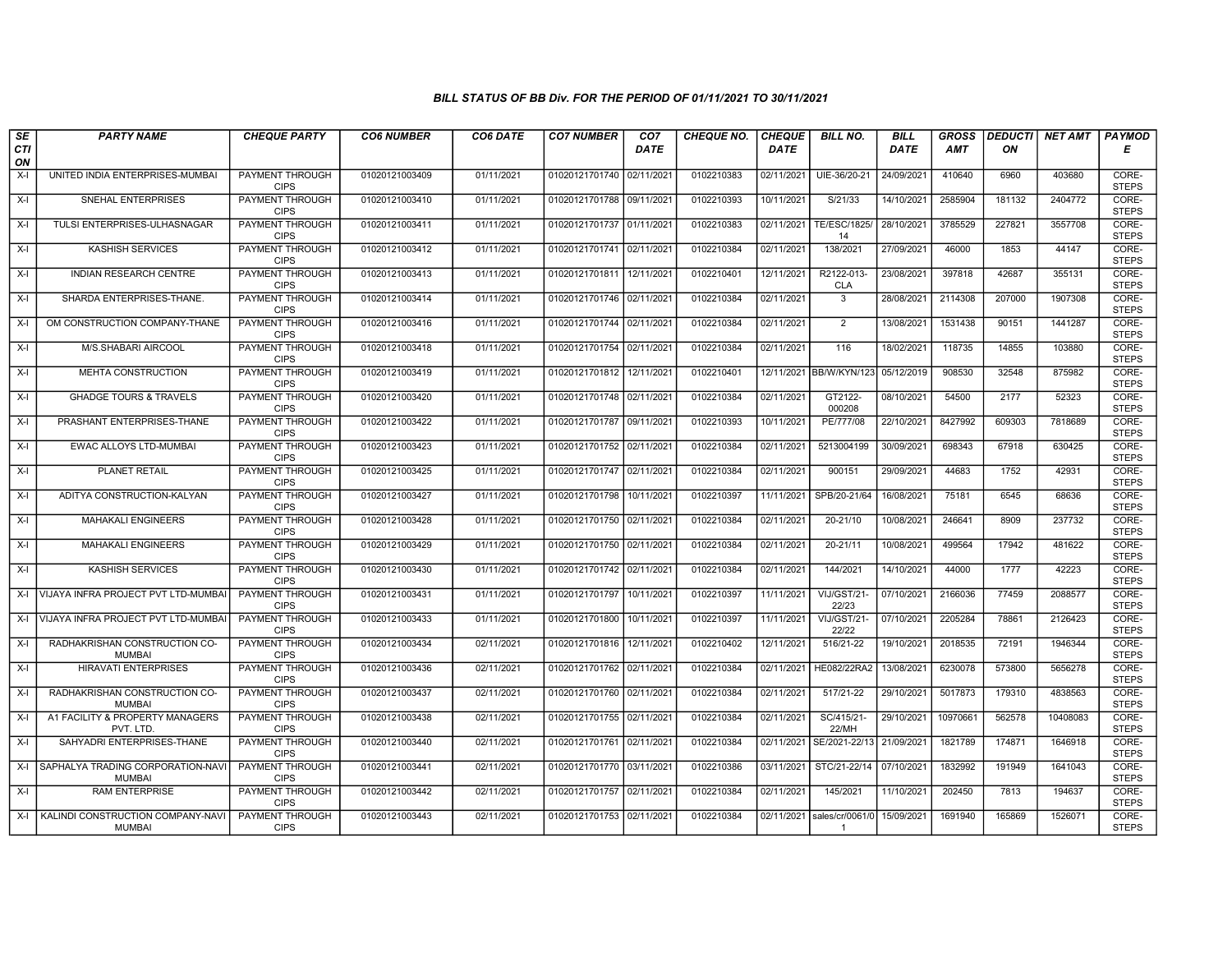| SE               | <b>PARTY NAME</b>                                  | <b>CHEQUE PARTY</b>                   | <b>CO6 NUMBER</b> | CO6 DATE   | <b>CO7 NUMBER</b>         | CO <sub>7</sub> | <b>CHEQUE NO.</b> | <b>CHEQUE</b> | <b>BILL NO.</b>                           | <b>BILL</b> | <b>GROSS</b> |              | DEDUCTI NET AMT | <b>PAYMOD</b>         |
|------------------|----------------------------------------------------|---------------------------------------|-------------------|------------|---------------------------|-----------------|-------------------|---------------|-------------------------------------------|-------------|--------------|--------------|-----------------|-----------------------|
| <b>CTI</b><br>ON |                                                    |                                       |                   |            |                           | <b>DATE</b>     |                   | <b>DATE</b>   |                                           | <b>DATE</b> | <b>AMT</b>   | ON           |                 | Е                     |
| $X-I$            | <b>EON ELECTRICALS</b>                             | <b>PAYMENT THROUGH</b><br><b>CIPS</b> | 01020121003444    | 02/11/2021 | 01020121701764 03/11/2021 |                 | 0102210386        |               | 03/11/2021 PO No.296190                   | 01/11/2021  | 29250        | $\mathbf{0}$ | 29250           | CORE-<br><b>STEPS</b> |
| X-I              | <b>HARSH ENTERPRISES</b>                           | <b>PAYMENT THROUGH</b><br><b>CIPS</b> | 01020121003445    | 02/11/2021 | 01020121701764 03/11/2021 |                 | 0102210386        |               | 03/11/2021   PO No.296189                 | 01/11/2021  | 48070        | $\mathbf 0$  | 48070           | CORE-<br><b>STEPS</b> |
| X-I              | SNAB ELECTRIK MOBILITY PRIVATE<br>LIMITED          | <b>PAYMENT THROUGH</b><br><b>CIPS</b> | 01020121003446    | 02/11/2021 | 01020121701764 03/11/2021 |                 | 0102210386        |               | 03/11/2021 PO No.296187                   | 29/10/2021  | 33320        | $\mathbf 0$  | 33320           | CORE-<br><b>STEPS</b> |
| X-I              | <b>RAM ENTERPRISE</b>                              | PAYMENT THROUGH<br><b>CIPS</b>        | 01020121003447    | 02/11/2021 | 01020121701764 03/11/2021 |                 | 0102210386        |               | 03/11/2021 PO NO.258322                   | 11/10/2021  | 131561       | $\mathbf 0$  | 131561          | CORE-<br><b>STEPS</b> |
| $X-I$            | VINDHYAVASINI TOURS AND TRAVELS                    | <b>PAYMENT THROUGH</b><br><b>CIPS</b> | 01020121003448    | 02/11/2021 | 01020121701764 03/11/2021 |                 | 0102210386        | 03/11/2021    | 290176                                    | 20/10/2021  | 13200        | $\mathbf 0$  | 13200           | CORE-<br><b>STEPS</b> |
| X-I              | HINDUSTAN FIRE PROTECTION PVT LTD                  | <b>PAYMENT THROUGH</b><br><b>CIPS</b> | 01020121003450    | 02/11/2021 | 01020121701764 03/11/2021 |                 | 0102210386        | 03/11/2021    | 290178                                    | 27/10/2021  | 37907        | $\Omega$     | 37907           | CORE-<br><b>STEPS</b> |
| X-I              | <b>MUKESH ENTERPRISES</b>                          | PAYMENT THROUGH<br><b>CIPS</b>        | 01020121003451    | 02/11/2021 | 01020121701764 03/11/2021 |                 | 0102210386        | 03/11/2021    | 290179                                    | 27/10/2021  | 22538        | $\mathbf{0}$ | 22538           | CORE-<br><b>STEPS</b> |
| X-I              | <b>IMPEX ELECTRICALS</b>                           | <b>PAYMENT THROUGH</b><br><b>CIPS</b> | 01020121003452    | 02/11/2021 | 01020121701764 03/11/2021 |                 | 0102210386        | 03/11/2021    | PO No.296191                              | 01/11/2021  | 376058       | $\mathbf 0$  | 376058          | CORE-<br><b>STEPS</b> |
| X-I              | <b>RAM ENTERPRISE</b>                              | <b>PAYMENT THROUGH</b><br><b>CIPS</b> | 01020121003454    | 02/11/2021 | 01020121701749 02/11/2021 |                 | 0102210384        | 02/11/2021    | 144/2021                                  | 11/10/2021  | 438160       | 16792        | 421368          | CORE-<br><b>STEPS</b> |
|                  | X-I BREEZE INNOVATIONS PVT LTD-CHENNAL             | <b>PAYMENT THROUGH</b><br><b>CIPS</b> | 01020121003455    | 02/11/2021 | 01020121701759 02/11/2021 |                 | 0102210384        | 02/11/2021    | S/013/2021-22                             | 04/10/2021  | 57171.75     | 2213.75      | 54958           | CORE-<br><b>STEPS</b> |
| X-I              | KRUSHNA RAMA ZUGARE-THANE                          | PAYMENT THROUGH<br><b>CIPS</b>        | 01020121003456    | 02/11/2021 | 01020121701756 02/11/2021 |                 | 0102210384        | 02/11/2021    | KRZ/6                                     | 20/10/2021  | 1933470      | 120830       | 1812640         | CORE-<br><b>STEPS</b> |
| $X-I$            | R P GROUP                                          | <b>PAYMENT THROUGH</b><br><b>CIPS</b> | 01020121003457    | 02/11/2021 | 01020121701758 02/11/2021 |                 | 0102210384        | 02/11/2021    | 08                                        | 01/11/2021  | 293842       | 13372        | 280470          | CORE-<br><b>STEPS</b> |
| X-I              | <b>K K CONSTRUCTION</b>                            | <b>PAYMENT THROUGH</b><br><b>CIPS</b> | 01020121003458    | 02/11/2021 | 01020121701765 03/11/2021 |                 | 0102210386        | 03/11/2021    | 2021/kalwa/10                             | 23/09/2021  | 388484.46    | 50476.46     | 338008          | CORE-<br><b>STEPS</b> |
| $X-I$            | PADMESH ENTERPRISE-MUMBAI                          | <b>PAYMENT THROUGH</b><br><b>CIPS</b> | 01020121003461    | 02/11/2021 | 01020121701763 03/11/2021 |                 | 0102210386        | 03/11/2021    | 274477                                    | 01/11/2021  | 15375        | $^{\circ}$   | 15375           | CORE-<br><b>STEPS</b> |
| X-I              | <b>MAA ENTERPRISE</b>                              | PAYMENT THROUGH<br><b>CIPS</b>        | 01020121003462    | 02/11/2021 | 01020121701763 03/11/2021 |                 | 0102210386        | 03/11/2021    | 274478                                    | 01/11/2021  | 39838        | $\mathbf{0}$ | 39838           | CORE-<br><b>STEPS</b> |
| $X-I$            | R P GROUP                                          | <b>PAYMENT THROUGH</b><br><b>CIPS</b> | 01020121003464    | 02/11/2021 | 01020121701799            | 10/11/2021      | 0102210397        | 11/11/2021    | 13/21                                     | 01/11/2021  | 378475       | 12929        | 365546          | CORE-<br><b>STEPS</b> |
| $X-I$            | MAHESH SHRICHAND ROOPCHANDANI-<br><b>SOLAPUR</b>   | PAYMENT THROUGH<br><b>CIPS</b>        | 01020121003466    | 03/11/2021 | 01020121701780 03/11/2021 |                 | 0102210386        | 03/11/2021    | 2021/LNL/N/1                              | 21/10/2021  | 1706249      | 167269       | 1538980         | CORE-<br><b>STEPS</b> |
| $X-I$            | TRIDENT ENGINEERS AND ASSOCIATES-<br><b>THANE</b>  | <b>PAYMENT THROUGH</b><br><b>CIPS</b> | 01020121003467    | 03/11/2021 | 01020121701774 03/11/2021 |                 | 0102210386        | 03/11/2021    | INV21-22/084                              | 27/10/2021  | 1433504      | 246020       | 1187484         | CORE-<br><b>STEPS</b> |
| $X-I$            | M/S A1 FACILITY AND PROPERTY<br>MANAGERS PVT. LTD  | <b>PAYMENT THROUGH</b><br><b>CIPS</b> | 01020121003468    | 03/11/2021 | 01020121701772 03/11/2021 |                 | 0102210386        | 03/11/2021    | SC/417/21-<br>22/MH                       | 30/10/2021  | 18635779     | 875848       | 17759931        | CORE-<br><b>STEPS</b> |
| $X-I$            | A1 FACILITY & PROPERTY MANAGERS<br>PVT. LTD.       | PAYMENT THROUGH<br><b>CIPS</b>        | 01020121003469    | 03/11/2021 | 01020121701773 03/11/2021 |                 | 0102210386        | 03/11/2021    | SC/404/21-<br>22/MH                       | 23/10/2021  | 1798086      | 493481       | 1304605         | CORE-<br><b>STEPS</b> |
| X-I              | RANGIRAMANI INFRA PRIVATE LIMITED-<br><b>THANE</b> | <b>PAYMENT THROUGH</b><br><b>CIPS</b> | 01020121003470    | 03/11/2021 | 01020121701771 03/11/2021 |                 | 0102210386        | 03/11/2021    | RIPL/CR/21-<br>22/04                      | 18/09/2021  | 1212780      | 43414        | 1169366         | CORE-<br><b>STEPS</b> |
| X-I              | PREM INTERCOM AND ENGINEERS-<br><b>THANE</b>       | PAYMENT THROUGH<br><b>CIPS</b>        | 01020121003471    | 03/11/2021 | 01020121701779 03/11/2021 |                 | 0102210386        | 03/11/2021    | PIE-68-21-22-<br>17                       | 27/10/2021  | 3540204      | 317391       | 3222813         | CORE-<br><b>STEPS</b> |
| $X-I$            | PEYUSH TRADERS                                     | PAYMENT THROUGH<br><b>CIPS</b>        | 01020121003472    | 03/11/2021 | 01020121701790 09/11/202  |                 | 0102210393        |               | 10/11/2021   KALWACL/7/P<br>T106          | 30/08/2021  | 1310194      | 60739        | 1249455         | CORE-<br><b>STEPS</b> |
| $X-I$            | MULTIPLEX BIO TECH PVT LTD                         | <b>PAYMENT THROUGH</b><br><b>CIPS</b> | 01020121003473    | 03/11/2021 | 01020121701775 03/11/2021 |                 | 0102210386        | 03/11/2021    | MBTPL/RT-<br>2/CR/BB                      | 23/10/2021  | 663196       | 31505        | 631691          | CORE-<br><b>STEPS</b> |
| $X-I$            | CIS BUREAUS SERVICES PRIVATE<br>LIMITED            | PAYMENT THROUGH<br><b>CIPS</b>        | 01020121003474    | 03/11/2021 | 01020121701766 03/11/2021 |                 | 0102210386        | 03/11/2021    | OPTG/CISB/K<br><b>YN/25</b>               | 26/08/2021  | 2393186      | 108517       | 2284669         | CORE-<br><b>STEPS</b> |
| $X-I$            | RACHANA ENTERPRISES-MUMBAI                         | <b>PAYMENT THROUGH</b><br><b>CIPS</b> | 01020121003475    | 03/11/2021 | 01020121701802 10/11/2021 |                 | 0102210397        |               | 11/11/2021 MH-09/GST/21- 21/10/2021<br>22 |             | 3717187      | 132857       | 3584330         | CORE-<br><b>STEPS</b> |
| X-I              | CIS BUREAUS SERVICES PRIVATE<br>LIMITED            | PAYMENT THROUGH<br><b>CIPS</b>        | 01020121003476    | 03/11/2021 | 01020121701766 03/11/2021 |                 | 0102210386        | 03/11/2021    | OPTG/CISB/K 01/11/2021<br><b>YN/26</b>    |             | 2393186      | 97056        | 2296130         | CORE-<br><b>STEPS</b> |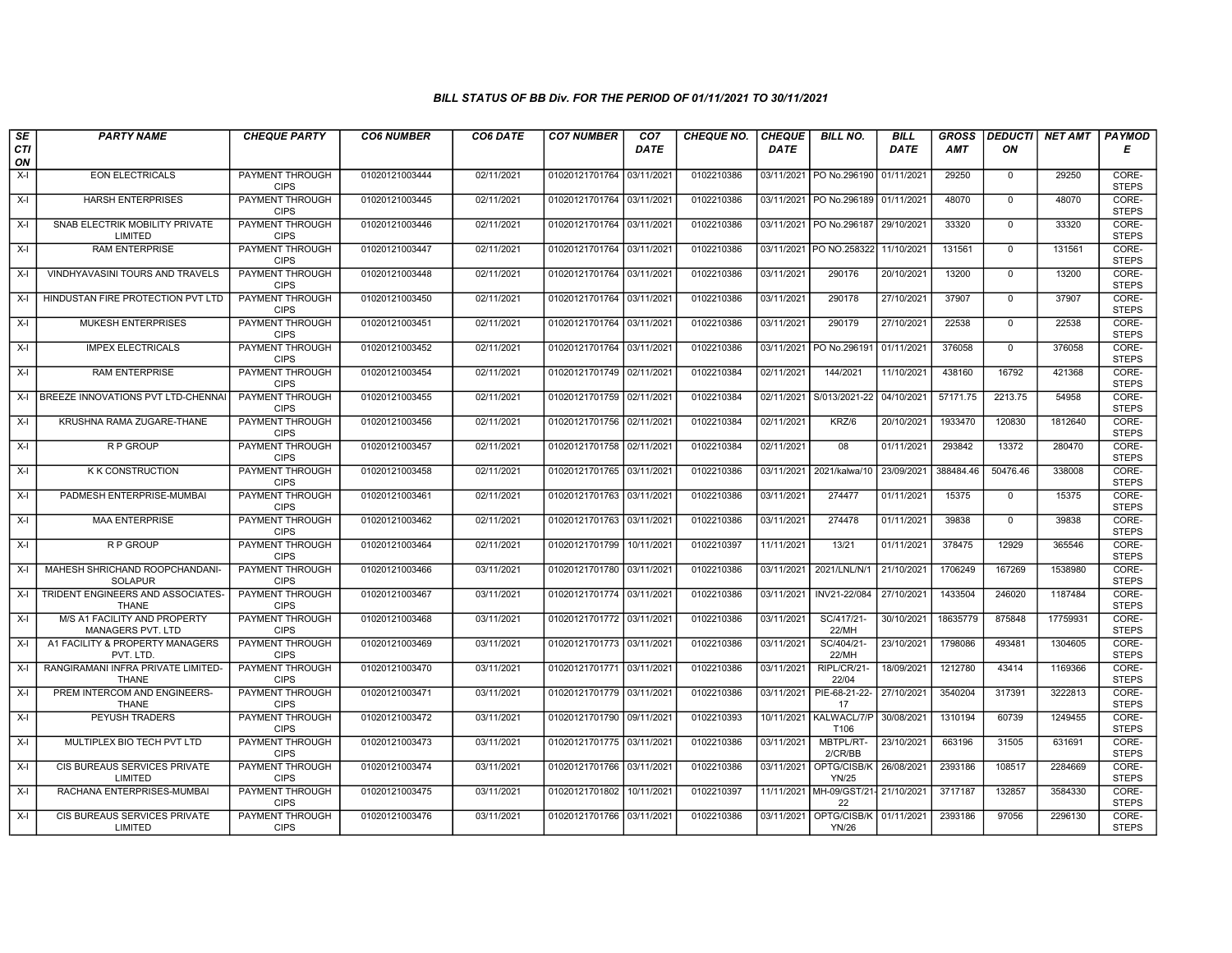| SE        | <b>PARTY NAME</b>                               | <b>CHEQUE PARTY</b>                   | <b>CO6 NUMBER</b> | CO6 DATE   | <b>CO7 NUMBER</b>         | CO <sub>7</sub> | <b>CHEQUE NO.</b> | <b>CHEQUE</b> | <b>BILL NO.</b>               | <b>BILL</b> | <b>GROSS</b> | <b>DEDUCTI</b> | NET AMT | <b>PAYMOD</b>         |
|-----------|-------------------------------------------------|---------------------------------------|-------------------|------------|---------------------------|-----------------|-------------------|---------------|-------------------------------|-------------|--------------|----------------|---------|-----------------------|
| CTI<br>ON |                                                 |                                       |                   |            |                           | <b>DATE</b>     |                   | <b>DATE</b>   |                               | <b>DATE</b> | AMT          | ON             |         | Е                     |
| $X-I$     | Aarti Electrical                                | <b>PAYMENT THROUGH</b><br><b>CIPS</b> | 01020121003477    | 03/11/2021 | 01020121701801 10/11/2021 |                 | 0102210397        |               | 11/11/2021 AE/05/2021-22      | 19/10/2021  | 660626       | 23694          | 636932  | CORE-<br><b>STEPS</b> |
| $X-I$     | ASC POWER PRIVATE LIMITED                       | <b>PAYMENT THROUGH</b><br><b>CIPS</b> | 01020121003478    | 03/11/2021 | 01020121701767 03/11/2021 |                 | 0102210386        | 03/11/2021    | ASC/0061/202<br>$1 - 22$      | 26/10/2021  | 4081862      | 146469         | 3935393 | CORE-<br><b>STEPS</b> |
| X-I       | M/s Genious Infotech                            | PAYMENT THROUGH<br><b>CIPS</b>        | 01020121003479    | 03/11/2021 | 01020121701776 03/11/2021 |                 | 0102210386        | 03/11/2021    | GE/13/CR/BB/<br>2021          | 06/10/2021  | 2959332      | 150467         | 2808865 | CORE-<br><b>STEPS</b> |
| $X-I$     | SHREE BALAJI CONSTRUCTION-THANE                 | PAYMENT THROUGH<br><b>CIPS</b>        | 01020121003480    | 03/11/2021 | 01020121701768 03/11/2021 |                 | 0102210386        | 03/11/2021    | LNL/01                        | 02/09/2021  | 1781348      | 175324         | 1606024 | CORE-<br><b>STEPS</b> |
| $X-I$     | RUCHITA HOSPITALITY SERVICES                    | <b>PAYMENT THROUGH</b><br><b>CIPS</b> | 01020121003481    | 03/11/2021 | 01020121701809            | 11/11/2021      | 0102210401        | 12/11/2021    | $2021 -$<br>22/LNL/19         | 19/10/2021  | 1435548      | 79748          | 1355800 | CORE-<br><b>STEPS</b> |
| $X-I$     | SAI CONSTRUCTION AND ENGINEERING<br>CORAIGAD    | <b>PAYMENT THROUGH</b><br><b>CIPS</b> | 01020121003482    | 03/11/2021 | 01020121701792 10/11/2021 |                 | 0102210397        | 11/11/2021    | <b>CSMT/21-</b><br>22/02      | 01/11/2021  | 6095703      | 217804         | 5877899 | CORE-<br><b>STEPS</b> |
| X-I       | RAHUL S DANI                                    | PAYMENT THROUGH<br><b>CIPS</b>        | 01020121003483    | 03/11/2021 | 01020121701769 03/11/2021 |                 | 0102210386        | 03/11/2021    | RSD/CR21-<br>22/CC34          | 20/08/2021  | 473928       | 40954          | 432974  | CORE-<br><b>STEPS</b> |
| X-I       | RACHANA ENTERPRISES-MUMBAI                      | <b>PAYMENT THROUGH</b><br><b>CIPS</b> | 01020121003484    | 03/11/2021 | 01020121701777 03/11/2021 |                 | 0102210386        | 03/11/2021    | 10/GST/2021<br>22             | 23/10/2021  | 2753690      | 191535         | 2562155 | CORE-<br><b>STEPS</b> |
| $X-I$     | <b>AKSHITA ENTERPRISES</b>                      | PAYMENT THROUGH<br><b>CIPS</b>        | 01020121003486    | 03/11/2021 | 01020121701791 09/11/2021 |                 | 0102210393        | 10/11/2021    | AE/CR/21-22/9                 | 07/09/2021  | 87998        | 3537           | 84461   | CORE-<br><b>STEPS</b> |
| $X-I$     | BHAVANI ELEVATORS PVT LTD                       | <b>PAYMENT THROUGH</b><br><b>CIPS</b> | 01020121003487    | 03/11/2021 | 01020121701817 12/11/2021 |                 | 0102210402        | 12/11/2021    | 161                           | 04/10/2021  | 1356523      | 298646         | 1057877 | CORE-<br><b>STEPS</b> |
| $X-I$     | Stanley transport                               | PAYMENT THROUGH<br><b>CIPS</b>        | 01020121003488    | 03/11/2021 | 01020121701778 03/11/2021 |                 | 0102210386        | 03/11/2021    | GEM/CR/KYN/<br>06             | 13/10/2021  | 48674        | 1195           | 47479   | CORE-<br><b>STEPS</b> |
| $X-I$     | SABITA ENGINEERING WORKS                        | PAYMENT THROUGH<br><b>CIPS</b>        | 01020121003490    | 03/11/2021 | 01020121701789 09/11/2021 |                 | 0102210393        | 10/11/2021    | CLA/EOT/01                    | 24/09/2020  | 1999431      | 170772         | 1828659 | CORE-<br><b>STEPS</b> |
| X-I       | DILIP CONSTRUCTION-NAVI MUMBAI                  | <b>PAYMENT THROUGH</b><br><b>CIPS</b> | 01020121003491    | 08/11/2021 | 01020121701818 12/11/2021 |                 | 0102210402        | 12/11/2021    | 02/DC/21-22                   | 28/10/2021  | 3041989      | 299983         | 2742006 | CORE-<br><b>STEPS</b> |
| $X-I$     | MAHAKALI ENGINEERS-MUMBAI                       | <b>PAYMENT THROUGH</b><br><b>CIPS</b> | 01020121003492    | 08/11/2021 | 01020121701819            | 12/11/2021      | 0102210402        | 12/11/2021    | <b>CSMT/21-</b><br>22/21      | 27/10/2021  | 308360       | 11774          | 296586  | CORE-<br><b>STEPS</b> |
| X-I       | SABITA ENGINEERING WORKS                        | PAYMENT THROUGH<br><b>CIPS</b>        | 01020121003493    | 08/11/2021 | 01020121701820            | 12/11/2021      | 0102210402        | 12/11/2021    | CLA/PWL/04                    | 21/09/2021  | 231823       | 14493          | 217330  | CORE-<br><b>STEPS</b> |
| $X-I$     | MEDHA SERVO DRIVES PVT LTD-<br><b>HYDERABAD</b> | <b>PAYMENT THROUGH</b><br><b>CIPS</b> | 01020121003494    | 08/11/2021 | 01020121701821            | 15/11/2021      | 0102210405        | 16/11/2021    | MSS20211011<br>04             | 26/08/2021  | 1504500      | 115450         | 1389050 | CORE-<br><b>STEPS</b> |
| $X-I$     | SABITA ENGINEERING WORKS                        | PAYMENT THROUGH<br><b>CIPS</b>        | 01020121003495    | 08/11/2021 | 01020121701820            | 12/11/2021      | 0102210402        | 12/11/2021    | CLA/PWL/05                    | 24/09/2021  | 515481       | 48503          | 466978  | CORE-<br><b>STEPS</b> |
| $X-I$     | SABITA ENGINEERING WORKS                        | PAYMENT THROUGH<br><b>CIPS</b>        | 01020121003496    | 08/11/2021 | 01020121701820            | 12/11/2021      | 0102210402        | 12/11/2021    | CLA/PWL/06                    | 25/09/2021  | 260940       | 24602          | 236338  | CORE-<br><b>STEPS</b> |
| $X-I$     | SIEMENS LTD-NAVI MUMBAI.                        | PAYMENT THROUGH<br><b>CIPS</b>        | 01020121003497    | 08/11/2021 | 01020121701823            | 15/11/2021      | 0102210405        | 16/11/2021    | MH112706699<br>$\Omega$       | 09/07/2021  | 4687484      | 503292         | 4184192 | CORE-<br><b>STEPS</b> |
| $X-I$     | AKAR ADVERTISING AND MARKETING<br>PVT LTD       | <b>PAYMENT THROUGH</b><br><b>CIPS</b> | 01020121003499    | 08/11/2021 | 01020121701842            | 15/11/2021      | 0102210407        | 16/11/2021    | 404/21-22                     | 25/09/2021  | 19441.8      | 370.8          | 19071   | CORE-<br><b>STEPS</b> |
| X-I       | PRUTHVI CONSTRUCTION-MUMBAI                     | <b>PAYMENT THROUGH</b><br><b>CIPS</b> | 01020121003500    | 08/11/2021 | 01020121701836            | 15/11/2021      | 0102210405        | 16/11/2021    | PC/22/2021-22                 | 28/10/2021  | 3036911      | 306863         | 2730048 | CORE-<br><b>STEPS</b> |
| X-I       | OM CONSTRUCTION CO.                             | <b>PAYMENT THROUGH</b><br><b>CIPS</b> | 01020121003501    | 08/11/2021 | 01020121701815 12/11/2021 |                 | 0102210402        | 12/11/2021    | MNKD/08                       | 24/08/2021  | 2717544      | 97156          | 2620388 | CORE-<br><b>STEPS</b> |
| $X-I$     | Ashapura Travel World                           | PAYMENT THROUGH<br><b>CIPS</b>        | 01020121003502    | 08/11/2021 | 01020121701784 09/11/2021 |                 | 0102210392        | 09/11/2021    | KY00880/2021<br>22            | 18/10/2021  | 48999.3      | 4807.3         | 44192   | CORE-<br><b>STEPS</b> |
| $X-I$     | MUMBAI WASTE MANAGEMENT LTD.                    | <b>PAYMENT THROUGH</b><br><b>CIPS</b> | 01020121003504    | 08/11/2021 | 01020121701897            | 19/11/2021      | 0102210417        | 19/11/2021    | MH002000965<br>$\overline{4}$ | 24/08/2021  | 114345       | 1971           | 112374  | CORE-<br><b>STEPS</b> |
| X-I       | HINDUSTAN CONSTRUCTION<br>CORPORATION-MUMBAI    | PAYMENT THROUGH<br><b>CIPS</b>        | 01020121003505    | 08/11/2021 | 01020121701803            | 11/11/2021      | 0102210397        | 11/11/2021    | HCC/CR/BY/R<br>A01            | 05/10/2021  | 1499817      | 146868         | 1352949 | CORE-<br><b>STEPS</b> |
| $X-I$     | JAGDISH ENGINEERING SERVICES-THANE              | <b>PAYMENT THROUGH</b><br><b>CIPS</b> | 01020121003506    | 08/11/2021 | 01020121701804            | 11/11/2021      | 0102210397        | 11/11/2021    | $F-250$                       | 23/10/2021  | 774504       | 27761          | 746743  | CORE-<br><b>STEPS</b> |
| X-I       | SRISHTI SANCHAR ADVERTISING                     | PAYMENT THROUGH<br><b>CIPS</b>        | 01020121003507    | 08/11/2021 | 01020121701840 15/11/2021 |                 | 0102210407        | 16/11/2021    | 069/2021-22                   | 01/08/2021  | 19427        | 370            | 19057   | CORE-<br><b>STEPS</b> |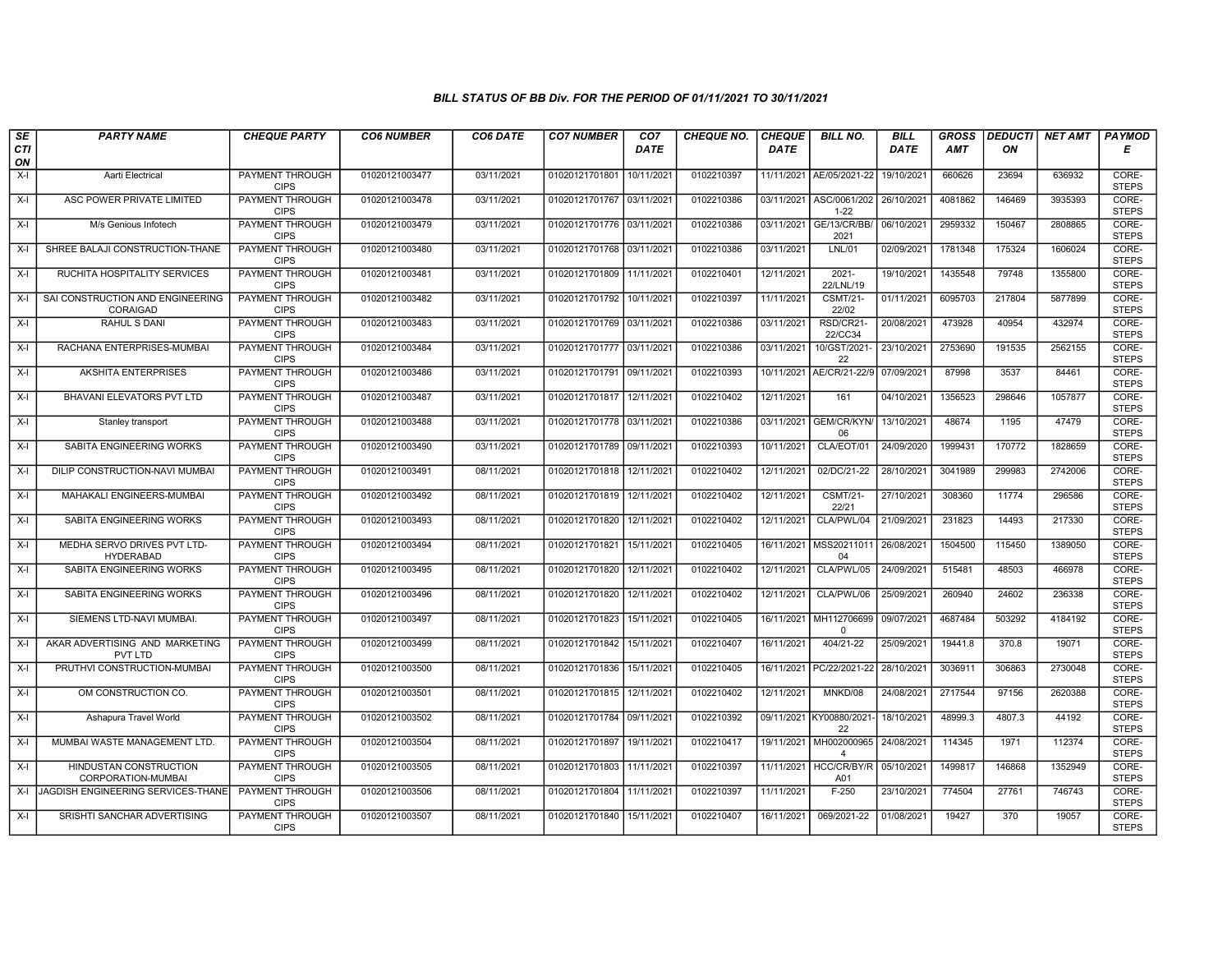| SE        | <b>PARTY NAME</b>                                     | <b>CHEQUE PARTY</b>                   | <b>CO6 NUMBER</b> | CO6 DATE   | <b>CO7 NUMBER</b>         | CO <sub>7</sub> | <b>CHEQUE NO.</b> | <b>CHEQUE</b> | <b>BILL NO.</b>         | <b>BILL</b> | <b>GROSS</b> | <b>DEDUCTI</b> | NET AMT | <b>PAYMOD</b>         |
|-----------|-------------------------------------------------------|---------------------------------------|-------------------|------------|---------------------------|-----------------|-------------------|---------------|-------------------------|-------------|--------------|----------------|---------|-----------------------|
| CTI<br>ON |                                                       |                                       |                   |            |                           | <b>DATE</b>     |                   | <b>DATE</b>   |                         | <b>DATE</b> | AMT          | ON             |         | Е                     |
| $X-I$     | SQUARE COMMUNICATIONS PVT LTD                         | <b>PAYMENT THROUGH</b><br><b>CIPS</b> | 01020121003508    | 08/11/2021 | 01020121701840 15/11/2021 |                 | 0102210407        |               | 16/11/2021 PBM171/21-22 | 18/08/2021  | 20414        | 388            | 20026   | CORE-<br><b>STEPS</b> |
| X-I       | SQUARE COMMUNICATIONS PVT LTD                         | <b>PAYMENT THROUGH</b><br><b>CIPS</b> | 01020121003510    | 08/11/2021 | 01020121701851 16/11/2021 |                 | 0102210407        | 16/11/2021    | PBM192/21-22            | 21/08/2021  | 112387       | 2140           | 110247  | CORE-<br><b>STEPS</b> |
| X-I       | AKAR ADVERTISING AND MARKETING<br><b>PVT LTD</b>      | PAYMENT THROUGH<br><b>CIPS</b>        | 01020121003511    | 08/11/2021 | 01020121701842            | 15/11/2021      | 0102210407        | 16/11/2021    | 401/21-22               | 25/09/2021  | 53154        | 1012           | 52142   | CORE-<br><b>STEPS</b> |
| $X-I$     | AKAR ADVERTISING AND MARKETING<br>PVT LTD             | PAYMENT THROUGH<br><b>CIPS</b>        | 01020121003512    | 08/11/2021 | 01020121701852            | 16/11/2021      | 0102210408        | 17/11/2021    | 423/21-22               | 28/09/2021  | 6688.5       | 127.5          | 6561    | CORE-<br><b>STEPS</b> |
| X-I       | SHREE SOMNATH TRANSPORT SERVICES                      | <b>PAYMENT THROUGH</b><br><b>CIPS</b> | 01020121003513    | 08/11/2021 | 01020121701807            | 11/11/2021      | 0102210401        | 12/11/2021    | SSTS/11/21-22           | 19/08/2021  | 494840       | 42957          | 451883  | CORE-<br><b>STEPS</b> |
| $X-I$     | HIRAVATI ENTERPRISES-MUMBAI.                          | <b>PAYMENT THROUGH</b><br><b>CIPS</b> | 01020121003514    | 08/11/2021 | 01020121701794 10/11/2021 |                 | 0102210397        | 11/11/2021    | 257758                  | 08/11/2021  | 5656278      | $\Omega$       | 5656278 | CORE-<br><b>STEPS</b> |
| X-I       | SAI ADVERTISERS                                       | PAYMENT THROUGH<br><b>CIPS</b>        | 01020121003515    | 08/11/2021 | 01020121701852            | 16/11/2021      | 0102210408        | 17/11/2021    | 30384                   | 21/10/2021  | 54770        | 1043           | 53727   | CORE-<br><b>STEPS</b> |
| X-I       | SAI ADVERTISERS                                       | <b>PAYMENT THROUGH</b><br><b>CIPS</b> | 01020121003516    | 08/11/2021 | 01020121701852            | 16/11/2021      | 0102210408        | 17/11/2021    | 30385                   | 21/10/2021  | 27999        | 533            | 27466   | CORE-<br><b>STEPS</b> |
| X-I       | KNORR BREMSE INDIA PVT LTD-PALWAL                     | PAYMENT THROUGH<br><b>CIPS</b>        | 01020121003517    | 08/11/2021 | 01020121701814            | 12/11/2021      | 0102210402        | 12/11/2021    | 1920006010              | 03/02/2020  | 3116231      | 105735         | 3010496 | CORE-<br><b>STEPS</b> |
| $X-I$     | <b>MAHARASHTRA STATE SECURITY</b><br>CORPORATION      | <b>PAYMENT THROUGH</b><br><b>CIPS</b> | 01020121003518    | 08/11/2021 | 01020121701857            | 16/11/2021      | 0102210408        | 17/11/2021    | RPF/2021-22/1           | 01/09/2021  | 11385419     | 5035247        | 6350172 | CORE-<br><b>STEPS</b> |
| X-I       | <b>SHAH ENGINEERS</b>                                 | PAYMENT THROUGH<br><b>CIPS</b>        | 01020121003519    | 08/11/2021 | 01020121701833            | 15/11/2021      | 0102210405        | 16/11/2021    | S/21/37                 | 28/10/2021  | 4733727      | 186137         | 4547590 | CORE-<br><b>STEPS</b> |
| $X-I$     | <b>TEXMACO RAIL AND ENGINEERING</b><br>LIMITED-MUMBAI | <b>PAYMENT THROUGH</b><br><b>CIPS</b> | 01020121003521    | 08/11/2021 | 01020121701832            | 15/11/2021      | 0102210405        | 16/11/2021    | MUM/GST/228<br>/2122    | 02/11/2021  | 7915344      | 282791         | 7632553 | CORE-<br><b>STEPS</b> |
| X-I       | <b>SAI ADVERTISERS</b>                                | <b>PAYMENT THROUGH</b><br><b>CIPS</b> | 01020121003522    | 09/11/2021 | 01020121701840 15/11/2021 |                 | 0102210407        | 16/11/2021    | 30388                   | 21/10/2021  | 32321        | 615            | 31706   | CORE-<br><b>STEPS</b> |
| $X-I$     | <b>SAI ADVERTISERS</b>                                | <b>PAYMENT THROUGH</b><br><b>CIPS</b> | 01020121003523    | 09/11/2021 | 01020121701840            | 15/11/2021      | 0102210407        | 16/11/2021    | 30389                   | 21/10/2021  | 47728.8      | 909.8          | 46819   | CORE-<br><b>STEPS</b> |
| $X-I$     | AKAR ADVERTISING AND MARKETING<br>PVT LTD             | PAYMENT THROUGH<br><b>CIPS</b>        | 01020121003524    | 09/11/2021 | 01020121701842 15/11/2021 |                 | 0102210407        | 16/11/2021    | 400/21-22               | 25/09/2021  | 7904.4       | 150.4          | 7754    | CORE-<br><b>STEPS</b> |
| $X-I$     | AKAR ADVERTISING AND MARKETING<br>PVT LTD             | <b>PAYMENT THROUGH</b><br><b>CIPS</b> | 01020121003525    | 09/11/2021 | 01020121701842            | 15/11/2021      | 0102210407        | 16/11/2021    | 399/21-22               | 25/09/2021  | 10979.86     | 209.86         | 10770   | CORE-<br><b>STEPS</b> |
| $X-I$     | AKAR ADVERTISING AND MARKETING<br>PVT LTD             | <b>PAYMENT THROUGH</b><br><b>CIPS</b> | 01020121003526    | 09/11/2021 | 01020121701842            | 15/11/2021      | 0102210407        | 16/11/2021    | 407/21-22               | 25/09/2021  | 24066        | 458            | 23608   | CORE-<br><b>STEPS</b> |
| $X-I$     | AKAR ADVERTISING AND MARKETING<br>PVT LTD             | <b>PAYMENT THROUGH</b><br><b>CIPS</b> | 01020121003527    | 09/11/2021 | 01020121701851            | 16/11/2021      | 0102210407        | 16/11/2021    | 406/21-22               | 28/09/2021  | 3147.65      | 59.65          | 3088    | CORE-<br><b>STEPS</b> |
| $X-I$     | N A KHAN                                              | PAYMENT THROUGH<br><b>CIPS</b>        | 01020121003528    | 09/11/2021 | 01020121701835 15/11/2021 |                 | 0102210405        | 16/11/2021    | NAK/47/CR               | 01/11/2021  | 213048       | 15013          | 198035  | CORE-<br><b>STEPS</b> |
| $X-I$     | SRISHTI SANCHAR ADVERTISING                           | PAYMENT THROUGH<br><b>CIPS</b>        | 01020121003529    | 09/11/2021 | 01020121701840            | 15/11/2021      | 0102210407        | 16/11/2021    | 074/2021-22             | 01/08/2021  | 19568.86     | 372.86         | 19196   | CORE-<br><b>STEPS</b> |
| X-I       | AKAR ADVERTISING AND MARKETING<br>PVT LTD             | <b>PAYMENT THROUGH</b><br><b>CIPS</b> | 01020121003530    | 09/11/2021 | 01020121701852            | 16/11/2021      | 0102210408        | 17/11/2021    | 402/21-22               | 25/09/2021  | 9558         | 182            | 9376    | CORE-<br><b>STEPS</b> |
| X-I       | AKAR ADVERTISING AND MARKETING<br>PVT LTD             | <b>PAYMENT THROUGH</b><br><b>CIPS</b> | 01020121003531    | 09/11/2021 | 01020121701852 16/11/2021 |                 | 0102210408        | 17/11/2021    | 405/21-22               | 28/09/2021  | 3147.65      | 59.65          | 3088    | CORE-<br><b>STEPS</b> |
| $X-I$     | INTER PUBLICITY PVT.LTD.                              | PAYMENT THROUGH<br><b>CIPS</b>        | 01020121003532    | 09/11/2021 | 01020121701842            | 15/11/2021      | 0102210407        | 16/11/2021    | PR/170/08/21<br>22      | 16/09/2021  | 58534        | 1114           | 57420   | CORE-<br><b>STEPS</b> |
| $X-I$     | SRISHTI SANCHAR ADVERTISING                           | PAYMENT THROUGH<br><b>CIPS</b>        | 01020121003533    | 09/11/2021 | 01020121701842            | 15/11/2021      | 0102210407        | 16/11/2021    | 068/2021-22             | 01/08/2021  | 42376        | 807            | 41569   | CORE-<br><b>STEPS</b> |
| X-I       | M/S. APEX MEGAPROJECTS PVT. LTD.                      | PAYMENT THROUGH<br><b>CIPS</b>        | 01020121003534    | 09/11/2021 | 01020121701856            | 16/11/2021      | 0102210408        | 17/11/2021    | AMPL/06                 | 12/10/2021  | 563385       | 21198          | 542187  | CORE-<br><b>STEPS</b> |
| $X-I$     | <b>HIND RECTIFIERS LTD</b>                            | <b>PAYMENT THROUGH</b><br><b>CIPS</b> | 01020121003537    | 09/11/2021 | 01020121701793            | 10/11/2021      | 0102210397        | 11/11/2021    | 2101040289              | 29/09/2021  | 6547333      | 354444         | 6192889 | CORE-<br><b>STEPS</b> |
| X-I       | ROYALPLAY EQUIPMENTS                                  | <b>PAYMENT THROUGH</b><br><b>CIPS</b> | 01020121003539    | 09/11/2021 | 01020121701813 12/11/2021 |                 | 0102210401        | 12/11/2021    | RPE/2021/001            | 27/10/2021  | 465048       | 44812          | 420236  | CORE-<br><b>STEPS</b> |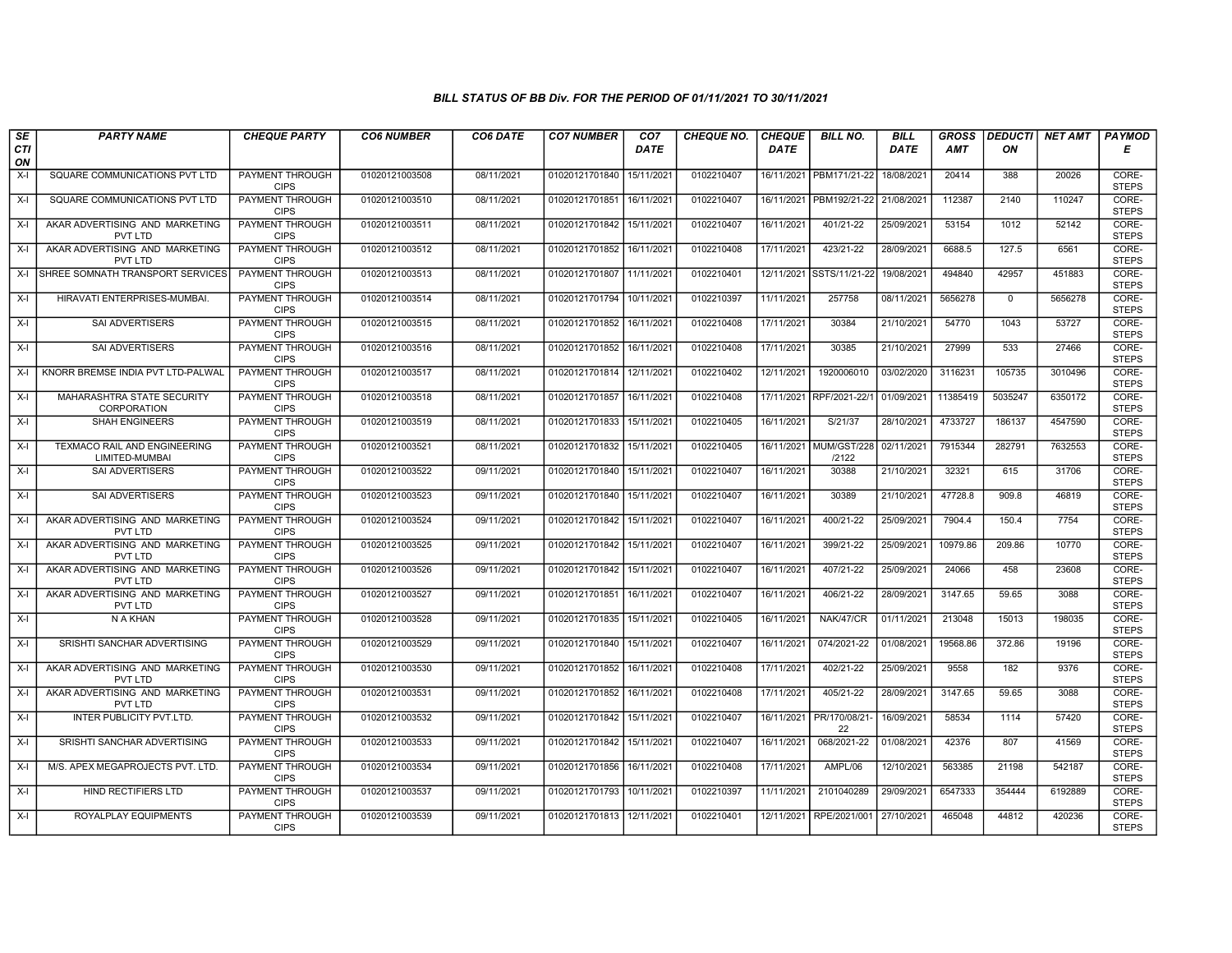| SE        | <b>PARTY NAME</b>                                           | <b>CHEQUE PARTY</b>                   | <b>CO6 NUMBER</b> | CO6 DATE   | <b>CO7 NUMBER</b>         | CO <sub>7</sub> | <b>CHEQUE NO.</b> | <b>CHEQUE</b> | <b>BILL NO.</b>              | <b>BILL</b> | <b>GROSS</b> |              | <b>DEDUCTI NET AMT</b> | <b>PAYMOD</b>         |
|-----------|-------------------------------------------------------------|---------------------------------------|-------------------|------------|---------------------------|-----------------|-------------------|---------------|------------------------------|-------------|--------------|--------------|------------------------|-----------------------|
| CTI<br>ON |                                                             |                                       |                   |            |                           | <b>DATE</b>     |                   | <b>DATE</b>   |                              | <b>DATE</b> | <b>AMT</b>   | ON           |                        | Е                     |
| $X-I$     | PADMESH ENTERPRISE-MUMBAI                                   | PAYMENT THROUGH<br><b>CIPS</b>        | 01020121003540    | 09/11/2021 | 01020121701853            | 16/11/2021      | 0102210408        | 17/11/2021    | 274476                       | 01/11/2021  | 28897        | $\mathbf 0$  | 28897                  | CORE-<br><b>STEPS</b> |
| $X-I$     | V S SERVICES AND TRADING LLP                                | <b>PAYMENT THROUGH</b><br><b>CIPS</b> | 01020121003541    | 10/11/2021 | 01020121701850            | 16/11/2021      | 0102210407        | 16/11/2021    | <b>VS/CR/21-</b><br>22/015   | 26/10/2021  | 252670       | 9726         | 242944                 | CORE-<br><b>STEPS</b> |
| X-I       | SHAH ENGINEERS-THANE                                        | PAYMENT THROUGH<br><b>CIPS</b>        | 01020121003542    | 10/11/2021 | 01020121701846            | 16/11/2021      | 0102210407        | 16/11/2021    | SE/TNA/21/01                 | 01/11/2021  | 2627847      | 257454       | 2370393                | CORE-<br><b>STEPS</b> |
| $X-I$     | SWASTIK ELECTROTECH PRIVATE<br>LIMITED                      | PAYMENT THROUGH<br><b>CIPS</b>        | 01020121003543    | 10/11/2021 | 01020121701834            | 15/11/2021      | 0102210405        | 16/11/2021    | <b>SEPLMH21220</b><br>067    | 08/11/2021  | 5234233      | 187037       | 5047196                | CORE-<br><b>STEPS</b> |
| $X-I$     | <b>GRIP ENTERPRISES-THANE</b>                               | <b>PAYMENT THROUGH</b><br><b>CIPS</b> | 01020121003544    | 10/11/2021 | 01020121701831 15/11/2021 |                 | 0102210405        | 16/11/2021    | <b>GE/CR/20-</b><br>21/14    | 20/08/2021  | 119062       | 12093        | 106969                 | CORE-<br><b>STEPS</b> |
| $X-I$     | H. H. ENGINEERS-PUNE                                        | <b>PAYMENT THROUGH</b><br><b>CIPS</b> | 01020121003545    | 10/11/2021 | 01020121701843            | 15/11/2021      | 0102210405        | 16/11/2021    | HHE/KSRA/02                  | 29/10/2021  | 4324302      | 423264       | 3901038                | CORE-<br><b>STEPS</b> |
| $X-I$     | H. H. ENGINEERS-PUNE                                        | <b>PAYMENT THROUGH</b><br><b>CIPS</b> | 01020121003546    | 10/11/2021 | 01020121701848            | 16/11/2021      | 0102210407        | 16/11/2021    | HHE/LNL/003                  | 29/10/2021  | 3173866      | 282259       | 2891607                | CORE-<br><b>STEPS</b> |
| $X-I$     | PRINCE CONSTRUCTION COMPANY-<br><b>THANE</b>                | PAYMENT THROUGH<br><b>CIPS</b>        | 01020121003547    | 10/11/2021 | 01020121701828            | 15/11/2021      | 0102210405        | 16/11/2021    | PCC/LNL/21/0<br>$\mathbf{1}$ | 15/10/2021  | 6162775      | 441478       | 5721297                | CORE-<br><b>STEPS</b> |
| X-I       | VINAY CONSTRUCTION-MUMBAI                                   | PAYMENT THROUGH<br><b>CIPS</b>        | 01020121003548    | 10/11/2021 | 01020121701829            | 15/11/2021      | 0102210405        | 16/11/2021    | 03/21-22                     | 09/07/2021  | 1767588      | 69809        | 1697779                | CORE-<br><b>STEPS</b> |
| $X-I$     | <b>UMESH PRASAD</b>                                         | <b>PAYMENT THROUGH</b><br><b>CIPS</b> | 01020121003549    | 10/11/2021 | 01020121701805            | 11/11/2021      | 0102210397        | 11/11/2021    | <b>CSMT/21-</b><br>22/51     | 04/10/2021  | 1014971      | 87098        | 927873                 | CORE-<br><b>STEPS</b> |
| $X-I$     | A P ENTERPRISES-THANE                                       | PAYMENT THROUGH<br><b>CIPS</b>        | 01020121003550    | 10/11/2021 | 01020121701855            | 16/11/2021      | 0102210408        | 17/11/2021    | S02/21-22                    | 14/08/2021  | 766726       | 20359        | 746367                 | CORE-<br><b>STEPS</b> |
| $X-I$     | H. H. ENGINEERS-PUNE                                        | PAYMENT THROUGH<br><b>CIPS</b>        | 01020121003551    | 10/11/2021 | 01020121701830            | 15/11/2021      | 0102210405        | 16/11/2021    | <b>HHE/KSRA-</b><br>IGP/003  | 29/10/2021  | 3447471      | 337459       | 3110012                | CORE-<br><b>STEPS</b> |
| X-I       | <b>K K CONSTRUCTION</b>                                     | <b>PAYMENT THROUGH</b><br><b>CIPS</b> | 01020121003552    | 10/11/2021 | 01020121701806 11/11/2021 |                 | 0102210397        | 11/11/2021    | 2021/MAT/26                  | 07/10/2021  | 373196       | 29293        | 343903                 | CORE-<br><b>STEPS</b> |
| X-I       | SECURITY GUARDS BOARD FOR BRIHAN<br>MUMBAI & THANE DISTRICT | <b>PAYMENT THROUGH</b><br><b>CIPS</b> | 01020121003553    | 10/11/2021 | 01020121701795            | 10/11/2021      | 0102210400        | 12/11/2021    | 2717(10)                     | 01/11/2021  | 131669       | $\mathbf 0$  | 131669                 | CORE-<br><b>STEPS</b> |
| $X-I$     | ZEENAT CONSTRUCTION-THANE                                   | <b>PAYMENT THROUGH</b><br><b>CIPS</b> | 01020121003554    | 10/11/2021 | 01020121701827            | 15/11/2021      | 0102210405        | 16/11/2021    | ZEENAT/S/18/<br>21           | 01/09/2021  | 2212176      | 216779       | 1995397                | CORE-<br><b>STEPS</b> |
| $X-I$     | DEEPAK BALASAHEB PATIL-SANGL                                | PAYMENT THROUGH<br><b>CIPS</b>        | 01020121003555    | 10/11/2021 | 01020121701881 18/11/2021 |                 | 0102210414        | 19/11/2021    | 21-22/02                     | 27/10/2021  | 1266172      | 76394        | 1189778                | CORE-<br><b>STEPS</b> |
| X-I       | POOJA CONSTRUCTION-PUNE                                     | <b>PAYMENT THROUGH</b><br><b>CIPS</b> | 01020121003557    | 10/11/2021 | 01020121701847            | 16/11/2021      | 0102210407        | 16/11/2021    | Hiring/03                    | 14/08/2021  | 411618       | 40870        | 370748                 | CORE-<br><b>STEPS</b> |
| X-I       | LAXMI ENTERPRISES-THANE                                     | <b>PAYMENT THROUGH</b><br><b>CIPS</b> | 01020121003559    | 10/11/2021 | 01020121701825 15/11/2021 |                 | 0102210405        | 16/11/2021    | LE/09                        | 14/10/2021  | 861073       | 60656        | 800417                 | CORE-<br><b>STEPS</b> |
| $X-I$     | <b>BVG INDIA LTD</b>                                        | PAYMENT THROUGH<br><b>CIPS</b>        | 01020121003560    | 11/11/2021 | 01020121701900            | 22/11/2021      | 0102210419        | 22/11/2021    | OA021270791<br>6             | 01/11/2021  | 6267666      | 212564       | 6055102                | CORE-<br><b>STEPS</b> |
| $X-I$     | ZEENAT CONSTRUCTION-THANE                                   | <b>PAYMENT THROUGH</b><br><b>CIPS</b> | 01020121003561    | 11/11/2021 | 01020121701826            | 15/11/2021      | 0102210405        | 16/11/2021    | ZEENAT/S/26/<br>21           | 08/11/2021  | 2078559      | 203789       | 1874770                | CORE-<br><b>STEPS</b> |
| X-I       | POOJA CONSTRUCTION                                          | PAYMENT THROUGH<br><b>CIPS</b>        | 01020121003562    | 11/11/2021 | 01020121701824            | 15/11/2021      | 0102210405        | 16/11/2021    | 273138                       | 27/10/2021  | 31920        | $\Omega$     | 31920                  | CORE-<br><b>STEPS</b> |
| X-I       | POOJA CONSTRUCTION                                          | <b>PAYMENT THROUGH</b><br><b>CIPS</b> | 01020121003563    | 11/11/2021 | 01020121701824            | 15/11/2021      | 0102210405        | 16/11/2021    | 273139                       | 27/10/2021  | 12496        | $\mathbf{0}$ | 12496                  | CORE-<br><b>STEPS</b> |
| $X-I$     | POOJA CONSTRUCTION                                          | PAYMENT THROUGH<br><b>CIPS</b>        | 01020121003564    | 11/11/2021 | 01020121701824            | 15/11/2021      | 0102210405        | 16/11/2021    | 273137                       | 27/10/2021  | 12496        | $\mathbf 0$  | 12496                  | CORE-<br><b>STEPS</b> |
| $X-I$     | V S SERVICES AND TRADING LLP                                | PAYMENT THROUGH<br><b>CIPS</b>        | 01020121003565    | 11/11/2021 | 01020121701824            | 15/11/2021      | 0102210405        | 16/11/2021    | 290358                       | 01/11/2021  | 35200        | $\mathbf 0$  | 35200                  | CORE-<br><b>STEPS</b> |
| X-I       | RAHUL S DANI                                                | <b>PAYMENT THROUGH</b><br><b>CIPS</b> | 01020121003566    | 11/11/2021 | 01020121701824            | 15/11/2021      | 0102210405        | 16/11/2021    | 290360                       | 02/11/2021  | 18891        | $\mathbf 0$  | 18891                  | CORE-<br><b>STEPS</b> |
| $X-I$     | MEDHA SERVO DRIVES PVT LTD                                  | <b>PAYMENT THROUGH</b><br><b>CIPS</b> | 01020121003567    | 11/11/2021 | 01020121701824            | 15/11/2021      | 0102210405        | 16/11/2021    | 270077                       | 03/11/2021  | 172987       | $\Omega$     | 172987                 | CORE-<br><b>STEPS</b> |
| X-I       | V S SERVICES AND TRADING LLP                                | <b>PAYMENT THROUGH</b><br><b>CIPS</b> | 01020121003568    | 11/11/2021 | 01020121701824            | 15/11/2021      | 0102210405        | 16/11/2021    | 290357                       | 02/11/2021  | 34094        | $\mathbf{0}$ | 34094                  | CORE-<br><b>STEPS</b> |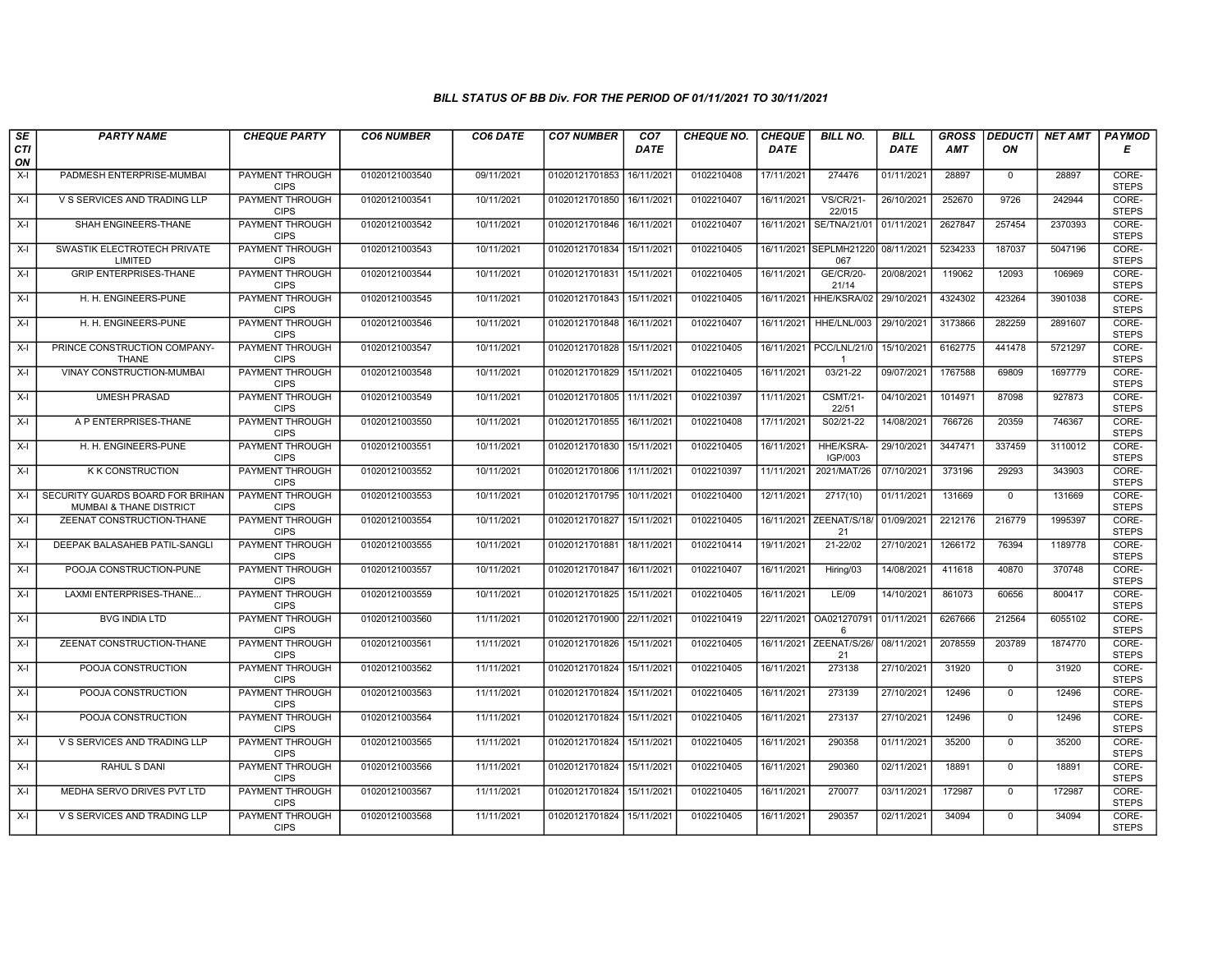| SE        | <b>PARTY NAME</b>                                              | <b>CHEQUE PARTY</b>                   | <b>CO6 NUMBER</b> | CO6 DATE   | <b>CO7 NUMBER</b>         | CO <sub>7</sub> | <b>CHEQUE NO.</b> | <b>CHEQUE</b> | <b>BILL NO.</b>                | <b>BILL</b> | <b>GROSS</b> |              | <b>DEDUCTI NET AMT</b> | <b>PAYMOD</b>         |
|-----------|----------------------------------------------------------------|---------------------------------------|-------------------|------------|---------------------------|-----------------|-------------------|---------------|--------------------------------|-------------|--------------|--------------|------------------------|-----------------------|
| CTI<br>ON |                                                                |                                       |                   |            |                           | <b>DATE</b>     |                   | <b>DATE</b>   |                                | <b>DATE</b> | <b>AMT</b>   | ON           |                        | Е                     |
| $X-I$     | <b>RAHUL S DANI</b>                                            | <b>PAYMENT THROUGH</b><br><b>CIPS</b> | 01020121003569    | 11/11/2021 | 01020121701824            | 15/11/2021      | 0102210405        | 16/11/2021    | 290359                         | 02/11/2021  | 19182        | $\mathbf{0}$ | 19182                  | CORE-<br><b>STEPS</b> |
| $X-I$     | P S ENTERPRISES-MUMBAI                                         | <b>PAYMENT THROUGH</b><br><b>CIPS</b> | 01020121003570    | 11/11/2021 | 01020121701824            | 15/11/2021      | 0102210405        | 16/11/2021    | 273141                         | 02/11/2021  | 257330       | $\mathbf 0$  | 257330                 | CORE-<br><b>STEPS</b> |
| $X-I$     | SARASWATI REALTY ENTERPRISES<br>PRIVATE LIMITED-THANE          | PAYMENT THROUGH<br><b>CIPS</b>        | 01020121003572    | 11/11/2021 | 01020121701837            | 15/11/202       | 0102210405        | 16/11/2021    | SR/21-22/02                    | 01/10/2021  | 1596339      | 156314       | 1440025                | CORE-<br><b>STEPS</b> |
| $X-I$     | <b>RENT AND TRAVELS</b>                                        | <b>PAYMENT THROUGH</b><br><b>CIPS</b> | 01020121003573    | 11/11/2021 | 01020121701824            | 15/11/2021      | 0102210405        | 16/11/2021    | 249307                         | 28/10/2021  | 26206        | $\mathbf 0$  | 26206                  | CORE-<br><b>STEPS</b> |
| $X-I$     | ALL SERVICES GLOBAL PVT LTD                                    | <b>PAYMENT THROUGH</b><br><b>CIPS</b> | 01020121003574    | 11/11/2021 | 01020121701863 17/11/2021 |                 | 0102210408        | 17/11/2021    | SC/222/21-<br>22/MH            | 24/06/2021  | 3747086      | 319120       | 3427966                | CORE-<br><b>STEPS</b> |
| $X-I$     | SHREE KRISHNA CONSTRUCTION-<br><b>MUMBAI</b>                   | <b>PAYMENT THROUGH</b><br><b>CIPS</b> | 01020121003575    | 11/11/2021 | 01020121701838 15/11/2021 |                 | 0102210405        |               | 16/11/2021 SKC/SE/21/21-<br>22 | 23/10/2021  | 3069464      | 304123       | 2765341                | CORE-<br><b>STEPS</b> |
| $X-I$     | <b>GHADGE BROTHERS</b>                                         | PAYMENT THROUGH<br><b>CIPS</b>        | 01020121003577    | 11/11/2021 | 01020121701808 11/11/2021 |                 | 0102210401        | 12/11/2021    | GB/SNPD/08                     | 02/10/2021  | 234676       | 8482         | 226194                 | CORE-<br><b>STEPS</b> |
| $X-I$     | POOJA CONSTRUCTION-PUNE                                        | PAYMENT THROUGH<br><b>CIPS</b>        | 01020121003578    | 11/11/2021 | 01020121701839            | 15/11/2021      | 0102210405        | 16/11/2021    | PC/Hiring/019                  | 02/04/2021  | 45894        | 1849         | 44045                  | CORE-<br><b>STEPS</b> |
| $X-I$     | ONYX TECHNO SYSTEM PRIVATE LIMITED<br><b>MUMBAI</b>            | PAYMENT THROUGH<br><b>CIPS</b>        | 01020121003579    | 11/11/2021 | 01020121701883            | 18/11/2021      | 0102210414        | 19/11/2021    | OTSPL/14/21<br>22              | 21/10/2021  | 5108046      | 624115       | 4483931                | CORE-<br><b>STEPS</b> |
| $X-I$     | SURYA ENTERPRISE-MUMBAI                                        | <b>PAYMENT THROUGH</b><br><b>CIPS</b> | 01020121003582    | 12/11/2021 | 01020121701858            | 16/11/2021      | 0102210408        | 17/11/2021    | SR/21-22/02                    | 16/10/2021  | 4779329      | 329664       | 4449665                | CORE-<br><b>STEPS</b> |
| $X-I$     | A2Z INFRASERVICES LIMITED                                      | PAYMENT THROUGH<br><b>CIPS</b>        | 01020121003585    | 12/11/2021 | 01020121701845            | 16/11/2021      | 0102210407        | 16/11/2021    | A2ZMH/21/10/<br>0001           | 03/11/2021  | 7074799      | 751508       | 6323291                | CORE-<br><b>STEPS</b> |
| $X-I$     | INDUSTRIAL X RAY AND ALLIED<br>RADIOGRAPHERS I PVT.LTD.-MUMBAI | PAYMENT THROUGH<br><b>CIPS</b>        | 01020121003586    | 12/11/2021 | 01020121701861 17/11/2021 |                 | 0102210408        | 17/11/2021    | Sep21-206                      | 28/09/2021  | 1001263      | 61383        | 939880                 | CORE-<br><b>STEPS</b> |
| $X-I$     | Shri Lakhan G Construction Private Limited                     | <b>PAYMENT THROUGH</b><br><b>CIPS</b> | 01020121003588    | 12/11/2021 | 01020121701874 17/11/2021 |                 | 0102210412        | 18/11/2021    | <b>CPB/22</b>                  | 17/08/2021  | 457969       | 39557        | 418412                 | CORE-<br><b>STEPS</b> |
| $X-I$     | POWERICA LIMITED                                               | <b>PAYMENT THROUGH</b><br><b>CIPS</b> | 01020121003590    | 12/11/2021 | 01020121701810 12/11/2021 |                 | 0102210401        | 12/11/2021    | 231638                         | 12/11/2021  | 3807904      | $\mathbf{0}$ | 3807904                | CORE-<br><b>STEPS</b> |
| $X-I$     | <b>MANASREKHA ENTERPRISES</b>                                  | PAYMENT THROUGH<br><b>CIPS</b>        | 01020121003591    | 12/11/2021 | 01020121701824            | 15/11/2021      | 0102210405        | 16/11/2021    | 265478                         | 09/11/2021  | 5310         | $\mathbf{0}$ | 5310                   | CORE-<br><b>STEPS</b> |
| $X-I$     | ANANTH CORPORATION                                             | <b>PAYMENT THROUGH</b><br><b>CIPS</b> | 01020121003592    | 12/11/2021 | 01020121701824            | 15/11/2021      | 0102210405        | 16/11/2021    | 290180                         | 29/10/2021  | 24780        | $\mathbf 0$  | 24780                  | CORE-<br><b>STEPS</b> |
| $X-I$     | SHREE KRISHNA CONSTRUCTION-<br><b>MUMBAI</b>                   | PAYMENT THROUGH<br><b>CIPS</b>        | 01020121003593    | 12/11/2021 | 01020121701862 17/11/2021 |                 | 0102210408        | 17/11/2021    | SKC/S/24/21<br>22              | 08/11/2021  | 2636430      | 103047       | 2533383                | CORE-<br><b>STEPS</b> |
| $X-I$     | A. K. ASSOCIATES-NAVI MUMBAI                                   | <b>PAYMENT THROUGH</b><br><b>CIPS</b> | 01020121003594    | 12/11/2021 | 01020121701864 17/11/2021 |                 | 0102210408        | 17/11/2021    | S09/21-22                      | 18/08/2021  | 1887097      | 184967       | 1702130                | CORE-<br><b>STEPS</b> |
| $X-I$     | Shri Lakhan G Construction Private Limited                     | PAYMENT THROUGH<br><b>CIPS</b>        | 01020121003595    | 12/11/2021 | 01020121701880            | 18/11/2021      | 0102210414        | 19/11/2021    | CPB/25                         | 17/08/2021  | 465750       | 40224        | 425526                 | CORE-<br><b>STEPS</b> |
| $X-I$     | CHARANJITSINGH CHHABRA-BHUSAWAL                                | <b>PAYMENT THROUGH</b><br><b>CIPS</b> | 01020121003597    | 12/11/2021 | 01020121701859            | 17/11/2021      | 0102210408        | 17/11/2021    | CKC/21-22/21                   | 15/08/2021  | 365925       | 31918        | 334007                 | CORE-<br><b>STEPS</b> |
| $X-I$     | SHREE ANUKUL INDUSTRIES PRIVATE<br>LIMITED-MUMBAI              | PAYMENT THROUGH<br><b>CIPS</b>        | 01020121003598    | 12/11/2021 | 01020121701844            | 15/11/2021      | 0102210407        | 16/11/2021    | CPB/NO/38                      | 01/11/2021  | 12265156     | 1203058      | 11062098               | CORE-<br><b>STEPS</b> |
| $X-I$     | MEDHA SERVO DRIVES PVT LTD-<br><b>HYDERABAD</b>                | <b>PAYMENT THROUGH</b><br><b>CIPS</b> | 01020121003599    | 12/11/2021 | 01020121701885 18/11/2021 |                 | 0102210414        | 19/11/2021    | MSS20211010<br>92              | 25/08/2021  | 216087       | 7826         | 208261                 | CORE-<br><b>STEPS</b> |
| $X-I$     | KUSHAL ENGINEERING COMPANY-<br><b>MUMBAI</b>                   | PAYMENT THROUGH<br><b>CIPS</b>        | 01020121003600    | 12/11/2021 | 01020121701865 17/11/202  |                 | 0102210408        | 17/11/2021    | 21-22/27/063                   | 30/10/2021  | 1545268      | 132552       | 1412716                | CORE-<br><b>STEPS</b> |
| $X-I$     | KRISHNA ENTERPRISES-KOTA.                                      | PAYMENT THROUGH<br><b>CIPS</b>        | 01020121003601    | 12/11/2021 | 01020121701822            | 15/11/2021      | 0102210405        | 16/11/2021    | 257759                         | 12/11/2021  | 23002        | $\mathbf 0$  | 23002                  | CORE-<br><b>STEPS</b> |
| $X-I$     | MEDHA SERVO DRIVES PVT LTD-<br><b>HYDERABAD</b>                | PAYMENT THROUGH<br><b>CIPS</b>        | 01020121003602    | 12/11/2021 | 01020121701841            | 15/11/2021      | 0102210405        |               | 16/11/2021 MSS20211001<br>38   | 21/04/2021  | 284970       | 9760         | 275210                 | CORE-<br><b>STEPS</b> |
| $X-I$     | <b>NARENDER R ISRANI</b>                                       | <b>PAYMENT THROUGH</b><br><b>CIPS</b> | 01020121003603    | 15/11/2021 | 01020121701872 17/11/2021 |                 | 0102210412        | 18/11/2021    | $2021 -$<br>22/LNL/14          | 04/09/2021  | 119435       | 4366         | 115069                 | CORE-<br><b>STEPS</b> |
| $X-I$     | A1 FACILITY & PROPERTY MANAGERS<br>PVT. LTD.                   | PAYMENT THROUGH<br><b>CIPS</b>        | 01020121003604    | 15/11/2021 | 01020121701871 17/11/2021 |                 | 0102210412        | 18/11/2021    | SC/471/21-<br>22/MH            | 11/11/2021  | 10426622     | 551166       | 9875456                | CORE-<br><b>STEPS</b> |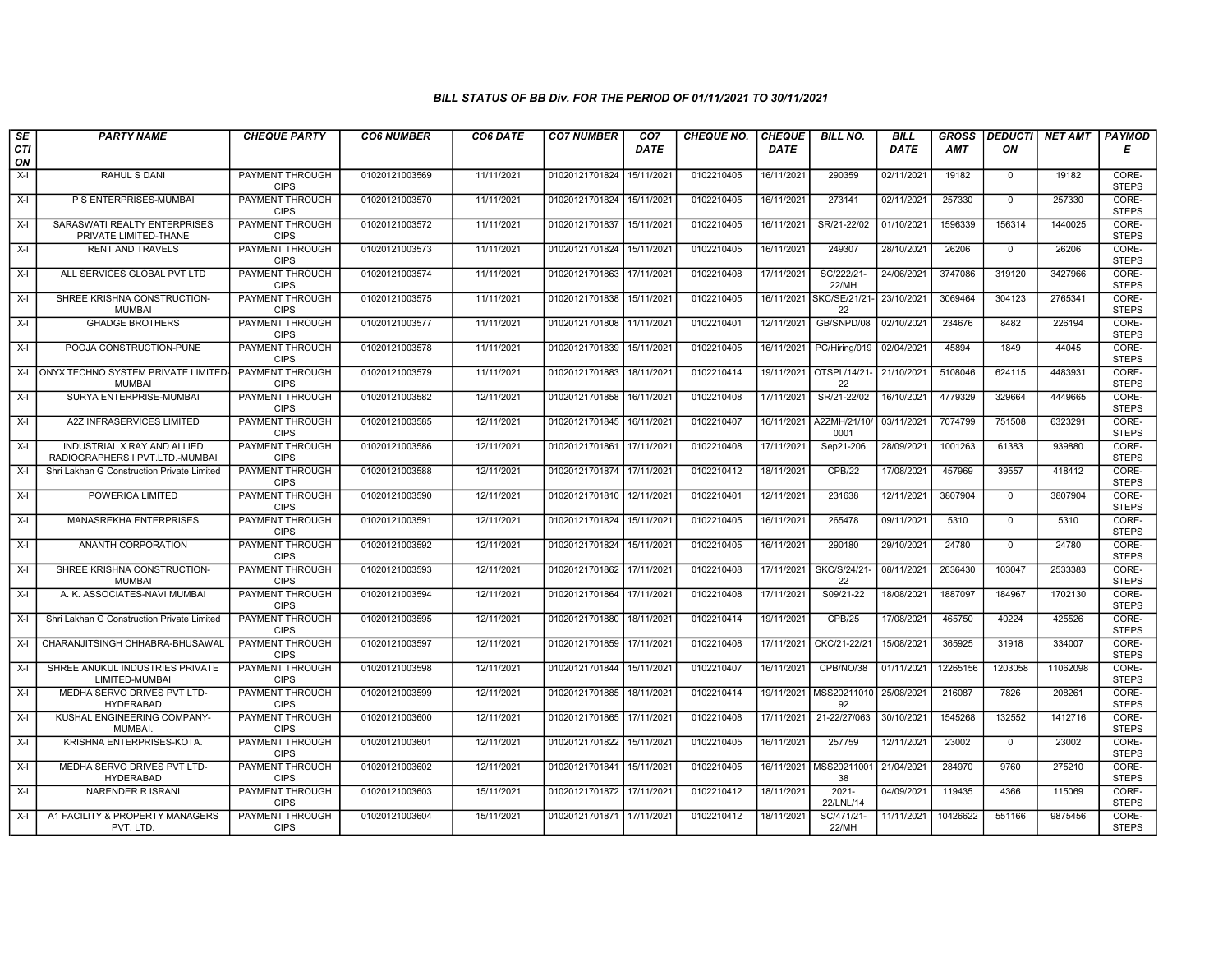| SE               | <b>PARTY NAME</b>                                                      | <b>CHEQUE PARTY</b>                   | <b>CO6 NUMBER</b> | CO6 DATE   | <b>CO7 NUMBER</b>         | CO <sub>7</sub> | <b>CHEQUE NO.</b> | <b>CHEQUE</b> | <b>BILL NO.</b>                | <b>BILL</b> | <b>GROSS</b> |              | DEDUCTI NET AMT | <b>PAYMOD</b>         |
|------------------|------------------------------------------------------------------------|---------------------------------------|-------------------|------------|---------------------------|-----------------|-------------------|---------------|--------------------------------|-------------|--------------|--------------|-----------------|-----------------------|
| <b>CTI</b><br>ON |                                                                        |                                       |                   |            |                           | <b>DATE</b>     |                   | <b>DATE</b>   |                                | <b>DATE</b> | AMT          | ON           |                 | Е                     |
| $X-I$            | <b>R B CONSTRUCTION</b>                                                | PAYMENT THROUGH<br><b>CIPS</b>        | 01020121003605    | 15/11/2021 | 01020121701866            | 17/11/2021      | 0102210408        | 17/11/2021    | RB/2021/004                    | 06/10/2021  | 1849435      | 136156       | 1713279         | CORE-<br><b>STEPS</b> |
| X-I              | <b>MUKUND ENTERPRISES</b>                                              | <b>PAYMENT THROUGH</b><br><b>CIPS</b> | 01020121003606    | 15/11/2021 | 01020121701877            | 18/11/2021      | 0102210412        | 18/11/2021    | MK-21-22-42                    | 21/10/2021  | 1719834      | 76916        | 1642918         | CORE-<br><b>STEPS</b> |
| X-I              | KRISHNA ENTERPRISES-KOTA.                                              | PAYMENT THROUGH<br><b>CIPS</b>        | 01020121003608    | 15/11/2021 | 01020121701849            | 16/11/2021      | 0102210407        | 16/11/2021    | KE-9/2021-22                   | 20/09/2021  | 689189       | 26191        | 662998          | CORE-<br><b>STEPS</b> |
| X-I              | DEEV GEN-SET SALES & SERVICES                                          | <b>PAYMENT THROUGH</b><br><b>CIPS</b> | 01020121003609    | 15/11/2021 | 01020121701910 24/11/2021 |                 | 0102210423        | 24/11/2021    | SER/016/21-22                  | 26/10/2021  | 2617643      | 141910       | 2475733         | CORE-<br><b>STEPS</b> |
| $X-I$            | TANYA ELECTRICALS-THANE                                                | <b>PAYMENT THROUGH</b><br><b>CIPS</b> | 01020121003610    | 15/11/2021 | 01020121701867            | 17/11/2021      | 0102210412        | 18/11/2021    | TE/2021-<br>2022/03            | 25/10/2021  | 481904       | 65711        | 416193          | CORE-<br><b>STEPS</b> |
| X-I              | CHANDRASHEKHAR INDUSTRIES-<br><b>SOLAPUR</b>                           | <b>PAYMENT THROUGH</b><br><b>CIPS</b> | 01020121003611    | 15/11/2021 | 01020121701860 17/11/2021 |                 | 0102210408        | 17/11/2021    | GST-2020-<br>21/26             | 25/10/2021  | 109326       | 4265         | 105061          | CORE-<br><b>STEPS</b> |
| X-I              | EQUIPMENT CONTROLS CO.                                                 | PAYMENT THROUGH<br><b>CIPS</b>        | 01020121003612    | 15/11/2021 | 01020121701868            | 17/11/2021      | 0102210412        | 18/11/2021    | 11                             | 21/08/2021  | 449998       | 62136        | 387862          | CORE-<br><b>STEPS</b> |
| X-I              | <b>KASHISH SERVICES</b>                                                | <b>PAYMENT THROUGH</b><br><b>CIPS</b> | 01020121003614    | 16/11/2021 | 01020121701873 17/11/2021 |                 | 0102210412        | 18/11/2021    | 146/2021                       | 25/10/2021  | 45000        | 1815         | 43185           | CORE-<br><b>STEPS</b> |
| X-I              | SAGAR ENGINEERING-PUNE                                                 | <b>PAYMENT THROUGH</b><br><b>CIPS</b> | 01020121003616    | 16/11/2021 | 01020121701940 29/11/2021 |                 | 0102210431        | 29/11/2021    | SE/690/21/3                    | 20/10/2021  | 1161804      | 41594        | 1120210         | CORE-<br><b>STEPS</b> |
| $X-I$            | HYT ENGINEERING CO PVT LTD.                                            | <b>PAYMENT THROUGH</b><br><b>CIPS</b> | 01020121003617    | 16/11/2021 | 01020121701884            | 18/11/2021      | 0102210414        | 19/11/2021    | LC-253/21-22                   | 05/08/2021  | 531000       | 18100        | 512900          | CORE-<br><b>STEPS</b> |
| X-I              | MS HUGHES HUGHES CHEM LTD                                              | PAYMENT THROUGH<br><b>CIPS</b>        | 01020121003618    | 16/11/2021 | 01020121701869            | 17/11/2021      | 0102210412        | 18/11/2021    | JAT-093/2021-<br>22            | 03/11/2021  | 4695457      | 668547       | 4026910         | CORE-<br><b>STEPS</b> |
| X-I              | TRINITY MAHALASA DURGA SALES AND<br><b>SERVICES</b>                    | PAYMENT THROUGH<br><b>CIPS</b>        | 01020121003620    | 16/11/2021 | 01020121701878            | 18/11/2021      | 0102210412        |               | 18/11/2021 CRG20210306<br>6010 | 10/02/2021  | 1785996      | 114443       | 1671553         | CORE-<br><b>STEPS</b> |
| $X-I$            | KNORR BREMSE INDIA PVT LTD-PALWAL                                      | <b>PAYMENT THROUGH</b><br><b>CIPS</b> | 01020121003622    | 16/11/2021 | 01020121701875 18/11/2021 |                 | 0102210412        | 18/11/2021    | 2021004721                     | 19/01/2021  | 25011407     | 930383       | 24081024        | CORE-<br><b>STEPS</b> |
| X-I              | KHANDESHWAR TOWING                                                     | <b>PAYMENT THROUGH</b><br><b>CIPS</b> | 01020121003624    | 16/11/2021 | 01020121701876            | 18/11/2021      | 0102210412        | 18/11/2021    | KYN/21-22/41                   | 13/10/2021  | 539303       | 20645        | 518658          | CORE-<br><b>STEPS</b> |
| $X-I$            | MULTIPLEX BIO TECH PVT LTD                                             | PAYMENT THROUGH<br><b>CIPS</b>        | 01020121003625    | 16/11/2021 | 01020121701882            | 18/11/2021      | 0102210414        | 19/11/2021    | 257760                         | 16/11/2021  | 631691       | $\Omega$     | 631691          | CORE-<br><b>STEPS</b> |
| X-I              | CHANDRA INDUSTRIAL WORKS-HOWRAH                                        | PAYMENT THROUGH<br><b>CIPS</b>        | 01020121003626    | 16/11/2021 | 01020121701893            | 19/11/2021      | 0102210417        |               | 19/11/2021 CIW/233/2021-<br>22 | 28/07/2021  | 20001        | 17           | 19984           | CORE-<br><b>STEPS</b> |
| $X-I$            | SAINI ELECTRICALS AND ENGINEERING<br>WORKS-NAVI MUMBAI                 | <b>PAYMENT THROUGH</b><br><b>CIPS</b> | 01020121003627    | 16/11/2021 | 01020121701911 24/11/2021 |                 | 0102210423        | 24/11/2021    | 252506                         | 09/11/2021  | 369440       | 400          | 369040          | CORE-<br><b>STEPS</b> |
| X-I              | OM CONSTRUCTION CO.                                                    | <b>PAYMENT THROUGH</b><br><b>CIPS</b> | 01020121003628    | 16/11/2021 | 01020121701911 24/11/2021 |                 | 0102210423        | 24/11/2021    | 290287                         | 12/11/2021  | 324073       | $\mathbf 0$  | 324073          | CORE-<br><b>STEPS</b> |
| X-I              | RAJ ASSOCIATES                                                         | PAYMENT THROUGH<br><b>CIPS</b>        | 01020121003629    | 16/11/2021 | 01020121701906            | 23/11/2021      | 0102210421        | 23/11/2021    | 290536                         | 15/11/2021  | 695943       | $^{\circ}$   | 695943          | CORE-<br><b>STEPS</b> |
| $X-I$            | BPR&CO                                                                 | <b>PAYMENT THROUGH</b><br><b>CIPS</b> | 01020121003630    | 16/11/2021 | 01020121701911 24/11/2021 |                 | 0102210423        | 24/11/2021    | 274479                         | 10/11/2021  | 44270        | $\mathbf 0$  | 44270           | CORE-<br><b>STEPS</b> |
| X-I              | RACHANA ENTERPRISES                                                    | PAYMENT THROUGH<br><b>CIPS</b>        | 01020121003631    | 16/11/2021 | 01020121701911 24/11/2021 |                 | 0102210423        | 24/11/2021    | 274481                         | 15/11/2021  | 1373335      | $\mathbf{0}$ | 1373335         | CORE-<br><b>STEPS</b> |
| $X-I$            | BPR&CO                                                                 | <b>PAYMENT THROUGH</b><br><b>CIPS</b> | 01020121003632    | 16/11/2021 | 01020121701911 24/11/2021 |                 | 0102210423        | 24/11/2021    | 274480                         | 10/11/2021  | 46860        | $\mathbf 0$  | 46860           | CORE-<br><b>STEPS</b> |
| X-I              | RAJ ASSOCIATES                                                         | PAYMENT THROUGH<br><b>CIPS</b>        | 01020121003633    | 16/11/2021 | 01020121701906            | 23/11/2021      | 0102210421        | 23/11/2021    | 290537                         | 15/11/2021  | 218000       | $\mathbf 0$  | 218000          | CORE-<br><b>STEPS</b> |
| X-I              | PEYUSH TRADERS                                                         | <b>PAYMENT THROUGH</b><br><b>CIPS</b> | 01020121003634    | 16/11/2021 | 01020121701892            | 19/11/2021      | 0102210414        | 19/11/2021    | CSMTRH/04/P<br>T152            | 30/10/2021  | 1007051      | 34238        | 972813          | CORE-<br><b>STEPS</b> |
| X-I              | SUNIL TRADING COMPANY-PUNE                                             | PAYMENT THROUGH<br><b>CIPS</b>        | 01020121003636    | 17/11/2021 | 01020121701941 29/11/2021 |                 | 0102210431        | 29/11/2021    | ST/CR/21-<br>22/03             | 05/03/2021  | 2074981      | 74607        | 2000374         | CORE-<br><b>STEPS</b> |
| X-I              | SECURITY GUARDS BOARD FOR BRIHAN<br><b>MUMBAI &amp; THANE DISTRICT</b> | <b>PAYMENT THROUGH</b><br><b>CIPS</b> | 01020121003638    | 17/11/2021 | 01020121701870 17/11/2021 |                 | 0102210412        | 18/11/2021    | RPF/2021-<br>22/11             | 01/11/2021  | 364062       | $\mathbf 0$  | 364062          | CORE-<br><b>STEPS</b> |
| X-I              | SECURITY GUARDS BOARD FOR BRIHAN<br>MUMBAI & THANE DISTRICT            | PAYMENT THROUGH<br><b>CIPS</b>        | 01020121003639    | 17/11/2021 | 01020121701902 22/11/2021 |                 | 0102210419        | 22/11/2021    | RPF/2021-<br>22/13F            | 07/08/2021  | 70876        | $^{\circ}$   | 70876           | CORE-<br><b>STEPS</b> |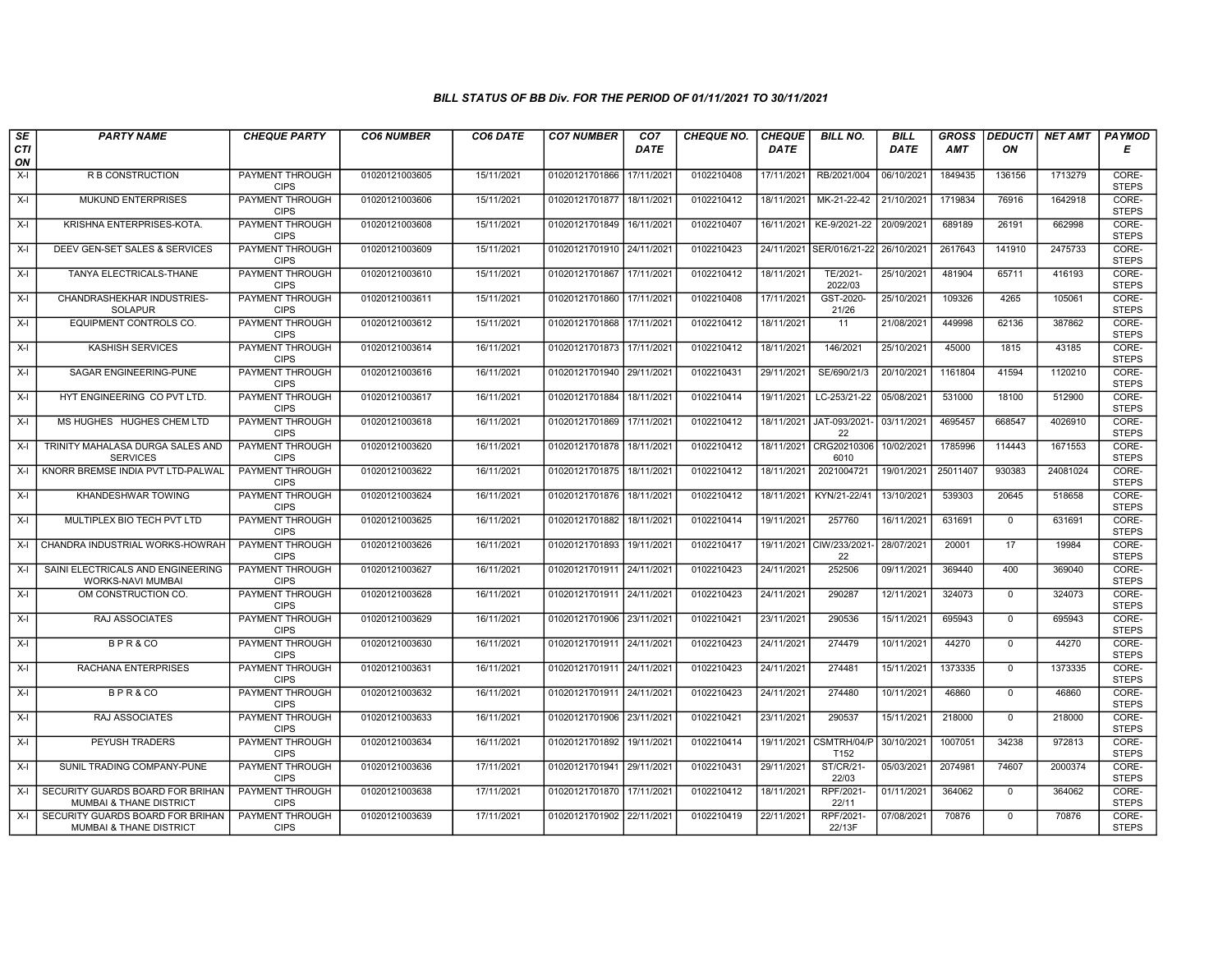| SE        | <b>PARTY NAME</b>                                       | <b>CHEQUE PARTY</b>                   | <b>CO6 NUMBER</b> | CO6 DATE   | <b>CO7 NUMBER</b>         | CO <sub>7</sub> | <b>CHEQUE NO.</b> | <b>CHEQUE</b> | <b>BILL NO.</b>               | <b>BILL</b> | <b>GROSS</b> | <b>DEDUCTI</b> | NET AMT | <b>PAYMOD</b>         |
|-----------|---------------------------------------------------------|---------------------------------------|-------------------|------------|---------------------------|-----------------|-------------------|---------------|-------------------------------|-------------|--------------|----------------|---------|-----------------------|
| CTI<br>ON |                                                         |                                       |                   |            |                           | <b>DATE</b>     |                   | <b>DATE</b>   |                               | DATE        | AMT          | ON             |         | Е                     |
| $X-I$     | KASHISH SERVICES                                        | <b>PAYMENT THROUGH</b><br><b>CIPS</b> | 01020121003642    | 17/11/2021 | 01020121701887            | 19/11/2021      | 0102210414        | 19/11/2021    | 148/2021                      | 27/09/2021  | 51070        | 2046           | 49024   | CORE-<br><b>STEPS</b> |
| X-I       | D T RATHI-THANE                                         | <b>PAYMENT THROUGH</b><br><b>CIPS</b> | 01020121003643    | 17/11/2021 | 01020121701889            | 19/11/2021      | 0102210414        | 19/11/2021    | <b>TTR/01</b>                 | 12/11/2021  | 4532760      | 445187         | 4087573 | CORE-<br><b>STEPS</b> |
| X-I       | <b>VIPRO SERVICES</b>                                   | PAYMENT THROUGH<br><b>CIPS</b>        | 01020121003644    | 18/11/2021 | 01020121701886            | 19/11/2021      | 0102210414        | 19/11/2021    | VE/CR/2122/15<br>01           | 22/10/2021  | 52500        | 2100           | 50400   | CORE-<br><b>STEPS</b> |
| X-I       | A. K. ASSOCIATES-NAVI MUMBAI                            | PAYMENT THROUGH<br><b>CIPS</b>        | 01020121003648    | 18/11/2021 | 01020121701890            | 19/11/2021      | 0102210414        | 19/11/2021    | S12/21-22                     | 11/11/2021  | 3009797      | 294831         | 2714966 | CORE-<br><b>STEPS</b> |
| $X-I$     | VIJAYA INFRA PROJECT PVT LTD-MUMBAI                     | <b>PAYMENT THROUGH</b><br><b>CIPS</b> | 01020121003649    | 18/11/2021 | 01020121701888            | 19/11/2021      | 0102210414        | 19/11/2021    | VIJ/GST/21-<br>22/29          | 12/11/2021  | 3219837      | 318228         | 2901609 | CORE-<br><b>STEPS</b> |
| X-I       | RAJENDRA TRADERS                                        | <b>PAYMENT THROUGH</b><br><b>CIPS</b> | 01020121003650    | 18/11/2021 | 01020121701899 22/11/2021 |                 | 0102210419        | 22/11/2021    | RT/CR/CLA/07                  | 18/10/2021  | 344576       | 12781          | 331795  | CORE-<br><b>STEPS</b> |
| X-I       | <b>RAM ENTERPRISE</b>                                   | PAYMENT THROUGH<br><b>CIPS</b>        | 01020121003653    | 18/11/2021 | 01020121701891 19/11/2021 |                 | 0102210414        | 19/11/2021    | 152/2021                      | 08/11/2021  | 42000        | 1700           | 40300   | CORE-<br><b>STEPS</b> |
| X-I       | STATCON ELECTRONICS INDIA LIMITED-<br><b>NOIDA</b>      | <b>PAYMENT THROUGH</b><br><b>CIPS</b> | 01020121003655    | 18/11/2021 | 01020121701911 24/11/2021 |                 | 0102210423        | 24/11/2021    | 273135                        | 25/10/2021  | 1285600      | $\Omega$       | 1285600 | CORE-<br><b>STEPS</b> |
| X-I       | <b>GENERAL AUTO ELECTRIC</b><br>CORPORATION-MUMBAI      | <b>PAYMENT THROUGH</b><br><b>CIPS</b> | 01020121003656    | 18/11/2021 | 01020121701921 25/11/2021 |                 | 0102210426        | 26/11/2021    | A-21-330                      | 30/03/2021  | 2742422      | 200442         | 2541980 | CORE-<br><b>STEPS</b> |
| $X-I$     | PUSHPAK RAIL CONSTRUCTION PRIVATE<br>LIMITED-ULHASNAGAR | <b>PAYMENT THROUGH</b><br><b>CIPS</b> | 01020121003657    | 18/11/2021 | 01020121701903 22/11/2021 |                 | 0102210419        | 22/11/2021    | CR/051/21-22                  | 08/11/2021  | 2533708      | 248041         | 2285667 | CORE-<br><b>STEPS</b> |
| $X-I$     | SHUBHAM TRANSPORT-BELAGAVI                              | PAYMENT THROUGH<br><b>CIPS</b>        | 01020121003660    | 19/11/2021 | 01020121701898            | 22/11/2021      | 0102210419        | 22/11/2021    | 341                           | 07/10/2021  | 135609       | 5267           | 130342  | CORE-<br><b>STEPS</b> |
| $X-I$     | ASC POWER PRIVATE LIMITED                               | <b>PAYMENT THROUGH</b><br><b>CIPS</b> | 01020121003661    | 19/11/2021 | 01020121701904 22/11/2021 |                 | 0102210419        | 22/11/2021    | ASC/0065/202<br>$1 - 22$      | 05/11/2021  | 1473982      | 58866          | 1415116 | CORE-<br><b>STEPS</b> |
| X-I       | ASC POWER PRIVATE LIMITED                               | <b>PAYMENT THROUGH</b><br><b>CIPS</b> | 01020121003662    | 19/11/2021 | 01020121701896 19/11/2021 |                 | 0102210416        | 19/11/2021    | ASC/0066/21<br>22             | 05/11/2021  | 2929319      | 107099         | 2822220 | CORE-<br><b>STEPS</b> |
| $X-I$     | SAP ENGINEERING-.MUMBAI                                 | <b>PAYMENT THROUGH</b><br><b>CIPS</b> | 01020121003663    | 19/11/2021 | 01020121701917 24/11/2021 |                 | 0102210426        | 26/11/2021    | <b>SG27</b>                   | 07/07/2021  | 177153       | 6849           | 170304  | CORE-<br><b>STEPS</b> |
| $X-I$     | SHAH ENGINEERS-THANE                                    | PAYMENT THROUGH<br><b>CIPS</b>        | 01020121003664    | 19/11/2021 | 01020121701901 22/11/2021 |                 | 0102210419        | 22/11/2021    | OHS/21/17                     | 28/10/2021  | 7262820      | 695256         | 6567564 | CORE-<br><b>STEPS</b> |
| $X-I$     | SHREE SAI ENTERPRISE                                    | <b>PAYMENT THROUGH</b><br><b>CIPS</b> | 01020121003666    | 19/11/2021 | 01020121701894            | 19/11/2021      | 0102210417        | 19/11/2021    | 10/2021/22                    | 19/11/2021  | 136172       | 12786          | 123386  | CORE-<br><b>STEPS</b> |
| $X-I$     | ROHAN MACHINERY SPARES-Kalyan                           | <b>PAYMENT THROUGH</b><br><b>CIPS</b> | 01020121003667    | 19/11/2021 | 01020121701912 24/11/2021 |                 | 0102210425        | 25/11/2021    | 295007                        | 27/10/2021  | 8280         | $\mathbf{0}$   | 8280    | CORE-<br><b>STEPS</b> |
| $X-I$     | <b>LAXMI ENTERPRISES-THANE</b>                          | <b>PAYMENT THROUGH</b><br><b>CIPS</b> | 01020121003668    | 19/11/2021 | 01020121701912 24/11/2021 |                 | 0102210425        | 25/11/2021    | 295008                        | 27/10/2021  | 7090         | $\Omega$       | 7090    | CORE-<br><b>STEPS</b> |
| $X-I$     | ROHAN MACHINERY SPARES-Kalyan                           | PAYMENT THROUGH<br><b>CIPS</b>        | 01020121003670    | 19/11/2021 | 01020121701912 24/11/2021 |                 | 0102210425        | 25/11/2021    | 295009                        | 27/10/2021  | 7700         | $\mathbf 0$    | 7700    | CORE-<br><b>STEPS</b> |
| $X-I$     | M TEC RAIL COMPONENT-JODHPUR                            | PAYMENT THROUGH<br><b>CIPS</b>        | 01020121003671    | 19/11/2021 | 01020121701895            | 19/11/2021      | 0102210417        |               | 19/11/2021 MTEC/16/2021<br>22 | 29/06/2021  | 23940        | 120            | 23820   | CORE-<br><b>STEPS</b> |
| X-I       | VARIOUS INFRA AND RESEARCH PVT LTD                      | PAYMENT THROUGH<br><b>CIPS</b>        | 01020121003672    | 19/11/2021 | 01020121701911 24/11/2021 |                 | 0102210423        | 24/11/2021    | 290182                        | 16/11/2021  | 25102        | $\mathbf{0}$   | 25102   | CORE-<br><b>STEPS</b> |
| X-I       | VARIOUS INFRA AND RESEARCH PVT LTD                      | <b>PAYMENT THROUGH</b><br><b>CIPS</b> | 01020121003673    | 19/11/2021 | 01020121701911 24/11/2021 |                 | 0102210423        | 24/11/2021    | 290183                        | 16/11/2021  | 181096       | $\mathbf 0$    | 181096  | CORE-<br><b>STEPS</b> |
| $X-I$     | BITS AND BYTES NETWORKING<br><b>SOLUTIONS</b>           | PAYMENT THROUGH<br><b>CIPS</b>        | 01020121003674    | 19/11/2021 | 01020121701911 24/11/2021 |                 | 0102210423        | 24/11/2021    | 273148                        | 15/11/2021  | 54494        | $\mathbf 0$    | 54494   | CORE-<br><b>STEPS</b> |
| $X-I$     | BITS AND BYTES NETWORKING<br><b>SOLUTIONS</b>           | PAYMENT THROUGH<br><b>CIPS</b>        | 01020121003675    | 19/11/2021 | 01020121701911 24/11/2021 |                 | 0102210423        | 24/11/2021    | 273146                        | 15/11/2021  | 54494        | $\mathbf 0$    | 54494   | CORE-<br><b>STEPS</b> |
| $X-I$     | SAHYADRI ENTERPRISES                                    | PAYMENT THROUGH<br><b>CIPS</b>        | 01020121003676    | 19/11/2021 | 01020121701911 24/11/2021 |                 | 0102210423        | 24/11/2021    | 273144                        | 02/11/2021  | 38005        | $\Omega$       | 38005   | CORE-<br><b>STEPS</b> |
| $X-I$     | SNEHAL ENTERPRISES                                      | <b>PAYMENT THROUGH</b><br><b>CIPS</b> | 01020121003677    | 19/11/2021 | 01020121701911 24/11/2021 |                 | 0102210423        | 24/11/2021    | 290539                        | 18/11/2021  | 590020       | $\mathbf 0$    | 590020  | CORE-<br><b>STEPS</b> |
| X-I       | SUSHILA ENTERPRISES                                     | <b>PAYMENT THROUGH</b><br><b>CIPS</b> | 01020121003678    | 22/11/2021 | 01020121701912 24/11/2021 |                 | 0102210425        | 25/11/2021    | <b>SE/01</b>                  | 23/10/2021  | 198240       | 23190          | 175050  | CORE-<br><b>STEPS</b> |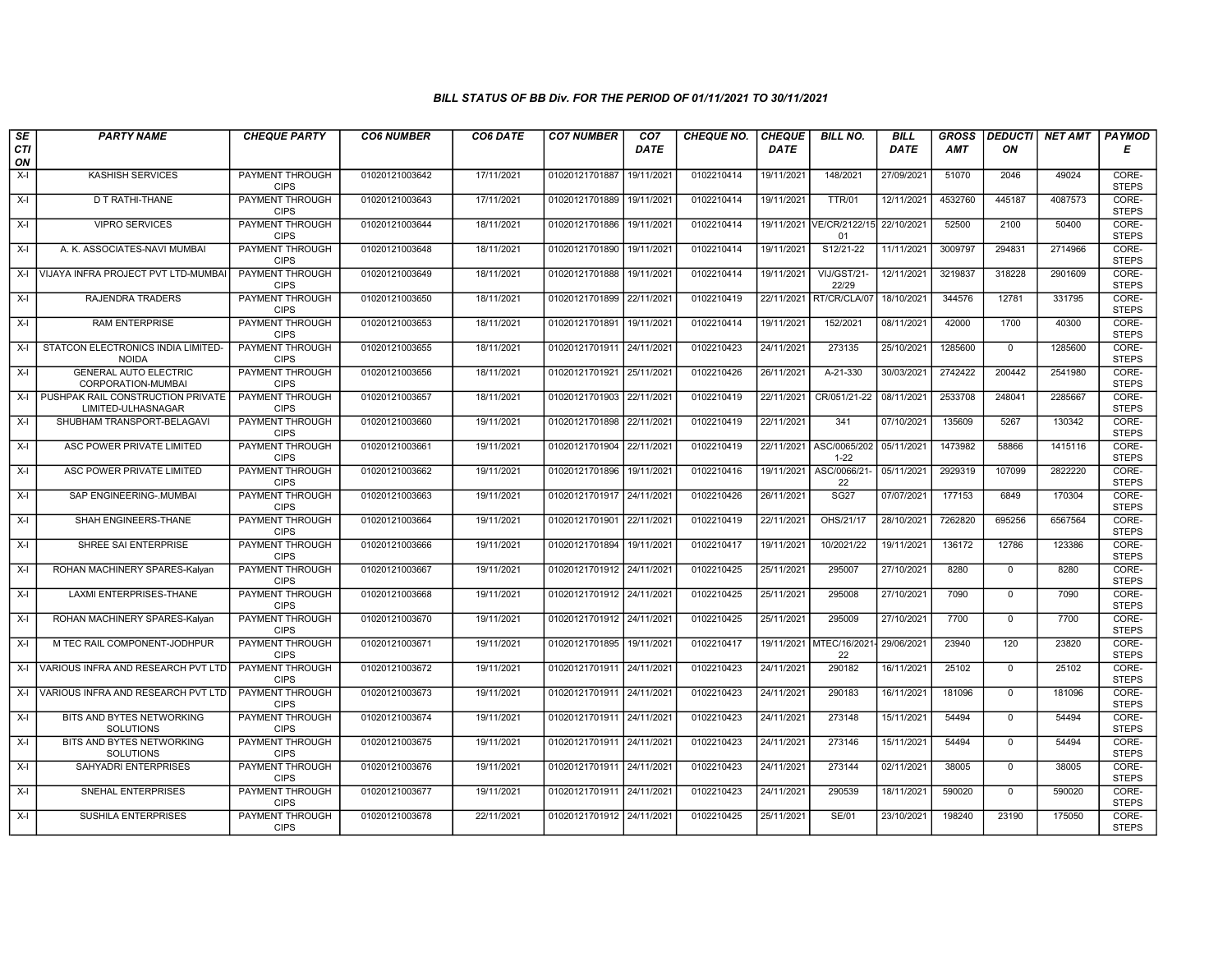| SE        | <b>PARTY NAME</b>                                                      | <b>CHEQUE PARTY</b>                   | <b>CO6 NUMBER</b> | CO6 DATE   | <b>CO7 NUMBER</b>         | CO <sub>7</sub> | <b>CHEQUE NO.</b> | <b>CHEQUE</b> | <b>BILL NO.</b>          | <b>BILL</b> | <b>GROSS</b> | <b>DEDUCTI</b> | NET AMT  | <b>PAYMOD</b>         |
|-----------|------------------------------------------------------------------------|---------------------------------------|-------------------|------------|---------------------------|-----------------|-------------------|---------------|--------------------------|-------------|--------------|----------------|----------|-----------------------|
| CTI<br>ON |                                                                        |                                       |                   |            |                           | <b>DATE</b>     |                   | <b>DATE</b>   |                          | <b>DATE</b> | AMT          | ON             |          | Е                     |
| $X-I$     | MEGARAIL POWER PROJECTS LLP                                            | <b>PAYMENT THROUGH</b><br><b>CIPS</b> | 01020121003679    | 22/11/2021 | 01020121701908 24/11/2021 |                 | 0102210423        | 24/11/2021    | 10/TL/BB                 | 13/11/2021  | 10509582     | 391008         | 10118574 | CORE-<br><b>STEPS</b> |
| $X-I$     | <b>RP GROUP</b>                                                        | <b>PAYMENT THROUGH</b><br><b>CIPS</b> | 01020121003680    | 22/11/2021 | 01020121701922 25/11/2021 |                 | 0102210426        | 26/11/2021    | 01/2021                  | 01/08/2021  | 341988       | 44752          | 297236   | CORE-<br><b>STEPS</b> |
| $X-I$     | <b>RAM ENTERPRISE</b>                                                  | PAYMENT THROUGH<br><b>CIPS</b>        | 01020121003681    | 22/11/2021 | 01020121701918 24/11/2021 |                 | 0102210426        | 26/11/2021    | 150/2021                 | 31/10/2021  | 47850        | 7956           | 39894    | CORE-<br><b>STEPS</b> |
| $X-I$     | Shri Lakhan G Construction Private Limited                             | <b>PAYMENT THROUGH</b><br><b>CIPS</b> | 01020121003683    | 22/11/2021 | 01020121701912 24/11/2021 |                 | 0102210425        | 25/11/2021    | CPB/24                   | 17/08/2021  | 329999.86    | 28385.86       | 301614   | CORE-<br><b>STEPS</b> |
|           | X-I VIJAYA INFRA PROJECT PVT LTD-MUMBA                                 | <b>PAYMENT THROUGH</b><br><b>CIPS</b> | 01020121003684    | 22/11/2021 | 01020121701926 25/11/2021 |                 | 0102210426        | 26/11/2021    | VIJ/GST/21-<br>22/27     | 08/11/2021  | 803044       | 28781          | 774263   | CORE-<br><b>STEPS</b> |
| X-l       | LAXMI ENTERPRISES-THANE                                                | <b>PAYMENT THROUGH</b><br><b>CIPS</b> | 01020121003685    | 22/11/2021 | 01020121701912 24/11/2021 |                 | 0102210425        | 25/11/2021    | 295006                   | 27/10/2021  | 8850         | $\Omega$       | 8850     | CORE-<br><b>STEPS</b> |
| $X-I$     | AKSHITA ENTERPRISES                                                    | PAYMENT THROUGH<br><b>CIPS</b>        | 01020121003686    | 22/11/2021 | 01020121701907 23/11/2021 |                 | 0102210421        | 23/11/2021    | 062SRDCMCR<br>21-22      | 07/10/2021  | 87998        | 3537           | 84461    | CORE-<br><b>STEPS</b> |
| $X-I$     | SHUBH ENTERPRISE-THANE                                                 | PAYMENT THROUGH<br><b>CIPS</b>        | 01020121003687    | 22/11/2021 | 01020121701905 22/11/2021 |                 | 0102210419        | 22/11/2021    | 295011                   | 11/11/2021  | 9070         | $\mathbf 0$    | 9070     | CORE-<br><b>STEPS</b> |
| $X-I$     | <b>AKSHITA ENTERPRISES</b>                                             | PAYMENT THROUGH<br><b>CIPS</b>        | 01020121003688    | 22/11/2021 | 01020121701907 23/11/2021 |                 | 0102210421        | 23/11/2021    | 075SRDCMCR<br>21-22      | 08/11/2021  | 87998        | 3537           | 84461    | CORE-<br><b>STEPS</b> |
| $X-I$     | SHIVAM ENTERPRISES-KALYAN                                              | <b>PAYMENT THROUGH</b><br><b>CIPS</b> | 01020121003689    | 22/11/2021 | 01020121701925 25/11/2021 |                 | 0102210426        | 26/11/2021    | $\overline{25}$          | 26/05/2021  | 474360       | 54754          | 419606   | CORE-<br><b>STEPS</b> |
| $X-I$     | SECURITY GUARDS BOARD FOR BRIHAN<br><b>MUMBAI &amp; THANE DISTRICT</b> | PAYMENT THROUGH<br><b>CIPS</b>        | 01020121003691    | 22/11/2021 | 01020121701909 24/11/2021 |                 | 0102210423        |               | 24/11/2021 RPF/2021-22/6 | 01/11/2021  | 718183       | $\mathbf 0$    | 718183   | CORE-<br><b>STEPS</b> |
| $X-I$     | SUBROS LIMITED-NOIDA                                                   | PAYMENT THROUGH<br><b>CIPS</b>        | 01020121003692    | 22/11/2021 | 01020121701916 24/11/2021 |                 | 0102210426        |               | 26/11/2021 008100000438  | 18/07/2020  | 407277       | 34459          | 372818   | CORE-<br><b>STEPS</b> |
| X-I       | <b>GRIP ENTERPRISES</b>                                                | <b>PAYMENT THROUGH</b><br><b>CIPS</b> | 01020121003693    | 23/11/2021 | 01020121701927 25/11/2021 |                 | 0102210426        | 26/11/2021    | GE/CR/21-<br>22/23       | 15/11/2021  | 215472       | 8309           | 207163   | CORE-<br><b>STEPS</b> |
| $X-I$     | <b>SGS HERBAL PRIVATE LIMITED</b>                                      | <b>PAYMENT THROUGH</b><br><b>CIPS</b> | 01020121003694    | 23/11/2021 | 01020121701912 24/11/2021 |                 | 0102210425        | 25/11/2021    | 220                      | 07/07/2020  | 99000        | 1678           | 97322    | CORE-<br><b>STEPS</b> |
| $X-I$     | ASTRAL ADVERTISING &MARKETING<br><b>INDIA PVT.LTD</b>                  | PAYMENT THROUGH<br><b>CIPS</b>        | 01020121003695    | 23/11/2021 | 01020121701912 24/11/2021 |                 | 0102210425        | 25/11/2021    | 001517/19-20             | 07/06/2020  | 97948        | 1865           | 96083    | CORE-<br><b>STEPS</b> |
| $X-I$     | ASC POWER PRIVATE LIMITED                                              | <b>PAYMENT THROUGH</b><br><b>CIPS</b> | 01020121003696    | 23/11/2021 | 01020121701923 25/11/2021 |                 | 0102210426        | 26/11/2021    | ASC/0064/202<br>$1 - 22$ | 05/11/2021  | 802617       | 32558          | 770059   | CORE-<br><b>STEPS</b> |
| $X-I$     | M/S A1 FACILITY AND PROPERTY<br>MANAGERS PVT. LTD                      | PAYMENT THROUGH<br><b>CIPS</b>        | 01020121003697    | 23/11/2021 | 01020121701913 24/11/2021 |                 | 0102210423        | 24/11/2021    | SC/437/21-<br>22/MH      | 08/11/2021  | 9026188      | 306074         | 8720114  | CORE-<br><b>STEPS</b> |
| $X-I$     | <b>RAM ENTERPRISE</b>                                                  | <b>PAYMENT THROUGH</b><br><b>CIPS</b> | 01020121003698    | 23/11/2021 | 01020121701919 24/11/2021 |                 | 0102210426        | 26/11/2021    | 0143/2021                | 05/10/2021  | 44450        | 1994           | 42456    | CORE-<br><b>STEPS</b> |
| $X-I$     | <b>KASHISH SERVICES</b>                                                | PAYMENT THROUGH<br><b>CIPS</b>        | 01020121003699    | 23/11/2021 | 01020121701920 25/11/2021 |                 | 0102210425        | 25/11/2021    | 153/2021                 | 15/11/2021  | 45000        | 1815           | 43185    | CORE-<br><b>STEPS</b> |
| $X-I$     | RADHAKRISHAN CONSTRUCTION CO-<br><b>MUMBAI</b>                         | <b>PAYMENT THROUGH</b><br><b>CIPS</b> | 01020121003700    | 24/11/2021 | 01020121701931 26/11/2021 |                 | 0102210429        | 26/11/2021    | OHS/21/20                | 01/11/2021  | 2323403      | 83079          | 2240324  | CORE-<br><b>STEPS</b> |
| $X-I$     | N A KHAN                                                               | <b>PAYMENT THROUGH</b><br><b>CIPS</b> | 01020121003701    | 24/11/2021 | 01020121701914 24/11/2021 |                 | 0102210426        | 26/11/2021    | 41                       | 02/11/2021  | 652987       | 23359          | 629628   | CORE-<br><b>STEPS</b> |
| $X-I$     | MEDHA SERVO DRIVES PVT LTD-<br><b>HYDERABAD</b>                        | <b>PAYMENT THROUGH</b><br><b>CIPS</b> | 01020121003702    | 24/11/2021 | 01020121701928 25/11/2021 |                 | 0102210426        | 26/11/2021    | MS202010234<br>9         | 02/01/2021  | 100300       | 7157           | 93143    | CORE-<br><b>STEPS</b> |
| $X-I$     | M/s Genious Infotech                                                   | PAYMENT THROUGH<br><b>CIPS</b>        | 01020121003704    | 24/11/2021 | 01020121701924 25/11/2021 |                 | 0102210426        | 26/11/2021    | GE/14/CR/BB/<br>2021     | 09/11/2021  | 3057977      | 123806         | 2934171  | CORE-<br><b>STEPS</b> |
| $X-I$     | HIGH VOLT ELECTRICALS PVT. LTD                                         | PAYMENT THROUGH<br><b>CIPS</b>        | 01020121003705    | 24/11/2021 | 01020121701932 26/11/2021 |                 | 0102210429        | 26/11/2021    | 273830                   | 19/11/2021  | 55000        | $\mathbf 0$    | 55000    | CORE-<br><b>STEPS</b> |
| $X-I$     | M/S OMPRAKASH HUKMARAM                                                 | PAYMENT THROUGH<br><b>CIPS</b>        | 01020121003706    | 24/11/2021 | 01020121701932 26/11/2021 |                 | 0102210429        | 26/11/2021    | 265604                   | 16/10/2021  | 61485        | $\Omega$       | 61485    | CORE-<br><b>STEPS</b> |
| $X-I$     | <b>SNEHAL ENTERPRISES</b>                                              | <b>PAYMENT THROUGH</b><br><b>CIPS</b> | 01020121003707    | 24/11/2021 | 01020121701932 26/11/2021 |                 | 0102210429        | 26/11/2021    | 290538                   | 18/11/2021  | 197700       | $\mathbf 0$    | 197700   | CORE-<br><b>STEPS</b> |
| $X-I$     | ROYALPLAY EQUIPMENTS                                                   | PAYMENT THROUGH<br><b>CIPS</b>        | 01020121003708    | 24/11/2021 | 01020121701932 26/11/2021 |                 | 0102210429        | 26/11/2021    | 290540                   | 23/11/2021  | 27903        | $\mathbf 0$    | 27903    | CORE-<br><b>STEPS</b> |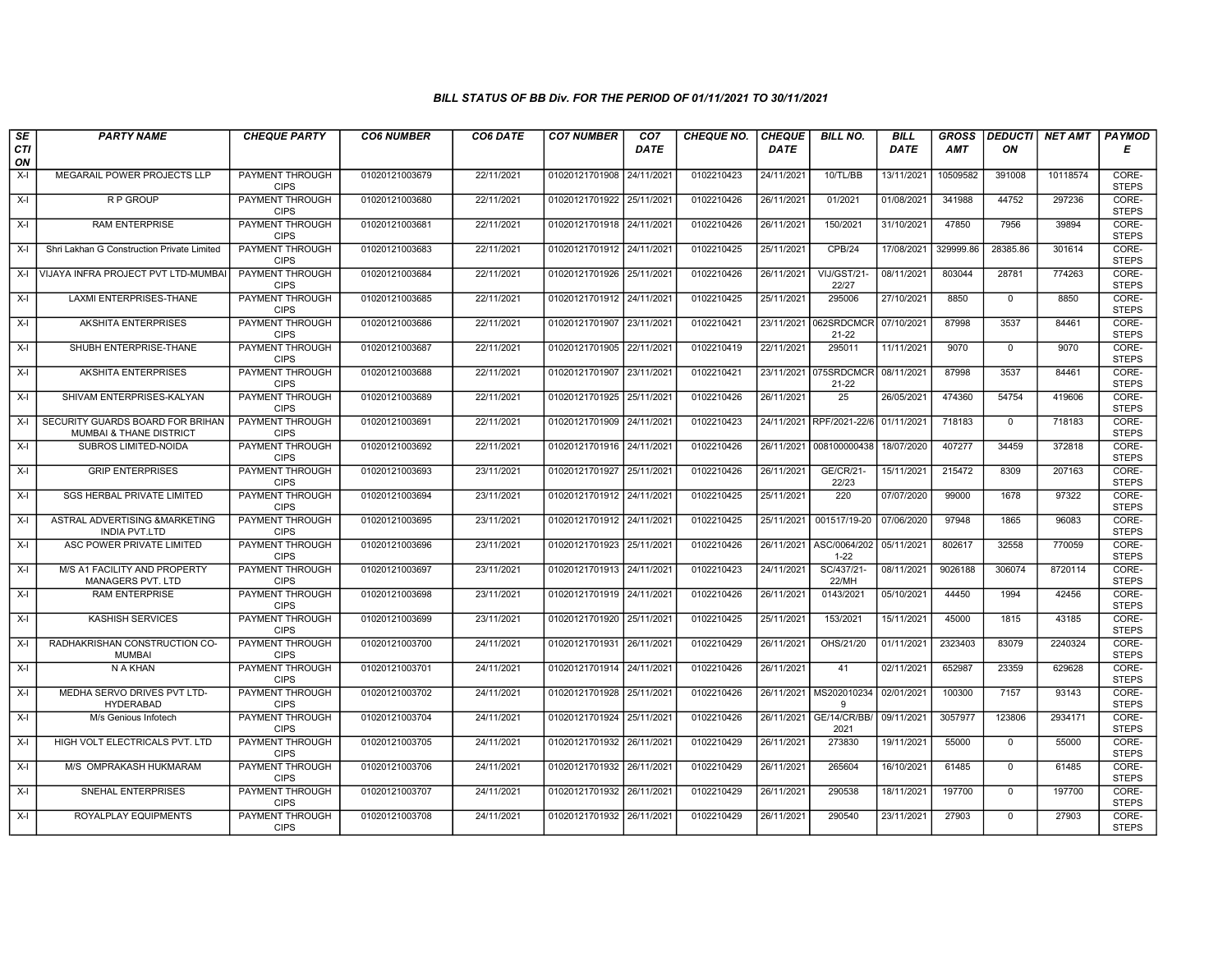| $\sqrt{SE}$ | <b>PARTY NAME</b>                                        | <b>CHEQUE PARTY</b>                   | <b>CO6 NUMBER</b> | CO6 DATE   | <b>CO7 NUMBER</b>         | CO <sub>7</sub> | <b>CHEQUE NO.</b> | <b>CHEQUE</b> | <b>BILL NO.</b>                            | <b>BILL</b> | <b>GROSS</b> |              | <b>DEDUCTI NET AMT</b> | <b>PAYMOD</b>         |
|-------------|----------------------------------------------------------|---------------------------------------|-------------------|------------|---------------------------|-----------------|-------------------|---------------|--------------------------------------------|-------------|--------------|--------------|------------------------|-----------------------|
| CTI<br>ON   |                                                          |                                       |                   |            |                           | <b>DATE</b>     |                   | <b>DATE</b>   |                                            | <b>DATE</b> | AMT          | ON           |                        | Е                     |
| X-I         | ROYALPLAY EQUIPMENTS                                     | PAYMENT THROUGH<br><b>CIPS</b>        | 01020121003709    | 24/11/2021 | 01020121701932 26/11/2021 |                 | 0102210429        | 26/11/2021    | 290541                                     | 23/11/2021  | 13951        | $\mathbf{0}$ | 13951                  | CORE-<br><b>STEPS</b> |
| $X-I$       | MEDHA SERVO DRIVES PVT LTD                               | <b>PAYMENT THROUGH</b><br><b>CIPS</b> | 01020121003710    | 24/11/2021 | 01020121701932 26/11/2021 |                 | 0102210429        | 26/11/2021    | 270076                                     | 03/11/2021  | 323410       | $\Omega$     | 323410                 | CORE-<br><b>STEPS</b> |
| X-I         | SMEET ENTERPRISES-THANE                                  | PAYMENT THROUGH<br><b>CIPS</b>        | 01020121003711    | 25/11/2021 | 01020121701929 25/11/202  |                 | 0102210426        | 26/11/2021    | SE/CR/2021-<br>22/5                        | 26/10/2021  | 265489       | 10214        | 255275                 | CORE-<br><b>STEPS</b> |
| $X-I$       | MANOJ STONE INFRA PRIVATE LIMITED-<br>THANE.             | <b>PAYMENT THROUGH</b><br><b>CIPS</b> | 01020121003712    | 25/11/2021 | 01020121701939            | 26/11/2021      | 0102210429        | 26/11/2021    | MSIPL/009/21<br>22                         | 12/11/2021  | 1889044      | 185407       | 1703637                | CORE-<br><b>STEPS</b> |
| $X-I$       | MOTIRAM BUDHARMAL-ULHASNAGAR                             | <b>PAYMENT THROUGH</b><br><b>CIPS</b> | 01020121003714    | 25/11/2021 | 01020121701934 26/11/2021 |                 | 0102210429        | 26/11/2021    | <b>MB/NE/27</b>                            | 08/10/2021  | 3220420      | 276137       | 2944283                | CORE-<br><b>STEPS</b> |
| X-I         | MEGHA ENTERPRISES-THANE                                  | <b>PAYMENT THROUGH</b><br><b>CIPS</b> | 01020121003715    | 25/11/2021 | 01020121701933 26/11/2021 |                 | 0102210429        | 26/11/2021    | TNA/Wks/21-<br>22/10                       | 22/11/2021  | 2052949      | 73420        | 1979529                | CORE-<br><b>STEPS</b> |
| $X-I$       | ROOF N PROOF-MUMBAI                                      | PAYMENT THROUGH<br><b>CIPS</b>        | 01020121003716    | 25/11/2021 | 01020121701936 26/11/2021 |                 | 0102210429        | 26/11/2021    | MNKD/18                                    | 18/10/2021  | 1406850      | 50345        | 1356505                | CORE-<br><b>STEPS</b> |
| $X-I$       | M S MISTRY AND CO.-MUMBAI                                | PAYMENT THROUGH<br><b>CIPS</b>        | 01020121003717    | 25/11/2021 | 01020121701930 26/11/2021 |                 | 0102210429        | 26/11/2021    | MSM/01/11/21<br>22                         | 22/11/2021  | 27111058     | 1434738      | 25676320               | CORE-<br><b>STEPS</b> |
| $X-I$       | <b>RAM ENTERPRISE</b>                                    | <b>PAYMENT THROUGH</b><br><b>CIPS</b> | 01020121003720    | 26/11/2021 | 01020121701937 26/11/2021 |                 | 0102210429        | 26/11/2021    | 147/2021                                   | 27/10/2021  | 43800        | 1770         | 42030                  | CORE-<br><b>STEPS</b> |
| $X-I$       | <b>RAM ENTERPRISE</b>                                    | <b>PAYMENT THROUGH</b><br><b>CIPS</b> | 01020121003721    | 26/11/2021 | 01020121701937 26/11/2021 |                 | 0102210429        | 26/11/2021    | 157/2021                                   | 22/11/2021  | 43800        | 1770         | 42030                  | CORE-<br><b>STEPS</b> |
| $X-I$       | M/S A1 FACILITY AND PROPERTY<br><b>MANAGERS PVT. LTD</b> | PAYMENT THROUGH<br><b>CIPS</b>        | 01020121003722    | 26/11/2021 | 01020121701938            | 26/11/2021      | 0102210429        | 26/11/2021    | SC/478/21-<br>22/MH                        | 22/11/2021  | 18604150     | 819348       | 17784802               | CORE-<br><b>STEPS</b> |
| X-I         | MOMAI MATA WATER SUPPLIERS                               | <b>PAYMENT THROUGH</b><br><b>CIPS</b> | 01020121003723    | 26/11/2021 | 01020121701932 26/11/2021 |                 | 0102210429        | 26/11/2021    | 290603                                     | 24/11/2021  | 22898        | $\mathbf{0}$ | 22898                  | CORE-<br><b>STEPS</b> |
| $X-I$       | <b>M/S. VEDIKA ENTERPRISES</b>                           | <b>PAYMENT THROUGH</b><br><b>CIPS</b> | 01020121003726    | 26/11/2021 | 01020121701935 26/11/202  |                 | 0102210429        | 26/11/2021    | VE/CR/2021/29                              | 26/10/2021  | 144142       | 7491         | 136651                 | CORE-<br><b>STEPS</b> |
| X-I         | SAANVI ENTERPRISES                                       | <b>PAYMENT THROUGH</b><br><b>CIPS</b> | 01020121003728    | 26/11/2021 | 01020121701943            | 30/11/202       | 0102210436        | 30/11/2021    | RCT/AUG/01                                 | 06/09/2021  | 38731        | 1685         | 37046                  | CORE-<br><b>STEPS</b> |
| $X-I$       | <b>SAANVI ENTERPRISES</b>                                | <b>PAYMENT THROUGH</b><br><b>CIPS</b> | 01020121003729    | 26/11/2021 | 01020121701943            | 30/11/2021      | 0102210436        | 30/11/2021    | RCT/SEPT/02                                | 12/10/2021  | 38731        | 5959         | 32772                  | CORE-<br><b>STEPS</b> |
| X-I         | A1 FACILITY & PROPERTY MANAGERS<br>PVT. LTD.             | PAYMENT THROUGH<br><b>CIPS</b>        | 01020121003731    | 26/11/2021 | 01020121701942 29/11/2021 |                 | 0102210436        | 30/11/2021    | 774797                                     | 26/11/2021  | 2295229      | $\Omega$     | 2295229                | CORE-<br><b>STEPS</b> |
| X-II        | <b>DSL LOBBY NRL</b>                                     | DIVISIONAL CASHIER,<br>C RLY          | 01020221008493    | 01/11/2021 | 01020221700971 02/11/2021 |                 | 980464            | 02/11/2021    | 05                                         | 01/10/2021  | 2000         | $\mathbf{0}$ | 2000                   | CASH                  |
| X-II        | SSE/T/WIRELESS/CSTM                                      | <b>DIVISIONAL CASHIER.</b><br>C RLY   | 01020221008494    | 01/11/2021 | 01020221700971 02/11/2021 |                 | 980464            |               | 02/11/2021 BB.N.IMP.SSE 05/10/2021<br>/T/W |             | 5000         | $\Omega$     | 5000                   | <b>CASH</b>           |
| X-II        | SR.DCM.CSTM                                              | DIVISIONAL CASHIER,<br>C RLY          | 01020221008495    | 01/11/2021 | 01020221700971 02/11/2021 |                 | 980464            | 02/11/2021    | 648479                                     | 28/10/2021  | 7000         | $\mathbf 0$  | 7000                   | CASH                  |
| X-II        | MSEDCL CON NO 181010091572                               | PAYMENT THROUGH<br><b>CIPS</b>        | 01020221008496    | 01/11/2021 | 01020221700984 03/11/2021 |                 | 0102210386        | 03/11/2021    | $R-69$                                     | 20/10/2021  | 500          | $\mathbf 0$  | 500                    | CORE-<br><b>STEPS</b> |
| X-II        | MSEDCL CON NO 181010091556                               | PAYMENT THROUGH<br><b>CIPS</b>        | 01020221008497    | 01/11/2021 | 01020221700984 03/11/2021 |                 | 0102210386        | 03/11/2021    | $R-72$                                     | 20/10/2021  | 520          | $\Omega$     | 520                    | CORE-<br><b>STEPS</b> |
| X-II        | MSEDCL CON NO 032760001910                               | <b>PAYMENT THROUGH</b><br><b>CIPS</b> | 01020221008498    | 01/11/2021 | 01020221700984 03/11/2021 |                 | 0102210386        | 03/11/2021    | $C-105$                                    | 25/10/2021  | 1010         | $\mathbf{0}$ | 1010                   | CORE-<br><b>STEPS</b> |
| $X-II$      | MSEDCL CON NO 032710003661                               | PAYMENT THROUGH<br><b>CIPS</b>        | 01020221008499    | 01/11/2021 | 01020221700984 03/11/2021 |                 | 0102210386        | 03/11/2021    | $C-87$                                     | 25/10/2021  | 890          | $\mathbf 0$  | 890                    | CORE-<br><b>STEPS</b> |
| X-II        | MSEDCL CON NO 029840002886                               | PAYMENT THROUGH<br><b>CIPS</b>        | 01020221008500    | 01/11/2021 | 01020221700984            | 03/11/202       | 0102210386        | 03/11/2021    | $C-95$                                     | 25/10/2021  | 950          | $\mathbf 0$  | 950                    | CORE-<br><b>STEPS</b> |
| X-II        | MSEDCL CON NO 025652006119                               | PAYMENT THROUGH<br><b>CIPS</b>        | 01020221008501    | 01/11/2021 | 01020221700984 03/11/2021 |                 | 0102210386        | 03/11/2021    | $C-89$                                     | 25/10/2021  | 1430         | $\mathbf 0$  | 1430                   | CORE-<br><b>STEPS</b> |
| X-II        | MSEDCL CON NO 028680003833                               | <b>PAYMENT THROUGH</b><br><b>CIPS</b> | 01020221008502    | 01/11/2021 | 01020221700984 03/11/2021 |                 | 0102210386        | 03/11/2021    | $C-70$                                     | 25/10/2021  | 800          | $\Omega$     | 800                    | CORE-<br><b>STEPS</b> |
| X-II        | TORRENT POWER LTD CON NO<br>000170870859                 | <b>PAYMENT THROUGH</b><br><b>CIPS</b> | 01020221008503    | 01/11/2021 | 01020221700984 03/11/2021 |                 | 0102210386        | 03/11/2021    | $C-600$                                    | 25/10/2021  | 4950         | $\mathbf{0}$ | 4950                   | CORE-<br><b>STEPS</b> |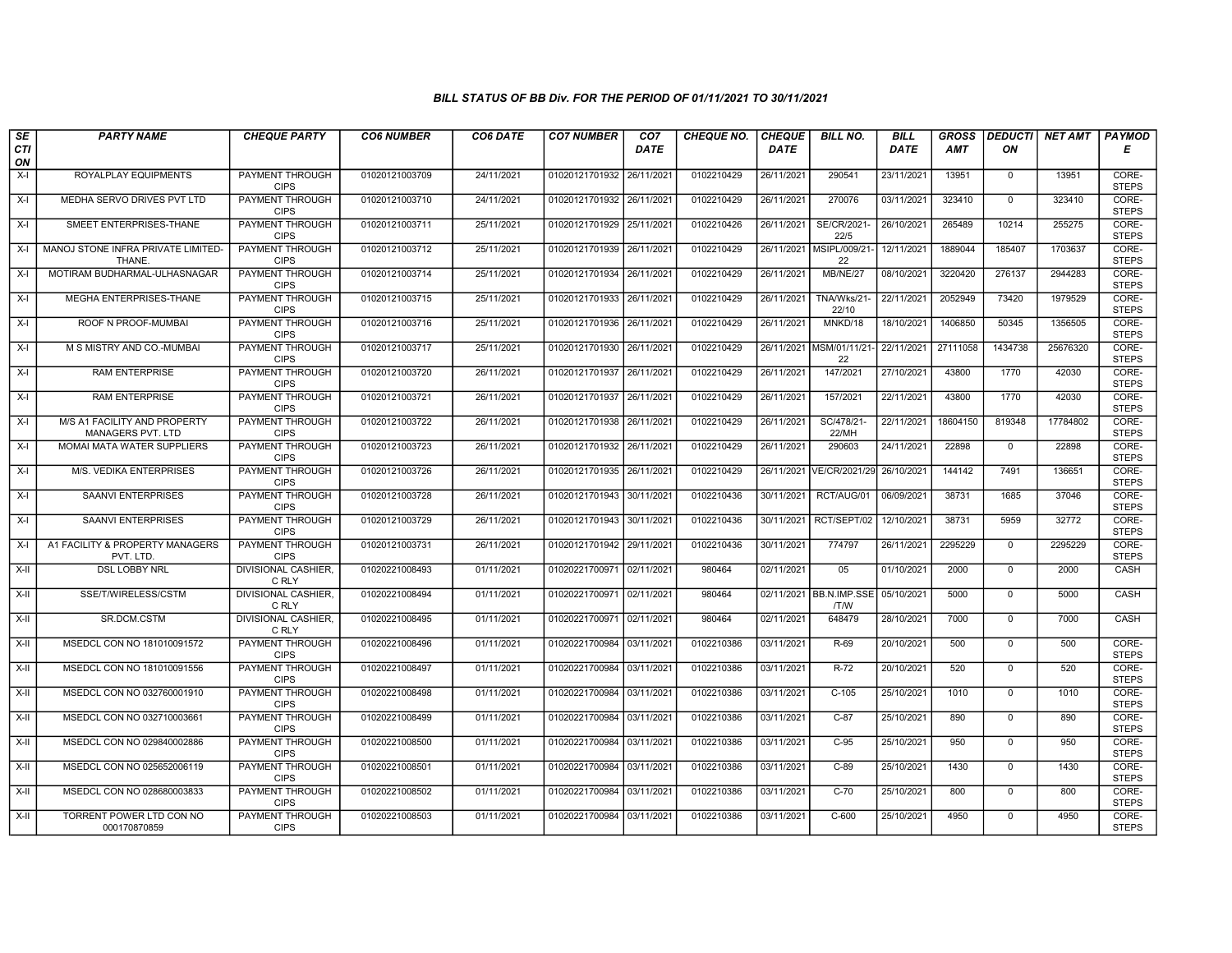| $\sqrt{SE}$ | <b>PARTY NAME</b>                            | <b>CHEQUE PARTY</b>                   | <b>CO6 NUMBER</b> | CO6 DATE   | <b>CO7 NUMBER</b>         | CO <sub>7</sub> | <b>CHEQUE NO.</b> | <b>CHEQUE</b> | <b>BILL NO.</b>                 | <b>BILL</b> | <b>GROSS</b> | <b>DEDUCTI</b> | <b>NET AMT</b> | <b>PAYMOD</b>         |
|-------------|----------------------------------------------|---------------------------------------|-------------------|------------|---------------------------|-----------------|-------------------|---------------|---------------------------------|-------------|--------------|----------------|----------------|-----------------------|
| CTI<br>ON   |                                              |                                       |                   |            |                           | <b>DATE</b>     |                   | <b>DATE</b>   |                                 | <b>DATE</b> | <b>AMT</b>   | ΟN             |                | Е                     |
| $X-H$       | MSEDCL CON NO 028960176831                   | PAYMENT THROUGH<br><b>CIPS</b>        | 01020221008504    | 01/11/2021 | 01020221700984 03/11/2021 |                 | 0102210386        | 03/11/2021    | $C-115$                         | 25/10/2021  | 1420         | $\overline{0}$ | 1420           | CORE-<br><b>STEPS</b> |
| $X-H$       | MSEDCL CON NO 029090001432                   | PAYMENT THROUGH<br><b>CIPS</b>        | 01020221008505    | 01/11/2021 | 01020221700984 03/11/2021 |                 | 0102210386        | 03/11/2021    | $C-2247$                        | 25/10/2021  | 4480         | $\overline{0}$ | 4480           | CORE-<br><b>STEPS</b> |
| X-II        | MSEDCL CON NO 029380166745                   | <b>PAYMENT THROUGH</b><br><b>CIPS</b> | 01020221008506    | 01/11/2021 | 01020221700984 03/11/2021 |                 | 0102210386        | 03/11/2021    | $C-58$                          | 25/10/2021  | 920          | $\mathbf 0$    | 920            | CORE-<br><b>STEPS</b> |
| X-II        | MSEDCL CON NO 033300007614                   | PAYMENT THROUGH<br><b>CIPS</b>        | 01020221008507    | 01/11/2021 | 01020221700984 03/11/2021 |                 | 0102210386        | 03/11/2021    | $C-86$                          | 25/10/2021  | 890          | $\mathbf 0$    | 890            | CORE-<br><b>STEPS</b> |
| X-II        | MSEDCL CON NO 032940004593                   | PAYMENT THROUGH<br><b>CIPS</b>        | 01020221008508    | 01/11/2021 | 01020221700984 03/11/2021 |                 | 0102210386        | 03/11/2021    | $C-48$                          | 25/10/2021  | 660          | $\mathbf 0$    | 660            | CORE-<br><b>STEPS</b> |
| X-II        | MSEDCL CON NO 029740173373                   | PAYMENT THROUGH<br><b>CIPS</b>        | 01020221008509    | 01/11/2021 | 01020221700984 03/11/2021 |                 | 0102210386        | 03/11/2021    | $C-23$                          | 25/10/2021  | 620          | $\Omega$       | 620            | CORE-<br><b>STEPS</b> |
| X-II        | MSEDCL CON NO 000090141422                   | PAYMENT THROUGH<br><b>CIPS</b>        | 01020221008510    | 01/11/2021 | 01020221700984 03/11/2021 |                 | 0102210386        | 03/11/2021    | R-113                           | 25/10/2021  | 810          | $\mathbf{0}$   | 810            | CORE-<br><b>STEPS</b> |
| $X-H$       | MSEDCL CON NO 028690001545                   | PAYMENT THROUGH<br><b>CIPS</b>        | 01020221008511    | 01/11/2021 | 01020221700984 03/11/2021 |                 | 0102210386        | 03/11/2021    | $C-195$                         | 25/10/2021  | 1550         | $\overline{0}$ | 1550           | CORE-<br><b>STEPS</b> |
| X-II        | MSEDCL CON NO 000090588290                   | <b>PAYMENT THROUGH</b><br><b>CIPS</b> | 01020221008512    | 01/11/2021 | 01020221700984 03/11/2021 |                 | 0102210386        | 03/11/2021    | R-151                           | 25/10/2021  | 1190         | $\mathbf 0$    | 1190           | CORE-<br><b>STEPS</b> |
| X-II        | MSEDCL CON NO 320250000965                   | PAYMENT THROUGH<br><b>CIPS</b>        | 01020221008513    | 01/11/2021 | 01020221700984 03/11/2021 |                 | 0102210386        | 03/11/2021    | C <sub>371</sub>                | 25/10/2021  | 3240         | $\overline{0}$ | 3240           | CORE-<br><b>STEPS</b> |
| X-II        | DIRECTOR G.P.O. MUMBAI                       | DIRECTOR G.P.O.<br><b>MUMBAI</b>      | 01020221008514    | 01/11/2021 | 01020221700971 02/11/2021 |                 | 961278            | 02/11/2021    | P O 749356                      | 29/10/2021  | 15550        | $\mathbf{0}$   | 15550          | <b>BANK</b><br>CHEQUE |
| X-II        | MSEDCL CON NO 052013058938                   | PAYMENT THROUGH<br><b>CIPS</b>        | 01020221008515    | 01/11/2021 | 01020221700984 03/11/2021 |                 | 0102210386        | 03/11/2021    | C <sub>50</sub>                 | 25/10/2021  | 390          | $\mathbf 0$    | 390            | CORE-<br><b>STEPS</b> |
| $X-H$       | MSEDCL CON NO 000090588281                   | <b>PAYMENT THROUGH</b><br><b>CIPS</b> | 01020221008516    | 01/11/2021 | 01020221700984 03/11/2021 |                 | 0102210386        | 03/11/2021    | $R-112$                         | 25/10/2021  | 810          | $\overline{0}$ | 810            | CORE-<br><b>STEPS</b> |
| X-II        | MSEDCL CON NO 032630004887                   | <b>PAYMENT THROUGH</b><br><b>CIPS</b> | 01020221008517    | 01/11/2021 | 01020221700984 03/11/2021 |                 | 0102210386        | 03/11/2021    | $C-66$                          | 25/10/2021  | 770          | $\mathbf{0}$   | 770            | CORE-<br><b>STEPS</b> |
| X-II        | MSEDCL CON NO 032520004865                   | PAYMENT THROUGH<br><b>CIPS</b>        | 01020221008518    | 01/11/2021 | 01020221700984 03/11/2021 |                 | 0102210386        | 03/11/2021    | $C-150$                         | 25/10/2021  | 1280         | $\Omega$       | 1280           | CORE-<br><b>STEPS</b> |
| X-II        | MSEDCL CON NO 025870001552                   | PAYMENT THROUGH<br><b>CIPS</b>        | 01020221008519    | 01/11/2021 | 01020221700984 03/11/2021 |                 | 0102210386        | 03/11/2021    | $C-250$                         | 25/10/2021  | 3130         | $\mathbf{0}$   | 3130           | CORE-<br><b>STEPS</b> |
| X-II        | MSEDCL CON NO 032900001605                   | PAYMENT THROUGH<br><b>CIPS</b>        | 01020221008520    | 01/11/2021 | 01020221700984 03/11/2021 |                 | 0102210386        | 03/11/2021    | $C-148$                         | 22/10/2021  | 1260         | $\mathbf{0}$   | 1260           | CORE-<br><b>STEPS</b> |
| X-II        | MSEDCL CON NO 032710003652                   | PAYMENT THROUGH<br><b>CIPS</b>        | 01020221008521    | 01/11/2021 | 01020221700984 03/11/2021 |                 | 0102210386        | 03/11/2021    | $C-103$                         | 22/10/2021  | 1210         | $\mathbf 0$    | 1210           | CORE-<br><b>STEPS</b> |
| X-II        | MSEDCL CON NO 032520012639                   | PAYMENT THROUGH<br><b>CIPS</b>        | 01020221008522    | 01/11/2021 | 01020221700984 03/11/2021 |                 | 0102210386        | 03/11/2021    | $C-92$                          | 22/10/2021  | 940          | $\mathbf 0$    | 940            | CORE-<br><b>STEPS</b> |
| X-II        | MSEDCL CON NO 036564001346                   | PAYMENT THROUGH<br><b>CIPS</b>        | 01020221008523    | 01/11/2021 | 01020221700984 03/11/2021 |                 | 0102210386        | 03/11/2021    | $C-94$                          | 22/10/2021  | 1220         | $\Omega$       | 1220           | CORE-<br><b>STEPS</b> |
| X-II        | MSEDCL CON NO 028510649194                   | PAYMENT THROUGH<br><b>CIPS</b>        | 01020221008524    | 01/11/2021 | 01020221700984 03/11/2021 |                 | 0102210386        | 03/11/2021    | $R-20$                          | 22/10/2021  | 240          | $\mathbf{0}$   | 240            | CORE-<br><b>STEPS</b> |
| X-II        | MSEDCL CON NO 036564001354                   | PAYMENT THROUGH<br><b>CIPS</b>        | 01020221008525    | 01/11/2021 | 01020221700984 03/11/2021 |                 | 0102210386        | 03/11/2021    | $C-128$                         | 22/10/2021  | 1490         | $\Omega$       | 1490           | CORE-<br><b>STEPS</b> |
| X-II        | MSEDCL CON NO 026521034628                   | PAYMENT THROUGH<br><b>CIPS</b>        | 01020221008526    | 01/11/2021 | 01020221700984 03/11/2021 |                 | 0102210386        | 03/11/2021    | R-200                           | 20/10/2021  | 1680         | $\mathbf 0$    | 1680           | CORE-<br><b>STEPS</b> |
| X-II        | MSEDCL CON NO 028512531361                   | PAYMENT THROUGH<br><b>CIPS</b>        | 01020221008527    | 01/11/2021 | 01020221700984 03/11/2021 |                 | 0102210386        | 03/11/2021    | R-481                           | 21/10/2021  | 5450         | $\Omega$       | 5450           | CORE-<br><b>STEPS</b> |
| X-II        | MSEDCL CON NO 032590005079                   | PAYMENT THROUGH<br><b>CIPS</b>        | 01020221008528    | 01/11/2021 | 01020221700984 03/11/2021 |                 | 0102210386        | 03/11/2021    | $C-445$                         | 22/10/2021  | 3060         | $\Omega$       | 3060           | CORE-<br><b>STEPS</b> |
| X-II        | MSEDCL CON NO 032900001591                   | <b>PAYMENT THROUGH</b><br><b>CIPS</b> | 01020221008529    | 01/11/2021 | 01020221700984 03/11/2021 |                 | 0102210386        | 03/11/2021    | $C-116$                         | 22/10/2021  | 1070         | $\mathbf 0$    | 1070           | CORE-<br><b>STEPS</b> |
| X-II        | VODAFONE IDEA LIMITED A/C<br>NO.100016935414 | PAYMENT THROUGH<br><b>CIPS</b>        | 01020221008530    | 01/11/2021 | 01020221700964 01/11/2021 |                 | 0102210380        | 01/11/2021    | MHI141017615 25/10/2021<br>2078 |             | 879          | $\mathbf 0$    | 879            | CORE-<br><b>STEPS</b> |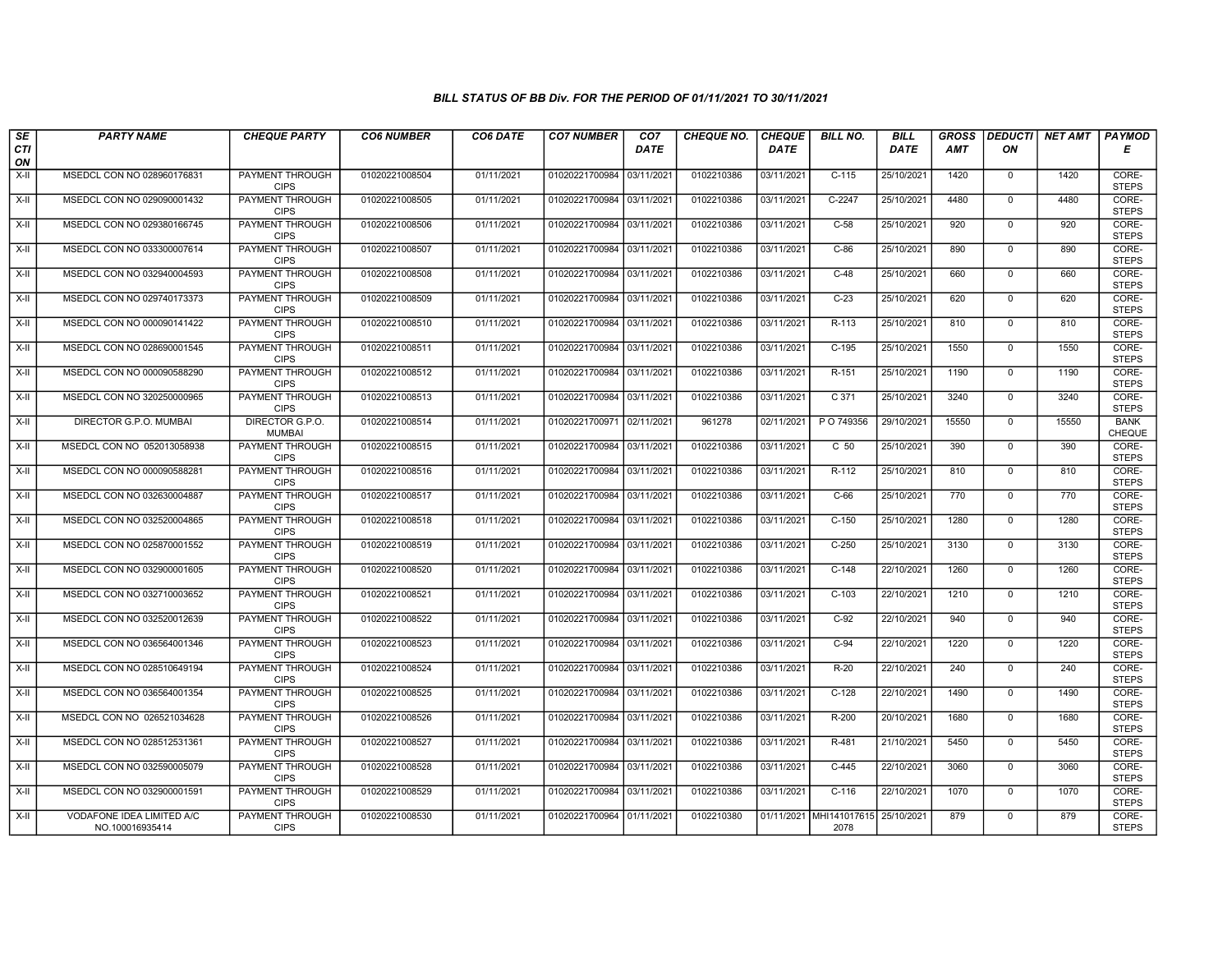| SE               | <b>PARTY NAME</b>                        | <b>CHEQUE PARTY</b>                   | <b>CO6 NUMBER</b> | CO6 DATE   | <b>CO7 NUMBER</b>         | CO <sub>7</sub> | <b>CHEQUE NO.</b> | <b>CHEQUE</b> | <b>BILL NO.</b>                            | <b>BILL</b> | <b>GROSS</b> | <b>DEDUCTI</b> | NET AMT | <b>PAYMOD</b>         |
|------------------|------------------------------------------|---------------------------------------|-------------------|------------|---------------------------|-----------------|-------------------|---------------|--------------------------------------------|-------------|--------------|----------------|---------|-----------------------|
| <b>CTI</b><br>ON |                                          |                                       |                   |            |                           | <b>DATE</b>     |                   | <b>DATE</b>   |                                            | DATE        | <b>AMT</b>   | ΟN             |         | Е                     |
| $X-H$            | <b>MSEDCL</b>                            | <b>PAYMENT THROUGH</b><br><b>CIPS</b> | 01020221008531    | 01/11/2021 | 01020221700984            | 03/11/2021      | 0102210386        | 03/11/2021    | R-127,74,76                                | 20/10/2021  | 2020         | $\mathbf 0$    | 2020    | CORE-<br><b>STEPS</b> |
| X-II             | MSEDCL CON NO 028510841923               | <b>PAYMENT THROUGH</b><br><b>CIPS</b> | 01020221008532    | 01/11/2021 | 01020221700984 03/11/2021 |                 | 0102210386        | 03/11/2021    | R-2123                                     | 21/10/2021  | 30500        | $\mathbf 0$    | 30500   | CORE-<br><b>STEPS</b> |
| X-II             | MSEDCL CON NO 033050003031               | PAYMENT THROUGH<br><b>CIPS</b>        | 01020221008533    | 01/11/2021 | 01020221700984            | 03/11/202       | 0102210386        | 03/11/2021    | $C-1234$                                   | 22/10/2021  | 7820         | $\mathbf 0$    | 7820    | CORE-<br><b>STEPS</b> |
| $X-II$           | TORRENT POWER LTD CON NO<br>000465015071 | PAYMENT THROUGH<br><b>CIPS</b>        | 01020221008534    | 01/11/2021 | 01020221700984            | 03/11/2021      | 0102210386        | 03/11/2021    | $C-6039$                                   | 25/10/2021  | 41950        | $\mathbf 0$    | 41950   | CORE-<br><b>STEPS</b> |
| $X-H$            | MSEDCL CON NO 000090140922               | <b>PAYMENT THROUGH</b><br><b>CIPS</b> | 01020221008535    | 01/11/2021 | 01020221700984 03/11/2021 |                 | 0102210386        | 03/11/2021    | R-1211                                     | 25/10/2021  | 16540        | $\mathbf 0$    | 16540   | CORE-<br><b>STEPS</b> |
| X-II             | MSEDCL CON NO 000360067220               | <b>PAYMENT THROUGH</b><br><b>CIPS</b> | 01020221008536    | 01/11/2021 | 01020221700984 03/11/2021 |                 | 0102210386        | 03/11/2021    | $C-1004$                                   | 25/10/2021  | 11090        | $\mathbf 0$    | 11090   | CORE-<br><b>STEPS</b> |
| X-II             | MSEDCL CON NO 181010001531               | PAYMENT THROUGH<br><b>CIPS</b>        | 01020221008537    | 01/11/2021 | 01020221700984            | 03/11/2021      | 0102210386        | 03/11/2021    | C-2012                                     | 20/10/2021  | 12540        | $\mathbf 0$    | 12540   | CORE-<br><b>STEPS</b> |
| X-II             | MSEDCL CON NO 020023029261               | <b>PAYMENT THROUGH</b><br><b>CIPS</b> | 01020221008538    | 01/11/2021 | 01020221700984 03/11/202  |                 | 0102210386        | 03/11/2021    | $C-4028$                                   | 22/10/2021  | 76440        | $\mathbf 0$    | 76440   | CORE-<br><b>STEPS</b> |
| X-II             | <b>ADEN HORT CSTM</b>                    | <b>PAYMENT THROUGH</b><br><b>CIPS</b> | 01020221008539    | 01/11/2021 | 01020221700967            | 01/11/202       | 0102210380        |               | 01/11/2021 ADEN[HORT]C<br><b>SMT</b>       | 16/10/2021  | 19880        | $\mathbf 0$    | 19880   | CORE-<br><b>STEPS</b> |
| $X-H$            | <b>NAUSHAD RUSI ENGINEER</b>             | <b>PAYMENT THROUGH</b><br><b>CIPS</b> | 01020221008540    | 01/11/2021 | 01020221700967            | 01/11/2021      | 0102210380        | 01/11/2021    | 259542                                     | 27/10/2021  | 1075000      | 107500         | 967500  | CORE-<br><b>STEPS</b> |
| X-II             | SSE(M)LTT                                | <b>PAYMENT THROUGH</b><br><b>CIPS</b> | 01020221008541    | 01/11/2021 | 01020221700967            | 01/11/2021      | 0102210380        | 01/11/2021    | 07048128                                   | 26/03/2021  | 5000         | $\mathsf{O}$   | 5000    | CORE-<br><b>STEPS</b> |
| $X-II$           | <b>CMS KYN</b>                           | DIVISIONAL CASHIER.<br>C RLY          | 01020221008544    | 01/11/2021 | 01020221700965 01/11/2021 |                 | 980464            | 02/11/2021    | 473509                                     | 27/10/2021  | 40000        | $\overline{0}$ | 40000   | CASH                  |
| X-II             | CMS KALYAN(GEN. IMP Rs.125000)(1)        | DIVISIONAL CASHIER<br>C RLY           | 01020221008545    | 01/11/2021 | 01020221700965 01/11/2021 |                 | 980464            | 02/11/2021    | KYN/H/E/Covid<br>/IM                       | 27/10/2021  | 100000       | $\mathbf 0$    | 100000  | CASH                  |
| $X-H$            | SR.DSO CSTM/GEN.IMP.                     | <b>PAYMENT THROUGH</b><br><b>CIPS</b> | 01020221008546    | 01/11/2021 | 01020221700972 02/11/2021 |                 | 0102210383        | 02/11/2021    | BBT.SFT.21-<br>09                          | 13/10/2021  | 4000         | $\mathbf 0$    | 4000    | CORE-<br><b>STEPS</b> |
| X-II             | CMS KALYAN(GEN. IMP Rs.125000)(2)        | <b>DIVISIONAL CASHIER.</b><br>C RLY   | 01020221008547    | 01/11/2021 | 01020221700965 01/11/2021 |                 | 980464            |               | 02/11/2021 KYN/H/S/Covid- 27/10/2021<br>19 |             | 64434        | $\mathbf 0$    | 64434   | CASH                  |
| $X-II$           | INSPECTOR DS/MATUNGA/GAS.IMP             | <b>PAYMENT THROUGH</b><br><b>CIPS</b> | 01020221008548    | 01/11/2021 | 01020221700972 02/11/2021 |                 | 0102210383        |               | 02/11/2021 DS.MTN.GAS.I<br>MP              | 26/10/2021  | 884          | $\overline{0}$ | 884     | CORE-<br><b>STEPS</b> |
| X-II             | ASST SUB INSPECTOR DS/CCB/GAS.IMP        | <b>PAYMENT THROUGH</b><br><b>CIPS</b> | 01020221008549    | 01/11/2021 | 01020221700972 02/11/202  |                 | 0102210383        | 02/11/2021    | DS.CCB.GAS.I<br>MP                         | 26/10/2021  | 884          | $\mathbf 0$    | 884     | CORE-<br><b>STEPS</b> |
| $X-H$            | CMS KALYAN(GEN. IMP Rs.125000)(3)        | <b>DIVISIONAL CASHIER.</b><br>C RLY   | 01020221008550    | 01/11/2021 | 01020221700965 01/11/2021 |                 | 980464            |               | 02/11/2021 KYN/H/S/Covid- 27/10/2021<br>19 |             | 11467        | $\overline{0}$ | 11467   | CASH                  |
| X-II             | SUB INSPECTOR RPF KYN                    | <b>PAYMENT THROUGH</b><br><b>CIPS</b> | 01020221008551    | 01/11/2021 | 01020221700972 02/11/2021 |                 | 0102210383        | 02/11/2021    | DS.KYN.GEN.I<br>MP                         | 26/10/2021  | 655          | $\mathbf 0$    | 655     | CORE-<br><b>STEPS</b> |
| X-II             | TRIP SHED CSTM                           | <b>PAYMENT THROUGH</b><br><b>CIPS</b> | 01020221008552    | 01/11/2021 | 01020221700972 02/11/2021 |                 | 0102210383        |               | 02/11/2021 GEN IMPREST                     | 25/10/2021  | 5000         | $\Omega$       | 5000    | CORE-<br><b>STEPS</b> |
| X-II             | CHIEF CONTROLLER CSTM/GEN.IMP.           | <b>PAYMENT THROUGH</b><br><b>CIPS</b> | 01020221008553    | 01/11/2021 | 01020221700972 02/11/2021 |                 | 0102210383        | 02/11/2021    | chc imprest                                | 26/10/2021  | 2000         | $\mathbf{0}$   | 2000    | CORE-<br><b>STEPS</b> |
| X-II             | SUBINSRPF ASANGAON                       | <b>PAYMENT THROUGH</b><br><b>CIPS</b> | 01020221008554    | 01/11/2021 | 01020221700972 02/11/2021 |                 | 0102210383        | 02/11/2021    | 1234                                       | 26/10/2021  | 1480         | $\mathbf 0$    | 1480    | CORE-<br><b>STEPS</b> |
| X-II             | INSPECTOR RPF KASARA/GEN.IMP.            | PAYMENT THROUGH<br><b>CIPS</b>        | 01020221008555    | 01/11/2021 | 01020221700972 02/11/2021 |                 | 0102210383        | 02/11/2021    | 1234                                       | 26/10/2021  | 3740         | $\mathbf 0$    | 3740    | CORE-<br><b>STEPS</b> |
| $X-II$           | DSTE (N) KYN CLENING IMP.                | PAYMENT THROUGH<br><b>CIPS</b>        | 01020221008556    | 01/11/2021 | 01020221700972 02/11/2021 |                 | 0102210383        | 02/11/2021    | 02                                         | 05/10/2021  | 6000         | $\mathsf 0$    | 6000    | CORE-<br><b>STEPS</b> |
| $X-H$            | SSE (C&W) LNL/GEN.IMP.                   | <b>PAYMENT THROUGH</b><br><b>CIPS</b> | 01020221008557    | 01/11/2021 | 01020221700972 02/11/2021 |                 | 0102210383        |               | 02/11/2021 GEN.IMP FOR<br><b>ART</b>       | 29/09/2021  | 9923         | $\Omega$       | 9923    | CORE-<br><b>STEPS</b> |
| $X-H$            | ADEE/TL/AC/LTT (GEN IMP)                 | <b>PAYMENT THROUGH</b><br><b>CIPS</b> | 01020221008558    | 01/11/2021 | 01020221700972 02/11/2021 |                 | 0102210383        | 02/11/2021    | general imprest                            | 28/10/2021  | 31552        | $\overline{0}$ | 31552   | CORE-<br><b>STEPS</b> |
| X-II             | BALAJI AUTOMOBILES-MUMBAI                | <b>PAYMENT THROUGH</b><br><b>CIPS</b> | 01020221008559    | 01/11/2021 | 01020221700975 02/11/2021 |                 | 0102210383        | 02/11/2021    | 399821                                     | 01/11/2021  | 33574        | $\mathbf 0$    | 33574   | CORE-<br><b>STEPS</b> |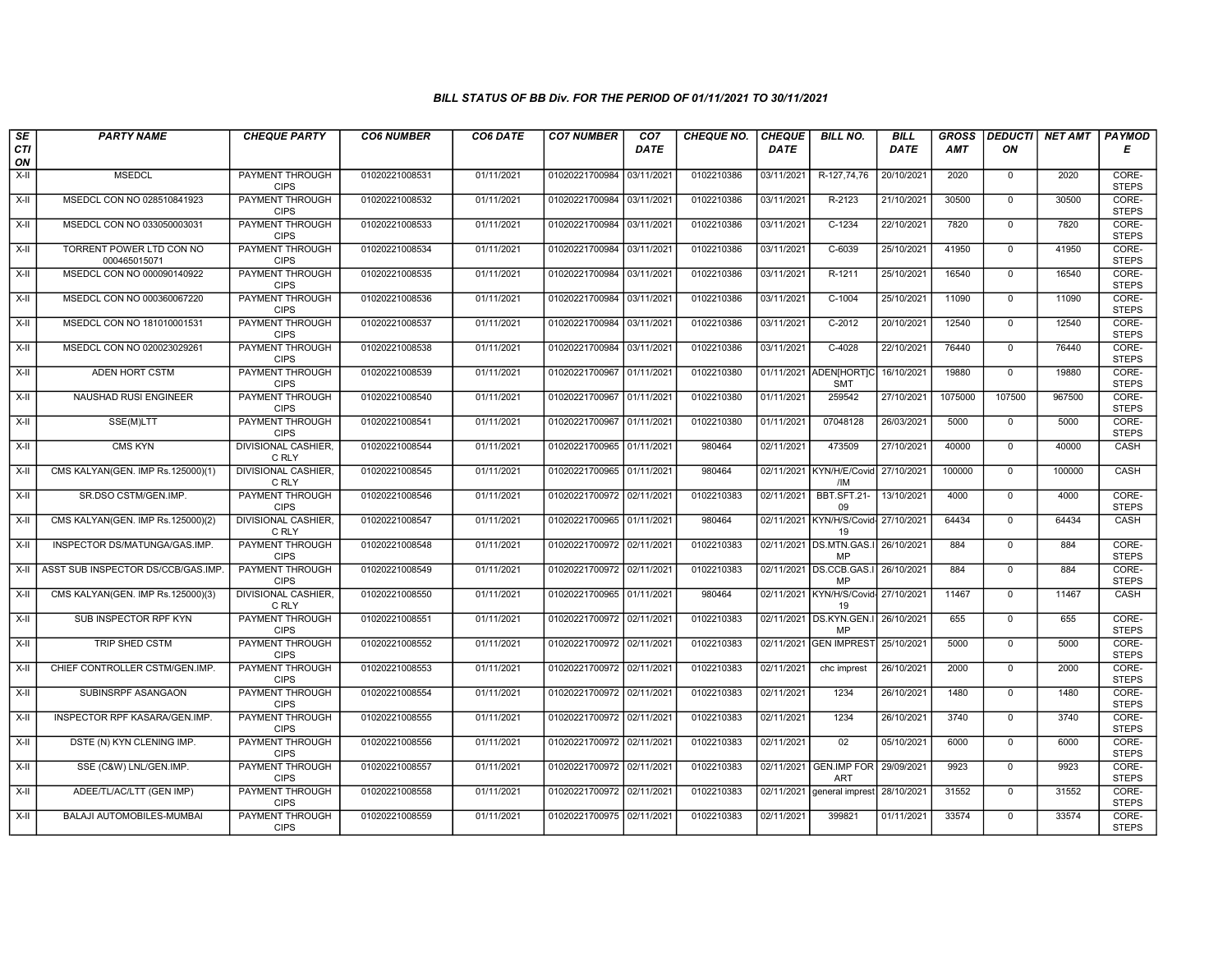| SE<br>CTI | <b>PARTY NAME</b>                                    | <b>CHEQUE PARTY</b>                   | <b>CO6 NUMBER</b> | CO6 DATE   | <b>CO7 NUMBER</b>         | CO <sub>7</sub><br><b>DATE</b> | <b>CHEQUE NO.</b> | <b>CHEQUE</b><br><b>DATE</b> | <b>BILL NO.</b>                            | BILL<br><b>DATE</b> | <b>GROSS</b><br><b>AMT</b> | <b>DEDUCTI</b><br>ON | NET AMT | <b>PAYMOD</b><br>Е    |
|-----------|------------------------------------------------------|---------------------------------------|-------------------|------------|---------------------------|--------------------------------|-------------------|------------------------------|--------------------------------------------|---------------------|----------------------------|----------------------|---------|-----------------------|
| ON        |                                                      |                                       |                   |            |                           |                                |                   |                              |                                            |                     |                            |                      |         |                       |
| $X-H$     | ADDITIONAL REGISTRAR RCT MUMBAI                      | <b>DIVISIONAL CASHIER,</b><br>C RLY   | 01020221008561    | 01/11/2021 | 01020221700966 01/11/2021 |                                | 980464            | 02/11/2021                   | C 465922                                   | 01/11/2021          | 16783                      | $\overline{0}$       | 16783   | CASH                  |
| X-II      | SM COMML. NAHUR/ STATION<br><b>CLEANLINESS</b>       | <b>DIVISIONAL CASHIER,</b><br>C RLY   | 01020221008562    | 01/11/2021 | 01020221700970 01/11/2021 |                                | 980464            | 02/11/2021                   | <b>STN CLEAN</b><br>IMP.                   | 25/10/2021          | 28755                      | $\mathbf 0$          | 28755   | CASH                  |
| X-II      | SM VIKHROLI/ STATION CLEANLINESS                     | DIVISIONAL CASHIER.<br>C RLY          | 01020221008563    | 01/11/2021 | 01020221700970 01/11/202  |                                | 980464            | 02/11/2021                   | <b>STN CLEAN</b><br><b>IMP</b>             | 25/10/2021          | 66156                      | $\mathbf 0$          | 66156   | CASH                  |
| $X-II$    | SM COMML. KALVA STATION<br><b>CLEANLINESS</b>        | <b>DIVISIONAL CASHIER.</b><br>C RLY   | 01020221008564    | 01/11/2021 | 01020221700970 01/11/2021 |                                | 980464            | 02/11/2021                   | <b>STN CLEAN</b><br><b>IMP</b>             | 25/10/2021          | 47016                      | $\mathbf{0}$         | 47016   | CASH                  |
| $X-H$     | <b>VODAFONE IDEA LIMITED</b>                         | <b>PAYMENT THROUGH</b><br><b>CIPS</b> | 01020221008565    | 01/11/2021 | 01020221700964 01/11/2021 |                                | 0102210380        |                              | 01/11/2021 MHI151017633 25/10/2021<br>0937 |                     | 3167                       | $\mathbf 0$          | 3167    | CORE-<br><b>STEPS</b> |
| X-II      | SM MULUND/ STATION CLEANLINESS                       | <b>DIVISIONAL CASHIER.</b><br>C RLY   | 01020221008566    | 01/11/2021 | 01020221700970 01/11/2021 |                                | 980464            | 02/11/2021                   | <b>STN CLEAN</b><br>IMP.                   | 26/10/2021          | 85162                      | $\Omega$             | 85162   | CASH                  |
| X-II      | SM COMML. THAKURLI/ STATION<br><b>CLEANLINESS</b>    | DIVISIONAL CASHIER,<br>C RLY          | 01020221008567    | 01/11/2021 | 01020221700970 01/11/2021 |                                | 980464            | 02/11/2021                   | <b>STN CLEAN</b><br><b>IMP</b>             | 26/10/2021          | 37918                      | $\mathbf 0$          | 37918   | CASH                  |
| $X-H$     | SM REAY RD./ STATION CLEANLINESS                     | <b>DIVISIONAL CASHIER</b><br>C RLY    | 01020221008568    | 01/11/2021 | 01020221700970 01/11/2021 |                                | 980464            | 02/11/2021                   | <b>STN CLEAN</b><br><b>IMP</b>             | 25/10/2021          | 45821                      | $\overline{0}$       | 45821   | CASH                  |
| X-II      | SM KINGCIRCLE/STATION CLEANLINESS                    | DIVISIONAL CASHIER,<br>C RLY          | 01020221008569    | 01/11/2021 | 01020221700970 01/11/2021 |                                | 980464            | 02/11/2021                   | <b>STN CLEAN</b><br>IMP.                   | 26/10/2021          | 43880                      | $\mathbf 0$          | 43880   | <b>CASH</b>           |
| $X-H$     | SM GHATKOPAR / STN CLEAN                             | <b>DIVISIONAL CASHIER,</b><br>C RLY   | 01020221008570    | 01/11/2021 | 01020221700970 01/11/2021 |                                | 980464            | 02/11/2021                   | STN CLEAN<br>IMP.                          | 26/10/2021          | 96200                      | $\mathbf{0}$         | 96200   | <b>CASH</b>           |
| X-II      | SM COMML. MUMBRA , STATION<br><b>CLEANLINESS</b>     | <b>DIVISIONAL CASHIER.</b><br>C RLY   | 01020221008571    | 01/11/2021 | 01020221700970 01/11/2021 |                                | 980464            | 02/11/2021                   | <b>STN CLEAN</b><br>IMP.                   | 24/10/2021          | 47550                      | $\mathbf 0$          | 47550   | CASH                  |
| X-II      | SM CHEMBUR / STN CLEAN                               | <b>DIVISIONAL CASHIER,</b><br>C RLY   | 01020221008572    | 01/11/2021 | 01020221700970 01/11/2021 |                                | 980464            | 02/11/2021                   | <b>STN CLEAN</b><br>IMP.                   | 26/10/2021          | 52715                      | $\mathbf{0}$         | 52715   | CASH                  |
| $X-II$    | SM COMML. CURREY ROAD/STATION<br><b>CLEANLINESS</b>  | <b>DIVISIONAL CASHIER.</b><br>C RLY   | 01020221008573    | 01/11/2021 | 01020221700970 01/11/2021 |                                | 980464            | 02/11/2021                   | <b>STN CLEAN</b><br><b>IMP</b>             | 26/10/2021          | 36250                      | $\overline{0}$       | 36250   | CASH                  |
| X-II      | ADMO JUI NAGAR                                       | <b>DIVISIONAL CASHIER,</b><br>C RLY   | 01020221008574    | 01/11/2021 | 01020221700965 01/11/2021 |                                | 980464            | 02/11/2021                   | 1511                                       | 11/10/2021          | 995                        | $\overline{0}$       | 995     | <b>CASH</b>           |
| X-II      | SM BHANDUP/ STATION CLEANLINESS                      | DIVISIONAL CASHIER,<br>C RLY          | 01020221008575    | 01/11/2021 | 01020221700970 01/11/2021 |                                | 980464            | 02/11/2021                   | <b>STN CLEAN</b><br><b>IMP</b>             | 26/10/2021          | 67410                      | $\Omega$             | 67410   | CASH                  |
| X-II      | SM COMML. KOPAR/ STATION<br><b>CLEANLINESS</b>       | <b>DIVISIONAL CASHIER,</b><br>C RLY   | 01020221008576    | 01/11/2021 | 01020221700970 01/11/2021 |                                | 980464            | 02/11/2021                   | <b>STN CLEAN</b><br>IMP.                   | 27/10/2021          | 38778                      | $\mathbf 0$          | 38778   | CASH                  |
| X-II      | SM SION/ STATION CLEANLINESS                         | <b>DIVISIONAL CASHIER,</b><br>C RLY   | 01020221008577    | 01/11/2021 | 01020221700970 01/11/2021 |                                | 980464            | 02/11/2021                   | <b>STN CLEAN</b><br>IMP.                   | 27/10/2021          | 57882                      | $\mathbf 0$          | 57882   | <b>CASH</b>           |
| X-II      | SM COMML. KANJUR MARG/ STATION<br><b>CLEANLINESS</b> | <b>DIVISIONAL CASHIER.</b><br>C RLY   | 01020221008578    | 01/11/2021 | 01020221700970 01/11/2021 |                                | 980464            | 02/11/2021                   | <b>STN CLEAN</b><br><b>IMP</b>             | 23/10/2021          | 33684                      | $\Omega$             | 33684   | CASH                  |
| X-II      | SM BYCULLA/ STATION CLEANLINESS                      | <b>DIVISIONAL CASHIER,</b><br>C RLY   | 01020221008579    | 01/11/2021 | 01020221700970 01/11/2021 |                                | 980464            | 02/11/2021                   | <b>STN CLEAN</b><br>IMP.                   | 25/10/2021          | 86680                      | $\mathbf{0}$         | 86680   | CASH                  |
| X-II      | SM COMML. TILAK NAGAR /STATION<br><b>CLEANLINESS</b> | <b>DIVISIONAL CASHIER.</b><br>C RLY   | 01020221008580    | 01/11/2021 | 01020221700970 01/11/2021 |                                | 980464            | 02/11/2021                   | <b>STN CLEAN</b><br>IMP.                   | 25/10/2021          | 36187                      | $\Omega$             | 36187   | CASH                  |
| X-II      | SM COMML. GTBN / STATION<br><b>CLEANLINESS</b>       | <b>DIVISIONAL CASHIER.</b><br>C RLY   | 01020221008581    | 01/11/2021 | 01020221700970 01/11/2021 |                                | 980464            | 02/11/2021                   | <b>STN CLEAN</b><br>IMP.                   | 25/10/2021          | 36201                      | $\mathbf 0$          | 36201   | CASH                  |
| X-II      | SM COMML. COTTON GREEN/STATION<br><b>CLEANLINESS</b> | <b>DIVISIONAL CASHIER,</b><br>C RLY   | 01020221008582    | 01/11/2021 | 01020221700970 01/11/2021 |                                | 980464            | 02/11/2021                   | Imprest Bill                               | 18/10/2021          | 35510                      | $\mathbf 0$          | 35510   | CASH                  |
| X-II      | SM COMML. VIDYAVIHAR/ STATION<br><b>CLEANLINESS</b>  | DIVISIONAL CASHIER.<br>C RLY          | 01020221008583    | 01/11/2021 | 01020221700970 01/11/202  |                                | 980464            | 02/11/2021                   | <b>Imprest Bill</b>                        | 29/09/2021          | 38340                      | $\mathbf 0$          | 38340   | CASH                  |
| $X-II$    | SM COMML. CHINCHPOKLI/ STATION<br><b>CLEANLINESS</b> | <b>DIVISIONAL CASHIER,</b><br>C RLY   | 01020221008584    | 01/11/2021 | 01020221700970 01/11/2021 |                                | 980464            | 02/11/2021                   | Imprest Bill                               | 18/10/2021          | 31519                      | $\mathbf{0}$         | 31519   | CASH                  |
| X-II      | SM VADALA / STN CLEAN                                | <b>DIVISIONAL CASHIER.</b><br>C RLY   | 01020221008585    | 01/11/2021 | 01020221700970 01/11/2021 |                                | 980464            | 02/11/2021                   | <b>STN CLEAN</b><br>IMP.                   | 26/10/2021          | 65175                      | $\Omega$             | 65175   | <b>CASH</b>           |
| $X-H$     | SR DME (D)CLA 140T CRANE IMP                         | <b>DIVISIONAL CASHIER</b><br>C RLY    | 01020221008586    | 02/11/2021 | 01020221700971 02/11/2021 |                                | 980464            | 02/11/2021                   | ART crane<br>Imp                           | 28/10/2021          | 13380                      | $\mathbf 0$          | 13380   | <b>CASH</b>           |
| X-II      | SR. DSTE (CO)                                        | <b>DIVISIONAL CASHIER,</b><br>C RLY   | 01020221008587    | 02/11/2021 | 01020221700971 02/11/2021 |                                | 980464            | 02/11/2021                   | 555066                                     | 29/10/2021          | 10000                      | $\mathbf 0$          | 10000   | CASH                  |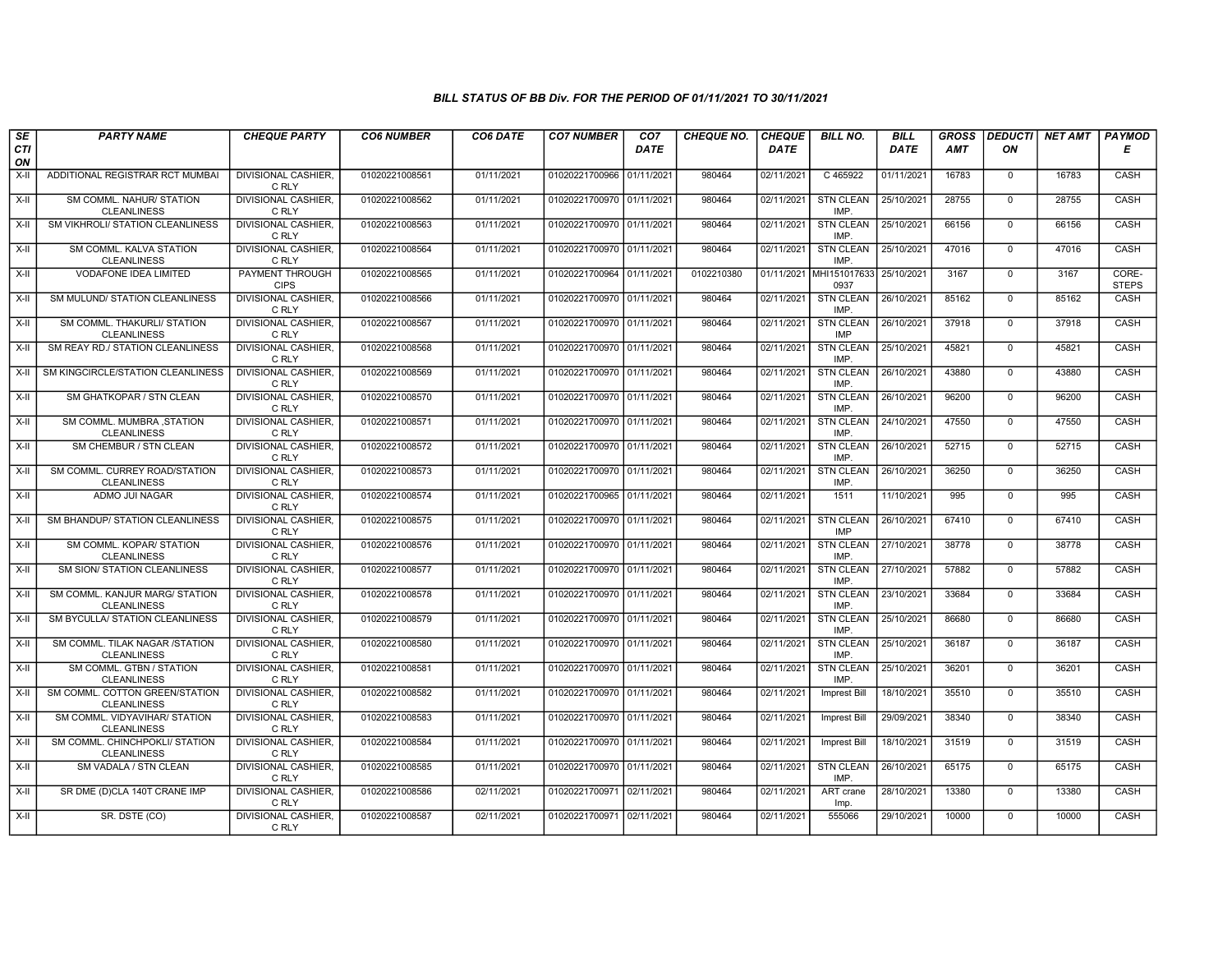| SE        | <b>PARTY NAME</b>                                                                   | <b>CHEQUE PARTY</b>                                 | <b>CO6 NUMBER</b> | CO6 DATE   | <b>CO7 NUMBER</b>         | CO <sub>7</sub> | <b>CHEQUE NO.</b> | <b>CHEQUE</b> | <b>BILL NO.</b>                          | <b>BILL</b> | <b>GROSS</b> | <b>DEDUCTI</b> | <b>NET AMT</b> | <b>PAYMOD</b>                |
|-----------|-------------------------------------------------------------------------------------|-----------------------------------------------------|-------------------|------------|---------------------------|-----------------|-------------------|---------------|------------------------------------------|-------------|--------------|----------------|----------------|------------------------------|
| CTI<br>ON |                                                                                     |                                                     |                   |            |                           | <b>DATE</b>     |                   | <b>DATE</b>   |                                          | DATE        | AMT          | ΟN             |                | Е                            |
| $X-H$     | INS.RPF ROHA/GEN.IMP.                                                               | <b>DIVISIONAL CASHIER.</b><br>C RLY                 | 01020221008588    | 02/11/2021 | 01020221700971            | 02/11/2021      | 980464            | 02/11/2021    | <b>GEN IMP</b>                           | 13/08/2021  | 4910         | $\mathbf 0$    | 4910           | CASH                         |
| $X-H$     | ASST SUB INSPECTOR/DS/CCB                                                           | <b>DIVISIONAL CASHIER.</b><br>C RLY                 | 01020221008589    | 02/11/2021 | 01020221700971 02/11/2021 |                 | 980464            |               | 02/11/2021 DS.CCB.GEN.I 26/10/2021<br>MP |             | 1000         | $\overline{0}$ | 1000           | CASH                         |
| $X-H$     | ADMO LNL(DIGNOSTIC IMP Rs.8000/-)                                                   | PAYMENT THROUGH<br><b>CIPS</b>                      | 01020221008590    | 02/11/2021 | 01020221700973 02/11/2021 |                 | 0102210383        | 02/11/2021    | ADMO LNL DI<br>OCT <sub>2</sub>          | 01/11/2021  | 7870         | $\mathbf 0$    | 7870           | CORE-<br><b>STEPS</b>        |
| $X-II$    | <b>INSPECTOR RPF ADMN CSTM</b>                                                      | PAYMENT THROUGH<br><b>CIPS</b>                      | 01020221008591    | 02/11/2021 | 01020221700972 02/11/2021 |                 | 0102210383        | 02/11/2021    | IMP CST(A)                               | 31/07/2021  | 4810         | $\overline{0}$ | 4810           | CORE-<br><b>STEPS</b>        |
| $X-H$     | <b>VINDHYA INFOTECH</b>                                                             | <b>PAYMENT THROUGH</b><br><b>CIPS</b>               | 01020221008592    | 02/11/2021 | 01020221700973 02/11/2021 |                 | 0102210383        |               | 02/11/2021 PO NO.258319                  | 10/08/2021  | 18930        | $\overline{0}$ | 18930          | CORE-<br><b>STEPS</b>        |
| $X-H$     | CHIEF OFFICER PEN NAGARPALIKA<br><b>PARISHAD</b>                                    | <b>CHIEF OFFICER PEN</b><br>NAGARPALIKA<br>PARISHAD | 01020221008593    | 02/11/2021 | 01020221700974 02/11/2021 |                 | 961277            |               | 02/11/2021 WB13019, WB7<br>222           | 24/08/2021  | 788544       | $\overline{0}$ | 788544         | <b>BANK</b><br>CHEQUE        |
| $X-II$    | CHIEF OFFICER PEN NAGARPALIKA<br>PARISHAD                                           | CHIEF OFFICER PEN<br>NAGARPALIKA<br><b>PARISHAD</b> | 01020221008594    | 02/11/2021 | 01020221700974 02/11/2021 |                 | 961276            | 02/11/2021    | <b>WB7460</b>                            | 11/10/2021  | 237168       | $\overline{0}$ | 237168         | <b>BANK</b><br><b>CHEQUE</b> |
| $X-II$    | <b>ACS SERVICES</b>                                                                 | <b>PAYMENT THROUGH</b><br><b>CIPS</b>               | 01020221008595    | 02/11/2021 | 01020221700973 02/11/2021 |                 | 0102210383        |               | 02/11/2021 ACS/21-22/003                 | 22/09/2021  | 8614         | 146            | 8468           | CORE-<br><b>STEPS</b>        |
| $X-II$    | BRIHAN MUMBAI MAHANAGAR PALIKA                                                      | <b>BRIHAN MUMBAI</b><br><b>MAHANAGAR PALIKA</b>     | 01020221008596    | 02/11/2021 | 01020221700974 02/11/2021 |                 | 961275            |               | 02/11/2021   WATER BILLS                 | 11/06/2021  | 8056455      | $\overline{0}$ | 8056455        | <b>BANK</b><br>CHEQUE        |
| X-II      | BRIHAN MUMBAI MAHANAGAR PALIKA                                                      | <b>BRIHAN MUMBAI</b><br>MAHANAGAR PALIKA            | 01020221008597    | 02/11/2021 | 01020221700974 02/11/2021 |                 | 961274            |               | 02/11/2021 WATER BILLS                   | 16/09/2021  | 5934743      | $\Omega$       | 5934743        | <b>BANK</b><br><b>CHEQUE</b> |
| $X-H$     | AARUSH TRAVELS                                                                      | PAYMENT THROUGH<br><b>CIPS</b>                      | 01020221008598    | 02/11/2021 | 01020221700976            | 02/11/2021      | 0102210383        | 02/11/2021    | 2021/AT/19                               | 01/11/2021  | 38800        | 3880           | 34920          | CORE-<br><b>STEPS</b>        |
| X-II      | <b>Prashant Enterprises</b>                                                         | <b>PAYMENT THROUGH</b><br><b>CIPS</b>               | 01020221008599    | 02/11/2021 | 01020221700985 03/11/2021 |                 | 0102210386        | 03/11/2021    | 281042                                   | 29/10/2021  | 150000       | $\overline{0}$ | 150000         | CORE-<br><b>STEPS</b>        |
| X-II      | <b>Prashant Enterprises</b>                                                         | <b>PAYMENT THROUGH</b><br><b>CIPS</b>               | 01020221008600    | 02/11/2021 | 01020221700985 03/11/2021 |                 | 0102210386        | 03/11/2021    | 281043                                   | 29/10/2021  | 257450       | $\mathbf 0$    | 257450         | CORE-<br><b>STEPS</b>        |
| X-II      | <b>JAGDISH ENGINEERING SERVICES</b>                                                 | <b>PAYMENT THROUGH</b><br><b>CIPS</b>               | 01020221008601    | 02/11/2021 | 01020221700985 03/11/2021 |                 | 0102210386        | 03/11/2021    | 281044                                   | 29/10/2021  | 211019       | $\mathbf{0}$   | 211019         | CORE-<br><b>STEPS</b>        |
| $X-H$     | SSE (C&W)NRL/GEN.IMP.                                                               | <b>PAYMENT THROUGH</b><br><b>CIPS</b>               | 01020221008602    | 02/11/2021 | 01020221700977            | 02/11/2021      | 0102210384        | 02/11/2021    | <b>GEN IMP</b>                           | 28/09/2021  | 3330         | $\overline{0}$ | 3330           | CORE-<br><b>STEPS</b>        |
| X-II      | EXE.ENGINEER MAHARASHTRA JEEVAN<br>PRADHIKARAN WATER MANGMT DIVN<br><b>NEW PNVL</b> | PAYMENT THROUGH<br><b>CIPS</b>                      | 01020221008604    | 02/11/2021 | 01020221700978 02/11/2021 |                 | 0102210384        | 02/11/2021    | 35                                       | 10/02/2021  | 1436602      | $\mathbf 0$    | 1436602        | CORE-<br><b>STEPS</b>        |
| $X-H$     | EXE.ENGINEER MAHARASHTRA JEEVAN<br>PRADHIKARAN WATER MANGMT DIVN<br><b>NEW PNVL</b> | <b>PAYMENT THROUGH</b><br><b>CIPS</b>               | 01020221008605    | 02/11/2021 | 01020221700978 02/11/2021 |                 | 0102210384        | 02/11/2021    | 35                                       | 15/03/2021  | 1297576      | $\mathbf{0}$   | 1297576        | CORE-<br><b>STEPS</b>        |
| $X-H$     | EXE.ENGINEER MAHARASHTRA JEEVAN<br>PRADHIKARAN WATER MANGMT DIVN<br><b>NEW PNVL</b> | <b>PAYMENT THROUGH</b><br><b>CIPS</b>               | 01020221008606    | 02/11/2021 | 01020221700978 02/11/2021 |                 | 0102210384        | 02/11/2021    | 35                                       | 15/04/2021  | 1436602      | $\overline{0}$ | 1436602        | CORE-<br><b>STEPS</b>        |
| $X-I$     | EXE.ENGINEER MAHARASHTRA JEEVAN<br>PRADHIKARAN WATER MANGMT DIVN<br><b>NEW PNVL</b> | <b>PAYMENT THROUGH</b><br><b>CIPS</b>               | 01020221008607    | 02/11/2021 | 01020221700978 02/11/2021 |                 | 0102210384        | 02/11/2021    | $\overline{35}$                          | 11/05/2021  | 1390260      | $\mathbf{0}$   | 1390260        | CORE-<br><b>STEPS</b>        |
| $X-H$     | EXE.ENGINEER MAHARASHTRA JEEVAN<br>PRADHIKARAN WATER MANGMT DIVN<br><b>NEW PNVL</b> | <b>PAYMENT THROUGH</b><br><b>CIPS</b>               | 01020221008608    | 02/11/2021 | 01020221700978 02/11/2021 |                 | 0102210384        | 02/11/2021    | 35                                       | 09/06/2021  | 1436602      | $\overline{0}$ | 1436602        | CORE-<br><b>STEPS</b>        |
| $X-H$     | EXE.ENGINEER MAHARASHTRA JEEVAN<br>PRADHIKARAN WATER MANGMT DIVN<br><b>NEW PNVL</b> | <b>PAYMENT THROUGH</b><br><b>CIPS</b>               | 01020221008609    | 02/11/2021 | 01020221700978 02/11/2021 |                 | 0102210384        | 02/11/2021    | 35                                       | 08/07/2021  | 1390260      | $\overline{0}$ | 1390260        | CORE-<br><b>STEPS</b>        |
| X-II      | EXE.ENGINEER MAHARASHTRA JEEVAN<br>PRADHIKARAN WATER MANGMT DIVN<br><b>NEW PNVL</b> | PAYMENT THROUGH<br><b>CIPS</b>                      | 01020221008610    | 02/11/2021 | 01020221700978 02/11/2021 |                 | 0102210384        | 02/11/2021    | 35                                       | 12/08/2021  | 1580442      | $\mathbf 0$    | 1580442        | CORE-<br><b>STEPS</b>        |
| $X-H$     | ACCOUNTS OFFICER, BSNL KALYAN                                                       | <b>PAYMENT THROUGH</b><br><b>CIPS</b>               | 01020221008611    | 02/11/2021 | 01020221700976 02/11/2021 |                 | 0102210383        |               | 02/11/2021 101290721601 08/10/2021<br>32 |             | 29651.47     | 190.47         | 29461          | CORE-<br><b>STEPS</b>        |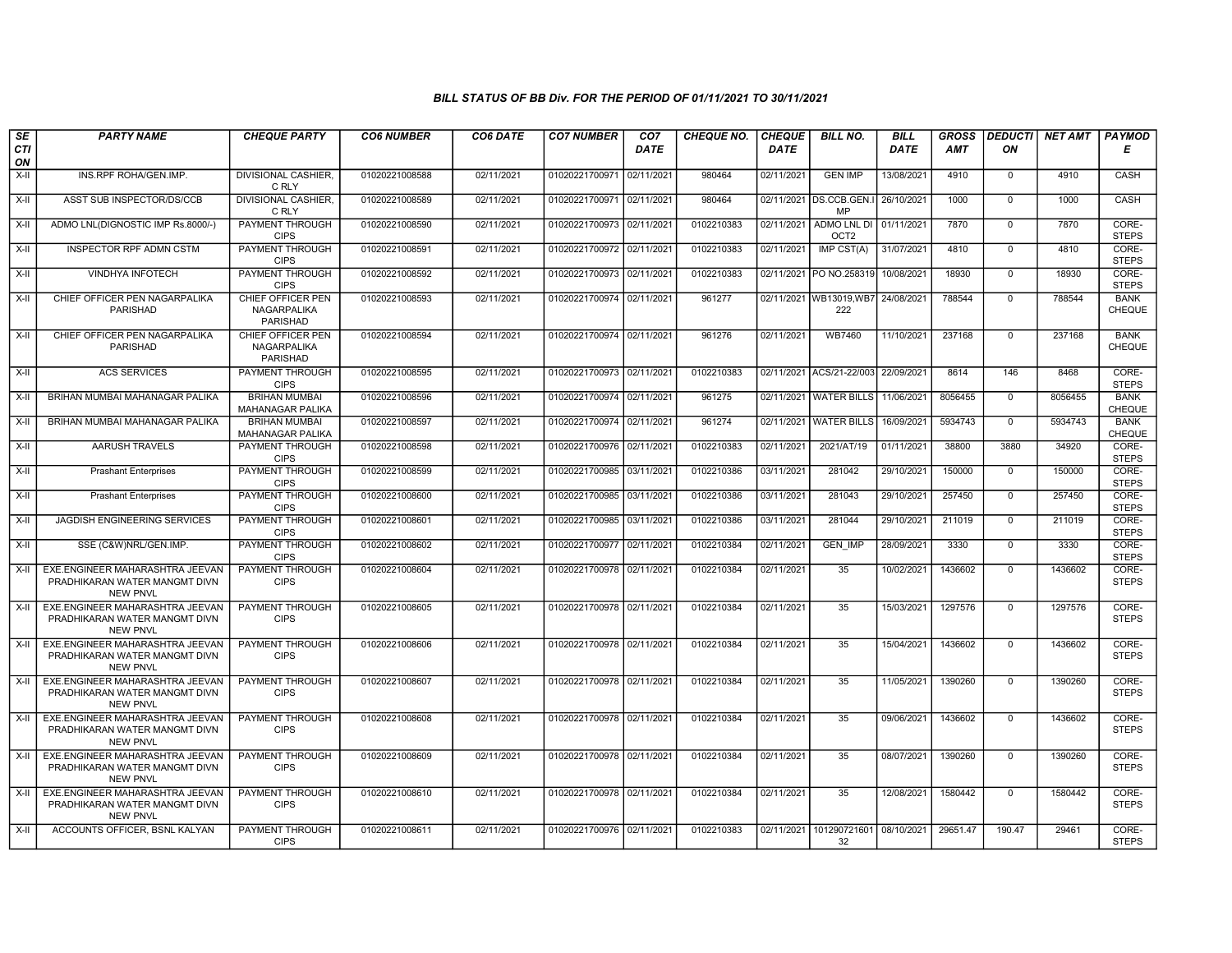| SE               | <b>PARTY NAME</b>                       | <b>CHEQUE PARTY</b>                   | <b>CO6 NUMBER</b> | CO6 DATE   | <b>CO7 NUMBER</b>         | CO <sub>7</sub> | <b>CHEQUE NO.</b> | <b>CHEQUE</b> | <b>BILL NO.</b>                   | <b>BILL</b> | <b>GROSS</b> |                | <b>DEDUCTI NET AMT</b> | <b>PAYMOD</b>                |
|------------------|-----------------------------------------|---------------------------------------|-------------------|------------|---------------------------|-----------------|-------------------|---------------|-----------------------------------|-------------|--------------|----------------|------------------------|------------------------------|
| <b>CTI</b><br>ON |                                         |                                       |                   |            |                           | <b>DATE</b>     |                   | <b>DATE</b>   |                                   | <b>DATE</b> | AMT          | ON             |                        | Е                            |
| $X-H$            | SR DEE (TRS)CLA /GEN.IMP.               | <b>PAYMENT THROUGH</b><br><b>CIPS</b> | 01020221008612    | 02/11/2021 | 01020221700977 02/11/2021 |                 | 0102210384        | 02/11/2021    | <b>CLA/S/16</b>                   | 04/10/2021  | 4186         | $\mathbf{0}$   | 4186                   | CORE-<br><b>STEPS</b>        |
| $X-II$           | SSE (E/M) PNVL/GEN.IMP.                 | <b>PAYMENT THROUGH</b><br><b>CIPS</b> | 01020221008613    | 02/11/2021 | 01020221700977 02/11/2021 |                 | 0102210384        | 02/11/2021    | <b>MULTIPLE</b><br><b>INVOICE</b> | 30/09/2021  | 9000         | $\mathbf{0}$   | 9000                   | CORE-<br><b>STEPS</b>        |
| X-II             | SSE/T/LNL/GEN.IMP.                      | PAYMENT THROUGH<br><b>CIPS</b>        | 01020221008614    | 02/11/2021 | 01020221700977 02/11/2021 |                 | 0102210384        | 02/11/2021    | LNL<br>/IMP/2021/09               | 23/09/2021  | 1000         | $\mathbf 0$    | 1000                   | CORE-<br><b>STEPS</b>        |
| X-II             | ADME/CDO/CSTM/GEN.IMP.                  | PAYMENT THROUGH<br><b>CIPS</b>        | 01020221008615    | 02/11/2021 | 01020221700977 02/11/2021 |                 | 0102210384        | 02/11/2021    | 11                                | 01/11/2021  | 9726         | $\overline{0}$ | 9726                   | CORE-<br><b>STEPS</b>        |
| $X-H$            | SENIOR CREW CONTROLLER<br>CSTM/GEN.IMP. | <b>PAYMENT THROUGH</b><br><b>CIPS</b> | 01020221008616    | 02/11/2021 | 01020221700977 02/11/2021 |                 | 0102210384        |               | 02/11/2021 GEN IMPREST            | 21/10/2021  | 5000         | $\mathbf 0$    | 5000                   | CORE-<br><b>STEPS</b>        |
| $X-II$           | SR DPO/GEN. IMP.                        | PAYMENT THROUGH<br><b>CIPS</b>        | 01020221008617    | 02/11/2021 | 01020221700977 02/11/2021 |                 | 0102210384        |               | 02/11/2021 BB/P/G/Gener<br>al i   | 01/11/2021  | 8980         | $\Omega$       | 8980                   | CORE-<br><b>STEPS</b>        |
| $X-II$           | SR DME D CLA                            | PAYMENT THROUGH<br><b>CIPS</b>        | 01020221008618    | 02/11/2021 | 01020221700977 02/11/2021 |                 | 0102210384        | 02/11/2021    | Gen. Imp.                         | 01/11/2021  | 7451         | $\mathbf{0}$   | 7451                   | CORE-<br><b>STEPS</b>        |
| X-II             | INS.RPF CIB/KYN VEH NO MH-01-CY-9319    | <b>PAYMENT THROUGH</b><br><b>CIPS</b> | 01020221008619    | 02/11/2021 | 01020221700977 02/11/2021 |                 | 0102210384        | 02/11/2021    | FUEL IMP.                         | 28/10/2021  | 2810         | $\mathbf 0$    | 2810                   | CORE-<br><b>STEPS</b>        |
| X-II             | ADME /HQ/CSTM/GEN.IMP.                  | <b>PAYMENT THROUGH</b><br><b>CIPS</b> | 01020221008620    | 02/11/2021 | 01020221700977 02/11/2021 |                 | 0102210384        | 02/11/2021    | general imprest                   | 04/10/2021  | 4000         | $\mathbf 0$    | 4000                   | CORE-<br><b>STEPS</b>        |
| $X-H$            | INS.RPF MNKD VEH NO MH-01-CY-9324       | <b>PAYMENT THROUGH</b><br><b>CIPS</b> | 01020221008621    | 02/11/2021 | 01020221700977 02/11/2021 |                 | 0102210384        | 02/11/2021    | 00                                | 13/10/2021  | 3900         | $\overline{0}$ | 3900                   | CORE-<br><b>STEPS</b>        |
| $X-II$           | INSPECTOR RPF MANKHURD/GEN.IMP.         | PAYMENT THROUGH<br><b>CIPS</b>        | 01020221008622    | 02/11/2021 | 01020221700977 02/11/2021 |                 | 0102210384        | 02/11/2021    | 00                                | 11/10/2021  | 2500         | $\mathbf 0$    | 2500                   | CORE-<br><b>STEPS</b>        |
| $X-II$           | <b>SR CDO LTT /MISS</b>                 | <b>PAYMENT THROUGH</b><br><b>CIPS</b> | 01020221008623    | 02/11/2021 | 01020221700977 02/11/2021 |                 | 0102210384        | 02/11/2021    | SR CDO IMP<br>oct-2               | 30/10/2021  | 74813        | $\overline{0}$ | 74813                  | CORE-<br><b>STEPS</b>        |
| X-II             | ADME (HQ) HERITAGE CSTM                 | <b>PAYMENT THROUGH</b><br><b>CIPS</b> | 01020221008624    | 02/11/2021 | 01020221700977 02/11/202  |                 | 0102210384        | 02/11/2021    | <b>BB.M.HERITA</b><br><b>GE</b>   | 29/10/2021  | 4964         | $\mathbf 0$    | 4964                   | CORE-<br><b>STEPS</b>        |
| $X-H$            | <b>INSPECTOR RPF DADER</b>              | <b>PAYMENT THROUGH</b><br><b>CIPS</b> | 01020221008625    | 02/11/2021 | 01020221700977 02/11/2021 |                 | 0102210384        | 02/11/2021    | <b>Generl Imprest</b>             | 18/10/2021  | 4877         | $\mathbf{0}$   | 4877                   | CORE-<br><b>STEPS</b>        |
| X-II             | INS.RPF TAPG VEH NO MH-01-CY-9336       | PAYMENT THROUGH<br><b>CIPS</b>        | 01020221008626    | 02/11/2021 | 01020221700977 02/11/2021 |                 | 0102210384        | 02/11/2021    | 1234                              | 20/10/2021  | 4000         | $\mathbf 0$    | 4000                   | CORE-<br><b>STEPS</b>        |
| $X-II$           | <b>INSRPF KLMG</b>                      | <b>PAYMENT THROUGH</b><br><b>CIPS</b> | 01020221008627    | 02/11/2021 | 01020221700977 02/11/2021 |                 | 0102210384        | 02/11/2021    | 1234                              | 16/10/2021  | 5000         | $\overline{0}$ | 5000                   | CORE-<br><b>STEPS</b>        |
| X-II             | CMS KALYAN(DIESEL IMPREST 15000/-)      | PAYMENT THROUGH<br><b>CIPS</b>        | 01020221008628    | 02/11/2021 | 01020221700976 02/11/2021 |                 | 0102210383        | 02/11/2021    | Kyn/H/E/Fuel<br>Imp               | 28/10/2021  | 39970        | $\mathbf 0$    | 39970                  | CORE-<br><b>STEPS</b>        |
| $X-H$            | SSE CSTM (COG)/GEN.IMP.                 | <b>PAYMENT THROUGH</b><br><b>CIPS</b> | 01020221008629    | 02/11/2021 | 01020221700977 02/11/2021 |                 | 0102210384        | 02/11/2021    | <b>BB.CSMT.M</b>                  | 01/11/2021  | 20000        | $\overline{0}$ | 20000                  | CORE-<br><b>STEPS</b>        |
| $X-II$           | <b>GOKUL AUTO WORKS</b>                 | PAYMENT THROUGH<br><b>CIPS</b>        | 01020221008630    | 03/11/2021 | 01020221700980 03/11/2021 |                 | 0102210386        | 03/11/2021    | 235                               | 17/09/2021  | 39750        | 674            | 39076                  | CORE-<br><b>STEPS</b>        |
| $X-H$            | SSE (M) AMBARNATH                       | DIVISIONAL CASHIER,<br>C RLY          | 01020221008631    | 03/11/2021 | 01020221700979 03/11/2021 |                 | 980466            | 03/11/2021    | 12345                             | 01/11/2021  | 50000        | $\mathsf 0$    | 50000                  | CASH                         |
| $X-II$           | <b>SR DCM BB</b>                        | DIVISIONAL CASHIER,<br>C RLY          | 01020221008632    | 03/11/2021 | 01020221700979 03/11/2021 |                 | 980466            | 03/11/2021    | 271266                            | 26/10/2021  | 50000        | $\mathbf 0$    | 50000                  | CASH                         |
| X-II             | <b>SR DFM</b>                           | <b>DIVISIONAL CASHIER,</b><br>C RLY   | 01020221008633    | 03/11/2021 | 01020221700979 03/11/2021 |                 | 980466            | 03/11/2021    | 229844                            | 02/11/2021  | 1600         | $\mathbf 0$    | 1600                   | <b>CASH</b>                  |
| X-II             | <b>BEST</b>                             | <b>BEST</b>                           | 01020221008634    | 03/11/2021 | 01020221700979 03/11/2021 |                 | 961283            | 03/11/2021    | C 7920                            | 01/11/2021  | 95130        | $\mathbf 0$    | 95130                  | <b>BANK</b><br>CHEQUE        |
| $X-II$           | <b>BEST</b>                             | <b>BEST</b>                           | 01020221008635    | 03/11/2021 | 01020221700979 03/11/2021 |                 | 961281            | 03/11/2021    | C 5010                            | 02/11/2021  | 42020        | $\mathbf{0}$   | 42020                  | <b>BANK</b><br><b>CHEQUE</b> |
| $X-H$            | <b>BEST</b>                             | <b>BEST</b>                           | 01020221008636    | 03/11/2021 | 01020221700979 03/11/2021 |                 | 961282            | 03/11/2021    | C 14320                           | 02/11/2021  | 93120        | $\mathbf 0$    | 93120                  | <b>BANK</b><br>CHEQUE        |
| $X-H$            | <b>BEST</b>                             | <b>BEST</b>                           | 01020221008637    | 03/11/2021 | 01020221700979 03/11/2021 |                 | 961279            | 03/11/2021    | C 1600                            | 30/10/2021  | 17980        | $\overline{0}$ | 17980                  | <b>BANK</b><br>CHEQUE        |
| $X-H$            | <b>BEST</b>                             | <b>BEST</b>                           | 01020221008638    | 03/11/2021 | 01020221700979 03/11/2021 |                 | 961285            | 03/11/2021    | R C 179398                        | 01/11/2021  | 1229090      | $\mathbf 0$    | 1229090                | <b>BANK</b><br>CHEQUE        |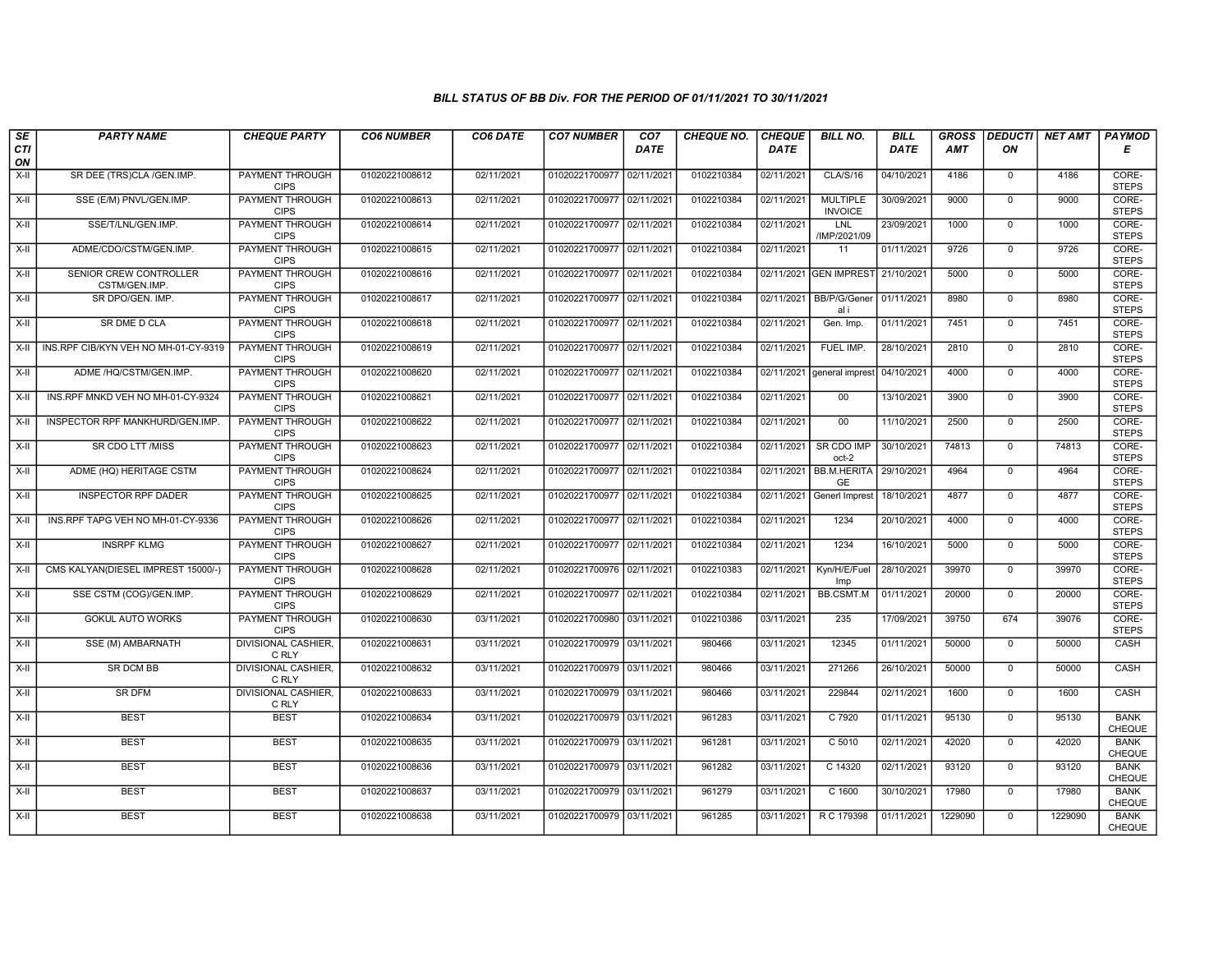| SE        | <b>PARTY NAME</b>                       | <b>CHEQUE PARTY</b>                   | <b>CO6 NUMBER</b> | CO6 DATE   | <b>CO7 NUMBER</b>         | CO <sub>7</sub> | <b>CHEQUE NO.</b> | <b>CHEQUE</b> | <b>BILL NO.</b>                  | <b>BILL</b> | <b>GROSS</b> | <b>DEDUCTI</b> | NET AMT  | <b>PAYMOD</b>                |
|-----------|-----------------------------------------|---------------------------------------|-------------------|------------|---------------------------|-----------------|-------------------|---------------|----------------------------------|-------------|--------------|----------------|----------|------------------------------|
| CTI<br>ON |                                         |                                       |                   |            |                           | <b>DATE</b>     |                   | <b>DATE</b>   |                                  | DATE        | AMT          | ON             |          | Е                            |
| $X-H$     | <b>BEST</b>                             | <b>BEST</b>                           | 01020221008639    | 03/11/2021 | 01020221700979 03/11/2021 |                 | 961284            | 03/11/2021    | R C 63400                        | 01/11/2021  | 540240       | $\mathbf{0}$   | 540240   | <b>BANK</b><br><b>CHEQUE</b> |
| X-II      | <b>BEST</b>                             | <b>BEST</b>                           | 01020221008640    | 03/11/2021 | 01020221700982 03/11/2021 |                 | 961280            | 03/11/2021    | C 3983                           | 02/11/2021  | 29310        | $\mathbf{0}$   | 29310    | <b>BANK</b><br>CHEQUE        |
| X-II      | <b>SM SEWRI</b>                         | PAYMENT THROUGH<br><b>CIPS</b>        | 01020221008641    | 03/11/2021 | 01020221700981            | 03/11/2021      | 0102210386        | 03/11/2021    | <b>STN IMPREST</b>               | 31/10/2021  | 3000         | $\mathbf 0$    | 3000     | CORE-<br><b>STEPS</b>        |
| $X-II$    | THE TATA POWER COMPANY LTD              | PAYMENT THROUGH<br><b>CIPS</b>        | 01020221008642    | 03/11/2021 | 01020221700981            | 03/11/2021      | 0102210386        | 03/11/2021    | 92003909071                      | 01/11/2021  | 20096663     | $\mathbf 0$    | 20096663 | CORE-<br><b>STEPS</b>        |
| $X-H$     | <b>SM IGATPURI</b>                      | PAYMENT THROUGH<br><b>CIPS</b>        | 01020221008643    | 03/11/2021 | 01020221700981 03/11/2021 |                 | 0102210386        | 03/11/2021    | <b>BOX BOY</b><br><b>IMPREST</b> | 14/10/2021  | 38430        | $\mathbf{0}$   | 38430    | CORE-<br><b>STEPS</b>        |
| $X-H$     | <b>SSE P/W KARJAT</b>                   | <b>PAYMENT THROUGH</b><br><b>CIPS</b> | 01020221008644    | 03/11/2021 | 01020221700981 03/11/2021 |                 | 0102210386        | 03/11/2021    | KJT/IMP/G.IM<br>P                | 25/09/2021  | 24803        | $\Omega$       | 24803    | CORE-<br><b>STEPS</b>        |
| X-II      | <b>TORRENT POWER</b>                    | <b>TORRENT POWER</b>                  | 01020221008647    | 03/11/2021 | 01020221700983 03/11/2021 |                 | 961290            | 08/11/2021    | 546487                           | 09/10/2021  | 29800        | $\mathbf{0}$   | 29800    | <b>BANK</b><br>CHEQUE        |
| X-II      | <b>BPCL E CMS</b>                       | <b>PAYMENT THROUGH</b><br><b>CIPS</b> | 01020221008649    | 03/11/2021 | 01020221700986 03/11/2021 |                 | 0102210386        | 03/11/2021    | 102/05                           | 01/11/2021  | 600332       | $\mathbf 0$    | 600332   | CORE-<br><b>STEPS</b>        |
| X-II      | PAT AND COMPANY-MUMBAI                  | PAYMENT THROUGH<br><b>CIPS</b>        | 01020221008650    | 03/11/2021 | 01020221700991 08/11/2021 |                 | 0102210390        | 08/11/2021    | 08                               | 02/11/2021  | 6488.82      | 110.82         | 6378     | CORE-<br><b>STEPS</b>        |
| $X-H$     | SSE P/W KALYAN (E)                      | <b>PAYMENT THROUGH</b><br><b>CIPS</b> | 01020221008651    | 08/11/2021 | 01020221700988 08/11/2021 |                 | 0102210390        | 08/11/2021    | safety imprest                   | 29/10/2021  | 24796        | $\mathbf 0$    | 24796    | CORE-<br><b>STEPS</b>        |
| X-II      | SSE TM KYN ATRT GHAT SECTION            | PAYMENT THROUGH<br><b>CIPS</b>        | 01020221008652    | 08/11/2021 | 01020221700988 08/11/2021 |                 | 0102210390        | 08/11/2021    | TTM GEN IMP                      | 28/10/2021  | 49792        | $\mathbf 0$    | 49792    | CORE-<br><b>STEPS</b>        |
| $X-II$    | ANIL C. SINGH                           | PAYMENT THROUGH<br><b>CIPS</b>        | 01020221008653    | 08/11/2021 | 01020221700988 08/11/2021 |                 | 0102210390        | 08/11/2021    | 1687/2021                        | 25/10/2021  | 24000        | 2400           | 21600    | CORE-<br><b>STEPS</b>        |
| X-II      | SR RAJBHASHA ADHIKARI MUMBAI            | DIVISIONAL CASHIER<br>C RLY           | 01020221008654    | 08/11/2021 | 01020221700992 08/11/2021 |                 | 980471            | 09/11/2021    | 539217                           | 23/10/2021  | 1650         | $\mathbf 0$    | 1650     | CASH                         |
| $X-H$     | <b>SSE P/W KASARA</b>                   | <b>PAYMENT THROUGH</b><br><b>CIPS</b> | 01020221008655    | 08/11/2021 | 01020221700988 08/11/2021 |                 | 0102210390        | 08/11/2021    | <b>BITS 8027</b>                 | 10/08/2021  | 24741        | $\mathbf{0}$   | 24741    | CORE-<br><b>STEPS</b>        |
| X-II      | SSE P/W NRL                             | PAYMENT THROUGH<br><b>CIPS</b>        | 01020221008656    | 08/11/2021 | 01020221700988 08/11/2021 |                 | 0102210390        | 08/11/2021    | SAFETY<br><b>IMPREST</b>         | 23/10/2021  | 24777        | $\mathbf 0$    | 24777    | CORE-<br><b>STEPS</b>        |
| X-II      | SR RAJBHASHA ADHIKARI MUMBAI            | <b>DIVISIONAL CASHIER.</b><br>C RLY   | 01020221008657    | 08/11/2021 | 01020221700992 08/11/2021 |                 | 980471            | 09/11/2021    | 539219                           | 23/10/2021  | 1650         | $\mathbf 0$    | 1650     | CASH                         |
| X-II      | <b>SSE P/W MNKD</b>                     | PAYMENT THROUGH<br><b>CIPS</b>        | 01020221008658    | 08/11/2021 | 01020221700988 08/11/2021 |                 | 0102210390        | 08/11/2021    | safety imprest                   | 30/09/2021  | 24928        | $\mathbf{0}$   | 24928    | CORE-<br><b>STEPS</b>        |
| $X-H$     | SSE P/W NERAL -MAE                      | <b>PAYMENT THROUGH</b><br><b>CIPS</b> | 01020221008659    | 08/11/2021 | 01020221700988 08/11/2021 |                 | 0102210390        | 08/11/2021    | <b>SAFETY</b><br><b>IMPREST</b>  | 23/10/2021  | 24750        | $\mathbf 0$    | 24750    | CORE-<br><b>STEPS</b>        |
| X-II      | SR. DSTE (NORTH) BB                     | <b>DIVISIONAL CASHIER,</b><br>C RLY   | 01020221008660    | 08/11/2021 | 01020221700992 08/11/2021 |                 | 980471            | 09/11/2021    | 555064                           | 01/11/2021  | 80000        | $\mathbf 0$    | 80000    | CASH                         |
| X-II      | DRM(W)CSTM GEN IMP                      | <b>PAYMENT THROUGH</b><br><b>CIPS</b> | 01020221008661    | 08/11/2021 | 01020221700988 08/11/2021 |                 | 0102210390        | 08/11/2021    | <b>GENERAL</b><br><b>IMPREST</b> | 27/10/2021  | 15000        | $\overline{0}$ | 15000    | CORE-<br><b>STEPS</b>        |
| $X-H$     | IPF/HQR/12BN/BBR-WM-TLR-<br>COB/IMPREST | <b>DIVISIONAL CASHIER,</b><br>C RLY   | 01020221008662    | 08/11/2021 | 01020221700992 08/11/2021 |                 | 980471            | 09/11/2021    | 784730                           | 01/11/2021  | 4000         | $\mathbf{0}$   | 4000     | CASH                         |
| X-II      | MSEDCL CON NO 030942112251              | <b>PAYMENT THROUGH</b><br><b>CIPS</b> | 01020221008663    | 08/11/2021 | 01020221700988 08/11/2021 |                 | 0102210390        | 08/11/2021    | c 5878                           | 28/10/2021  | 91740        | $\mathbf 0$    | 91740    | CORE-<br><b>STEPS</b>        |
| X-II      | SSE P/W WB                              | <b>PAYMENT THROUGH</b><br><b>CIPS</b> | 01020221008664    | 08/11/2021 | 01020221700988 08/11/2021 |                 | 0102210390        | 08/11/2021    | Safty Imprest                    | 28/10/2021  | 24308        | $\mathbf 0$    | 24308    | CORE-<br><b>STEPS</b>        |
| X-II      | <b>SSE P/W LONAVALA</b>                 | PAYMENT THROUGH<br><b>CIPS</b>        | 01020221008665    | 08/11/2021 | 01020221700988 08/11/2021 |                 | 0102210390        |               | 08/11/2021 P.WAY/LNL/G.<br>IMP   | 25/10/2021  | 24798        | $\overline{0}$ | 24798    | CORE-<br><b>STEPS</b>        |
| $X-II$    | SR. DSTE (CO)                           | <b>DIVISIONAL CASHIER.</b><br>C RLY   | 01020221008666    | 08/11/2021 | 01020221700992 08/11/2021 |                 | 980471            | 09/11/2021    | 555065                           | 02/11/2021  | 80000        | $\Omega$       | 80000    | CASH                         |
| $X-H$     | ADEN N LNL (FUEL IMP -9000)             | <b>PAYMENT THROUGH</b><br><b>CIPS</b> | 01020221008667    | 08/11/2021 | 01020221700988 08/11/2021 |                 | 0102210390        | 08/11/2021    | BB/M/LNL/DP                      | 22/10/2021  | 20000        | $\mathbf 0$    | 20000    | CORE-<br><b>STEPS</b>        |
| X-II      | ADEN N LNL (GEN IMP-15000)              | <b>PAYMENT THROUGH</b><br><b>CIPS</b> | 01020221008668    | 08/11/2021 | 01020221700988 08/11/2021 |                 | 0102210390        | 08/11/2021    | BB/M/LNL/G.I<br>MP               | 27/10/2021  | 14819        | $\mathbf 0$    | 14819    | CORE-<br><b>STEPS</b>        |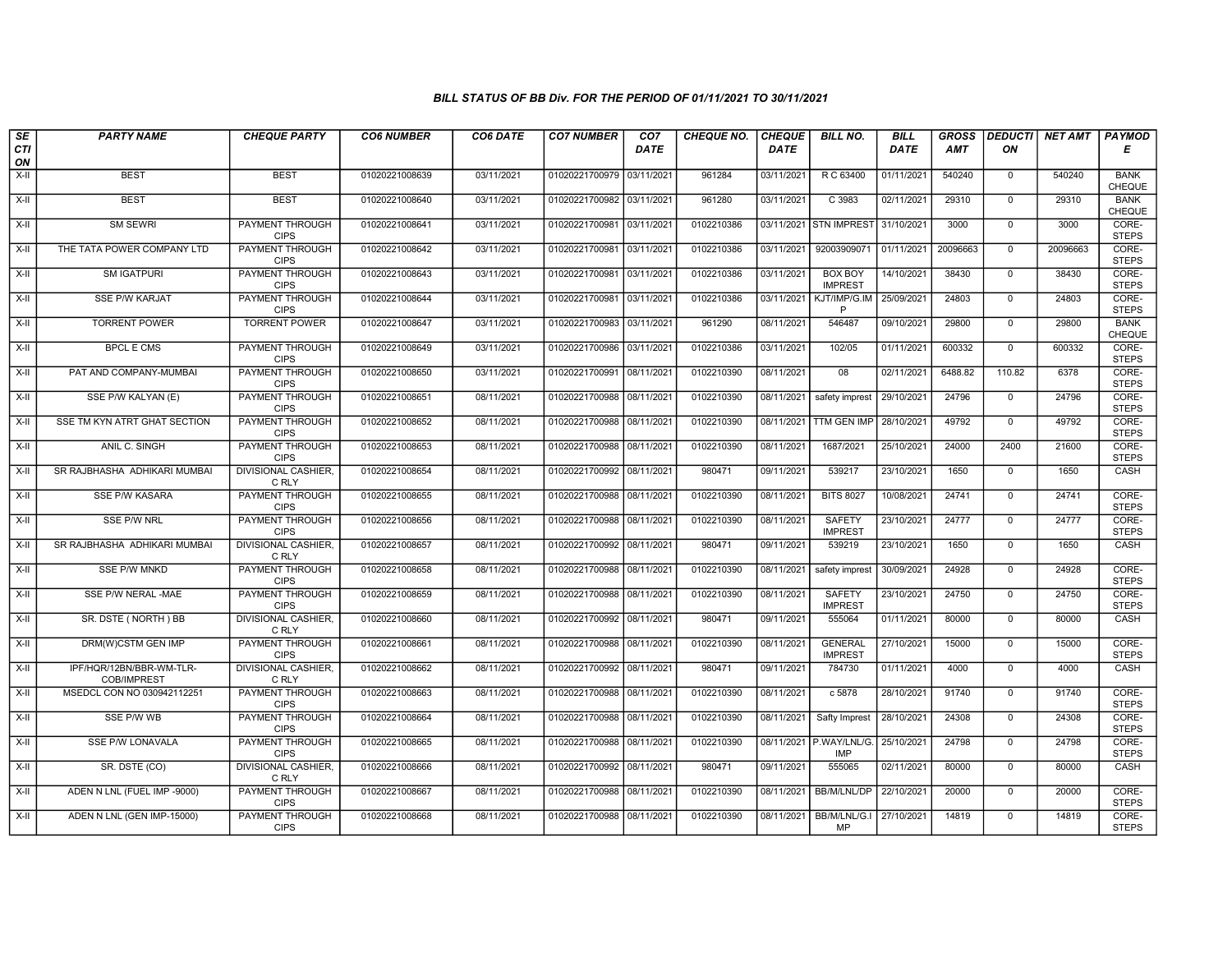| SE        | <b>PARTY NAME</b>                                   | <b>CHEQUE PARTY</b>                   | <b>CO6 NUMBER</b> | CO6 DATE   | <b>CO7 NUMBER</b>         | CO <sub>7</sub> | <b>CHEQUE NO.</b> | <b>CHEQUE</b> | <b>BILL NO.</b>                 | <b>BILL</b> | <b>GROSS</b> | <b>DEDUCTI</b> | NET AMT | PAYMOD                       |
|-----------|-----------------------------------------------------|---------------------------------------|-------------------|------------|---------------------------|-----------------|-------------------|---------------|---------------------------------|-------------|--------------|----------------|---------|------------------------------|
| CTI<br>ON |                                                     |                                       |                   |            |                           | <b>DATE</b>     |                   | <b>DATE</b>   |                                 | DATE        | AMT          | ON             |         | Е                            |
| $X-H$     | SSE(M)BYCULLA                                       | <b>PAYMENT THROUGH</b><br><b>CIPS</b> | 01020221008669    | 08/11/2021 | 01020221700988 08/11/2021 |                 | 0102210390        | 08/11/2021    | 105                             | 08/09/2021  | 5000         | $\overline{0}$ | 5000    | CORE-<br><b>STEPS</b>        |
| $X-H$     | SR CDO. LTT                                         | <b>DIVISIONAL CASHIER,</b><br>C RLY   | 01020221008670    | 08/11/2021 | 01020221700992 08/11/2021 |                 | 980471            |               | 09/11/2021 PO NO.799431         | 29/10/2021  | 3000         | $\overline{0}$ | 3000    | CASH                         |
| X-II      | CNC SHELU                                           | PAYMENT THROUGH<br><b>CIPS</b>        | 01020221008671    | 08/11/2021 | 01020221700988 08/11/2021 |                 | 0102210390        | 08/11/2021    | <b>IMPREST</b><br>CASH          | 19/10/2021  | 23505        | $\mathbf 0$    | 23505   | CORE-<br><b>STEPS</b>        |
| $X-II$    | SSE(TL/AC)MZN                                       | PAYMENT THROUGH<br><b>CIPS</b>        | 01020221008672    | 08/11/2021 | 01020221700988            | 08/11/2021      | 0102210390        | 08/11/2021    | 2696                            | 04/09/2021  | 10815        | $\mathbf 0$    | 10815   | CORE-<br><b>STEPS</b>        |
| $X-H$     | APO L AND W                                         | <b>DIVISIONAL CASHIER,</b><br>C RLY   | 01020221008673    | 08/11/2021 | 01020221700992 08/11/2021 |                 | 980471            | 09/11/2021    | 084                             | 02/11/2021  | 10000        | $\mathbf 0$    | 10000   | CASH                         |
| X-II      | SSE (M) TITWALA                                     | <b>DIVISIONAL CASHIER,</b><br>C RLY   | 01020221008674    | 08/11/2021 | 01020221700992 08/11/2021 |                 | 980471            | 09/11/2021    | 12345                           | 03/11/2021  | 57000        | $\overline{0}$ | 57000   | CASH                         |
| X-II      | PHARMA INDIA-MUMBAI                                 | PAYMENT THROUGH<br><b>CIPS</b>        | 01020221008675    | 08/11/2021 | 01020221700991 08/11/2021 |                 | 0102210390        | 08/11/2021    | 473511                          | 03/11/2021  | 2735         | $\mathbf{0}$   | 2735    | CORE-<br><b>STEPS</b>        |
| $X-H$     | PHARMA INDIA-MUMBAI                                 | <b>PAYMENT THROUGH</b><br><b>CIPS</b> | 01020221008676    | 08/11/2021 | 01020221700991            | 08/11/2021      | 0102210390        | 08/11/2021    | 473512                          | 03/11/2021  | 11693        | $\overline{0}$ | 11693   | CORE-<br><b>STEPS</b>        |
| $X-H$     | SM MANSAROVAR                                       | <b>PAYMENT THROUGH</b><br><b>CIPS</b> | 01020221008677    | 08/11/2021 | 01020221700988            | 08/11/2021      | 0102210390        | 08/11/2021    | <b>IMPREST</b><br>CASH          | 18/10/2021  | 1900         | $\mathbf 0$    | 1900    | CORE-<br><b>STEPS</b>        |
| $X-H$     | SR.DSO CSTM                                         | <b>DIVISIONAL CASHIER,</b><br>C RLY   | 01020221008678    | 08/11/2021 | 01020221700992 08/11/2021 |                 | 980471            | 09/11/2021    | BB/SFT/297/In 01/09/2021<br>sp/ |             | 800          | $\mathbf{0}$   | 800     | CASH                         |
| X-II      | <b>SS KOPAR</b>                                     | PAYMENT THROUGH<br><b>CIPS</b>        | 01020221008679    | 08/11/2021 | 01020221700988            | 08/11/2021      | 0102210390        | 08/11/2021    | <b>IMPREST</b><br>CASH          | 19/10/2021  | 16482        | $\mathbf 0$    | 16482   | CORE-<br><b>STEPS</b>        |
| X-II      | CNC ULHASNAGAR                                      | PAYMENT THROUGH<br><b>CIPS</b>        | 01020221008680    | 08/11/2021 | 01020221700988 08/11/2021 |                 | 0102210390        | 08/11/2021    | <b>IMPREST</b><br>CASH          | 18/10/2021  | 24997        | $\mathbf 0$    | 24997   | CORE-<br><b>STEPS</b>        |
| $X-H$     | SSE(M)LTT                                           | <b>PAYMENT THROUGH</b><br><b>CIPS</b> | 01020221008682    | 08/11/2021 | 01020221700988 08/11/2021 |                 | 0102210390        | 08/11/2021    | 457                             | 03/03/2021  | 5000         | $\overline{0}$ | 5000    | CORE-<br><b>STEPS</b>        |
| $X-H$     | SSE(M)LTT                                           | <b>PAYMENT THROUGH</b><br><b>CIPS</b> | 01020221008683    | 08/11/2021 | 01020221700988 08/11/2021 |                 | 0102210390        | 08/11/2021    | 07000070481                     | 20/07/2021  | 5000         | $\overline{0}$ | 5000    | CORE-<br><b>STEPS</b>        |
| X-II      | SSE(M)LTT                                           | PAYMENT THROUGH<br><b>CIPS</b>        | 01020221008684    | 08/11/2021 | 01020221700988 08/11/2021 |                 | 0102210390        | 08/11/2021    | 07000070481                     | 24/08/2021  | 5000         | $\Omega$       | 5000    | CORE-<br><b>STEPS</b>        |
| X-II      | SSE (M) IGATPURI                                    | <b>PAYMENT THROUGH</b><br><b>CIPS</b> | 01020221008686    | 08/11/2021 | 01020221700988 08/11/2021 |                 | 0102210390        | 08/11/2021    | IMP.FUEL                        | 27/10/2021  | 30908        | $\mathbf 0$    | 30908   | CORE-<br><b>STEPS</b>        |
| X-II      | ADANI ELECTRICITY MUMBAI LIMITED CA<br>NO 102700322 | <b>PAYMENT THROUGH</b><br><b>CIPS</b> | 01020221008687    | 08/11/2021 | 01020221700988 08/11/2021 |                 | 0102210390        | 08/11/2021    | C 17496                         | 03/11/2021  | 183350       | $\overline{0}$ | 183350  | CORE-<br><b>STEPS</b>        |
| $X-H$     | ADANI ELECTRICITY MUMBAI LIMITED CA<br>NO 102698731 | <b>PAYMENT THROUGH</b><br><b>CIPS</b> | 01020221008688    | 08/11/2021 | 01020221700988 08/11/2021 |                 | 0102210390        | 08/11/2021    | C 22230                         | 03/11/2021  | 165590       | $\overline{0}$ | 165590  | CORE-<br><b>STEPS</b>        |
| X-II      | ADANI ELECTRICITY MUMBAI LIMITED CA<br>NO 102698735 | PAYMENT THROUGH<br><b>CIPS</b>        | 01020221008689    | 08/11/2021 | 01020221700988 08/11/2021 |                 | 0102210390        | 08/11/2021    | C <sub>0</sub>                  | 03/11/2021  | 53730        | $\mathbf 0$    | 53730   | CORE-<br><b>STEPS</b>        |
| X-II      | ADANI ELECTRICITY MUMBAI LIMITED CA<br>NO 102698738 | <b>PAYMENT THROUGH</b><br><b>CIPS</b> | 01020221008690    | 08/11/2021 | 01020221700988 08/11/2021 |                 | 0102210390        | 08/11/2021    | C 108618                        | 03/11/2021  | 785040       | $\overline{0}$ | 785040  | CORE-<br><b>STEPS</b>        |
| X-II      | ADANI ELECTRICITY MUMBAI LIMITED CA<br>NO 151502700 | <b>PAYMENT THROUGH</b><br><b>CIPS</b> | 01020221008691    | 08/11/2021 | 01020221700988 08/11/2021 |                 | 0102210390        | 08/11/2021    | C 10356                         | 03/11/2021  | 183280       | $\overline{0}$ | 183280  | CORE-<br><b>STEPS</b>        |
| X-II      | <b>BEST</b>                                         | <b>BEST</b>                           | 01020221008692    | 08/11/2021 | 01020221700987            | 08/11/2021      | 961286            | 08/11/2021    | c 60                            | 02/11/2021  | 770          | $\mathbf 0$    | 770     | <b>BANK</b><br>CHEQUE        |
| X-II      | <b>BEST</b>                                         | <b>BEST</b>                           | 01020221008693    | 08/11/2021 | 01020221700987            | 08/11/2021      | 961287            | 08/11/2021    | c <sub>0</sub>                  | 28/10/2021  | 3830         | $\mathbf 0$    | 3830    | <b>BANK</b><br>CHEQUE        |
| $X-H$     | <b>BEST</b>                                         | <b>BEST</b>                           | 01020221008694    | 08/11/2021 | 01020221700987            | 08/11/2021      | 961288            | 08/11/2021    | R 3812                          | 28/10/2021  | 45640        | $\mathbf{0}$   | 45640   | <b>BANK</b><br><b>CHEQUE</b> |
| X-II      | <b>MSEDCL</b>                                       | <b>MSEDCL</b>                         | 01020221008695    | 08/11/2021 | 01020221700987            | 08/11/2021      | 961289            | 08/11/2021    | R-393                           | 27/10/2021  | 4320         | $\mathbf 0$    | 4320    | <b>BANK</b><br>CHEQUE        |
| $X-H$     | ASC/RPF/KYN/GEN.IMP.                                | <b>PAYMENT THROUGH</b><br><b>CIPS</b> | 01020221008697    | 08/11/2021 | 01020221700990 08/11/2021 |                 | 0102210390        | 08/11/2021    | <b>GENRAL</b><br><b>IMPREST</b> | 01/11/2021  | 2150         | $\overline{0}$ | 2150    | CORE-<br><b>STEPS</b>        |
| X-II      | ASC KYN/FUEL.IMP.                                   | <b>PAYMENT THROUGH</b><br><b>CIPS</b> | 01020221008698    | 08/11/2021 | 01020221700990 08/11/2021 |                 | 0102210390        | 08/11/2021    | <b>FUEL</b><br><b>IMPREST</b>   | 01/11/2021  | 5000         | $\mathbf 0$    | 5000    | CORE-<br><b>STEPS</b>        |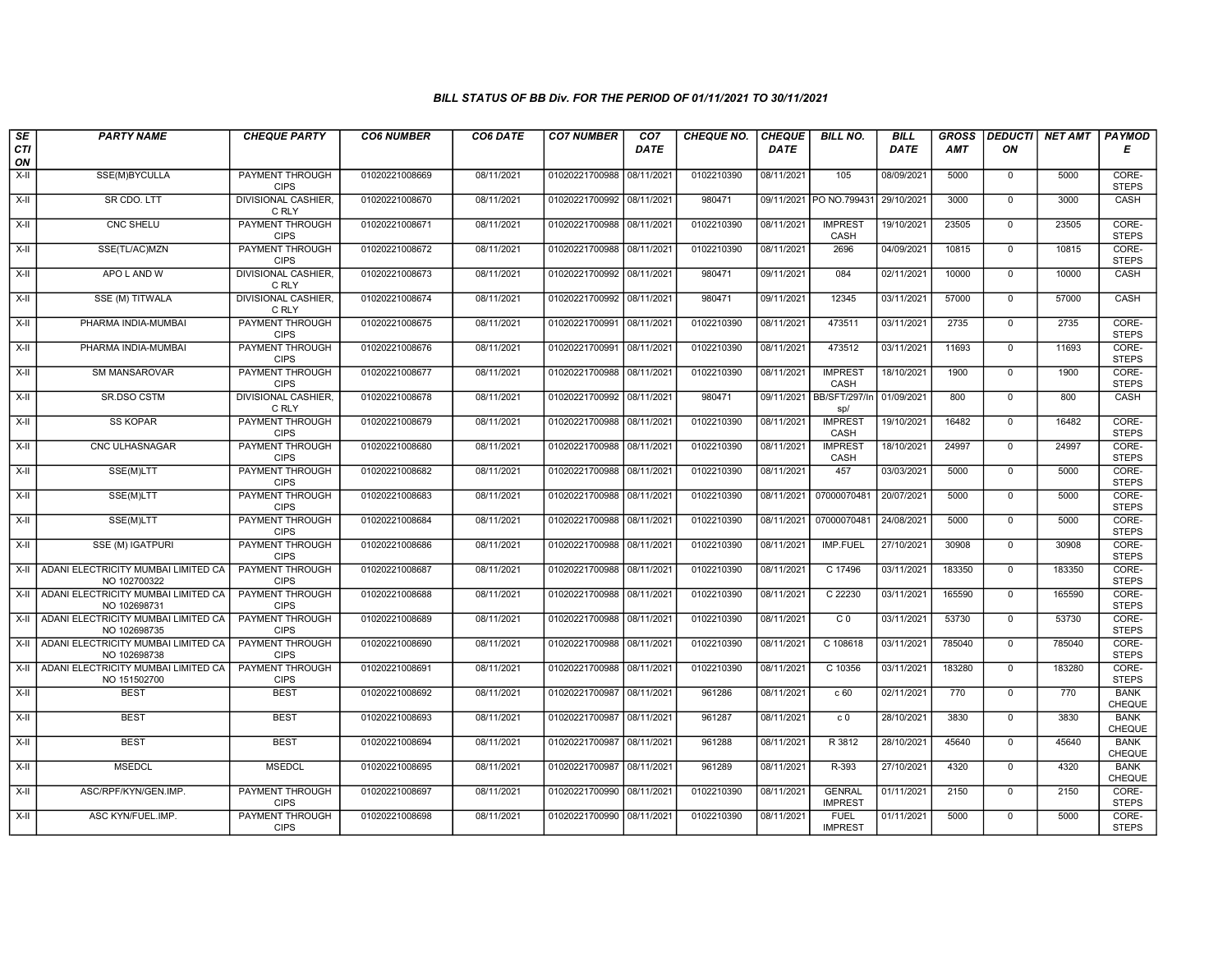| SE        | <b>PARTY NAME</b>                                  | <b>CHEQUE PARTY</b>                                      | <b>CO6 NUMBER</b> | CO6 DATE                 | <b>CO7 NUMBER</b>         | CO <sub>7</sub> | <b>CHEQUE NO.</b>        | <b>CHEQUE</b>            | <b>BILL NO.</b>                                 | <b>BILL</b> | <b>GROSS</b> |                               | DEDUCTI NET AMT | <b>PAYMOD</b>                  |
|-----------|----------------------------------------------------|----------------------------------------------------------|-------------------|--------------------------|---------------------------|-----------------|--------------------------|--------------------------|-------------------------------------------------|-------------|--------------|-------------------------------|-----------------|--------------------------------|
| CTI<br>ON |                                                    |                                                          |                   |                          |                           | <b>DATE</b>     |                          | <b>DATE</b>              |                                                 | DATE        | AMT          | ON                            |                 | Е                              |
| $X-H$     | INSPECTOR RPSF/HQ/THK/GEN.IMP.                     | <b>PAYMENT THROUGH</b><br><b>CIPS</b>                    | 01020221008699    | 08/11/2021               | 01020221700990 08/11/2021 |                 | 0102210390               | 08/11/2021               | 12BN/IPF-<br>HQr/IMP                            | 01/11/2021  | 1500         | $\overline{0}$                | 1500            | CORE-<br><b>STEPS</b>          |
| $X-H$     | INSPECTOR/ RPSF/BARRACK/GEN. IMP.                  | <b>PAYMENT THROUGH</b><br><b>CIPS</b>                    | 01020221008700    | 08/11/2021               | 01020221700990 08/11/2021 |                 | 0102210390               | 08/11/2021               | 12BN/IPF-<br>HQR/BM                             | 01/11/2021  | 5000         | $\overline{0}$                | 5000            | CORE-<br><b>STEPS</b>          |
| X-II      | INSPECTOR RPF/DS/MEDICAL<br>EXP./GEN.IMP.          | PAYMENT THROUGH<br><b>CIPS</b>                           | 01020221008701    | 08/11/2021               | 01020221700990 08/11/2021 |                 | 0102210390               | 08/11/2021               | DS.MED.IMP                                      | 02/11/2021  | 40320        | $\mathbf 0$                   | 40320           | CORE-<br><b>STEPS</b>          |
| $X-II$    | SSE (C&W) LNL/GEN.IMP.                             | <b>PAYMENT THROUGH</b><br><b>CIPS</b>                    | 01020221008702    | 08/11/2021               | 01020221700990 08/11/2021 |                 | 0102210390               | 08/11/2021               | <b>GEN.IMP FOR</b><br>ART                       | 23/10/2021  | 6132         | $\mathbf{0}$                  | 6132            | CORE-<br><b>STEPS</b>          |
| $X-H$     | SR DEE (TD) CSTM/GEN.IMP.                          | <b>PAYMENT THROUGH</b><br><b>CIPS</b>                    | 01020221008703    | 08/11/2021               | 01020221700990 08/11/2021 |                 | 0102210390               | 08/11/2021               | <b>GEN IMP</b>                                  | 01/11/2021  | 6000         | $\mathbf 0$                   | 6000            | CORE-<br><b>STEPS</b>          |
| $X-H$     | OSD(S)BB                                           | <b>PAYMENT THROUGH</b><br><b>CIPS</b>                    | 01020221008704    | 08/11/2021               | 01020221701011 12/11/2021 |                 | 0102210400               | 12/11/2021               | 2796                                            | 01/11/2021  | 9000         | $\overline{0}$                | 9000            | CORE-<br><b>STEPS</b>          |
| X-II      | DRM BB (PETROL IMP)                                | PAYMENT THROUGH<br><b>CIPS</b>                           | 01020221008705    | 08/11/2021               | 01020221701001 11/11/2021 |                 | 0102210397               | 11/11/2021               | 42917                                           | 01/11/2021  | 11000        | $\mathbf 0$                   | 11000           | CORE-<br><b>STEPS</b>          |
| $X-H$     | SR DPO FUEL IMP.                                   | <b>PAYMENT THROUGH</b><br><b>CIPS</b>                    | 01020221008706    | 08/11/2021               | 01020221701035 18/11/2021 |                 | 0102210412               | 18/11/2021               | <b>BB/P/G/FUEL</b><br><b>IMPR</b>               | 02/11/2021  | 5000         | $\overline{0}$                | 5000            | CORE-<br><b>STEPS</b>          |
| $X-H$     | SSE(C&W), IOH SHED, W.B. DEPOT                     | <b>PAYMENT THROUGH</b><br><b>CIPS</b>                    | 01020221008707    | 08/11/2021               | 01020221700990 08/11/2021 |                 | 0102210390               | 08/11/2021               | SSE/C&W/WB/<br>15/10                            | 02/11/2021  | 25000        | $\mathbf 0$                   | 25000           | CORE-<br><b>STEPS</b>          |
| $X-H$     | <b>ACDO DADER</b>                                  | <b>PAYMENT THROUGH</b><br><b>CIPS</b>                    | 01020221008708    | 08/11/2021               | 01020221700990 08/11/2021 |                 | 0102210390               | 08/11/2021               | <b>GEN.IMP</b>                                  | 03/11/2021  | 14480        | $\mathbf 0$                   | 14480           | CORE-<br><b>STEPS</b>          |
| X-II      | SR.DSTE EAST CSTM                                  | PAYMENT THROUGH<br><b>CIPS</b>                           | 01020221008709    | 08/11/2021               | 01020221701067            | 25/11/2021      | 0102210425               | 25/11/2021               | FUEL.IMP.                                       | 02/11/2021  | 10000        | $\mathbf 0$                   | 10000           | CORE-<br><b>STEPS</b>          |
| X-II      | <b>AKSHITA ENTERPRISES</b>                         | <b>PAYMENT THROUGH</b><br><b>CIPS</b>                    | 01020221008710    | 08/11/2021               | 01020221701022            | 16/11/2021      | 0102210408               | 17/11/2021               | 064SRDCMCR<br>$20 - 21$                         | 12/10/2021  | 134970       | 5270                          | 129700          | CORE-<br><b>STEPS</b>          |
| $X-H$     | <b>SR DCM WKS</b>                                  | <b>PAYMENT THROUGH</b><br><b>CIPS</b>                    | 01020221008711    | 08/11/2021               | 01020221700989 08/11/2021 |                 | 0102210390               | 08/11/2021               | gmpantryimpre<br>sf                             | 03/11/2021  | 48880        | $\overline{0}$                | 48880           | CORE-<br><b>STEPS</b>          |
| $X-H$     | DRM W CSTM TRACK MACHINE                           | <b>PAYMENT THROUGH</b><br><b>CIPS</b>                    | 01020221008712    | 08/11/2021               | 01020221700989 08/11/2021 |                 | 0102210390               |                          | 08/11/2021 TTM GEN IMP                          | 02/11/2021  | 39045        | $\mathbf{0}$                  | 39045           | CORE-<br><b>STEPS</b>          |
|           | X-II ADEN (W & E) PNVL SMALL TTM FUEL IMP<br>40000 | PAYMENT THROUGH<br><b>CIPS</b>                           | 01020221008713    | 08/11/2021               | 01020221700989 08/11/2021 |                 | 0102210390               |                          | 08/11/2021 PET IMP BILL                         | 22/09/2021  | 27300        | $\Omega$                      | 27300           | CORE-<br><b>STEPS</b>          |
| X-II      | SSE (M) LONAVALA                                   | <b>PAYMENT THROUGH</b><br><b>CIPS</b>                    | 01020221008714    | 08/11/2021               | 01020221700989 08/11/2021 |                 | 0102210390               | 08/11/2021               | <b>DSL IMP</b>                                  | 01/11/2021  | 10000        | $\mathbf 0$                   | 10000           | CORE-<br><b>STEPS</b>          |
|           | X-II ADEN (W & E) PNVL SMALL TTM FUEL IMP<br>40000 | <b>PAYMENT THROUGH</b><br><b>CIPS</b>                    | 01020221008715    | 08/11/2021               | 01020221700989 08/11/2021 |                 | 0102210390               |                          | 08/11/2021 PET IMP BILL                         | 02/11/2021  | 33500        | $\overline{0}$                | 33500           | CORE-<br><b>STEPS</b>          |
| $X-H$     | <b>SR DSTE WKS CSTM</b>                            | <b>PAYMENT THROUGH</b><br><b>CIPS</b>                    | 01020221008716    | 08/11/2021               | 01020221700990 08/11/2021 |                 | 0102210390               | 08/11/2021               | <b>GENL.IMP</b>                                 | 03/11/2021  | 3000         | $\mathbf 0$                   | 3000            | CORE-<br><b>STEPS</b>          |
| X-II      | INS.RPF CIB/KYN VEH NO MH-01-CY-9319               | PAYMENT THROUGH<br><b>CIPS</b><br><b>PAYMENT THROUGH</b> | 01020221008717    | 08/11/2021<br>08/11/2021 | 01020221700990 08/11/2021 |                 | 0102210390<br>0102210390 | 08/11/2021<br>08/11/2021 | FUEL IMP.<br>12345                              | 28/10/2020  | 1700         | $\mathbf 0$<br>$\overline{0}$ | 1700            | CORE-<br><b>STEPS</b><br>CORE- |
| X-II      | SSE (M) KALYAN                                     | <b>CIPS</b><br><b>PAYMENT THROUGH</b>                    | 01020221008718    |                          | 01020221700990 08/11/2021 |                 |                          |                          |                                                 | 31/10/2021  | 10000        |                               | 10000           | <b>STEPS</b>                   |
| X-II      | SR DEE (TRS) SNPD/GEN.IMP.                         | <b>CIPS</b>                                              | 01020221008719    | 08/11/2021               | 01020221700990 08/11/2021 |                 | 0102210390<br>0102210390 |                          | 08/11/2021 BB/AC/FX/TRS<br>/PRO                 | 16/10/2021  | 5755         | $\mathbf{0}$<br>291           | 5755            | CORE-<br><b>STEPS</b><br>CORE- |
| X-II      | DYNAMIC TECHNOLOGIES                               | <b>PAYMENT THROUGH</b><br><b>CIPS</b>                    | 01020221008720    | 08/11/2021               | 01020221700991            | 08/11/2021      |                          | 08/11/2021               | <b>MUM079</b>                                   | 05/02/2021  | 17169        |                               | 16878           | <b>STEPS</b>                   |
| $X-H$     | <b>EXCEL ENTERPRISES</b>                           | PAYMENT THROUGH<br><b>CIPS</b>                           | 01020221008721    | 08/11/2021               | 01020221700991            | 08/11/2021      | 0102210390               | 08/11/2021               | 038/21-22                                       | 25/09/2021  | 31152        | 528                           | 30624           | CORE-<br><b>STEPS</b>          |
| X-II      | KULSWAMINI STUDIO                                  | <b>PAYMENT THROUGH</b><br><b>CIPS</b>                    | 01020221008724    | 09/11/2021               | 01020221700993 09/11/2021 |                 | 0102210392               | 09/11/2021               | 018                                             | 27/01/2021  | 22000        | 2200                          | 19800           | CORE-<br><b>STEPS</b>          |
| X-II      | SHREE SAMARTH KRUPA CREATION                       | <b>PAYMENT THROUGH</b><br><b>CIPS</b>                    | 01020221008725    | 09/11/2021               | 01020221700993 09/11/2021 |                 | 0102210392               | 09/11/2021               | SSK/21-22/10                                    | 15/08/2021  | 28320        | 2832                          | 25488           | CORE-<br><b>STEPS</b>          |
| $X-H$     | MSEDCL CONS NO 000019010422                        | <b>PAYMENT THROUGH</b><br><b>CIPS</b>                    | 01020221008727    | 09/11/2021               | 01020221700994 09/11/2021 |                 | 0102210392               | 09/11/2021               | 202111539317<br>78                              | 04/11/2021  | 1234350      | $\overline{0}$                | 1234350         | CORE-<br><b>STEPS</b>          |
| X-II      | ADEN HORT CSTM                                     | <b>PAYMENT THROUGH</b><br><b>CIPS</b>                    | 01020221008728    | 09/11/2021               | 01020221700994 09/11/2021 |                 | 0102210392               |                          | 09/11/2021 ADEN[HORT]C 16/10/2021<br><b>SMT</b> |             | 19900        | $\mathbf{0}$                  | 19900           | CORE-<br><b>STEPS</b>          |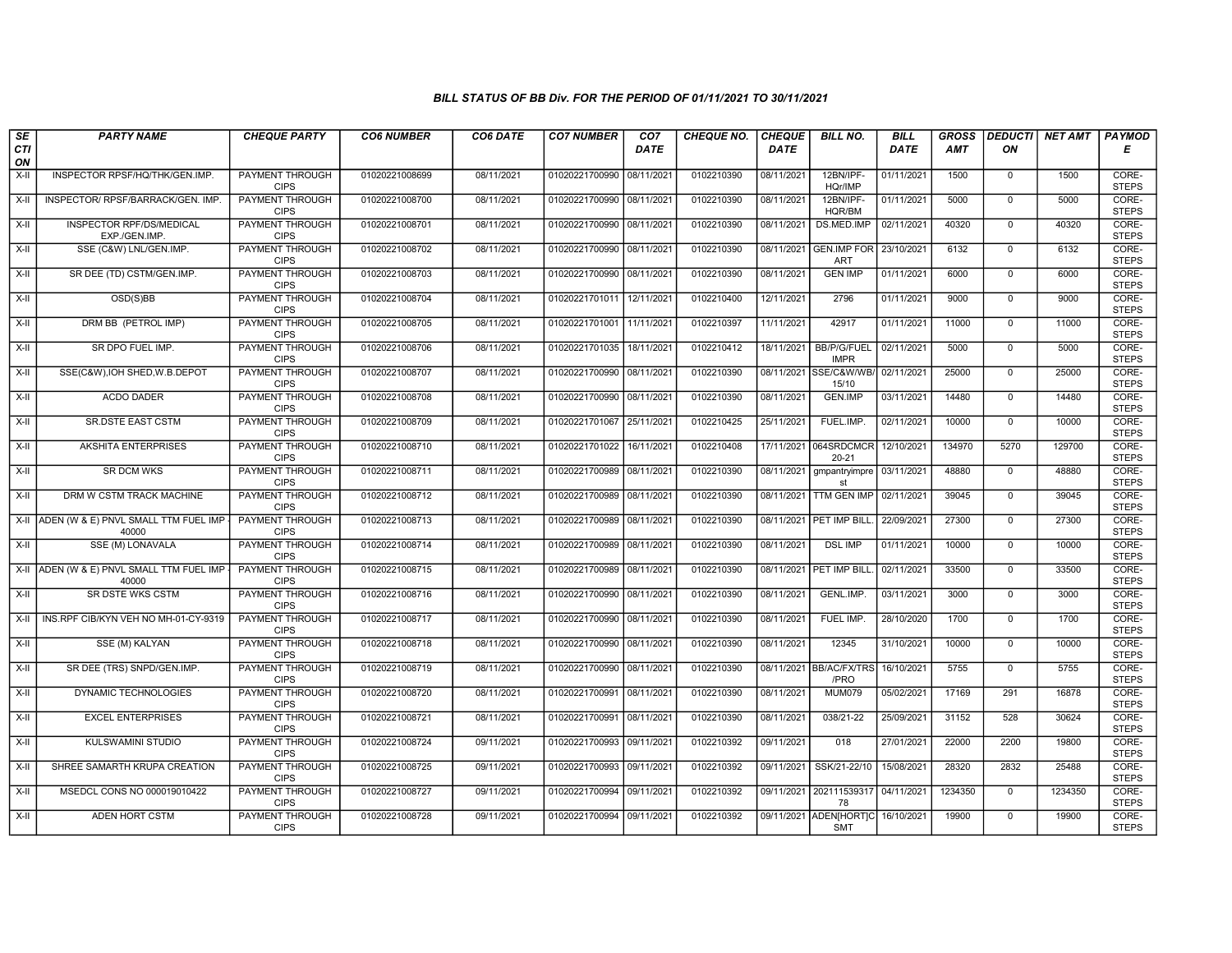| SE               | <b>PARTY NAME</b>                   | <b>CHEQUE PARTY</b>                   | <b>CO6 NUMBER</b> | CO6 DATE   | <b>CO7 NUMBER</b>         | CO <sub>7</sub> | <b>CHEQUE NO.</b> | <b>CHEQUE</b> | <b>BILL NO.</b>                  | <b>BILL</b> | <b>GROSS</b> | <b>DEDUCTI</b> | NET AMT | <b>PAYMOD</b>         |
|------------------|-------------------------------------|---------------------------------------|-------------------|------------|---------------------------|-----------------|-------------------|---------------|----------------------------------|-------------|--------------|----------------|---------|-----------------------|
| <b>CTI</b><br>ON |                                     |                                       |                   |            |                           | <b>DATE</b>     |                   | <b>DATE</b>   |                                  | DATE        | <b>AMT</b>   | ΟN             |         | Е                     |
| $X-H$            | <b>SSE (M) THAKURLI</b>             | <b>PAYMENT THROUGH</b><br><b>CIPS</b> | 01020221008729    | 09/11/2021 | 01020221700994 09/11/2021 |                 | 0102210392        | 09/11/2021    | 12345                            | 01/11/2021  | 15000        | $\mathbf 0$    | 15000   | CORE-<br><b>STEPS</b> |
| $X-H$            | <b>SS NAHUR</b>                     | <b>PAYMENT THROUGH</b><br><b>CIPS</b> | 01020221008730    | 09/11/2021 | 01020221700994 09/11/2021 |                 | 0102210392        | 09/11/2021    | <b>IMPREST</b><br>CASH           | 08/11/2021  | 9344         | $\mathbf 0$    | 9344    | CORE-<br><b>STEPS</b> |
| X-II             | SR DOM (G) CSTM/GEN.IMP.            | PAYMENT THROUGH<br><b>CIPS</b>        | 01020221008731    | 09/11/2021 | 01020221700994 09/11/2021 |                 | 0102210392        | 09/11/2021    | SR DOM G<br><b>IMP</b>           | 01/11/2021  | 4991         | $\mathbf 0$    | 4991    | CORE-<br><b>STEPS</b> |
| X-II             | ADEN(M)PNVL - GATE BOOMS (GEN-5000) | PAYMENT THROUGH<br><b>CIPS</b>        | 01020221008732    | 09/11/2021 | 01020221700994 09/11/2021 |                 | 0102210392        | 09/11/2021    | <b>GATE IMP</b><br><b>BILL</b>   | 16/08/2021  | 4979         | $\overline{0}$ | 4979    | CORE-<br><b>STEPS</b> |
| $X-H$            | SSE P/W BY                          | <b>PAYMENT THROUGH</b><br><b>CIPS</b> | 01020221008733    | 09/11/2021 | 01020221700994 09/11/2021 |                 | 0102210392        | 09/11/2021    | <b>SAFETY</b><br><b>IMPREST</b>  | 01/11/2021  | 24714        | $\overline{0}$ | 24714   | CORE-<br><b>STEPS</b> |
| $X-H$            | CYM WB MZN                          | <b>PAYMENT THROUGH</b><br><b>CIPS</b> | 01020221008734    | 09/11/2021 | 01020221700994 09/11/2021 |                 | 0102210392        | 09/11/2021    | STN IMP.                         | 30/09/2021  | 7164         | $\Omega$       | 7164    | CORE-<br><b>STEPS</b> |
| $X-II$           | SM SUB CSTM                         | PAYMENT THROUGH<br><b>CIPS</b>        | 01020221008735    | 09/11/2021 | 01020221700994 09/11/2021 |                 | 0102210392        | 09/11/2021    | STN IMP.                         | 26/10/2021  | 10557        | $\mathbf{0}$   | 10557   | CORE-<br><b>STEPS</b> |
| $X-H$            | SM KOPARKHAIRANE                    | <b>PAYMENT THROUGH</b><br><b>CIPS</b> | 01020221008736    | 09/11/2021 | 01020221700994 09/11/2021 |                 | 0102210392        | 09/11/2021    | <b>STN IMP</b>                   | 11/10/2021  | 6569         | $\mathbf 0$    | 6569    | CORE-<br><b>STEPS</b> |
| X-II             | <b>ADEN M IGP</b>                   | <b>PAYMENT THROUGH</b><br><b>CIPS</b> | 01020221008737    | 09/11/2021 | 01020221700994 09/11/2021 |                 | 0102210392        | 09/11/2021    | Pet/cr/21-<br>11379              | 18/10/2021  | 18000        | $\Omega$       | 18000   | CORE-<br><b>STEPS</b> |
| $X-H$            | <b>GOKUL AUTO WORKS</b>             | <b>PAYMENT THROUGH</b><br><b>CIPS</b> | 01020221008738    | 09/11/2021 | 01020221700993 09/11/2021 |                 | 0102210392        | 09/11/2021    | 233                              | 16/09/2021  | 38850        | 658            | 38192   | CORE-<br><b>STEPS</b> |
| X-II             | <b>GOKUL AUTO WORKS</b>             | PAYMENT THROUGH<br><b>CIPS</b>        | 01020221008739    | 09/11/2021 | 01020221700993 09/11/2021 |                 | 0102210392        | 09/11/2021    | 236                              | 17/09/2021  | 37650        | 638            | 37012   | CORE-<br><b>STEPS</b> |
| X-II             | ADEN W PNVL (GEN IMP-10000)         | PAYMENT THROUGH<br><b>CIPS</b>        | 01020221008740    | 09/11/2021 | 01020221700994 09/11/2021 |                 | 0102210392        | 09/11/2021    | <b>GENERAL</b><br><b>IMPREST</b> | 21/10/2021  | 7500         | $\mathbf{0}$   | 7500    | CORE-<br><b>STEPS</b> |
| X-II             | SSE P/W PNVL (W)                    | <b>PAYMENT THROUGH</b><br><b>CIPS</b> | 01020221008741    | 09/11/2021 | 01020221700994 09/11/2021 |                 | 0102210392        | 09/11/2021    | safety imprest                   | 01/11/2021  | 24296        | $\mathbf 0$    | 24296   | CORE-<br><b>STEPS</b> |
| X-II             | ADEN MANKHURD(GEN IMP-20000)        | <b>PAYMENT THROUGH</b><br><b>CIPS</b> | 01020221008742    | 09/11/2021 | 01020221700994 09/11/2021 |                 | 0102210392        | 09/11/2021    | BB/M/MNKD/<br>mp                 | 08/10/2021  | 10000        | $\mathbf 0$    | 10000   | CORE-<br><b>STEPS</b> |
| $X-II$           | ADEN MANKHURD(GEN IMP-20000)        | <b>PAYMENT THROUGH</b><br><b>CIPS</b> | 01020221008743    | 09/11/2021 | 01020221700994 09/11/2021 |                 | 0102210392        | 09/11/2021    | BB/M/MNKD/<br>mp                 | 08/10/2021  | 10000        | $\Omega$       | 10000   | CORE-<br><b>STEPS</b> |
| X-II             | ADEN MANKHURD(GEN IMP-20000)        | <b>PAYMENT THROUGH</b><br><b>CIPS</b> | 01020221008744    | 09/11/2021 | 01020221700994 09/11/2021 |                 | 0102210392        | 09/11/2021    | BB/M/MNKD/I<br>mp                | 08/10/2021  | 10111        | $\mathbf 0$    | 10111   | CORE-<br><b>STEPS</b> |
| $X-H$            | <b>STATION DIRECTOR LTT</b>         | <b>PAYMENT THROUGH</b><br><b>CIPS</b> | 01020221008745    | 09/11/2021 | 01020221700994            | 09/11/2021      | 0102210392        | 09/11/2021    | SD/LTT/BBoy/<br>Oct2             | 03/11/2021  | 57510        | $\overline{0}$ | 57510   | CORE-<br><b>STEPS</b> |
| X-II             | <b>SSE P/W PEN</b>                  | <b>PAYMENT THROUGH</b><br><b>CIPS</b> | 01020221008746    | 09/11/2021 | 01020221700994 09/11/2021 |                 | 0102210392        |               | 09/11/2021 PWI/PEN/GEN<br>/IMP   | 12/10/2021  | 24436        | $\mathbf 0$    | 24436   | CORE-<br><b>STEPS</b> |
| X-II             | MSEDCL CON NO 021110002065          | PAYMENT THROUGH<br><b>CIPS</b>        | 01020221008747    | 09/11/2021 | 01020221700996 09/11/2021 |                 | 0102210392        | 09/11/2021    | R-85                             | 27/10/2021  | 510          | $\mathbf{0}$   | 510     | CORE-<br><b>STEPS</b> |
| $X-II$           | MSEDCL CON NO 320240334601          | PAYMENT THROUGH<br><b>CIPS</b>        | 01020221008748    | 09/11/2021 | 01020221700996 09/11/2021 |                 | 0102210392        | 09/11/2021    | $C-100$                          | 27/10/2021  | 1200         | $\mathbf{0}$   | 1200    | CORE-<br><b>STEPS</b> |
| X-II             | MSEDCL CON NO 026530018350          | PAYMENT THROUGH<br><b>CIPS</b>        | 01020221008749    | 09/11/2021 | 01020221700996 09/11/2021 |                 | 0102210392        | 09/11/2021    | $C-110$                          | 27/10/2021  | 1660         | $\mathbf{0}$   | 1660    | CORE-<br><b>STEPS</b> |
| $X-H$            | MSEDCL CON NO 027715000887          | <b>PAYMENT THROUGH</b><br><b>CIPS</b> | 01020221008750    | 09/11/2021 | 01020221700996 09/11/2021 |                 | 0102210392        | 09/11/2021    | $C-106$                          | 27/10/2021  | 1620         | $\overline{0}$ | 1620    | CORE-<br><b>STEPS</b> |
| X-II             | MSEDCL CON NO 027715002367          | PAYMENT THROUGH<br><b>CIPS</b>        | 01020221008751    | 09/11/2021 | 01020221700996 09/11/2021 |                 | 0102210392        | 09/11/2021    | $R-77$                           | 27/10/2021  | 550          | $\mathbf 0$    | 550     | CORE-<br><b>STEPS</b> |
| $X-H$            | MSEDCL CON NO 021920731306          | PAYMENT THROUGH<br><b>CIPS</b>        | 01020221008752    | 09/11/2021 | 01020221700996 09/11/2021 |                 | 0102210392        | 09/11/2021    | $R-142$                          | 27/10/2021  | 1100         | $\mathbf{0}$   | 1100    | CORE-<br><b>STEPS</b> |
| $X-H$            | MSEDCL CON NO 026800329221          | <b>PAYMENT THROUGH</b><br><b>CIPS</b> | 01020221008753    | 09/11/2021 | 01020221700996 09/11/2021 |                 | 0102210392        | 09/11/2021    | $C-110$                          | 27/10/2021  | 1360         | $\mathbf 0$    | 1360    | CORE-<br><b>STEPS</b> |
| $X-H$            | MSEDCL CON NO 020010204161          | <b>PAYMENT THROUGH</b><br><b>CIPS</b> | 01020221008754    | 09/11/2021 | 01020221700996 09/11/2021 |                 | 0102210392        | 09/11/2021    | R-1241                           | 27/10/2021  | 14510        | $\mathbf 0$    | 14510   | CORE-<br><b>STEPS</b> |
| X-II             | MSEDCL CON NO 181010095764          | <b>PAYMENT THROUGH</b><br><b>CIPS</b> | 01020221008755    | 09/11/2021 | 01020221700996 09/11/2021 |                 | 0102210392        | 09/11/2021    | R797                             | 28/10/2021  | 10200        | $\mathbf 0$    | 10200   | CORE-<br><b>STEPS</b> |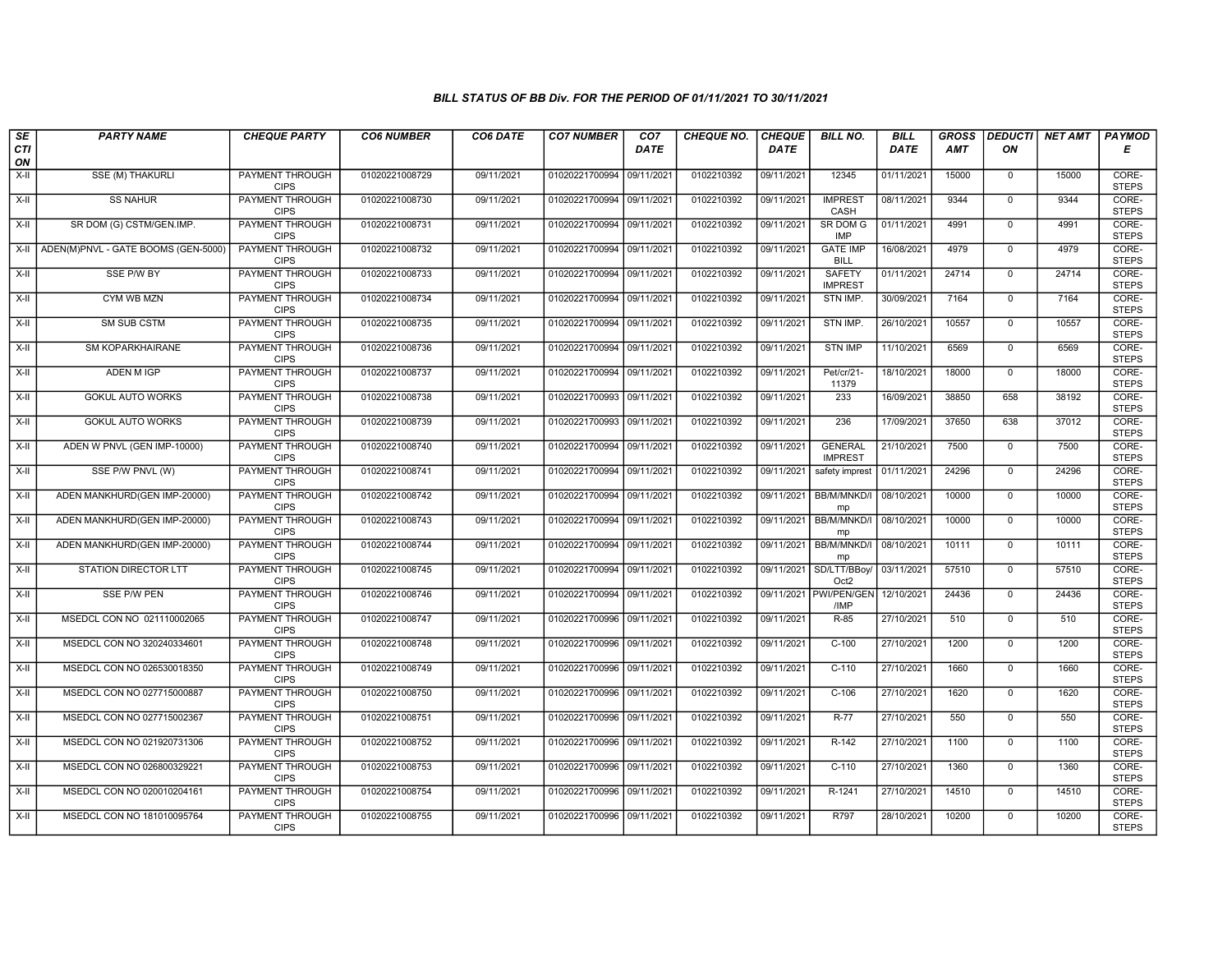| SE                 | <b>PARTY NAME</b>                        | <b>CHEQUE PARTY</b>                   | <b>CO6 NUMBER</b> | CO6 DATE   | <b>CO7 NUMBER</b>         | CO <sub>7</sub> | <b>CHEQUE NO.</b> | <b>CHEQUE</b> | <b>BILL NO.</b> | <b>BILL</b> | <b>GROSS</b> | <b>DEDUCTI</b> | <b>NET AMT</b> | <b>PAYMOD</b>         |
|--------------------|------------------------------------------|---------------------------------------|-------------------|------------|---------------------------|-----------------|-------------------|---------------|-----------------|-------------|--------------|----------------|----------------|-----------------------|
| <b>CTI</b><br>ON   |                                          |                                       |                   |            |                           | <b>DATE</b>     |                   | <b>DATE</b>   |                 | <b>DATE</b> | <b>AMT</b>   | ON             |                | Е                     |
| $X-H$              | MSEDCL CON NO 031330210519               | <b>PAYMENT THROUGH</b><br><b>CIPS</b> | 01020221008756    | 09/11/2021 | 01020221700996 09/11/2021 |                 | 0102210392        | 09/11/2021    | c <sub>55</sub> | 28/10/2021  | 860          | $\mathbf 0$    | 860            | CORE-<br><b>STEPS</b> |
| $X-H$              | TORRENT POWER LTD CON NO<br>13011663481  | <b>PAYMENT THROUGH</b><br><b>CIPS</b> | 01020221008757    | 09/11/2021 | 01020221700996 09/11/2021 |                 | 0102210392        | 09/11/2021    | $C-194$         | 27/10/2021  | 1580         | $\Omega$       | 1580           | CORE-<br><b>STEPS</b> |
| X-II               | MSEDCL CON NO 032770003601               | PAYMENT THROUGH<br><b>CIPS</b>        | 01020221008758    | 09/11/2021 | 01020221700996 09/11/2021 |                 | 0102210392        | 09/11/2021    | $C-267$         | 27/10/2021  | 1990         | $\mathbf 0$    | 1990           | CORE-<br><b>STEPS</b> |
| $X-H$              | MSEDCL CON NO 036484002163               | PAYMENT THROUGH<br><b>CIPS</b>        | 01020221008759    | 09/11/2021 | 01020221700996 09/11/2021 |                 | 0102210392        | 09/11/2021    | $C-83$          | 27/10/2021  | 1360         | $\mathbf 0$    | 1360           | CORE-<br><b>STEPS</b> |
| $X-H$              | MSEDCL CON NO 181010001603               | <b>PAYMENT THROUGH</b><br><b>CIPS</b> | 01020221008760    | 09/11/2021 | 01020221700996 09/11/2021 |                 | 0102210392        | 09/11/2021    | c 146           | 28/10/2021  | 1280         | $\mathbf 0$    | 1280           | CORE-<br><b>STEPS</b> |
| $X-H$              | <b>M S IGATPURI</b>                      | <b>DIVISIONAL CASHIER.</b><br>C RLY   | 01020221008761    | 09/11/2021 | 01020221700995 09/11/2021 |                 | 980474            | 10/11/2021    | 607365          | 30/10/2021  | 7151         | $\mathbf 0$    | 7151           | CASH                  |
| X-II               | MSEDCL CON NO 181010004203               | PAYMENT THROUGH<br><b>CIPS</b>        | 01020221008762    | 09/11/2021 | 01020221700996 09/11/2021 |                 | 0102210392        | 09/11/2021    | c 141           | 28/10/2021  | 1250         | $\mathbf 0$    | 1250           | CORE-<br><b>STEPS</b> |
| $X-H$              | MSEDCL CON NO 031480000725               | <b>PAYMENT THROUGH</b><br><b>CIPS</b> | 01020221008763    | 09/11/2021 | 01020221700996 09/11/2021 |                 | 0102210392        | 09/11/2021    | c 220           | 28/10/2021  | 1700         | $\overline{0}$ | 1700           | CORE-<br><b>STEPS</b> |
| X-II               | MSEDCL CON NO 020490001132               | <b>PAYMENT THROUGH</b><br><b>CIPS</b> | 01020221008764    | 09/11/2021 | 01020221700996 09/11/2021 |                 | 0102210392        | 09/11/2021    | $C-99$          | 27/10/2021  | 1540         | $\mathbf 0$    | 1540           | CORE-<br><b>STEPS</b> |
| $\overline{x}$ -II | <b>M S IGATPURI</b>                      | <b>DIVISIONAL CASHIER,</b><br>C RLY   | 01020221008765    | 09/11/2021 | 01020221700995 09/11/2021 |                 | 980474            | 10/11/2021    | 607364          | 29/10/2021  | 9000         | $\overline{0}$ | 9000           | CASH                  |
| X-II               | MSEDCL CON NO 020540001511               | PAYMENT THROUGH<br><b>CIPS</b>        | 01020221008766    | 09/11/2021 | 01020221700996 09/11/2021 |                 | 0102210392        | 09/11/2021    | R-120           | 27/10/2021  | 750          | $\mathbf 0$    | 750            | CORE-<br><b>STEPS</b> |
| X-II               | MSEDCL CON NO 002140463682               | PAYMENT THROUGH<br><b>CIPS</b>        | 01020221008767    | 09/11/2021 | 01020221700996 09/11/2021 |                 | 0102210392        | 09/11/2021    | C-684           | 27/10/2021  | 7660         | $\mathbf 0$    | 7660           | CORE-<br><b>STEPS</b> |
| $X-H$              | MSEDCL CON NO 020540001431               | <b>PAYMENT THROUGH</b><br><b>CIPS</b> | 01020221008768    | 09/11/2021 | 01020221700996 09/11/2021 |                 | 0102210392        | 09/11/2021    | $R-0$           | 27/10/2021  | 110          | $\overline{0}$ | 110            | CORE-<br><b>STEPS</b> |
| X-II               | MSEDCL CON NO 220430356534               | <b>PAYMENT THROUGH</b><br><b>CIPS</b> | 01020221008769    | 09/11/2021 | 01020221700996 09/11/2021 |                 | 0102210392        | 09/11/2021    | $C-462$         | 27/10/2021  | 3910         | $\mathbf 0$    | 3910           | CORE-<br><b>STEPS</b> |
| X-II               | TORRENT POWER LTD CON NO<br>13330536718  | PAYMENT THROUGH<br><b>CIPS</b>        | 01020221008770    | 09/11/2021 | 01020221700996 09/11/2021 |                 | 0102210392        | 09/11/2021    | R-11007         | 27/10/2021  | 166810       | $\Omega$       | 166810         | CORE-<br><b>STEPS</b> |
| $X-H$              | TORRENT POWER LTD CON NO<br>000090106058 | PAYMENT THROUGH<br><b>CIPS</b>        | 01020221008771    | 09/11/2021 | 01020221700996 09/11/2021 |                 | 0102210392        | 09/11/2021    | C-1617          | 27/10/2021  | 12610        | $\mathbf{0}$   | 12610          | CORE-<br><b>STEPS</b> |
| X-II               | MSEDCL CON NO 002150295460               | <b>PAYMENT THROUGH</b><br><b>CIPS</b> | 01020221008772    | 09/11/2021 | 01020221700996 09/11/2021 |                 | 0102210392        | 09/11/2021    | C-3556          | 27/10/2021  | 39580        | $\mathbf 0$    | 39580          | CORE-<br><b>STEPS</b> |
| $X-H$              | MSEDCL CON NO 026511004071               | <b>PAYMENT THROUGH</b><br><b>CIPS</b> | 01020221008773    | 09/11/2021 | 01020221700996 09/11/2021 |                 | 0102210392        | 09/11/2021    | $C-454$         | 27/10/2021  | 5280         | $\mathbf 0$    | 5280           | CORE-<br><b>STEPS</b> |
| $X-II$             | MSEDCL CON NO 002320296920               | <b>PAYMENT THROUGH</b><br><b>CIPS</b> | 01020221008774    | 09/11/2021 | 01020221700996 09/11/2021 |                 | 0102210392        | 09/11/2021    | $C-0$           | 27/10/2021  | 410          | $\mathbf 0$    | 410            | CORE-<br><b>STEPS</b> |
| $X-H$              | MSEDCL CON NO 026510005634               | PAYMENT THROUGH<br><b>CIPS</b>        | 01020221008775    | 09/11/2021 | 01020221700996 09/11/2021 |                 | 0102210392        | 09/11/2021    | $C-191$         | 27/10/2021  | 2450         | $\Omega$       | 2450           | CORE-<br><b>STEPS</b> |
| $X-H$              | MSEDCL CON NO 032580004953               | <b>PAYMENT THROUGH</b><br><b>CIPS</b> | 01020221008776    | 09/11/2021 | 01020221700996 09/11/2021 |                 | 0102210392        | 09/11/2021    | $C-200$         | 27/10/2021  | 1620         | $\mathbf{0}$   | 1620           | CORE-<br><b>STEPS</b> |
| X-II               | MSEDCL CONS NO 020029010961              | <b>PAYMENT THROUGH</b><br><b>CIPS</b> | 01020221008777    | 09/11/2021 | 01020221700997            | 09/11/2021      | 0102210392        | 09/11/2021    | 39517           | 08/11/2021  | 406190       | $\Omega$       | 406190         | CORE-<br><b>STEPS</b> |
| X-II               | MSEDCL CONS NO 020029012564              | PAYMENT THROUGH<br><b>CIPS</b>        | 01020221008778    | 09/11/2021 | 01020221700997            | 09/11/2021      | 0102210392        | 09/11/2021    | 96830           | 08/11/2021  | 848000       | $\mathbf 0$    | 848000         | CORE-<br><b>STEPS</b> |
| $X-H$              | MSEDCL CON NO 036249014979               | PAYMENT THROUGH<br><b>CIPS</b>        | 01020221008779    | 09/11/2021 | 01020221700997            | 09/11/2021      | 0102210392        | 09/11/2021    | 16184           | 08/11/2021  | 144520       | $\Omega$       | 144520         | CORE-<br><b>STEPS</b> |
| X-II               | MSEDCL CONS NO 028519011362              | PAYMENT THROUGH<br><b>CIPS</b>        | 01020221008780    | 09/11/2021 | 01020221700997            | 09/11/2021      | 0102210392        | 09/11/2021    | I 107516        | 08/11/2021  | 921400       | $\Omega$       | 921400         | CORE-<br><b>STEPS</b> |
| $\overline{x}$ -II | MSEDCL CON NO 026539016856               | <b>PAYMENT THROUGH</b><br><b>CIPS</b> | 01020221008781    | 09/11/2021 | 01020221700997 09/11/2021 |                 | 0102210392        | 09/11/2021    | 28769           | 08/11/2021  | 239300       | $\mathbf 0$    | 239300         | CORE-<br><b>STEPS</b> |
| X-II               | MSEDCL CONS NO 028519033500              | <b>PAYMENT THROUGH</b><br><b>CIPS</b> | 01020221008782    | 09/11/2021 | 01020221700997            | 09/11/2021      | 0102210392        | 09/11/2021    | 14718           | 08/11/2021  | 206910       | $\mathbf 0$    | 206910         | CORE-<br><b>STEPS</b> |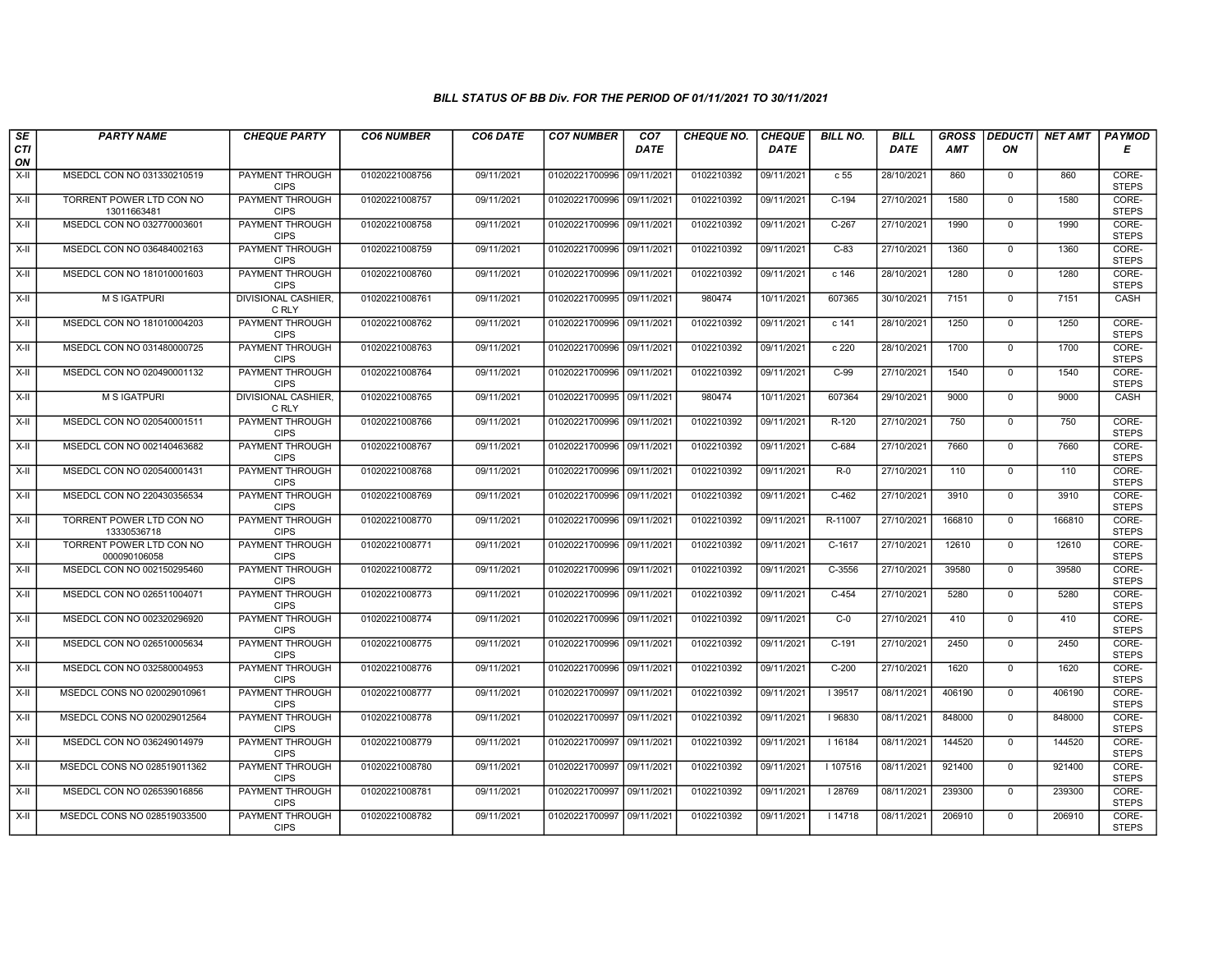| SE                 | <b>PARTY NAME</b>                      | <b>CHEQUE PARTY</b>                   | <b>CO6 NUMBER</b> | CO6 DATE   | <b>CO7 NUMBER</b>         | CO <sub>7</sub> | <b>CHEQUE NO.</b> | <b>CHEQUE</b> | <b>BILL NO.</b>                  | <b>BILL</b> | <b>GROSS</b> |                | DEDUCTI NET AMT | <b>PAYMOD</b>                |
|--------------------|----------------------------------------|---------------------------------------|-------------------|------------|---------------------------|-----------------|-------------------|---------------|----------------------------------|-------------|--------------|----------------|-----------------|------------------------------|
| <b>CTI</b><br>ON   |                                        |                                       |                   |            |                           | <b>DATE</b>     |                   | <b>DATE</b>   |                                  | <b>DATE</b> | AMT          | ON             |                 | Е                            |
| $X-H$              | MSEDCL CONS NO 028659011371            | PAYMENT THROUGH<br><b>CIPS</b>        | 01020221008783    | 09/11/2021 | 01020221700997 09/11/2021 |                 | 0102210392        | 09/11/2021    | 19549                            | 08/11/2021  | 226730       | $\mathbf{0}$   | 226730          | CORE-<br><b>STEPS</b>        |
| X-II               | MSEDCL CONS NO 025559015621            | <b>PAYMENT THROUGH</b><br><b>CIPS</b> | 01020221008784    | 09/11/2021 | 01020221700997 09/11/2021 |                 | 0102210392        | 09/11/2021    | I 4877                           | 08/11/2021  | 190650       | $\mathbf 0$    | 190650          | CORE-<br><b>STEPS</b>        |
| $X-II$             | MSEDCL CON NO 026539012249             | <b>PAYMENT THROUGH</b><br><b>CIPS</b> | 01020221008785    | 09/11/2021 | 01020221700997            | 09/11/2021      | 0102210392        | 09/11/2021    | 12584                            | 08/11/2021  | 124220       | $\mathbf 0$    | 124220          | CORE-<br><b>STEPS</b>        |
| $X-H$              | MSEDCL CONS NO 020029010928            | <b>PAYMENT THROUGH</b><br><b>CIPS</b> | 01020221008786    | 09/11/2021 | 01020221700997            | 09/11/2021      | 0102210392        | 09/11/2021    | C 21691                          | 08/11/2021  | 339480       | $\Omega$       | 339480          | CORE-<br><b>STEPS</b>        |
| $X-H$              | MSEDCL CONS NO 020029023430            | <b>PAYMENT THROUGH</b><br><b>CIPS</b> | 01020221008787    | 09/11/2021 | 01020221700997 09/11/2021 |                 | 0102210392        | 09/11/2021    | 29337                            | 08/11/2021  | 413400       | $\mathbf 0$    | 413400          | CORE-<br><b>STEPS</b>        |
| $X-H$              | MSEDCL CONS NO 020029056180            | <b>PAYMENT THROUGH</b><br><b>CIPS</b> | 01020221008788    | 09/11/2021 | 01020221700997 09/11/2021 |                 | 0102210392        | 09/11/2021    | 19616                            | 08/11/2021  | 288130       | $\Omega$       | 288130          | CORE-<br><b>STEPS</b>        |
| X-II               | MSEDCL CON NO 050499005447             | PAYMENT THROUGH<br><b>CIPS</b>        | 01020221008789    | 09/11/2021 | 01020221700997            | 09/11/2021      | 0102210392        | 09/11/2021    | 161327                           | 08/11/2021  | 505290       | $\mathbf{0}$   | 505290          | CORE-<br><b>STEPS</b>        |
| X-II               | MSEDCL CON NO 050499005340             | PAYMENT THROUGH<br><b>CIPS</b>        | 01020221008790    | 09/11/2021 | 01020221700997            | 09/11/2021      | 0102210392        | 09/11/2021    | 9410                             | 08/11/2021  | 119160       | $\Omega$       | 119160          | CORE-<br><b>STEPS</b>        |
| X-II               | MSEDCL CON NO 050499005595             | <b>PAYMENT THROUGH</b><br><b>CIPS</b> | 01020221008791    | 09/11/2021 | 01020221700997            | 09/11/2021      | 0102210392        | 09/11/2021    | 21499                            | 08/11/2021  | 195570       | $\mathbf 0$    | 195570          | CORE-<br><b>STEPS</b>        |
| $X-H$              | MSEDCL CONS NO 000019024610            | <b>PAYMENT THROUGH</b><br><b>CIPS</b> | 01020221008792    | 09/11/2021 | 01020221700997 09/11/2021 |                 | 0102210392        | 09/11/2021    | 58342                            | 08/11/2021  | 605480       | $\mathbf 0$    | 605480          | CORE-<br><b>STEPS</b>        |
| X-II               | MSEDCL CONS NO 000019001971            | PAYMENT THROUGH<br><b>CIPS</b>        | 01020221008793    | 09/11/2021 | 01020221700997 09/11/2021 |                 | 0102210392        | 09/11/2021    | 35383                            | 08/11/2021  | 284920       | $\mathbf 0$    | 284920          | CORE-<br><b>STEPS</b>        |
| $X-II$             | TORRENT POWER CON NO 000189008601      | PAYMENT THROUGH<br><b>CIPS</b>        | 01020221008794    | 09/11/2021 | 01020221700997 09/11/2021 |                 | 0102210392        | 09/11/2021    | C 54060                          | 08/11/2021  | 555770       | $\mathbf 0$    | 555770          | CORE-<br><b>STEPS</b>        |
| $X-II$             | <b>BPCL E CMS</b>                      | <b>PAYMENT THROUGH</b><br><b>CIPS</b> | 01020221008795    | 09/11/2021 | 01020221700997 09/11/202  |                 | 0102210392        | 09/11/2021    | 102/05                           | 02/11/2021  | 417614       | $\mathbf 0$    | 417614          | CORE-<br><b>STEPS</b>        |
| X-II               | <b>SR.CC/KYN SUB</b>                   | <b>DIVISIONAL CASHIER,</b><br>C RLY   | 01020221008796    | 09/11/2021 | 01020221700998 09/11/2021 |                 | 980474            | 10/11/2021    | gen09/2021                       | 01/10/2021  | 3000         | $\mathbf{0}$   | 3000            | CASH                         |
| $X-H$              | <b>DIRECTOR G.P.O. MUMBAI</b>          | DIRECTOR G.P.O.<br><b>MUMBAI</b>      | 01020221008797    | 09/11/2021 | 01020221700998 09/11/2021 |                 | 961291            | 10/11/2021    | PO NO.34390                      | 08/11/2021  | 700          | $\mathbf 0$    | 700             | <b>BANK</b><br><b>CHEQUE</b> |
| X-II               | INTELLIGENCE OFFICER / RPF/SIB/CSMT    | <b>DIVISIONAL CASHIER.</b><br>C RLY   | 01020221008798    | 09/11/2021 | 01020221700998 09/11/2021 |                 | 980474            | 10/11/2021    | <b>GENERAL</b><br><b>IMPREST</b> | 30/09/2021  | 5000         | $\Omega$       | 5000            | CASH                         |
| $X-II$             | RPF. BARRAK MINTANCE IMP. MULUND       | <b>DIVISIONAL CASHIER.</b><br>C RLY   | 01020221008799    | 09/11/2021 | 01020221700998 09/11/2021 |                 | 980474            | 10/11/2021    | <b>GEN IMP</b>                   | 03/11/2021  | 19142        | $\mathbf{0}$   | 19142           | CASH                         |
| $X-H$              | SR. DSTE (WKS) CSTM                    | <b>DIVISIONAL CASHIER.</b><br>C RLY   | 01020221008800    | 09/11/2021 | 01020221700998 09/11/2021 |                 | 980474            | 10/11/2021    | 555062                           | 03/11/2021  | 100000       | $\overline{0}$ | 100000          | <b>CASH</b>                  |
| $X-II$             | MSEDCL CON NO 028610001167             | PAYMENT THROUGH<br><b>CIPS</b>        | 01020221008801    | 09/11/2021 | 01020221700997 09/11/2021 |                 | 0102210392        | 09/11/2021    | C 8905                           | 08/11/2021  | 148700       | $\mathbf{0}$   | 148700          | CORE-<br><b>STEPS</b>        |
| X-II               | MSEDCL CONS NO 020029012467            | PAYMENT THROUGH<br><b>CIPS</b>        | 01020221008802    | 09/11/2021 | 01020221700999 09/11/2021 |                 | 0102210392        | 09/11/2021    | 39948                            | 08/11/2021  | 361430       | $\Omega$       | 361430          | CORE-<br><b>STEPS</b>        |
| $X-II$             | VINDHYA INFOTECH                       | PAYMENT THROUGH<br><b>CIPS</b>        | 01020221008803    | 10/11/2021 | 01020221701022            | 16/11/2021      | 0102210408        | 17/11/2021    | 27/2021-22                       | 11/10/2021  | 62156.5      | 6216.5         | 55940           | CORE-<br><b>STEPS</b>        |
| X-II               | <b>SR.CC/KYN SUB</b>                   | <b>DIVISIONAL CASHIER,</b><br>C RLY   | 01020221008804    | 10/11/2021 | 01020221701014 15/11/2021 |                 | 980478            | 15/11/2021    | gen10/2021                       | 31/10/2021  | 3000         | $\mathbf 0$    | 3000            | CASH                         |
| X-II               | DIRECTOR MUMBAI GPO                    | PAYMENT THROUGH<br><b>CIPS</b>        | 01020221008805    | 10/11/2021 | 01020221701010            | 12/11/2021      | 0102210401        | 12/11/2021    | C 465923                         | 09/11/2021  | 3390         | $\mathbf 0$    | 3390            | CORE-<br><b>STEPS</b>        |
| $X-II$             | MSEDCL CONS NO 181019002505            | PAYMENT THROUGH<br><b>CIPS</b>        | 01020221008806    | 10/11/2021 | 01020221701002            | 11/11/2021      | 0102210397        | 11/11/2021    | 13497                            | 09/11/2021  | 144390       | $\mathbf{0}$   | 144390          | CORE-<br><b>STEPS</b>        |
| $X-H$              | KUSHAL ENGINEERING COMPANY-<br>MUMBAI. | PAYMENT THROUGH<br><b>CIPS</b>        | 01020221008807    | 10/11/2021 | 01020221701000            | 11/11/2021      | 0102210400        | 12/11/2021    | 143754                           | 10/11/2021  | 98700        | $\Omega$       | 98700           | CORE-<br><b>STEPS</b>        |
| $\overline{x}$ -II | <b>SSE C&amp;W MZM</b>                 | <b>PAYMENT THROUGH</b><br><b>CIPS</b> | 01020221008808    | 10/11/2021 | 01020221701011 12/11/2021 |                 | 0102210400        | 12/11/2021    | General<br>Imprest               | 01/11/2021  | 25000        | $\mathbf 0$    | 25000           | CORE-<br><b>STEPS</b>        |
| X-II               | SSE/PSI/SION/GEN.IMP.                  | PAYMENT THROUGH<br><b>CIPS</b>        | 01020221008809    | 10/11/2021 | 01020221701011 12/11/2021 |                 | 0102210400        | 12/11/2021    | Gen Imprest                      | 17/08/2021  | 1401         | $\mathbf 0$    | 1401            | CORE-<br><b>STEPS</b>        |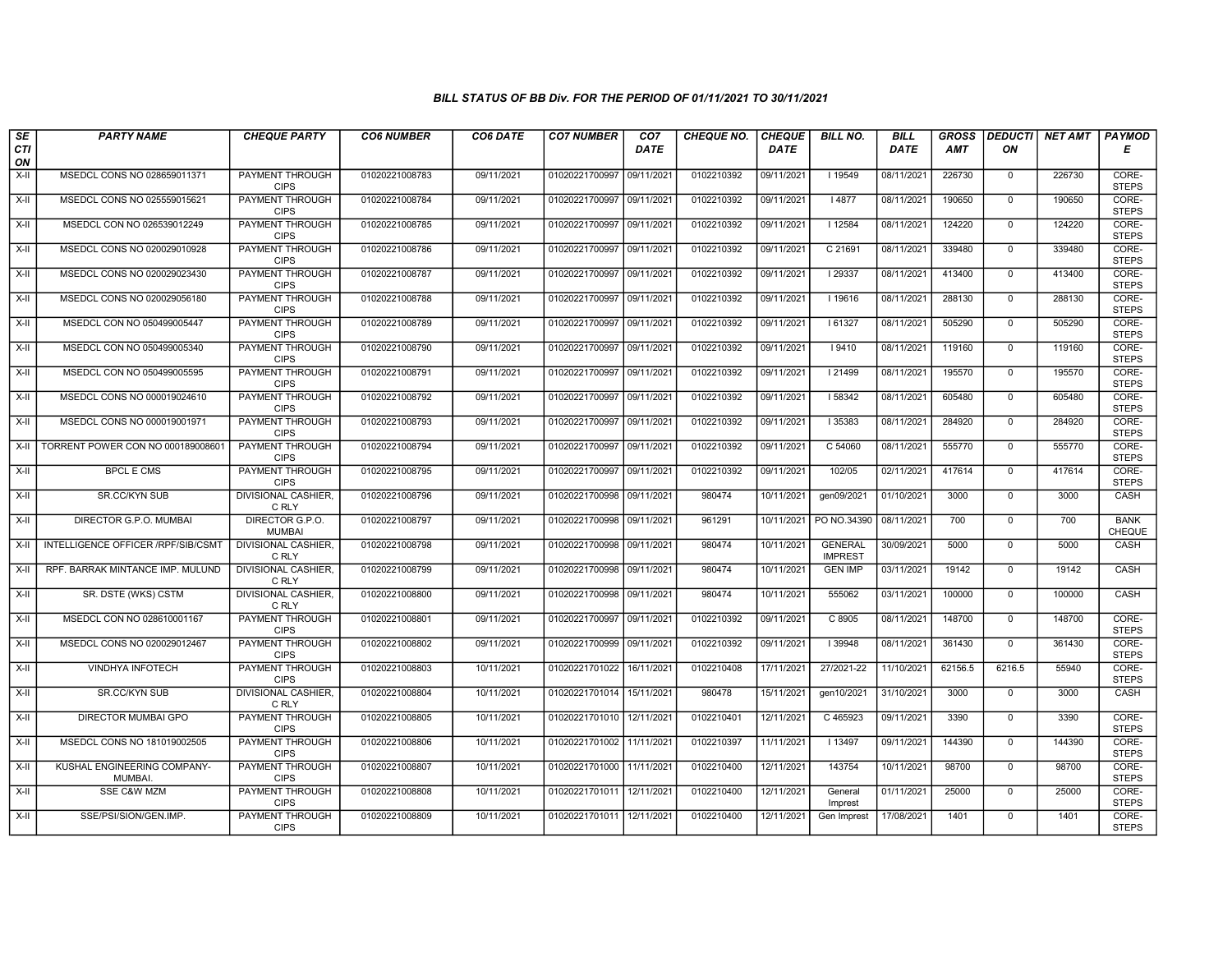| SE               | <b>PARTY NAME</b>                       | <b>CHEQUE PARTY</b>                   | <b>CO6 NUMBER</b> | CO6 DATE   | <b>CO7 NUMBER</b>         | CO <sub>7</sub> | <b>CHEQUE NO.</b> | <b>CHEQUE</b> | <b>BILL NO.</b>                  | <b>BILL</b> | <b>GROSS</b> |                | <b>DEDUCTI</b> NET AMT | <b>PAYMOD</b>                |
|------------------|-----------------------------------------|---------------------------------------|-------------------|------------|---------------------------|-----------------|-------------------|---------------|----------------------------------|-------------|--------------|----------------|------------------------|------------------------------|
| <b>CTI</b><br>ON |                                         |                                       |                   |            |                           | <b>DATE</b>     |                   | <b>DATE</b>   |                                  | <b>DATE</b> | <b>AMT</b>   | ON             |                        | Е                            |
| $X-H$            | RPF/THANA/DIVA/GEN.IMP.                 | <b>PAYMENT THROUGH</b><br><b>CIPS</b> | 01020221008810    | 10/11/2021 | 01020221701011 12/11/2021 |                 | 0102210400        | 12/11/2021    | <b>GEN. IMP</b><br><b>BILLS</b>  | 10/11/2021  | 2500         | $\mathbf{0}$   | 2500                   | CORE-<br><b>STEPS</b>        |
| X-II             | INS.DS/CONTOL/RPF/CSTM/GEN.IMP.         | <b>PAYMENT THROUGH</b><br><b>CIPS</b> | 01020221008811    | 10/11/2021 | 01020221701011 12/11/2021 |                 | 0102210400        | 12/11/2021    | <b>GENERAL</b><br><b>IMPREST</b> | 31/01/2021  | 3000         | $\mathbf 0$    | 3000                   | CORE-<br><b>STEPS</b>        |
| $X-H$            | <b>SR DPO/PNM</b>                       | PAYMENT THROUGH<br><b>CIPS</b>        | 01020221008812    | 10/11/2021 | 01020221701011 12/11/2021 |                 | 0102210400        | 12/11/2021    | BB/P/G/PNM/I<br>mpre             | 09/11/2021  | 6483         | $\mathbf 0$    | 6483                   | CORE-<br><b>STEPS</b>        |
| X-II             | DEE (TD) KYN/FUEL.IMP.                  | PAYMENT THROUGH<br><b>CIPS</b>        | 01020221008813    | 10/11/2021 | 01020221701011 12/11/2021 |                 | 0102210400        | 12/11/2021    | KYN/TD/013                       | 06/11/2021  | 12500        | $\overline{0}$ | 12500                  | CORE-<br><b>STEPS</b>        |
| $X-H$            | INS.RPF IGP VEH NO MH-01-CY-9328        | <b>PAYMENT THROUGH</b><br><b>CIPS</b> | 01020221008814    | 10/11/2021 | 01020221701011 12/11/2021 |                 | 0102210400        | 12/11/2021    | 1234                             | 01/11/2021  | 4000         | $\mathbf 0$    | 4000                   | CORE-<br><b>STEPS</b>        |
| X-II             | INSPECTOR RPF IGP/GEN.IMP.              | <b>PAYMENT THROUGH</b><br><b>CIPS</b> | 01020221008815    | 10/11/2021 | 01020221701011 12/11/2021 |                 | 0102210400        | 12/11/2021    | 1234                             | 01/11/2021  | 3750         | $\Omega$       | 3750                   | CORE-<br><b>STEPS</b>        |
| $X-II$           | LNL GHAT/BVT                            | PAYMENT THROUGH<br><b>CIPS</b>        | 01020221008816    | 10/11/2021 | 01020221701011 12/11/2021 |                 | 0102210400        | 12/11/2021    | 1234                             | 03/11/2021  | 2993         | $\mathbf{0}$   | 2993                   | CORE-<br><b>STEPS</b>        |
| X-II             | DEE/TD/KURLA/GEN.IMP.                   | <b>PAYMENT THROUGH</b><br><b>CIPS</b> | 01020221008817    | 10/11/2021 | 01020221701011 12/11/2021 |                 | 0102210400        | 12/11/2021    | $\overline{A}$                   | 02/11/2021  | 5000         | $\Omega$       | 5000                   | CORE-<br><b>STEPS</b>        |
| X-II             | SR DEE (TRS)KYN/GEN.IMP.                | <b>PAYMENT THROUGH</b><br><b>CIPS</b> | 01020221008818    | 10/11/2021 | 01020221701011 12/11/2021 |                 | 0102210400        | 12/11/2021    | ELSKYN/RS/<br><b>MP</b>          | 02/11/2021  | 19824        | $\mathbf 0$    | 19824                  | CORE-<br><b>STEPS</b>        |
| $X-H$            | <b>SR CREW CONTROLLER PNVL GENL IMP</b> | <b>PAYMENT THROUGH</b><br><b>CIPS</b> | 01020221008819    | 10/11/2021 | 01020221701011 12/11/2021 |                 | 0102210400        | 12/11/2021    | <b>GEM IMP</b><br>102021         | 04/11/2021  | 3000         | $\overline{0}$ | 3000                   | CORE-<br><b>STEPS</b>        |
| $X-II$           | SSE (C&W) KYN/GEN.IMP.                  | PAYMENT THROUGH<br><b>CIPS</b>        | 01020221008820    | 10/11/2021 | 01020221701011 12/11/2021 |                 | 0102210400        | 12/11/2021    | GEN-<br><b>IMPREST</b>           | 01/11/2021  | 1990         | $\mathbf{0}$   | 1990                   | CORE-<br><b>STEPS</b>        |
| $X-H$            | SSE (C&W) KYN/312/GEN.IMP.              | <b>PAYMENT THROUGH</b><br><b>CIPS</b> | 01020221008821    | 10/11/2021 | 01020221701011 12/11/2021 |                 | 0102210400        | 12/11/2021    | GEN-<br><b>IMPREST</b>           | 05/11/2021  | 8084         | $\overline{0}$ | 8084                   | CORE-<br><b>STEPS</b>        |
| X-II             | SR DOM/GEN.IMP.                         | <b>PAYMENT THROUGH</b><br><b>CIPS</b> | 01020221008822    | 10/11/2021 | 01020221701011 12/11/2021 |                 | 0102210400        | 12/11/2021    | <b>GEN IMP</b>                   | 13/10/2021  | 5605         | $\mathbf 0$    | 5605                   | CORE-<br><b>STEPS</b>        |
| X-II             | INSPECTOR RPF WADIBUNDER/GEN.IMP        | <b>PAYMENT THROUGH</b><br><b>CIPS</b> | 01020221008823    | 10/11/2021 | 01020221701011 12/11/2021 |                 | 0102210400        | 12/11/2021    | GEN.IMP                          | 08/11/2021  | 5000         | $\mathbf{0}$   | 5000                   | CORE-<br><b>STEPS</b>        |
| $X-H$            | ADRM BB (DIESEL IMP)                    | PAYMENT THROUGH<br><b>CIPS</b>        | 01020221008824    | 11/11/2021 | 01020221701011 12/11/2021 |                 | 0102210400        | 12/11/2021    | 10844                            | 09/11/2021  | 12000        | $\mathbf 0$    | 12000                  | CORE-<br><b>STEPS</b>        |
| $X-H$            | SR DEE TRS/KLAVA/GEN.IMP.               | <b>PAYMENT THROUGH</b><br><b>CIPS</b> | 01020221008825    | 11/11/2021 | 01020221701011 12/11/2021 |                 | 0102210400        | 12/11/2021    | 201 to 1962                      | 30/09/2021  | 9468         | $\Omega$       | 9468                   | CORE-<br><b>STEPS</b>        |
| $X-H$            | ADEE (TD)/SS/KYN                        | PAYMENT THROUGH<br><b>CIPS</b>        | 01020221008826    | 11/11/2021 | 01020221701011 12/11/2021 |                 | 0102210400        | 12/11/2021    | <b>GEN. IMP</b>                  | 01/11/2021  | 3000         | $\mathbf 0$    | 3000                   | CORE-<br><b>STEPS</b>        |
| $X-H$            | <b>BPCL E CMS</b>                       | <b>PAYMENT THROUGH</b><br><b>CIPS</b> | 01020221008827    | 11/11/2021 | 01020221701002            | 11/11/2021      | 0102210397        | 11/11/2021    | 102/05                           | 09/11/2021  | 758738       | $\overline{0}$ | 758738                 | CORE-<br><b>STEPS</b>        |
| X-II             | APO L AND W                             | DIVISIONAL CASHIER,<br>C RLY          | 01020221008828    | 11/11/2021 | 01020221701005            | 12/11/2021      | 980477            | 12/11/2021    | 750697                           | 10/11/2021  | 5000         | $\mathbf{0}$   | 5000                   | CASH                         |
| $X-H$            | <b>BEST</b>                             | <b>BEST</b>                           | 01020221008829    | 11/11/2021 | 01020221701008            | 12/11/2021      | 961292            | 12/11/2021    | C 3719                           | 08/11/2021  | 24860        | $\Omega$       | 24860                  | <b>BANK</b><br>CHEQUE        |
| X-II             | <b>SR DMM CSTM</b>                      | <b>DIVISIONAL CASHIER,</b><br>C RLY   | 01020221008830    | 11/11/2021 | 01020221701014            | 15/11/2021      | 980478            | 15/11/2021    | 816915                           | 09/11/2021  | 20000        | $\mathbf{0}$   | 20000                  | CASH                         |
| X-II             | <b>MSEDCL</b>                           | <b>MSEDCL</b>                         | 01020221008831    | 11/11/2021 | 01020221701008            | 12/11/2021      | 961294            | 12/11/2021    | 546482                           | 29/09/2021  | 1795         | $\mathbf 0$    | 1795                   | <b>BANK</b><br><b>CHEQUE</b> |
| X-II             | SR DMO CSTM(GEN.IMP Rs.10,000/-)        | <b>DIVISIONAL CASHIER</b><br>C RLY    | 01020221008832    | 11/11/2021 | 01020221701004            | 12/11/2021      | 980477            | 12/11/2021    | 01                               | 16/09/2021  | 9971         | $\mathbf 0$    | 9971                   | CASH                         |
| $X-II$           | <b>MSEDCL</b>                           | <b>MSEDCL</b>                         | 01020221008833    | 11/11/2021 | 01020221701008            | 12/11/2021      | 961295            | 12/11/2021    | 546489                           | 09/10/2021  | 3118         | $\mathbf{0}$   | 3118                   | <b>BANK</b><br><b>CHEQUE</b> |
| X-II             | CMS KALYAN(GEN. IMP Rs.125000)(1)       | DIVISIONAL CASHIER,<br>C RLY          | 01020221008834    | 11/11/2021 | 01020221701004            | 12/11/2021      | 980477            |               | 12/11/2021 KYN/H/S/Genl.<br>mp   | 08/11/2021  | 98831        | $\mathbf 0$    | 98831                  | CASH                         |
| $X-H$            | <b>MSEDCL</b>                           | <b>MSEDCL</b>                         | 01020221008835    | 11/11/2021 | 01020221701008            | 12/11/2021      | 961293            | 12/11/2021    | 546488                           | 09/10/2021  | 970          | $\mathbf 0$    | 970                    | <b>BANK</b><br>CHEQUE        |
| X-II             | DYNAMIC TECHNOLOGIES                    | PAYMENT THROUGH<br><b>CIPS</b>        | 01020221008836    | 11/11/2021 | 01020221701006 12/11/2021 |                 | 0102210400        | 12/11/2021    | <b>MUM059</b>                    | 07/01/2021  | 36410        | 617            | 35793                  | CORE-<br><b>STEPS</b>        |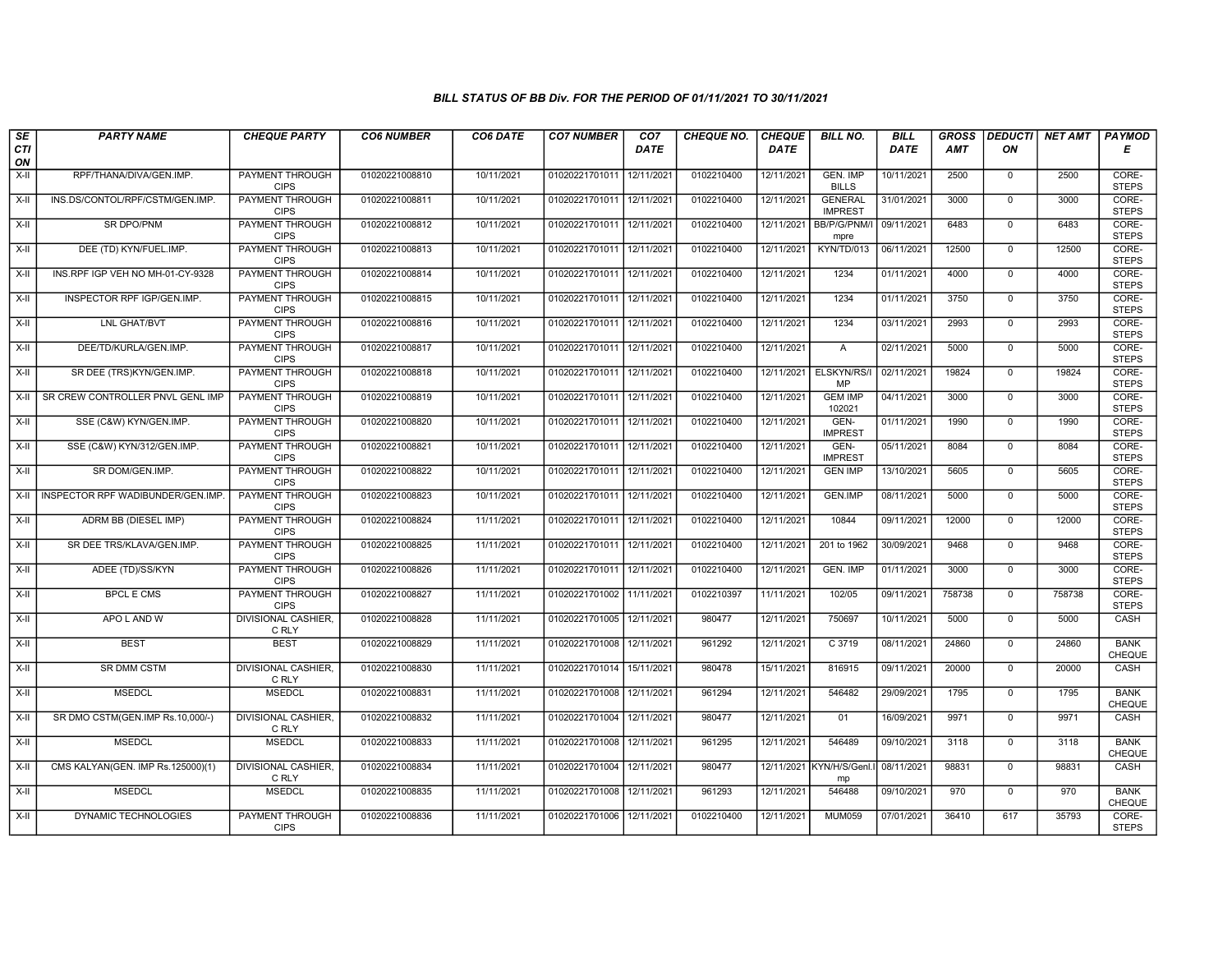| SE        | <b>PARTY NAME</b>                                     | <b>CHEQUE PARTY</b>                   | <b>CO6 NUMBER</b> | CO6 DATE   | <b>CO7 NUMBER</b>         | CO <sub>7</sub> | <b>CHEQUE NO.</b> | <b>CHEQUE</b> | <b>BILL NO.</b>                | <b>BILL</b> | <b>GROSS</b> | <b>DEDUCTI</b> | NET AMT | <b>PAYMOD</b>                |
|-----------|-------------------------------------------------------|---------------------------------------|-------------------|------------|---------------------------|-----------------|-------------------|---------------|--------------------------------|-------------|--------------|----------------|---------|------------------------------|
| CTI<br>ON |                                                       |                                       |                   |            |                           | <b>DATE</b>     |                   | <b>DATE</b>   |                                | <b>DATE</b> | AMT          | ON             |         | Е                            |
| $X-H$     | <b>MSEDCL</b>                                         | <b>MSEDCL</b>                         | 01020221008837    | 11/11/2021 | 01020221701008 12/11/2021 |                 | 961297            | 12/11/2021    | 546485                         | 09/10/2021  | 22366        | $\mathbf{0}$   | 22366   | <b>BANK</b><br><b>CHEQUE</b> |
| X-II      | <b>MSEDCL</b>                                         | <b>MSEDCL</b>                         | 01020221008838    | 11/11/2021 | 01020221701008            | 12/11/2021      | 961296            | 12/11/2021    | 546484                         | 09/10/2021  | 5511         | $\mathbf 0$    | 5511    | <b>BANK</b><br>CHEQUE        |
| X-II      | ACCOUNTS OFFICER, BSNL KALYAN                         | PAYMENT THROUGH<br><b>CIPS</b>        | 01020221008839    | 11/11/2021 | 01020221701006 12/11/2021 |                 | 0102210400        | 12/11/2021    | 462838987                      | 09/10/2021  | 2273         | $\mathbf 0$    | 2273    | CORE-<br><b>STEPS</b>        |
| $X-II$    | MSEDCL CON NO 015510817645                            | PAYMENT THROUGH<br><b>CIPS</b>        | 01020221008840    | 11/11/2021 | 01020221701002 11/11/2021 |                 | 0102210397        | 11/11/2021    | C 6995                         | 10/11/2021  | 74540        | $\Omega$       | 74540   | CORE-<br><b>STEPS</b>        |
| $X-H$     | MSEDCL CONS NO 181019034630                           | <b>PAYMENT THROUGH</b><br><b>CIPS</b> | 01020221008841    | 11/11/2021 | 01020221701002 11/11/2021 |                 | 0102210397        | 11/11/2021    | 32728                          | 09/11/2021  | 282400       | $\mathbf{0}$   | 282400  | CORE-<br><b>STEPS</b>        |
| $X-H$     | MSEDCL CON NO 020110152206                            | <b>PAYMENT THROUGH</b><br><b>CIPS</b> | 01020221008842    | 11/11/2021 | 01020221701002 11/11/2021 |                 | 0102210397        | 11/11/2021    | C 24240                        | 10/11/2021  | 281150       | $\Omega$       | 281150  | CORE-<br><b>STEPS</b>        |
| X-II      | MSEDCL CONS NO 174229031870                           | PAYMENT THROUGH<br><b>CIPS</b>        | 01020221008843    | 11/11/2021 | 01020221701002            | 11/11/2021      | 0102210397        | 11/11/2021    | 9647                           | 09/11/2021  | 117680       | $\mathbf{0}$   | 117680  | CORE-<br><b>STEPS</b>        |
| $X-H$     | SHREE GANESH AUTO WORKS                               | <b>PAYMENT THROUGH</b><br><b>CIPS</b> | 01020221008845    | 11/11/2021 | 01020221701001 11/11/2021 |                 | 0102210397        | 11/11/2021    | 1580                           | 26/10/2021  | 39412        | 668            | 38744   | CORE-<br><b>STEPS</b>        |
| X-II      | RENENTECH LABORATORIES PVT. LTD.                      | <b>PAYMENT THROUGH</b><br><b>CIPS</b> | 01020221008846    | 11/11/2021 | 01020221701006 12/11/2021 |                 | 0102210400        | 12/11/2021    | 15/S/X.<br>Ray/IGP             | 23/10/2021  | 1805         | $\mathbf{0}$   | 1805    | CORE-<br><b>STEPS</b>        |
| $X-H$     | MSEDCL CON NO 021511037431                            | <b>PAYMENT THROUGH</b><br><b>CIPS</b> | 01020221008847    | 11/11/2021 | 01020221701002 11/11/2021 |                 | 0102210397        | 11/11/2021    | C 8345                         | 10/11/2021  | 131740       | $\Omega$       | 131740  | CORE-<br><b>STEPS</b>        |
| X-II      | POOJA CONSTRUCTION                                    | PAYMENT THROUGH<br><b>CIPS</b>        | 01020221008848    | 11/11/2021 | 01020221701018            | 15/11/2021      | 0102210405        | 16/11/2021    | 273140                         | 27/10/2021  | 17280        | $\mathbf{0}$   | 17280   | CORE-<br><b>STEPS</b>        |
| $X-H$     | P S ENTERPRISES-MUMBAI                                | <b>PAYMENT THROUGH</b><br><b>CIPS</b> | 01020221008849    | 11/11/2021 | 01020221701018 15/11/2021 |                 | 0102210405        | 16/11/2021    | 273142                         | 02/11/2021  | 142000       | $\Omega$       | 142000  | CORE-<br><b>STEPS</b>        |
| X-II      | AMBIKA IRON AND ELECTRICALWORKS                       | <b>PAYMENT THROUGH</b><br><b>CIPS</b> | 01020221008850    | 11/11/2021 | 01020221701018 15/11/2021 |                 | 0102210405        | 16/11/2021    | 281046                         | 09/11/2021  | 183370       | $\mathbf 0$    | 183370  | CORE-<br><b>STEPS</b>        |
| $X-H$     | SM PAREL/ STATION CLEANLINESS                         | <b>DIVISIONAL CASHIER,</b><br>C RLY   | 01020221008851    | 11/11/2021 | 01020221701007            | 12/11/2021      | 980477            | 12/11/2021    | <b>STN CLEAN</b><br>IMP.       | 03/11/2021  | 64669        | $\mathbf{0}$   | 64669   | <b>CASH</b>                  |
| X-II      | AMBIKA IRON AND ELECTRICALWORKS                       | PAYMENT THROUGH<br><b>CIPS</b>        | 01020221008852    | 11/11/2021 | 01020221701018 15/11/2021 |                 | 0102210405        | 16/11/2021    | 281045                         | 09/11/2021  | 48700        | $\mathbf 0$    | 48700   | CORE-<br><b>STEPS</b>        |
| X-II      | SM DIWA / STN CLEAN                                   | DIVISIONAL CASHIER,<br>C RLY          | 01020221008853    | 11/11/2021 | 01020221701007 12/11/2021 |                 | 980477            | 12/11/2021    | <b>STN CLEAN</b><br>IMP.       | 26/10/2021  | 82090        | $\Omega$       | 82090   | CASH                         |
| $X-H$     | AMBIKA IRON AND ELECTRICALWORKS                       | <b>PAYMENT THROUGH</b><br><b>CIPS</b> | 01020221008854    | 11/11/2021 | 01020221701018 15/11/2021 |                 | 0102210405        | 16/11/2021    | 281047                         | 09/11/2021  | 54283        | $\mathbf{0}$   | 54283   | CORE-<br><b>STEPS</b>        |
| $X-H$     | SM MASJID/ STATION CLEANLINESS                        | <b>DIVISIONAL CASHIER,</b><br>C RLY   | 01020221008855    | 11/11/2021 | 01020221701007            | 12/11/2021      | 980477            | 12/11/2021    | <b>STN CLEAN</b><br>IMP.       | 08/10/2021  | 77066        | $\Omega$       | 77066   | <b>CASH</b>                  |
| X-II      | SM COMML. CHUNABHATTI/STATION<br><b>CLEANLINESS</b>   | DIVISIONAL CASHIER,<br>C RLY          | 01020221008856    | 11/11/2021 | 01020221701007            | 12/11/2021      | 980477            | 12/11/2021    | <b>STN CLEAN</b><br><b>IMP</b> | 23/10/2021  | 36189        | $\mathbf 0$    | 36189   | CASH                         |
| X-II      | MEDHA SERVO DRIVES PVT LTD                            | <b>PAYMENT THROUGH</b><br><b>CIPS</b> | 01020221008857    | 11/11/2021 | 01020221701018            | 15/11/2021      | 0102210405        | 16/11/2021    | 270075                         | 03/11/2021  | 170040       | $\Omega$       | 170040  | CORE-<br><b>STEPS</b>        |
| $X-II$    | SM COMML. GOVANDI/STATION<br><b>CLEANLINESS</b>       | DIVISIONAL CASHIER.<br>C RLY          | 01020221008858    | 11/11/2021 | 01020221701007            | 12/11/2021      | 980477            | 12/11/2021    | <b>STN CLEAN</b><br><b>IMP</b> | 02/11/2021  | 38340        | $\mathbf{0}$   | 38340   | CASH                         |
| X-II      | SM SANDHURUST ROAD/ STATION<br><b>CLEANLINESS</b>     | DIVISIONAL CASHIER,<br>C RLY          | 01020221008859    | 11/11/2021 | 01020221701007 12/11/2021 |                 | 980477            | 12/11/2021    | <b>STN CLEAN</b><br>IMP.       | 02/11/2021  | 65010        | $\mathbf 0$    | 65010   | CASH                         |
| $X-II$    | SM MATUNGA/ STATION CLEANLINESS                       | <b>DIVISIONAL CASHIER.</b><br>C RLY   | 01020221008860    | 11/11/2021 | 01020221701007            | 12/11/2021      | 980477            | 12/11/2021    | <b>STN CLEAN</b><br><b>IMP</b> | 01/11/2021  | 36255        | $\mathbf 0$    | 36255   | CASH                         |
| $X-H$     | AREA OFFICER JNPT                                     | <b>DIVISIONAL CASHIER,</b><br>C RLY   | 01020221008861    | 11/11/2021 | 01020221701007            | 12/11/2021      | 980477            | 12/11/2021    | AO JNPT IMP                    | 01/11/2021  | 2725         | $\mathbf{0}$   | 2725    | CASH                         |
| X-II      | SM COMML. DOCKYARD RD./ STATION<br><b>CLEANLINESS</b> | DIVISIONAL CASHIER.<br>C RLY          | 01020221008862    | 11/11/2021 | 01020221701007            | 12/11/2021      | 980477            | 12/11/2021    | <b>STN CLEAN</b><br>IMP.       | 23/10/2021  | 45767        | $\Omega$       | 45767   | CASH                         |
| $X-H$     | MOTER TRAINING CENTER KURLA                           | <b>PAYMENT THROUGH</b><br><b>CIPS</b> | 01020221008863    | 11/11/2021 | 01020221701011 12/11/2021 |                 | 0102210400        | 12/11/2021    | GEN.IMP.                       | 09/11/2021  | 5000         | $\mathbf 0$    | 5000    | CORE-<br><b>STEPS</b>        |
| X-II      | SR DEE (TD) KYN/GEN.IMP.                              | <b>PAYMENT THROUGH</b><br><b>CIPS</b> | 01020221008864    | 11/11/2021 | 01020221701011 12/11/2021 |                 | 0102210400        | 12/11/2021    | <b>GEN. IMP</b>                | 01/11/2021  | 5000         | $\mathbf{0}$   | 5000    | CORE-<br><b>STEPS</b>        |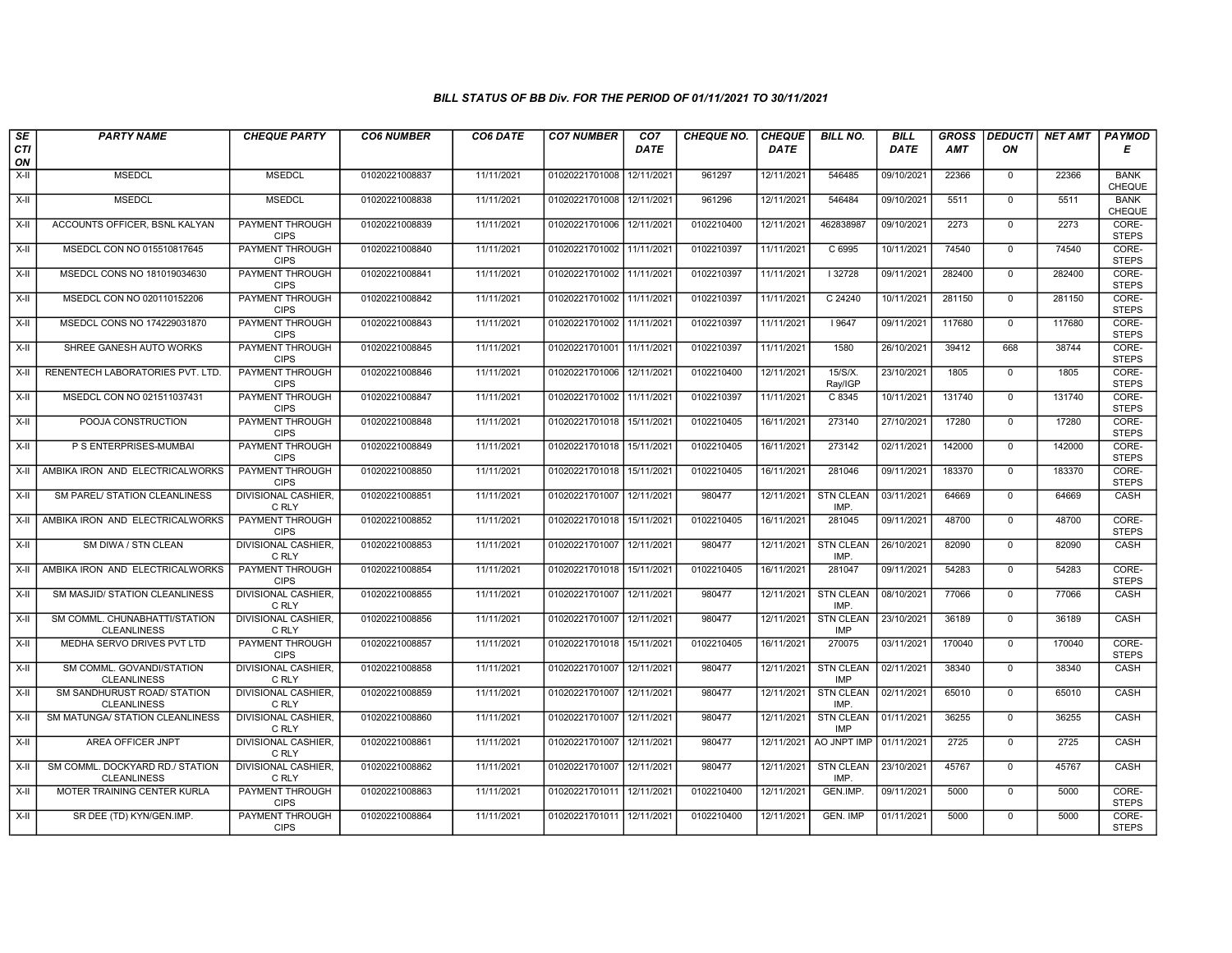| SE        | <b>PARTY NAME</b>                             | <b>CHEQUE PARTY</b>                   | <b>CO6 NUMBER</b> | CO6 DATE   | <b>CO7 NUMBER</b>         | CO7                    | <b>CHEQUE NO.</b> | <b>CHEQUE</b> | <b>BILL NO.</b>                   | <b>BILL</b> | <b>GROSS</b> | <b>DEDUCTI</b> | <b>NET AMT</b> | <b>PAYMOD</b>         |
|-----------|-----------------------------------------------|---------------------------------------|-------------------|------------|---------------------------|------------------------|-------------------|---------------|-----------------------------------|-------------|--------------|----------------|----------------|-----------------------|
| CTI<br>ON |                                               |                                       |                   |            |                           | DATE                   |                   | DATE          |                                   | DATE        | <b>AMT</b>   | ON             |                | Е                     |
| $X-H$     | DY. INTELLIGENCE OFFICER KURLA                | <b>DIVISIONAL CASHIER.</b><br>C RLY   | 01020221008865    | 11/11/2021 | 01020221701005            | 12/11/2021             | 980477            | 12/11/2021    | <b>GENETRAL</b><br><b>IMPREST</b> | 30/06/2021  | 5000         | $\mathbf 0$    | 5000           | CASH                  |
| $X-H$     | SUB.INS/RPF/KLVA CAR SHED/GEN.IMP.            | <b>DIVISIONAL CASHIER.</b><br>C RLY   | 01020221008866    | 11/11/2021 | 01020221701005 12/11/2021 |                        | 980477            | 12/11/2021    | <b>GEN IMP</b>                    | 03/11/2021  | 1500         | $\Omega$       | 1500           | CASH                  |
| X-II      | IPF/BQM/12BN/FUEL<br>IMPREST/MH05EM8301       | DIVISIONAL CASHIER.<br>C RLY          | 01020221008867    | 11/11/2021 | 01020221701005 12/11/2021 |                        | 980477            | 12/11/2021    | 784731                            | 10/11/2021  | 1500         | $\mathbf 0$    | 1500           | CASH                  |
| $X-H$     | CDO WB                                        | DIVISIONAL CASHIER,<br>C RLY          | 01020221008868    | 12/11/2021 | 01020221701007            | 12/11/2021             | 980477            | 12/11/2021    | SSE/C&W/NC<br>C/04                | 01/11/2021  | 96038        | $\overline{0}$ | 96038          | CASH                  |
| $X-H$     | <b>SR DMM CSTM</b>                            | <b>DIVISIONAL CASHIER,</b><br>C RLY   | 01020221008869    | 12/11/2021 | 01020221701014 15/11/2021 |                        | 980478            | 15/11/2021    | 816916                            | 09/11/2021  | 289          | $\mathbf 0$    | 289            | CASH                  |
| X-II      | APO C                                         | <b>DIVISIONAL CASHIER,</b><br>C RLY   | 01020221008870    | 12/11/2021 | 01020221701005 12/11/2021 |                        | 980477            | 12/11/2021    | P O 414787                        | 09/11/2021  | 5000         | $\mathbf{0}$   | 5000           | CASH                  |
| X-II      | <b>STATION DIRECTOR CSMT</b>                  | PAYMENT THROUGH<br><b>CIPS</b>        | 01020221008871    | 12/11/2021 | 01020221701009            | 12/11/2021             | 0102210400        | 12/11/2021    | General<br>imprest                | 11/11/2021  | 24355        | $\mathbf 0$    | 24355          | CORE-<br><b>STEPS</b> |
| X-II      | <b>SR DMM CSTM</b>                            | DIVISIONAL CASHIER<br>C RLY           | 01020221008872    | 12/11/2021 | 01020221701014            | 15/11/2021             | 980478            | 15/11/2021    | 816917                            | 11/11/2021  | 20000        | $\mathbf 0$    | 20000          | CASH                  |
| $X-H$     | MSEDCL CONS NO 181019032730                   | <b>PAYMENT THROUGH</b><br><b>CIPS</b> | 01020221008873    | 12/11/2021 | 01020221701009 12/11/2021 |                        | 0102210400        | 12/11/2021    | C 24240                           | 10/11/2021  | 133450       | $\overline{0}$ | 133450         | CORE-<br><b>STEPS</b> |
| X-II      | MSEDCL CON NO 025810003181                    | <b>PAYMENT THROUGH</b><br><b>CIPS</b> | 01020221008874    | 12/11/2021 | 01020221701009            | 12/11/2021             | 0102210400        | 12/11/2021    | C <sub>200</sub>                  | 02/11/2021  | 1920         | $\mathbf 0$    | 1920           | CORE-<br><b>STEPS</b> |
| X-II      | MSEDCL CON NO 021110117857                    | PAYMENT THROUGH<br><b>CIPS</b>        | 01020221008875    | 12/11/2021 | 01020221701009            | 12/11/2021             | 0102210400        | 12/11/2021    | C 4073                            | 10/11/2021  | 49590        | $\mathbf{0}$   | 49590          | CORE-<br><b>STEPS</b> |
| X-II      | MSEDCL CON NO 015740356515                    | PAYMENT THROUGH<br><b>CIPS</b>        | 01020221008876    | 12/11/2021 | 01020221701009            | 12/11/2021             | 0102210400        | 12/11/2021    | C 3329                            | 10/11/2021  | 38910        | $\mathbf 0$    | 38910          | CORE-<br><b>STEPS</b> |
| X-II      | SSE P/W VVH                                   | <b>PAYMENT THROUGH</b><br><b>CIPS</b> | 01020221008877    | 12/11/2021 | 01020221701009            | 12/11/202 <sup>-</sup> | 0102210400        | 12/11/2021    | <b>SAFETY</b><br><b>IMPREST</b>   | 01/11/2021  | 24275        | $\mathbf 0$    | 24275          | CORE-<br><b>STEPS</b> |
| $X-H$     | SSE P/W PNVL (PORT)                           | <b>PAYMENT THROUGH</b><br><b>CIPS</b> | 01020221008878    | 12/11/2021 | 01020221701009 12/11/2021 |                        | 0102210400        | 12/11/2021    | safety imprest                    | 02/11/2021  | 24881        | $\mathbf 0$    | 24881          | CORE-<br><b>STEPS</b> |
| $X-H$     | SSE P/W VASIND                                | PAYMENT THROUGH<br><b>CIPS</b>        | 01020221008879    | 12/11/2021 | 01020221701009            | 12/11/2021             | 0102210400        | 12/11/2021    | 11/2021                           | 08/11/2021  | 24981        | $\Omega$       | 24981          | CORE-<br><b>STEPS</b> |
| X-II      | SR DEE(G)CSTM (GEN IMP)                       | <b>PAYMENT THROUGH</b><br><b>CIPS</b> | 01020221008881    | 12/11/2021 | 01020221701009 12/11/2021 |                        | 0102210400        | 12/11/2021    | <b>GENRAL</b><br><b>IMPREST</b>   | 10/11/2021  | 8000         | $\overline{0}$ | 8000           | CORE-<br><b>STEPS</b> |
| X-II      | SSE P/W BHIWANDI ROAD                         | PAYMENT THROUGH<br><b>CIPS</b>        | 01020221008882    | 12/11/2021 | 01020221701009            | 12/11/2021             | 0102210400        | 12/11/2021    | <b>SAFTY IMP</b>                  | 10/11/2021  | 25000        | $\mathbf 0$    | 25000          | CORE-<br><b>STEPS</b> |
| X-II      | SR DMM/SR EA TO DRM (GEN IMP-308)             | <b>PAYMENT THROUGH</b><br><b>CIPS</b> | 01020221008883    | 12/11/2021 | 01020221701009            | 12/11/2021             | 0102210400        | 12/11/2021    | <b>GEN IMP</b>                    | 01/11/2021  | 23500        | $\mathbf 0$    | 23500          | CORE-<br><b>STEPS</b> |
| X-II      | SPM INSTRUMENT INDIA PVT LTD                  | <b>PAYMENT THROUGH</b><br><b>CIPS</b> | 01020221008884    | 12/11/2021 | 01020221701006            | 12/11/2021             | 0102210400        | 12/11/2021    | RCS-99/21-22                      | 05/08/2021  | 19089        | 2291           | 16798          | CORE-<br><b>STEPS</b> |
| X-II      | SR SM (GAZ) CSTM                              | PAYMENT THROUGH<br><b>CIPS</b>        | 01020221008885    | 12/11/2021 | 01020221701009            | 12/11/2021             | 0102210400        | 12/11/2021    | <b>BOX BOY IMP</b>                | 28/10/2021  | 57510        | $\mathbf 0$    | 57510          | CORE-<br><b>STEPS</b> |
| $X-H$     | ADEN MANKHURD (FUEL IMP - 15000)              | <b>PAYMENT THROUGH</b><br><b>CIPS</b> | 01020221008886    | 12/11/2021 | 01020221701009            | 12/11/2021             | 0102210400        | 12/11/2021    | BB/M/MNKD/<br>Pelmp               | 05/10/2021  | 29978        | $\overline{0}$ | 29978          | CORE-<br><b>STEPS</b> |
| X-II      | YEVAI MOTORS INDIA PVT LTD                    | <b>PAYMENT THROUGH</b><br><b>CIPS</b> | 01020221008887    | 12/11/2021 | 01020221701016 15/11/2021 |                        | 0102210404        | 15/11/2021    | Y010200071                        | 19/10/2021  | 66899        | 1338           | 65561          | CORE-<br><b>STEPS</b> |
| $X-H$     | DYNAMIC ENGINEERS-KOTA.                       | PAYMENT THROUGH<br><b>CIPS</b>        | 01020221008888    | 12/11/2021 | 01020221701012            | 12/11/2021             | 0102210400        | 12/11/2021    | 143791                            | 12/11/2021  | 98700        | $\mathbf 0$    | 98700          | CORE-<br><b>STEPS</b> |
| X-II      | ASHIDA ELECTRONICS PVT. LTD.                  | <b>PAYMENT THROUGH</b><br><b>CIPS</b> | 01020221008890    | 12/11/2021 | 01020221701018            | 15/11/2021             | 0102210405        | 16/11/2021    | 281048                            | 10/11/2021  | 182600       | $\mathbf{0}$   | 182600         | CORE-<br><b>STEPS</b> |
| X-II      | ACCOUNTS OFFICER, CASH, BSNL<br><b>RAIGAD</b> | PAYMENT THROUGH<br><b>CIPS</b>        | 01020221008891    | 12/11/2021 | 01020221701013            | 12/11/2021             | 0102210400        | 12/11/2021    | 101314901501<br>31                | 06/11/2021  | 9592.22      | 0.22           | 9592           | CORE-<br><b>STEPS</b> |
| $X-H$     | <b>VODAFONE IDEA LIMITED</b>                  | PAYMENT THROUGH<br><b>CIPS</b>        | 01020221008892    | 12/11/2021 | 01020221701013 12/11/2021 |                        | 0102210400        |               | 12/11/2021 MHI151117801<br>1401   | 07/11/2021  | 4939.48      | 0.48           | 4939           | CORE-<br><b>STEPS</b> |
| X-II      | ACCOUNTS OFFICER, BSNL KALYAN                 | PAYMENT THROUGH<br><b>CIPS</b>        | 01020221008893    | 12/11/2021 | 01020221701013 12/11/2021 |                        | 0102210400        | 12/11/2021    | 101290721601 08/11/2021<br>33     |             | 20997.17     | 0.17           | 20997          | CORE-<br><b>STEPS</b> |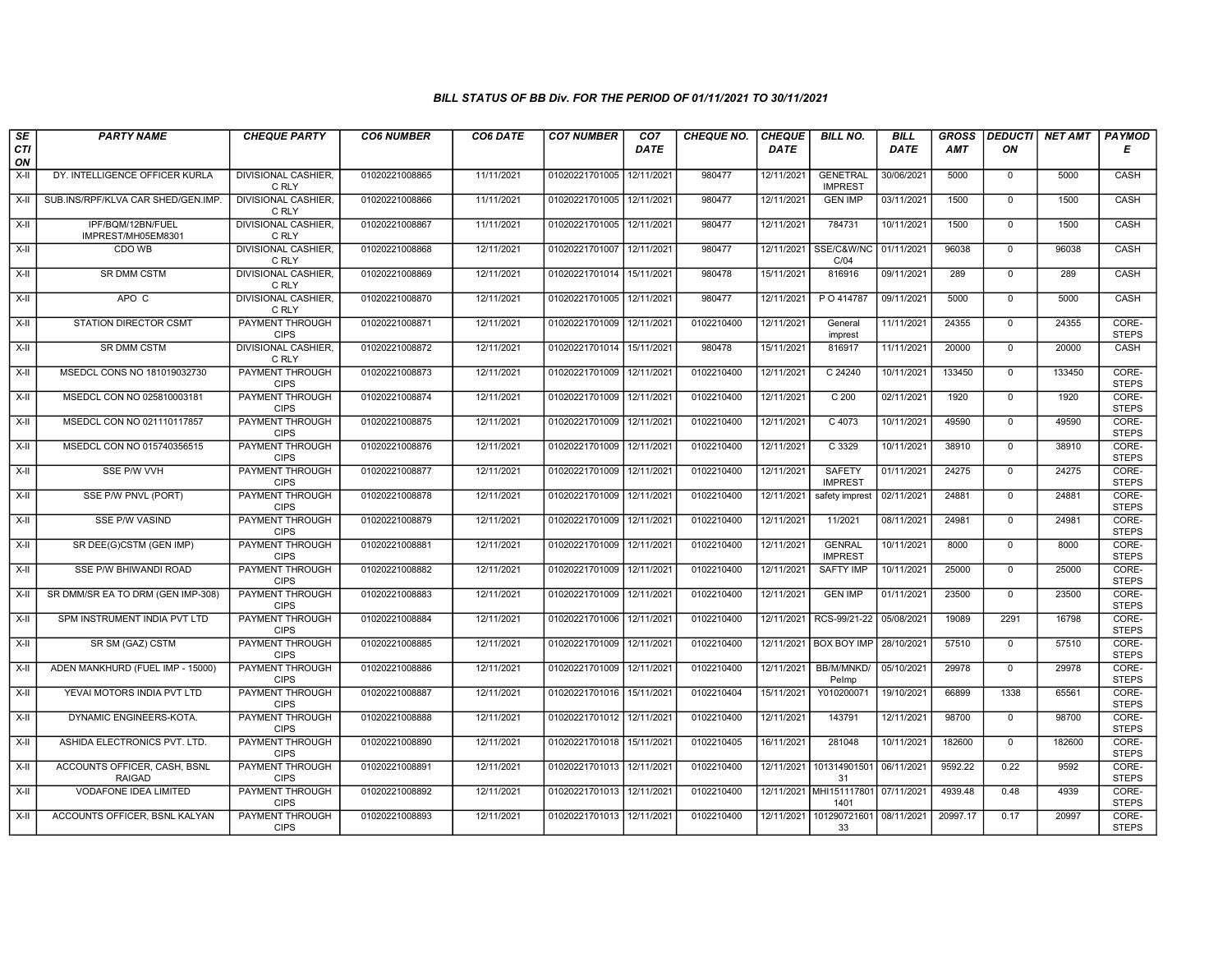| SE        | <b>PARTY NAME</b>                             | <b>CHEQUE PARTY</b>                   | <b>CO6 NUMBER</b> | CO6 DATE   | <b>CO7 NUMBER</b>         | CO <sub>7</sub> | <b>CHEQUE NO.</b> | <b>CHEQUE</b> | <b>BILL NO.</b>                 | <b>BILL</b> | <b>GROSS</b> | <b>DEDUCTI</b> | NET AMT | <b>PAYMOD</b>                |
|-----------|-----------------------------------------------|---------------------------------------|-------------------|------------|---------------------------|-----------------|-------------------|---------------|---------------------------------|-------------|--------------|----------------|---------|------------------------------|
| CTI<br>ON |                                               |                                       |                   |            |                           | <b>DATE</b>     |                   | DATE          |                                 | DATE        | <b>AMT</b>   | ON             |         | Е                            |
| X-II      | BHARAT SANCHAR NIGAM LIMITED, PUNE            | <b>PAYMENT THROUGH</b><br><b>CIPS</b> | 01020221008894    | 12/11/2021 | 01020221701013            | 12/11/2021      | 0102210400        | 12/11/2021    | 101945762801<br>18              | 06/11/2021  | 8964.46      | 0.46           | 8964    | CORE-<br><b>STEPS</b>        |
| X-II      | ACCOUNTS OFFICER CASH BSNL NASIK              | <b>PAYMENT THROUGH</b><br><b>CIPS</b> | 01020221008895    | 12/11/2021 | 01020221701013 12/11/2021 |                 | 0102210400        | 12/11/2021    | 102174294701<br>08              | 06/11/2021  | 13980.94     | 0.94           | 13980   | CORE-<br><b>STEPS</b>        |
| X-II      | AIRTEL RELATIONSHIP NO 1019398251             | PAYMENT THROUGH<br><b>CIPS</b>        | 01020221008896    | 12/11/2021 | 01020221701013 12/11/2021 |                 | 0102210400        |               | 12/11/2021 BM2227I01168<br>6034 | 06/11/2021  | 125160       | $\mathbf 0$    | 125160  | CORE-<br><b>STEPS</b>        |
| $X-II$    | CREATIVE ENGINEERS-KOTA.                      | PAYMENT THROUGH<br><b>CIPS</b>        | 01020221008897    | 12/11/2021 | 01020221701019            | 16/11/2021      | 0102210408        | 17/11/2021    | 143799                          | 12/11/2021  | 98700        | $\overline{0}$ | 98700   | CORE-<br><b>STEPS</b>        |
| $X-H$     | <b>MAXE INFOTECH</b>                          | <b>PAYMENT THROUGH</b><br><b>CIPS</b> | 01020221008898    | 12/11/2021 | 01020221701027            | 17/11/2021      | 0102210410        | 17/11/2021    | MI10088                         | 24/08/2021  | 54625        | 1093           | 53532   | CORE-<br><b>STEPS</b>        |
| $X-H$     | DIAMOND STEEL INDUSTRIES-<br><b>FARIDABAD</b> | <b>PAYMENT THROUGH</b><br><b>CIPS</b> | 01020221008899    | 12/11/2021 | 01020221701019 16/11/2021 |                 | 0102210408        | 17/11/2021    | 143800                          | 12/11/2021  | 98700        | $\mathbf{0}$   | 98700   | CORE-<br><b>STEPS</b>        |
| X-II      | SHREE GANESH AUTO WORKS                       | PAYMENT THROUGH<br><b>CIPS</b>        | 01020221008900    | 12/11/2021 | 01020221701016            | 15/11/2021      | 0102210404        | 15/11/2021    | 1565                            | 03/09/2021  | 18408        | 1232           | 17176   | CORE-<br><b>STEPS</b>        |
| X-II      | SUB INS.RPF ABH VEH NO MH-01-CY-9308          | <b>DIVISIONAL CASHIER</b><br>C RLY    | 01020221008901    | 15/11/2021 | 01020221701014            | 15/11/2021      | 980478            | 15/11/2021    | FUEL IMP.                       | 29/09/2021  | 4000         | $\mathbf{0}$   | 4000    | CASH                         |
| $X-H$     | ADEN W KYN FUEL.IMP.                          | <b>DIVISIONAL CASHIER,</b><br>C RLY   | 01020221008902    | 15/11/2021 | 01020221701014 15/11/2021 |                 | 980478            | 15/11/2021    | DEP/K/14/21<br>22               | 09/11/2021  | 12175        | $\Omega$       | 12175   | <b>CASH</b>                  |
| $X-H$     | MTO/12BN/FUEL IMPREST/MH05EM8299              | <b>DIVISIONAL CASHIER,</b><br>C RLY   | 01020221008903    | 15/11/2021 | 01020221701014            | 15/11/2021      | 980478            | 15/11/2021    | 784733                          | 10/11/2021  | 2930         | $\mathbf 0$    | 2930    | <b>CASH</b>                  |
| X-II      | SR DME (D) CLA                                | DIVISIONAL CASHIER,<br>C RLY          | 01020221008904    | 15/11/2021 | 01020221701014            | 15/11/2021      | 980478            | 15/11/2021    | 585473                          | 11/11/2021  | 10000        | $\mathbf 0$    | 10000   | CASH                         |
| X-II      | <b>BEST</b>                                   | <b>BEST</b>                           | 01020221008905    | 15/11/2021 | 01020221701015 15/11/2021 |                 | 961299            | 15/11/2021    | R-19362                         | 11/11/2021  | 192100       | $\mathbf{0}$   | 192100  | <b>BANK</b><br>CHEQUE        |
| X-II      | <b>BEST</b>                                   | <b>BEST</b>                           | 01020221008906    | 15/11/2021 | 01020221701015 15/11/2021 |                 | 961300            | 15/11/2021    | R+C-73129                       | 11/11/2021  | 605510       | $\mathbf 0$    | 605510  | <b>BANK</b><br><b>CHEQUE</b> |
| $X-H$     | SR.DCM.CSTM                                   | <b>DIVISIONAL CASHIER,</b><br>C RLY   | 01020221008907    | 15/11/2021 | 01020221701015            | 15/11/2021      | 980478            | 15/11/2021    | 271398                          | 11/11/2021  | 5600         | $\overline{0}$ | 5600    | <b>CASH</b>                  |
| X-II      | <b>SS THAKURLI</b>                            | PAYMENT THROUGH<br><b>CIPS</b>        | 01020221008908    | 15/11/2021 | 01020221701017            | 15/11/2021      | 0102210404        | 15/11/2021    | <b>IMPREST</b><br>CASH          | 22/10/2021  | 3764         | $\mathbf 0$    | 3764    | CORE-<br><b>STEPS</b>        |
| X-II      | MSEDCL CON NO 052013049491                    | PAYMENT THROUGH<br><b>CIPS</b>        | 01020221008909    | 15/11/2021 | 01020221701017            | 15/11/2021      | 0102210404        | 15/11/2021    | $C$ 11                          | 10/11/2021  | 400          | $\overline{0}$ | 400     | CORE-<br><b>STEPS</b>        |
| $X-H$     | MSEDCL CON NO 015738008003                    | PAYMENT THROUGH<br><b>CIPS</b>        | 01020221008910    | 15/11/2021 | 01020221701017            | 15/11/2021      | 0102210404        | 15/11/2021    | c 7172                          | 10/11/2021  | 105560       | $\mathbf{0}$   | 105560  | CORE-<br><b>STEPS</b>        |
| X-II      | MSEDCL CON NO 015738480594                    | <b>PAYMENT THROUGH</b><br><b>CIPS</b> | 01020221008911    | 15/11/2021 | 01020221701017 15/11/2021 |                 | 0102210404        | 15/11/2021    | c 164                           | 10/11/2021  | 1670         | $\mathbf 0$    | 1670    | CORE-<br><b>STEPS</b>        |
| X-II      | MSEDCL CON NO 022130000961                    | PAYMENT THROUGH<br><b>CIPS</b>        | 01020221008912    | 15/11/2021 | 01020221701017            | 15/11/2021      | 0102210404        | 15/11/2021    | c <sub>42</sub>                 | 11/11/2021  | 360          | $\Omega$       | 360     | CORE-<br><b>STEPS</b>        |
| $X-II$    | MSEDCL CON NO 022010503314                    | PAYMENT THROUGH<br><b>CIPS</b>        | 01020221008913    | 15/11/2021 | 01020221701017            | 15/11/2021      | 0102210404        | 15/11/2021    | c 134                           | 11/11/2021  | 1450         | $\mathbf{0}$   | 1450    | CORE-<br><b>STEPS</b>        |
| $X-H$     | MSEDCL CON NO 027674000885                    | <b>PAYMENT THROUGH</b><br><b>CIPS</b> | 01020221008914    | 15/11/2021 | 01020221701017            | 15/11/2021      | 0102210404        | 15/11/2021    | R 340                           | 11/11/2021  | 10860        | $\overline{0}$ | 10860   | CORE-<br><b>STEPS</b>        |
| $X-H$     | MSEDCL CON NO 026680000521                    | <b>PAYMENT THROUGH</b><br><b>CIPS</b> | 01020221008915    | 15/11/2021 | 01020221701017 15/11/2021 |                 | 0102210404        | 15/11/2021    | R 1000                          | 11/11/2021  | 13080        | $\mathbf{0}$   | 13080   | CORE-<br><b>STEPS</b>        |
| X-II      | MSEDCL CON NO 020130011579                    | PAYMENT THROUGH<br><b>CIPS</b>        | 01020221008916    | 15/11/2021 | 01020221701017            | 15/11/2021      | 0102210404        | 15/11/2021    | c 190                           | 11/11/2021  | 1600         | $\mathbf 0$    | 1600    | CORE-<br><b>STEPS</b>        |
| X-II      | MSEDCL CON NO 021524075901                    | PAYMENT THROUGH<br><b>CIPS</b>        | 01020221008917    | 15/11/2021 | 01020221701017            | 15/11/2021      | 0102210404        | 15/11/2021    | C 25059                         | 10/11/2021  | 271900       | $\mathbf{0}$   | 271900  | CORE-<br><b>STEPS</b>        |
| $X-H$     | MSEDCL CON NO 020131250399                    | <b>PAYMENT THROUGH</b><br><b>CIPS</b> | 01020221008918    | 15/11/2021 | 01020221701017            | 15/11/2021      | 0102210404        | 15/11/2021    | C 7694                          | 10/11/2021  | 57810        | $\mathbf{0}$   | 57810   | CORE-<br><b>STEPS</b>        |
| $X-H$     | MSEDCL CON NO 027014002231                    | <b>PAYMENT THROUGH</b><br><b>CIPS</b> | 01020221008919    | 15/11/2021 | 01020221701017            | 15/11/2021      | 0102210404        | 15/11/2021    | C86                             | 10/11/2021  | 600          | $\overline{0}$ | 600     | CORE-<br><b>STEPS</b>        |
| $X-H$     | TORRENT POWER LTD CON NO<br>13832770773       | <b>PAYMENT THROUGH</b><br><b>CIPS</b> | 01020221008920    | 15/11/2021 | 01020221701017 15/11/2021 |                 | 0102210404        | 15/11/2021    | C <sub>26</sub>                 | 10/11/2021  | 540          | $\mathbf{0}$   | 540     | CORE-<br><b>STEPS</b>        |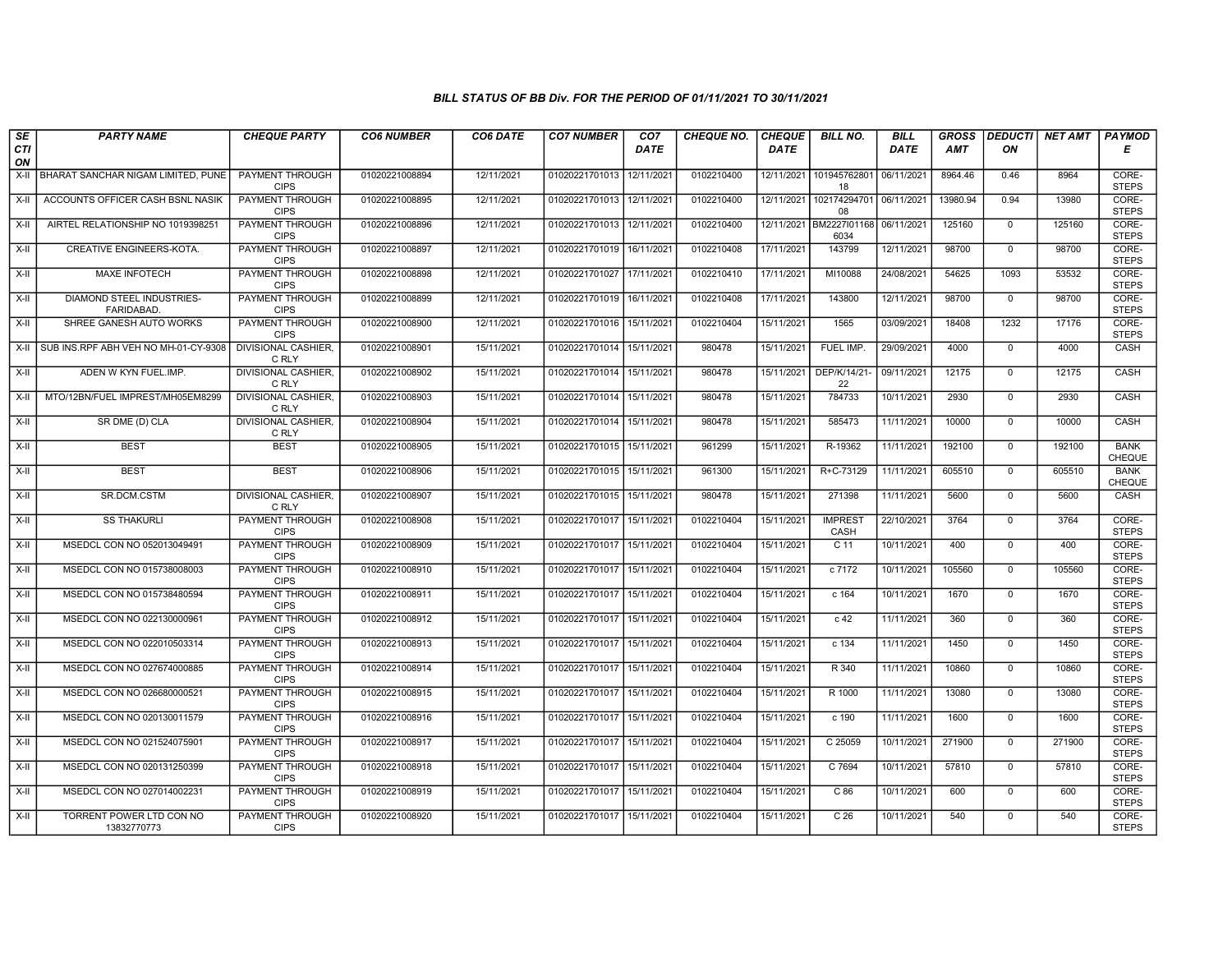| SE               | <b>PARTY NAME</b>                        | <b>CHEQUE PARTY</b>                   | <b>CO6 NUMBER</b> | CO6 DATE   | <b>CO7 NUMBER</b>         | CO <sub>7</sub> | <b>CHEQUE NO.</b> | <b>CHEQUE</b> | <b>BILL NO.</b>                  | <b>BILL</b> | <b>GROSS</b> | <b>DEDUCTI</b> | NET AMT | <b>PAYMOD</b>         |
|------------------|------------------------------------------|---------------------------------------|-------------------|------------|---------------------------|-----------------|-------------------|---------------|----------------------------------|-------------|--------------|----------------|---------|-----------------------|
| <b>CTI</b><br>ON |                                          |                                       |                   |            |                           | <b>DATE</b>     |                   | <b>DATE</b>   |                                  | <b>DATE</b> | <b>AMT</b>   | ON             |         | Е                     |
| $X-H$            | MSEDCL CON NO 021560388486               | PAYMENT THROUGH<br><b>CIPS</b>        | 01020221008921    | 15/11/2021 | 01020221701017            | 15/11/2021      | 0102210404        | 15/11/2021    | C6642                            | 10/11/2021  | 73650        | $\mathbf 0$    | 73650   | CORE-<br><b>STEPS</b> |
| $X-H$            | MSEDCL CON NO 021524906641               | <b>PAYMENT THROUGH</b><br><b>CIPS</b> | 01020221008922    | 15/11/2021 | 01020221701017 15/11/2021 |                 | 0102210404        | 15/11/2021    | C819                             | 10/11/2021  | 6540         | $\mathbf 0$    | 6540    | CORE-<br><b>STEPS</b> |
| X-II             | MSEDCL CON NO 020012777257               | PAYMENT THROUGH<br><b>CIPS</b>        | 01020221008923    | 15/11/2021 | 01020221701017            | 15/11/2021      | 0102210404        | 15/11/2021    | C 3302                           | 10/11/2021  | 20780        | $\mathbf 0$    | 20780   | CORE-<br><b>STEPS</b> |
| $X-H$            | MSEDCL CON NO 020019023120               | PAYMENT THROUGH<br><b>CIPS</b>        | 01020221008924    | 15/11/2021 | 01020221701017            | 15/11/2021      | 0102210404        | 15/11/2021    | C 17921                          | 10/11/2021  | 202080       | $\overline{0}$ | 202080  | CORE-<br><b>STEPS</b> |
| $X-H$            | MSEDCL CON NO 021514371331               | <b>PAYMENT THROUGH</b><br><b>CIPS</b> | 01020221008925    | 15/11/2021 | 01020221701017            | 15/11/2021      | 0102210404        | 15/11/2021    | C 12370                          | 10/11/2021  | 135990       | $\mathbf 0$    | 135990  | CORE-<br><b>STEPS</b> |
| $X-H$            | MSEDCL CON NO 210111971387               | <b>PAYMENT THROUGH</b><br><b>CIPS</b> | 01020221008926    | 15/11/2021 | 01020221701017 15/11/2021 |                 | 0102210404        | 15/11/2021    | C 11676                          | 10/11/2021  | 134550       | $\mathbf 0$    | 134550  | CORE-<br><b>STEPS</b> |
| X-II             | TORRENT POWER LTD CON NO<br>000020355921 | PAYMENT THROUGH<br><b>CIPS</b>        | 01020221008927    | 15/11/2021 | 01020221701017            | 15/11/2021      | 0102210404        | 15/11/2021    | c 355                            | 10/11/2021  | 8540         | $\mathbf 0$    | 8540    | CORE-<br><b>STEPS</b> |
| $X-H$            | MSEDCL CON NO 015518129926               | PAYMENT THROUGH<br><b>CIPS</b>        | 01020221008928    | 15/11/2021 | 01020221701017            | 15/11/2021      | 0102210404        | 15/11/2021    | c 2000                           | 10/11/2021  | 15470        | $\mathbf 0$    | 15470   | CORE-<br><b>STEPS</b> |
| $X-H$            | MSEDCL CON NO 020020046237               | <b>PAYMENT THROUGH</b><br><b>CIPS</b> | 01020221008929    | 15/11/2021 | 01020221701017 15/11/2021 |                 | 0102210404        | 15/11/2021    | C <sub>629</sub>                 | 10/11/2021  | 5120         | $\overline{0}$ | 5120    | CORE-<br><b>STEPS</b> |
| $X-H$            | MSEDCL CON NO 020012500395               | <b>PAYMENT THROUGH</b><br><b>CIPS</b> | 01020221008930    | 15/11/2021 | 01020221701017            | 15/11/2021      | 0102210404        | 15/11/2021    | $C$ 1748                         | 10/11/2021  | 24120        | $\mathbf 0$    | 24120   | CORE-<br><b>STEPS</b> |
| X-II             | MSEDCL CON NO 020012306238               | PAYMENT THROUGH<br><b>CIPS</b>        | 01020221008931    | 15/11/2021 | 01020221701017            | 15/11/2021      | 0102210404        | 15/11/2021    | C 8967                           | 10/11/2021  | 85030        | $\mathbf{0}$   | 85030   | CORE-<br><b>STEPS</b> |
| $X-H$            | MSEDCL CON NO 020012872225               | PAYMENT THROUGH<br><b>CIPS</b>        | 01020221008932    | 15/11/2021 | 01020221701017            | 15/11/2021      | 0102210404        | 15/11/2021    | C 16098                          | 10/11/2021  | 159560       | $\mathbf 0$    | 159560  | CORE-<br><b>STEPS</b> |
| $X-II$           | MSEDCL CON NO 015738479391               | <b>PAYMENT THROUGH</b><br><b>CIPS</b> | 01020221008933    | 15/11/2021 | 01020221701017 15/11/2021 |                 | 0102210404        | 15/11/2021    | C 10850                          | 10/11/2021  | 125320       | $\mathbf 0$    | 125320  | CORE-<br><b>STEPS</b> |
| $X-H$            | MSEDCL CON NO 220430356526               | <b>PAYMENT THROUGH</b><br><b>CIPS</b> | 01020221008934    | 15/11/2021 | 01020221701017            | 15/11/2021      | 0102210404        | 15/11/2021    | $C$ 3431                         | 10/11/2021  | 41200        | $\overline{0}$ | 41200   | CORE-<br><b>STEPS</b> |
| X-II             | MSEDCL CON NO 020290040010               | PAYMENT THROUGH<br><b>CIPS</b>        | 01020221008935    | 15/11/2021 | 01020221701017            | 15/11/2021      | 0102210404        | 15/11/2021    | C171                             | 10/11/2021  | 1740         | $\mathbf 0$    | 1740    | CORE-<br><b>STEPS</b> |
| X-II             | TORRENT POWER LTD CON NO<br>14830728997  | <b>PAYMENT THROUGH</b><br><b>CIPS</b> | 01020221008936    | 15/11/2021 | 01020221701017            | 15/11/2021      | 0102210404        | 15/11/2021    | C 3003                           | 10/11/2021  | 36570        | $\overline{0}$ | 36570   | CORE-<br><b>STEPS</b> |
| X-II             | MSEDCL CON NO 027404000018               | PAYMENT THROUGH<br><b>CIPS</b>        | 01020221008937    | 15/11/2021 | 01020221701017            | 15/11/2021      | 0102210404        | 15/11/2021    | C 2793                           | 10/11/2021  | 45700        | $\mathbf{0}$   | 45700   | CORE-<br><b>STEPS</b> |
| X-II             | TORRENT POWER LTD CON NO<br>000020266902 | <b>PAYMENT THROUGH</b><br><b>CIPS</b> | 01020221008938    | 15/11/2021 | 01020221701017            | 15/11/2021      | 0102210404        | 15/11/2021    | $C-1445$                         | 10/11/2021  | 19610        | $\mathbf 0$    | 19610   | CORE-<br><b>STEPS</b> |
| X-II             | INSPECTOR/RPSF/THK/MTO/GEN.IMP.          | PAYMENT THROUGH<br><b>CIPS</b>        | 01020221008940    | 15/11/2021 | 01020221701030 17/11/2021 |                 | 0102210410        | 17/11/2021    | 12bn/mto/impre<br>st             | 29/09/2021  | 2500         | $\mathbf 0$    | 2500    | CORE-<br><b>STEPS</b> |
| $X-II$           | INSPECTOR RPF/KYN/GEN.IMP.               | <b>PAYMENT THROUGH</b><br><b>CIPS</b> | 01020221008941    | 15/11/2021 | 01020221701030 17/11/2021 |                 | 0102210410        | 17/11/2021    | <b>GENERAL</b><br><b>IMPREST</b> | 09/11/2021  | 2500         | $\mathbf 0$    | 2500    | CORE-<br><b>STEPS</b> |
| $X-H$            | <b>SM KASU</b>                           | <b>PAYMENT THROUGH</b><br><b>CIPS</b> | 01020221008942    | 15/11/2021 | 01020221701021            | 16/11/2021      | 0102210407        | 16/11/2021    | Imprest Bill                     | 08/11/2021  | 10498        | $\overline{0}$ | 10498   | CORE-<br><b>STEPS</b> |
| $X-H$            | <b>SM VIKHROLI</b>                       | <b>PAYMENT THROUGH</b><br><b>CIPS</b> | 01020221008943    | 15/11/2021 | 01020221701021            | 16/11/2021      | 0102210407        | 16/11/2021    | <b>Imprest Bill</b>              | 02/11/2021  | 2525         | $\mathbf{0}$   | 2525    | CORE-<br><b>STEPS</b> |
| X-II             | <b>SM KARJAT</b>                         | PAYMENT THROUGH<br><b>CIPS</b>        | 01020221008944    | 15/11/2021 | 01020221701021            | 16/11/2021      | 0102210407        | 16/11/2021    | <b>Imprest Bill</b>              | 02/11/2021  | 48000        | $\mathbf 0$    | 48000   | CORE-<br><b>STEPS</b> |
| X-II             | INS.RPF NGSM VEH NO MH-01-CY-9310        | PAYMENT THROUGH<br><b>CIPS</b>        | 01020221008945    | 15/11/2021 | 01020221701030            | 17/11/2021      | 0102210410        | 17/11/2021    | gen. ipm                         | 12/11/2021  | 3700         | $\mathbf{0}$   | 3700    | CORE-<br><b>STEPS</b> |
| $X-H$            | <b>SM DIVA</b>                           | PAYMENT THROUGH<br><b>CIPS</b>        | 01020221008946    | 15/11/2021 | 01020221701021            | 16/11/2021      | 0102210407        | 16/11/2021    | Imprest Bill                     | 08/11/2021  | 966          | $\mathbf 0$    | 966     | CORE-<br><b>STEPS</b> |
| $X-H$            | SSE/C&W/COG/IGP/GEN.IMP.                 | <b>PAYMENT THROUGH</b><br><b>CIPS</b> | 01020221008947    | 15/11/2021 | 01020221701030 17/11/2021 |                 | 0102210410        | 17/11/2021    | 1000                             | 10/11/2021  | 1000         | $\overline{0}$ | 1000    | CORE-<br><b>STEPS</b> |
| X-II             | MOTORMEN TRAINING CENTER<br>KYN/GEN.IMP  | <b>PAYMENT THROUGH</b><br><b>CIPS</b> | 01020221008948    | 15/11/2021 | 01020221701030 17/11/2021 |                 | 0102210410        | 17/11/2021    | 030                              | 25/10/2021  | 5000         | $\mathbf{0}$   | 5000    | CORE-<br><b>STEPS</b> |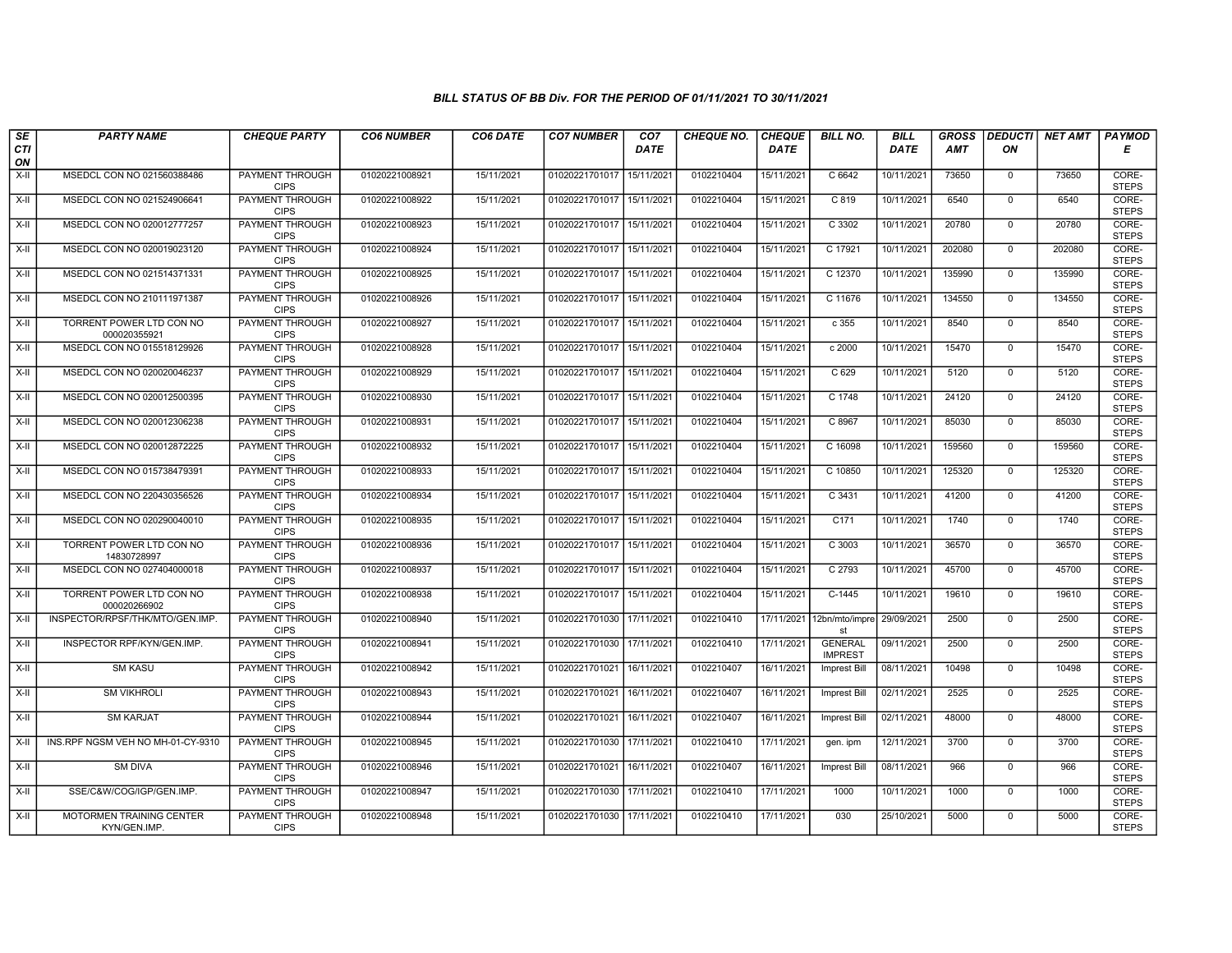| SE                 | <b>PARTY NAME</b>                                    | <b>CHEQUE PARTY</b>                   | <b>CO6 NUMBER</b> | CO6 DATE   | <b>CO7 NUMBER</b>         | CO <sub>7</sub>        | <b>CHEQUE NO.</b> | <b>CHEQUE</b> | <b>BILL NO.</b>                   | <b>BILL</b> | <b>GROSS</b> |              | <b>DEDUCTI</b>   NET AMT | <b>PAYMOD</b>         |
|--------------------|------------------------------------------------------|---------------------------------------|-------------------|------------|---------------------------|------------------------|-------------------|---------------|-----------------------------------|-------------|--------------|--------------|--------------------------|-----------------------|
| <b>CTI</b><br>ON   |                                                      |                                       |                   |            |                           | DATE                   |                   | <b>DATE</b>   |                                   | DATE        | <b>AMT</b>   | ON           |                          | Е                     |
| $\overline{x}$ -II | <b>SM TURBHE</b>                                     | <b>PAYMENT THROUGH</b><br><b>CIPS</b> | 01020221008949    | 15/11/2021 | 01020221701021            | 16/11/2021             | 0102210407        | 16/11/2021    | Imprest Bill                      | 02/11/2021  | 3963         | $\mathbf 0$  | 3963                     | CORE-<br><b>STEPS</b> |
| $X-H$              | SSE(M)CLA                                            | <b>PAYMENT THROUGH</b><br><b>CIPS</b> | 01020221008950    | 15/11/2021 | 01020221701030 17/11/2021 |                        | 0102210410        |               | 17/11/2021 7773,450,529,5<br>28   | 29/10/2021  | 5000         | $\mathbf 0$  | 5000                     | CORE-<br><b>STEPS</b> |
| $X-H$              | <b>SS DATIVALI</b>                                   | PAYMENT THROUGH<br><b>CIPS</b>        | 01020221008951    | 15/11/2021 | 01020221701021            | 16/11/2021             | 0102210407        | 16/11/2021    | Imprest Bill                      | 08/11/2021  | 3043         | $\Omega$     | 3043                     | CORE-<br><b>STEPS</b> |
| X-II               | INSPECTOR RPSF/THK /BQM/GEN.IMP.                     | PAYMENT THROUGH<br><b>CIPS</b>        | 01020221008952    | 15/11/2021 | 01020221701030            | 17/11/202              | 0102210410        | 17/11/2021    | 12BN/BQM/IM/<br>886               | 10/11/2021  | 1494         | $\mathbf 0$  | 1494                     | CORE-<br><b>STEPS</b> |
| $X-H$              | INS./RPF/DOG SEQ/GAS/LTT                             | <b>PAYMENT THROUGH</b><br><b>CIPS</b> | 01020221008953    | 15/11/2021 | 01020221701030            | 17/11/2021             | 0102210410        | 17/11/2021    | DS/LTT/GAS.I<br>MP                | 10/11/2021  | 899          | $\mathbf 0$  | 899                      | CORE-<br><b>STEPS</b> |
| X-II               | ASST SUB INSPECTOR /DS/LTT/GEN.IMP.                  | <b>PAYMENT THROUGH</b><br><b>CIPS</b> | 01020221008954    | 15/11/2021 | 01020221701030            | 17/11/2021             | 0102210410        | 17/11/2021    | DS/LTT/GEN.I<br>MP.               | 10/11/2021  | 654          | $\mathbf 0$  | 654                      | CORE-<br><b>STEPS</b> |
| $X-II$             | <b>SM ROHA</b>                                       | <b>DIVISIONAL CASHIER.</b><br>C RLY   | 01020221008955    | 15/11/2021 | 01020221701020            | 16/11/2021             | 980482            | 16/11/2021    | Imprest Bill                      | 09/11/2021  | 50813        | $\mathbf 0$  | 50813                    | CASH                  |
| X-II               | SM VIKHROLI/ STATION CLEANLINESS                     | <b>DIVISIONAL CASHIER.</b><br>C RLY   | 01020221008956    | 15/11/2021 | 01020221701020            | 16/11/2021             | 980482            | 16/11/2021    | Imprest Bill                      | 08/11/2021  | 66241        | $\mathbf 0$  | 66241                    | CASH                  |
| X-II               | ASST SUB INSPECTOR DS/CCB/GAS.IMP                    | <b>PAYMENT THROUGH</b><br><b>CIPS</b> | 01020221008957    | 15/11/2021 | 01020221701030            | 17/11/2021             | 0102210410        | 17/11/2021    | DS/CCB/GAS.<br>MP.                | 10/11/2021  | 899          | $\Omega$     | 899                      | CORE-<br><b>STEPS</b> |
| $X-H$              | SM MULUND/ STATION CLEANLINESS                       | <b>DIVISIONAL CASHIER.</b><br>C RLY   | 01020221008958    | 15/11/2021 | 01020221701020            | 16/11/2021             | 980482            | 16/11/2021    | Imprest Bill                      | 08/11/2021  | 85149        | $\mathbf 0$  | 85149                    | CASH                  |
| X-II               | SM BYCULLA/ STATION CLEANLINESS                      | <b>DIVISIONAL CASHIER,</b><br>C RLY   | 01020221008959    | 15/11/2021 | 01020221701020            | 16/11/2021             | 980482            | 16/11/2021    | Imprest Bill                      | 08/11/2021  | 86675        | $\mathbf 0$  | 86675                    | CASH                  |
| X-II               | RPF/THANA/DIVA/GEN.IMP.                              | PAYMENT THROUGH<br><b>CIPS</b>        | 01020221008960    | 15/11/2021 | 01020221701030            | 17/11/2021             | 0102210410        | 17/11/2021    | <b>GEN. IMP</b><br><b>BILLS P</b> | 10/11/2021  | 2500         | $\mathbf{0}$ | 2500                     | CORE-<br><b>STEPS</b> |
| X-II               | SM COMML. COTTON GREEN/STATION<br><b>CLEANLINESS</b> | <b>DIVISIONAL CASHIER.</b><br>C RLY   | 01020221008961    | 15/11/2021 | 01020221701020            | 16/11/2021             | 980482            | 16/11/2021    | <b>Imprest Bill</b>               | 08/11/2021  | 28116        | $\mathbf 0$  | 28116                    | CASH                  |
| X-II               | INSPECTOR RPSF/THK/B COY/GEN.IMP.                    | <b>PAYMENT THROUGH</b><br><b>CIPS</b> | 01020221008962    | 15/11/2021 | 01020221701067            | 25/11/202              | 0102210425        | 25/11/2021    | 796, S0002476                     | 25/10/2021  | 1500         | $\mathbf 0$  | 1500                     | CORE-<br><b>STEPS</b> |
| $X-H$              | SM COMML. CHINCHPOKLI/ STATION<br><b>CLEANLINESS</b> | <b>DIVISIONAL CASHIER.</b><br>C RLY   | 01020221008963    | 15/11/2021 | 01020221701020            | 16/11/2021             | 980482            | 16/11/2021    | <b>Imprest Bill</b>               | 08/11/2021  | 28380        | $\Omega$     | 28380                    | CASH                  |
| X-II               | ADEN W CSTM                                          | DIVISIONAL CASHIER,<br>C RLY          | 01020221008964    | 15/11/2021 | 01020221701034            | 18/11/2021             | 980484            | 18/11/2021    | ADEN[W]CSM<br>T                   | 01/10/2021  | 200000       | $\mathbf 0$  | 200000                   | CASH                  |
| $X-H$              | ADEE/TD/OHE/KURLA/GEN.IMP.                           | <b>PAYMENT THROUGH</b><br><b>CIPS</b> | 01020221008965    | 15/11/2021 | 01020221701030            | 17/11/2021             | 0102210410        | 17/11/2021    | General<br>Imprest                | 03/11/2021  | 2968         | $\mathbf 0$  | 2968                     | CORE-<br><b>STEPS</b> |
| X-II               | SSE/TD/OHE/NERUL/GEN.IMP.                            | <b>PAYMENT THROUGH</b><br><b>CIPS</b> | 01020221008966    | 15/11/2021 | 01020221701030            | 17/11/2021             | 0102210410        | 17/11/2021    | General<br>Imprest                | 03/11/2021  | 1460         | $\mathbf 0$  | 1460                     | CORE-<br><b>STEPS</b> |
| X-II               | SUB INSPECTOR RPF CHOWKI<br>AMBERNATH/GEN.IMP.       | PAYMENT THROUGH<br><b>CIPS</b>        | 01020221008967    | 15/11/2021 | 01020221701030            | 17/11/2021             | 0102210410        | 17/11/2021    | <b>GEN.IMP</b>                    | 06/11/2021  | 1500         | $\mathbf 0$  | 1500                     | CORE-<br><b>STEPS</b> |
| X-II               | INS.RPF BADALAPUR/GEN.IMP.                           | PAYMENT THROUGH<br><b>CIPS</b>        | 01020221008968    | 15/11/2021 | 01020221701030            | 17/11/2021             | 0102210410        | 17/11/2021    | <b>GEN.IMP</b>                    | 06/11/2021  | 2500         | $\mathbf 0$  | 2500                     | CORE-<br><b>STEPS</b> |
| $X-II$             | <b>SM SEWRI/ STATION CLEANLINESS</b>                 | <b>DIVISIONAL CASHIER,</b><br>C RLY   | 01020221008969    | 15/11/2021 | 01020221701020            | 16/11/2021             | 980482            | 16/11/2021    | Imprest Bill                      | 07/11/2021  | 45840        | $\mathbf{0}$ | 45840                    | CASH                  |
| X-II               | SUB INSPECTOR RPF KYN                                | PAYMENT THROUGH<br><b>CIPS</b>        | 01020221008973    | 15/11/2021 | 01020221701030            | 17/11/2021             | 0102210410        |               | 17/11/2021   DS/KYN/GEN.I<br>MP.  | 10/11/2021  | 905          | $\mathbf 0$  | 905                      | CORE-<br><b>STEPS</b> |
| X-II               | SUB.INS.GOD.SEQ.KYN PETROL IMP.                      | <b>PAYMENT THROUGH</b><br><b>CIPS</b> | 01020221008974    | 15/11/2021 | 01020221701030            | 17/11/202 <sup>-</sup> | 0102210410        | 17/11/2021    | <b>KYN PETROL</b><br>IMP.         | 10/11/2021  | 5000         | $\mathbf 0$  | 5000                     | CORE-<br><b>STEPS</b> |
|                    | X-II ASST SUB INSPECTORT DS/KYN/GAS.IMP              | PAYMENT THROUGH<br><b>CIPS</b>        | 01020221008975    | 15/11/2021 | 01020221701030            | 17/11/2021             | 0102210410        | 17/11/2021    | DS/KYN/GAS.I<br>MP.               | 10/11/2021  | 900          | $\mathbf 0$  | 900                      | CORE-<br><b>STEPS</b> |
| $X-H$              | SR DOM(G) BB                                         | <b>DIVISIONAL CASHIER,</b><br>C RLY   | 01020221008976    | 16/11/2021 | 01020221701020            | 16/11/2021             | 980482            | 16/11/2021    | 555746                            | 08/11/2021  | 5648         | $\Omega$     | 5648                     | CASH                  |
| $X-II$             | ADEN T BY (PETROL IMP)                               | <b>DIVISIONAL CASHIER,</b><br>C RLY   | 01020221008977    | 16/11/2021 | 01020221701020            | 16/11/2021             | 980482            | 16/11/2021    | Petrol imprest                    | 10/11/2021  | 63150        | $\mathbf 0$  | 63150                    | CASH                  |
| X-II               | ADEN T TNA FUEL IMP                                  | <b>DIVISIONAL CASHIER,</b><br>C RLY   | 01020221008978    | 16/11/2021 | 01020221701020 16/11/2021 |                        | 980482            | 16/11/2021    | TNA/1303/Petr<br>$\Omega$         | 09/11/2021  | 29023        | $\mathbf 0$  | 29023                    | CASH                  |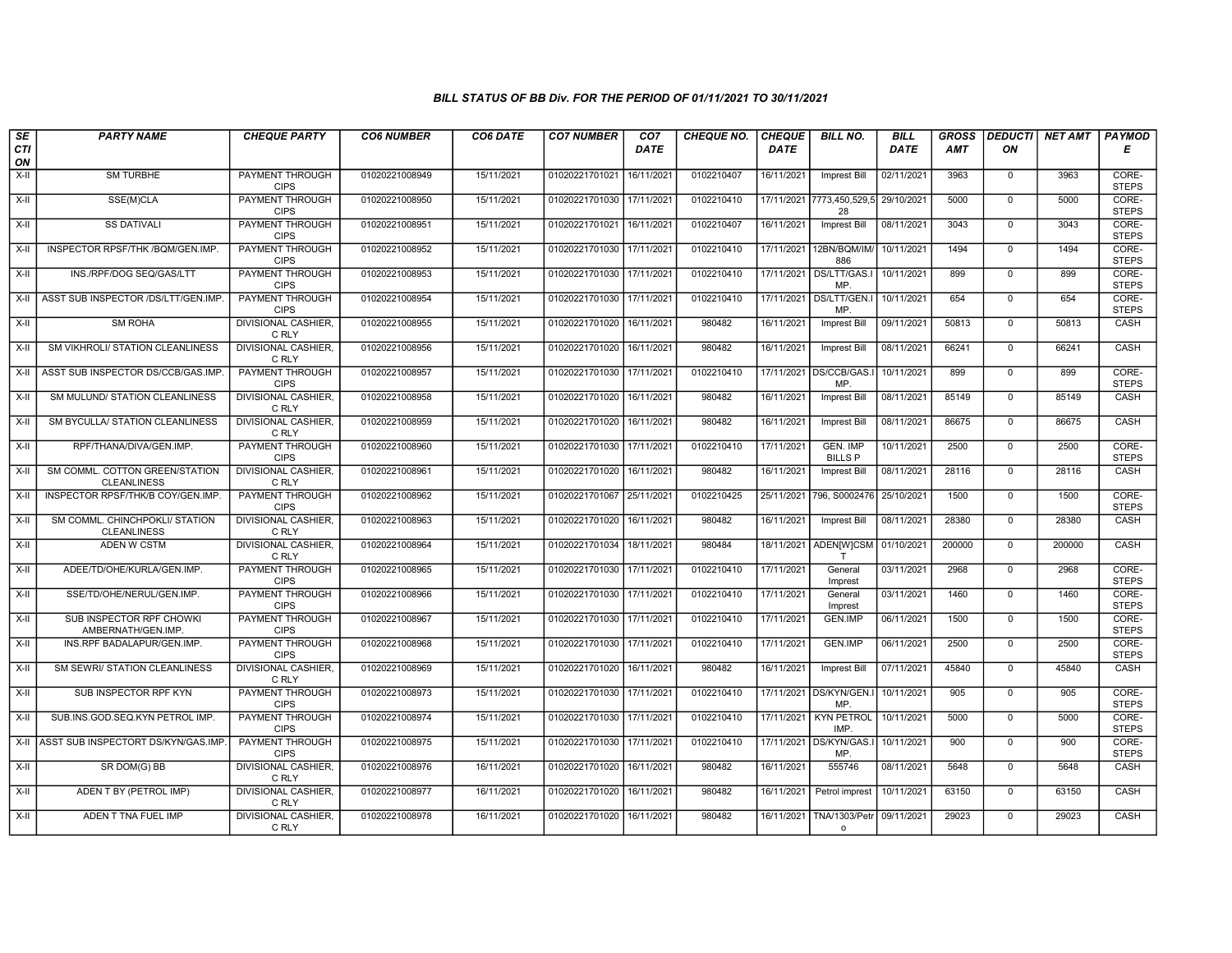| SE        | <b>PARTY NAME</b>                                       | <b>CHEQUE PARTY</b>                   | <b>CO6 NUMBER</b> | CO6 DATE   | <b>CO7 NUMBER</b>         | CO <sub>7</sub> | <b>CHEQUE NO.</b> | <b>CHEQUE</b> | <b>BILL NO.</b>                       | <b>BILL</b> | <b>GROSS</b> |                | <b>DEDUCTI</b> NET AMT | <b>PAYMOD</b>         |
|-----------|---------------------------------------------------------|---------------------------------------|-------------------|------------|---------------------------|-----------------|-------------------|---------------|---------------------------------------|-------------|--------------|----------------|------------------------|-----------------------|
| CTI<br>ON |                                                         |                                       |                   |            |                           | <b>DATE</b>     |                   | <b>DATE</b>   |                                       | DATE        | <b>AMT</b>   | ON             |                        | Е                     |
| $X-H$     | SSE (M) CSMT                                            | <b>PAYMENT THROUGH</b><br><b>CIPS</b> | 01020221008979    | 16/11/2021 | 01020221701021            | 16/11/2021      | 0102210407        | 16/11/2021    | <b>GENERAL</b><br><b>IMPREST</b>      | 11/11/2021  | 14000        | $\mathbf 0$    | 14000                  | CORE-<br><b>STEPS</b> |
| X-II      | SR SM (GAZ) CSTM                                        | <b>PAYMENT THROUGH</b><br><b>CIPS</b> | 01020221008980    | 16/11/2021 | 01020221701021 16/11/2021 |                 | 0102210407        | 16/11/2021    | Box Boy<br>Imprest                    | 10/11/2021  | 57510        | $\mathbf 0$    | 57510                  | CORE-<br><b>STEPS</b> |
| $X-H$     | ACM (RESVN) CSTM                                        | <b>PAYMENT THROUGH</b><br><b>CIPS</b> | 01020221008981    | 16/11/2021 | 01020221701021            | 16/11/2021      | 0102210407        | 16/11/2021    | imprest cash                          | 13/11/2021  | 4000         | $\mathbf 0$    | 4000                   | CORE-<br><b>STEPS</b> |
| X-II      | STATION DIRECTOR LTT                                    | <b>PAYMENT THROUGH</b><br><b>CIPS</b> | 01020221008983    | 16/11/2021 | 01020221701021            | 16/11/2021      | 0102210407        | 16/11/2021    | SD/LTT/Imp/O<br>ct21                  | 10/11/2021  | 49555        | $\mathbf 0$    | 49555                  | CORE-<br><b>STEPS</b> |
| $X-H$     | <b>SR DCM WKS</b>                                       | <b>PAYMENT THROUGH</b><br><b>CIPS</b> | 01020221008984    | 16/11/2021 | 01020221701021            | 16/11/2021      | 0102210407        |               | 16/11/2021 GMPANTRYIM<br><b>PREST</b> | 15/11/2021  | 45335        | $\mathbf 0$    | 45335                  | CORE-<br><b>STEPS</b> |
| X-II      | SSE/AC/STY/CSTM                                         | <b>PAYMENT THROUGH</b><br><b>CIPS</b> | 01020221008986    | 16/11/2021 | 01020221701021 16/11/2021 |                 | 0102210407        |               | 16/11/2021 GEN IMPREST 11/10/2021     |             | 10000        | $\Omega$       | 10000                  | CORE-<br><b>STEPS</b> |
| X-II      | SR DCM OFFICE CATM/GEN.IMP.                             | PAYMENT THROUGH<br><b>CIPS</b>        | 01020221008987    | 16/11/2021 | 01020221701021            | 16/11/2021      | 0102210407        | 16/11/2021    | bbchosimprest<br>gen                  | 01/11/2021  | 6149         | $\mathbf{0}$   | 6149                   | CORE-<br><b>STEPS</b> |
| X-II      | SSE(TL/AC)WB                                            | <b>PAYMENT THROUGH</b><br><b>CIPS</b> | 01020221008988    | 16/11/2021 | 01020221701021            | 16/11/2021      | 0102210407        | 16/11/2021    | Gen Imp                               | 08/11/2021  | 12931        | $\mathbf 0$    | 12931                  | CORE-<br><b>STEPS</b> |
| X-II      | <b>SS SHAHAD</b>                                        | <b>PAYMENT THROUGH</b><br><b>CIPS</b> | 01020221008989    | 16/11/2021 | 01020221701021            | 16/11/2021      | 0102210407        | 16/11/2021    | <b>IMPREST</b><br>CASH                | 02/11/2021  | 24588        | $\mathbf 0$    | 24588                  | CORE-<br><b>STEPS</b> |
|           | X-II MAHARASHTRA RESCO ROOFTOP SOLAR<br>PRIVATE LIMITED | <b>PAYMENT THROUGH</b><br><b>CIPS</b> | 01020221008990    | 16/11/2021 | 01020221701021            | 16/11/2021      | 0102210407        | 16/11/2021    | C 3620                                | 09/11/2021  | 196168       | $\mathbf{0}$   | 196168                 | CORE-<br><b>STEPS</b> |
| X-II      | ADANI ELECTRICITY MUMBAI LIMITED CA<br>NO 102695609     | PAYMENT THROUGH<br><b>CIPS</b>        | 01020221008991    | 16/11/2021 | 01020221701021            | 16/11/2021      | 0102210407        | 16/11/2021    | C 9306                                | 13/11/2021  | 68550        | $\mathbf{0}$   | 68550                  | CORE-<br><b>STEPS</b> |
| $X-II$    | MSEDCL CON NO 032510030914                              | <b>PAYMENT THROUGH</b><br><b>CIPS</b> | 01020221008992    | 16/11/2021 | 01020221701021            | 16/11/2021      | 0102210407        | 16/11/2021    | C 9401                                | 13/11/2021  | 86250        | $\mathbf 0$    | 86250                  | CORE-<br><b>STEPS</b> |
| X-II      | MSEDCL CON NO 181010054146                              | <b>PAYMENT THROUGH</b><br><b>CIPS</b> | 01020221008993    | 16/11/2021 | 01020221701021 16/11/2021 |                 | 0102210407        | 16/11/2021    | C 1233                                | 13/11/2021  | 8070         | $\mathbf 0$    | 8070                   | CORE-<br><b>STEPS</b> |
| $X-H$     | TORRENT POWER LTD CON NO<br>000461159079                | <b>PAYMENT THROUGH</b><br><b>CIPS</b> | 01020221008994    | 16/11/2021 | 01020221701021            | 16/11/2021      | 0102210407        | 16/11/2021    | C 30089                               | 13/11/2021  | 369460       | $\mathbf{0}$   | 369460                 | CORE-<br><b>STEPS</b> |
| X-II      | TORRENT POWER LTD CON NO<br>000023402521                | PAYMENT THROUGH<br><b>CIPS</b>        | 01020221008995    | 16/11/2021 | 01020221701021            | 16/11/2021      | 0102210407        | 16/11/2021    | C 11038                               | 13/11/2021  | 140460       | $\mathbf{0}$   | 140460                 | CORE-<br><b>STEPS</b> |
| $X-II$    | TORRENT POWER LTD CON NO<br>000170613830                | <b>PAYMENT THROUGH</b><br><b>CIPS</b> | 01020221008996    | 16/11/2021 | 01020221701021            | 16/11/2021      | 0102210407        | 16/11/2021    | C 14934                               | 13/11/2021  | 169680       | $\mathbf 0$    | 169680                 | CORE-<br><b>STEPS</b> |
| X-II      | TORRENT POWER LTD CON NO<br>000020480441                | <b>PAYMENT THROUGH</b><br><b>CIPS</b> | 01020221008997    | 16/11/2021 | 01020221701021            | 16/11/2021      | 0102210407        | 16/11/2021    | C <sub>262</sub>                      | 13/11/2021  | 14150        | $\mathbf{0}$   | 14150                  | CORE-<br><b>STEPS</b> |
| $X-H$     | TORRENT POWER LTD CON NO<br>000170260449                | <b>PAYMENT THROUGH</b><br><b>CIPS</b> | 01020221008998    | 16/11/2021 | 01020221701021            | 16/11/2021      | 0102210407        | 16/11/2021    | C6330                                 | 13/11/2021  | 72570        | $\overline{0}$ | 72570                  | CORE-<br><b>STEPS</b> |
| X-II      | MSEDCL CON NO 028512719301                              | PAYMENT THROUGH<br><b>CIPS</b>        | 01020221008999    | 16/11/2021 | 01020221701021            | 16/11/2021      | 0102210407        | 16/11/2021    | C 943                                 | 13/11/2021  | 39950        | $\mathbf{0}$   | 39950                  | CORE-<br><b>STEPS</b> |
| X-II      | MSEDCL CON NO 021520250473                              | <b>PAYMENT THROUGH</b><br><b>CIPS</b> | 01020221009000    | 16/11/2021 | 01020221701021            | 16/11/2021      | 0102210407        | 16/11/2021    | C 70                                  | 10/11/2021  | 980          | $\Omega$       | 980                    | CORE-<br><b>STEPS</b> |
| $X-II$    | MSEDCL CON NO 020020046300                              | <b>PAYMENT THROUGH</b><br><b>CIPS</b> | 01020221009001    | 16/11/2021 | 01020221701021            | 16/11/2021      | 0102210407        | 16/11/2021    | $C$ 1526                              | 13/11/2021  | 21310        | $\mathbf 0$    | 21310                  | CORE-<br><b>STEPS</b> |
| X-II      | MSEDCL CON NO 036065033717                              | <b>PAYMENT THROUGH</b><br><b>CIPS</b> | 01020221009002    | 16/11/2021 | 01020221701021            | 16/11/2021      | 0102210407        | 16/11/2021    | C 5633                                | 13/11/2021  | 87250        | $\mathbf 0$    | 87250                  | CORE-<br><b>STEPS</b> |
| X-II      | MSEDCL CON NO 020490003500                              | PAYMENT THROUGH<br><b>CIPS</b>        | 01020221009003    | 16/11/2021 | 01020221701021            | 16/11/2021      | 0102210407        | 16/11/2021    | C 1995                                | 13/11/2021  | 33100        | $\mathbf 0$    | 33100                  | CORE-<br><b>STEPS</b> |
| $X-II$    | <b>SM CHEMBUR</b>                                       | <b>PAYMENT THROUGH</b><br><b>CIPS</b> | 01020221009004    | 16/11/2021 | 01020221701031            | 17/11/2021      | 0102210410        | 17/11/2021    | Imprest Bill                          | 08/11/2021  | 2200         | $\mathbf 0$    | 2200                   | CORE-<br><b>STEPS</b> |
| $X-II$    | <b>SM VASHI</b>                                         | <b>PAYMENT THROUGH</b><br><b>CIPS</b> | 01020221009005    | 16/11/2021 | 01020221701031 17/11/2021 |                 | 0102210410        | 17/11/2021    | <b>Imprest Bill</b>                   | 08/11/2021  | 6664         | $\Omega$       | 6664                   | CORE-<br><b>STEPS</b> |
| $X-H$     | <b>SM BELAPUR</b>                                       | <b>PAYMENT THROUGH</b><br><b>CIPS</b> | 01020221009006    | 16/11/2021 | 01020221701031 17/11/2021 |                 | 0102210410        | 17/11/2021    | <b>Imprest Bill</b>                   | 06/11/2021  | 6900         | 0              | 6900                   | CORE-<br><b>STEPS</b> |
| X-II      | <b>SM DADAR</b>                                         | PAYMENT THROUGH<br><b>CIPS</b>        | 01020221009007    | 16/11/2021 | 01020221701031 17/11/2021 |                 | 0102210410        | 17/11/2021    | Imprest Bill                          | 08/11/2021  | 11206        | $\mathbf 0$    | 11206                  | CORE-<br><b>STEPS</b> |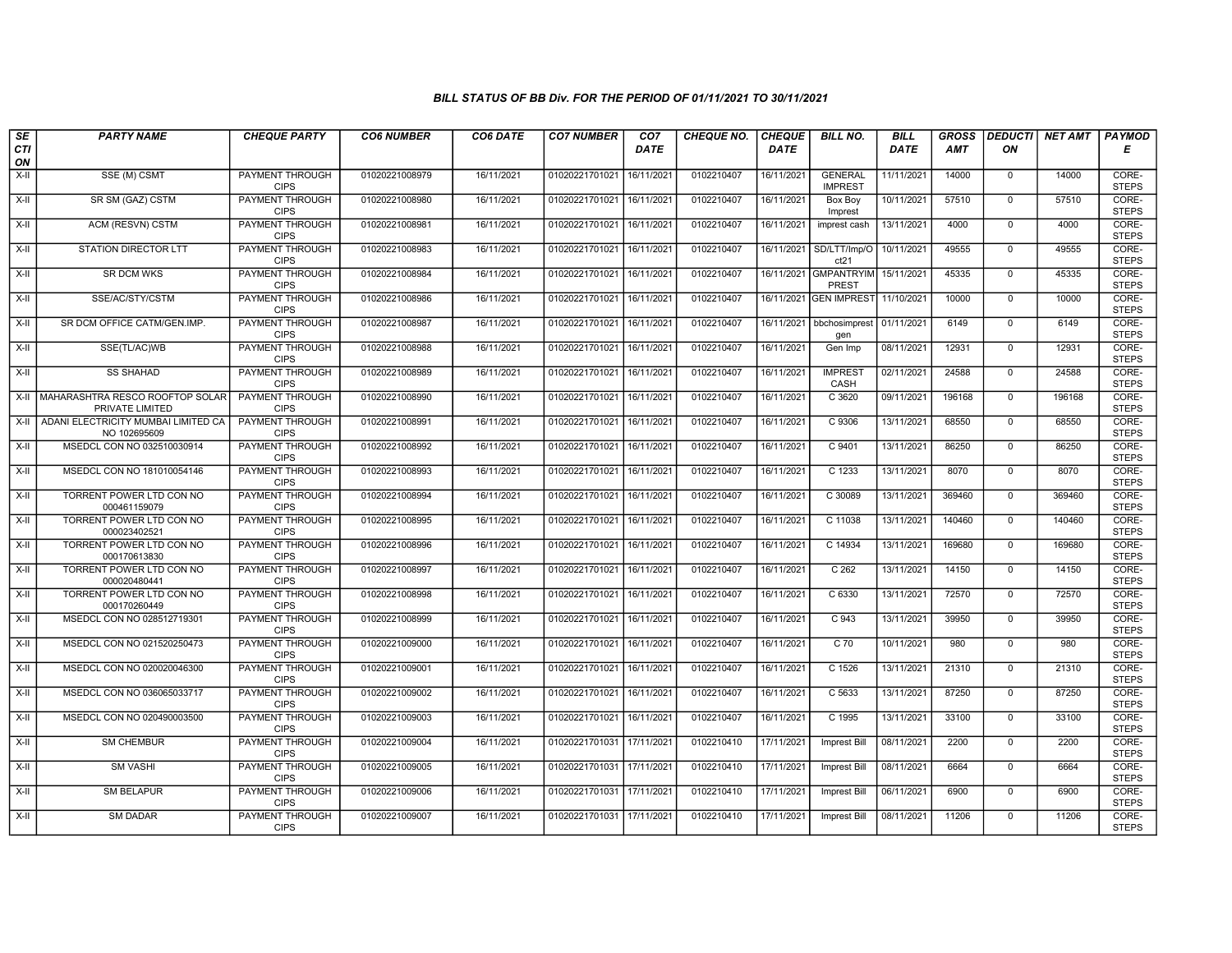| SE        | <b>PARTY NAME</b>                                 | <b>CHEQUE PARTY</b>                   | <b>CO6 NUMBER</b> | CO6 DATE   | <b>CO7 NUMBER</b>         | CO <sub>7</sub> | <b>CHEQUE NO.</b> | <b>CHEQUE</b> | <b>BILL NO.</b>                  | BILL        | <b>GROSS</b> | <b>DEDUCTI</b> | NET AMT | PAYMOD                       |
|-----------|---------------------------------------------------|---------------------------------------|-------------------|------------|---------------------------|-----------------|-------------------|---------------|----------------------------------|-------------|--------------|----------------|---------|------------------------------|
| CTI<br>ON |                                                   |                                       |                   |            |                           | <b>DATE</b>     |                   | <b>DATE</b>   |                                  | <b>DATE</b> | <b>AMT</b>   | ON             |         | Е                            |
| $X-H$     | <b>SM APTA</b>                                    | <b>PAYMENT THROUGH</b><br><b>CIPS</b> | 01020221009008    | 16/11/2021 | 01020221701031            | 17/11/2021      | 0102210410        | 17/11/2021    | Imprest Bill                     | 08/11/2021  | 16788        | $\mathbf 0$    | 16788   | CORE-<br><b>STEPS</b>        |
| $X-H$     | <b>SM NERUL</b>                                   | <b>PAYMENT THROUGH</b><br><b>CIPS</b> | 01020221009009    | 16/11/2021 | 01020221701031 17/11/2021 |                 | 0102210410        | 17/11/2021    | <b>Imprest Bill</b>              | 08/11/2021  | 6549         | $\mathbf 0$    | 6549    | CORE-<br><b>STEPS</b>        |
| X-II      | SM JUI NAGAR                                      | <b>PAYMENT THROUGH</b><br><b>CIPS</b> | 01020221009010    | 16/11/2021 | 01020221701031            | 17/11/2021      | 0102210410        | 17/11/2021    | Imprest Bill                     | 08/11/2021  | 3885         | $\mathbf 0$    | 3885    | CORE-<br><b>STEPS</b>        |
| $X-II$    | SUNDARAM POWER LAUNDRY                            | <b>PAYMENT THROUGH</b><br><b>CIPS</b> | 01020221009011    | 16/11/2021 | 01020221701024            | 16/11/2021      | 0102210407        | 16/11/2021    | 152644                           | 28/09/2021  | 25450        | $\overline{0}$ | 25450   | CORE-<br><b>STEPS</b>        |
| $X-II$    | <b>SR DMO KURLA</b>                               | <b>DIVISIONAL CASHIER.</b><br>C RLY   | 01020221009013    | 16/11/2021 | 01020221701023 16/11/2021 |                 | 980483            |               | 17/11/2021 CLA/HU/IMP/7/<br>21   | 15/11/2021  | 2405         | $\mathbf 0$    | 2405    | CASH                         |
| $X-H$     | MSEDCL CONSUMER NO. 032591004271                  | <b>PAYMENT THROUGH</b><br><b>CIPS</b> | 01020221009015    | 16/11/2021 | 01020221701025 16/11/2021 |                 | 0102210407        |               | 16/11/2021 000001379197<br>910   | 10/11/2021  | 34100        | $\Omega$       | 34100   | CORE-<br><b>STEPS</b>        |
| X-II      | <b>MTNL MUMBAI</b>                                | PAYMENT THROUGH<br><b>CIPS</b>        | 01020221009016    | 16/11/2021 | 01020221701026            | 16/11/2021      | 0102210408        |               | 17/11/2021 MLCB4130035<br>823    | 07/11/2021  | 10914        | $\mathbf 0$    | 10914   | CORE-<br><b>STEPS</b>        |
| X-II      | <b>MTNL MUMBAI</b>                                | <b>PAYMENT THROUGH</b><br><b>CIPS</b> | 01020221009017    | 16/11/2021 | 01020221701026 16/11/2021 |                 | 0102210408        | 17/11/2021    | MLCB4130035<br>717               | 07/11/2021  | 165635       | $\mathbf 0$    | 165635  | CORE-<br><b>STEPS</b>        |
| X-II      | <b>SR DFM</b>                                     | <b>DIVISIONAL CASHIER.</b><br>C RLY   | 01020221009018    | 17/11/2021 | 01020221701028 17/11/2021 |                 | 980483            | 17/11/2021    | 229845                           | 15/11/2021  | 1500         | $\mathbf 0$    | 1500    | <b>CASH</b>                  |
| $X-H$     | SR RAJBHASHA ADHIKARI MUMBAI                      | <b>DIVISIONAL CASHIER.</b><br>C RLY   | 01020221009019    | 17/11/2021 | 01020221701028 17/11/2021 |                 | 980483            | 17/11/2021    | 794737                           | 16/11/2021  | 6000         | $\overline{0}$ | 6000    | CASH                         |
| $X-H$     | CC D-COY/12BN/BBR-WM-TLR-<br><b>COB/IMPREST</b>   | <b>DIVISIONAL CASHIER,</b><br>C RLY   | 01020221009020    | 17/11/2021 | 01020221701028 17/11/2021 |                 | 980483            | 17/11/2021    | 784734                           | 12/11/2021  | 2000         | $\mathbf 0$    | 2000    | CASH                         |
| $X-II$    | SSE/TM/KYN ATRT MACHINE                           | <b>PAYMENT THROUGH</b><br><b>CIPS</b> | 01020221009021    | 17/11/2021 | 01020221701031 17/11/2021 |                 | 0102210410        | 17/11/2021    | <b>TTM GEN IMP</b>               | 15/11/2021  | 50000        | $\overline{0}$ | 50000   | CORE-<br><b>STEPS</b>        |
| X-II      | SSE/TD/PSI/DPT/PNVL/GEN.IMP.                      | <b>DIVISIONAL CASHIER.</b><br>C RLY   | 01020221009022    | 17/11/2021 | 01020221701028 17/11/2021 |                 | 980483            | 17/11/2021    | General<br>Imprest               | 26/10/2021  | 1239         | $\mathbf 0$    | 1239    | CASH                         |
| $X-H$     | <b>SR DEE COAG</b>                                | <b>PAYMENT THROUGH</b><br><b>CIPS</b> | 01020221009023    | 17/11/2021 | 01020221701031            | 17/11/2021      | 0102210410        | 17/11/2021    | Genl. Imprest                    | 31/10/2021  | 13873        | $\overline{0}$ | 13873   | CORE-<br><b>STEPS</b>        |
| X-II      | SSE/TD/DC/CO/PNVL/GEN.IMP.                        | <b>DIVISIONAL CASHIER.</b><br>C RLY   | 01020221009024    | 17/11/2021 | 01020221701028 17/11/2021 |                 | 980483            | 17/11/2021    | General<br>Imprest               | 30/10/2021  | 1490         | $\mathbf 0$    | 1490    | CASH                         |
| X-II      | CC B-COY/12BN/BBR-WM-TLR-<br>COB/IMPREST          | <b>DIVISIONAL CASHIER.</b><br>C RLY   | 01020221009025    | 17/11/2021 | 01020221701028 17/11/2021 |                 | 980483            | 17/11/2021    | P000                             | 10/11/2021  | 1863         | $\overline{0}$ | 1863    | CASH                         |
| X-II      | DY. INTELLIGENCE OFFICER KURLA                    | <b>DIVISIONAL CASHIER.</b><br>C RLY   | 01020221009026    | 17/11/2021 | 01020221701028 17/11/2021 |                 | 980483            | 17/11/2021    | <b>GENERAL</b><br><b>IMPREST</b> | 30/09/2021  | 5000         | $\mathbf 0$    | 5000    | CASH                         |
| $X-H$     | <b>CBS VARTAK NAGAR</b>                           | <b>PAYMENT THROUGH</b><br><b>CIPS</b> | 01020221009028    | 17/11/2021 | 01020221701031 17/11/2021 |                 | 0102210410        | 17/11/2021    | imprest cash                     | 16/11/2021  | 9000         | $\overline{0}$ | 9000    | CORE-<br><b>STEPS</b>        |
| X-II      | <b>MSEDCL</b>                                     | <b>MSEDCL</b>                         | 01020221009029    | 17/11/2021 | 01020221701029 17/11/2021 |                 | 961308            | 17/11/2021    | R-19,86                          | 15/11/2021  | 970          | $\mathbf 0$    | 970     | <b>BANK</b><br>CHEQUE        |
| $X-II$    | <b>MSEDCL</b>                                     | <b>MSEDCL</b>                         | 01020221009030    | 17/11/2021 | 01020221701029 17/11/2021 |                 | 961310            | 17/11/2021    | R-693,285                        | 12/11/2021  | 11010        | $\overline{0}$ | 11010   | <b>BANK</b><br>CHEQUE        |
| $X-II$    | <b>MSEDCL</b>                                     | <b>MSEDCL</b>                         | 01020221009031    | 17/11/2021 | 01020221701029 17/11/2021 |                 | 961309            | 17/11/2021    | R-96, 157, 81                    | 12/11/2021  | 2840         | $\overline{0}$ | 2840    | <b>BANK</b><br>CHEQUE        |
| X-II      | <b>BEST</b>                                       | <b>BEST</b>                           | 01020221009032    | 17/11/2021 | 01020221701029 17/11/2021 |                 | 961302            |               | 17/11/2021 R 92,98,114,51        | 12/11/2021  | 1859         | $\mathbf 0$    | 1859    | <b>BANK</b><br><b>CHEQUE</b> |
| X-II      | <b>BEST</b>                                       | <b>BEST</b>                           | 01020221009033    | 17/11/2021 | 01020221701029 17/11/2021 |                 | 961304            | 17/11/2021    | R<br>22, 120, 177, 111           | 12/11/2021  | 3219         | $\mathbf 0$    | 3219    | <b>BANK</b><br>CHEQUE        |
| X-II      | <b>BEST</b>                                       | <b>BEST</b>                           | 01020221009034    | 17/11/2021 | 01020221701029 17/11/2021 |                 | 961303            | 17/11/2021    | R<br>83,116,17,156               | 12/11/2021  | 2164         | $\mathbf 0$    | 2164    | <b>BANK</b><br>CHEQUE        |
| $X-II$    | <b>BEST</b>                                       | <b>BEST</b>                           | 01020221009035    | 17/11/2021 | 01020221701029 17/11/2021 |                 | 961301            | 17/11/2021    | R 73,148,94                      | 12/11/2021  | 1631         | $\mathbf 0$    | 1631    | <b>BANK</b><br><b>CHEQUE</b> |
| X-II      | LAXMI BALAJI LOGISTICS SERVICES-<br><b>MUMBAI</b> | <b>PAYMENT THROUGH</b><br><b>CIPS</b> | 01020221009036    | 17/11/2021 | 01020221701037 18/11/2021 |                 | 0102210414        | 19/11/2021    | 143864                           | 16/11/2021  | 276300       | $\mathbf 0$    | 276300  | CORE-<br><b>STEPS</b>        |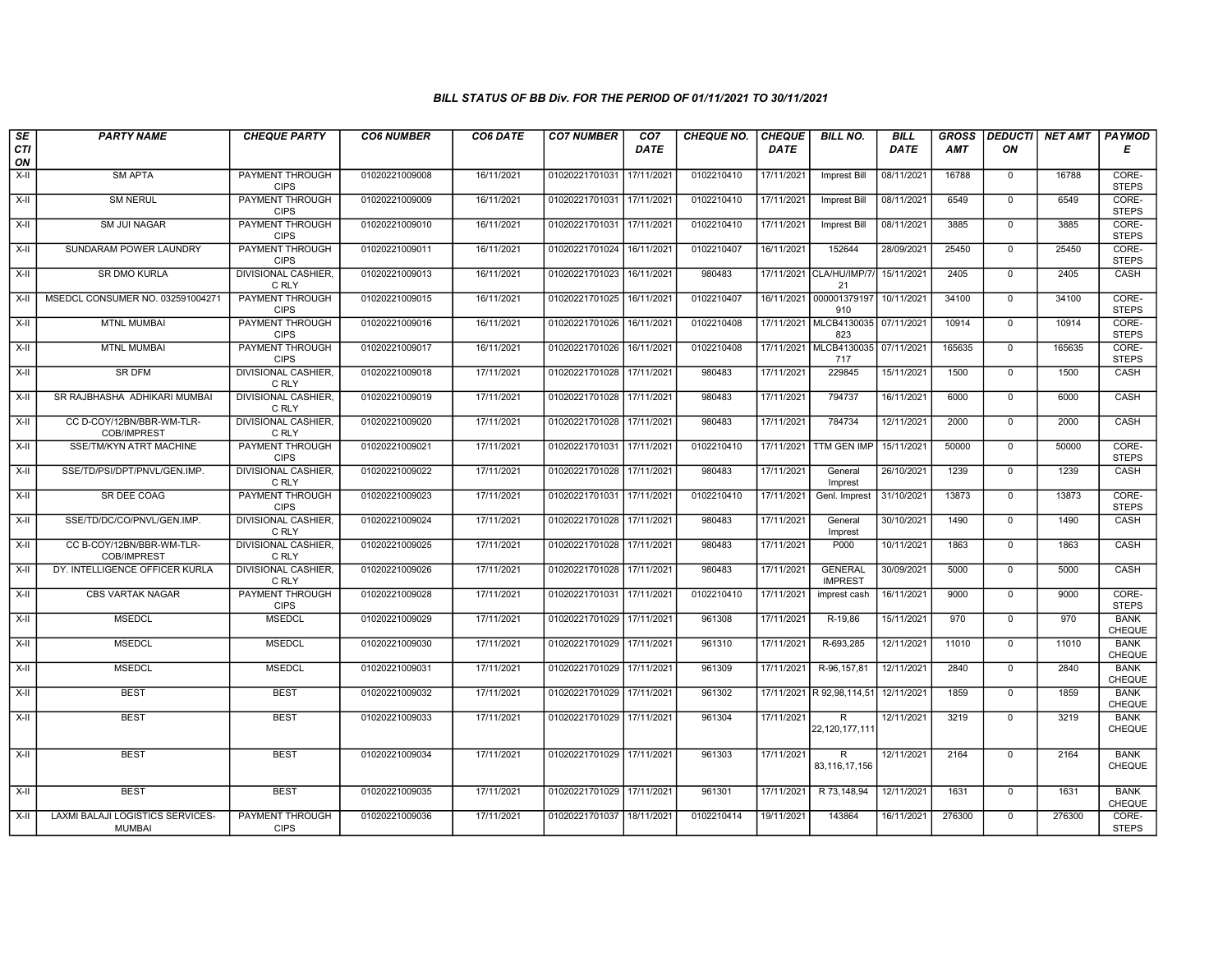| SE        | <b>PARTY NAME</b>                                    | <b>CHEQUE PARTY</b>                   | <b>CO6 NUMBER</b> | CO6 DATE   | <b>CO7 NUMBER</b>         | CO <sub>7</sub> | <b>CHEQUE NO.</b> | <b>CHEQUE</b> | <b>BILL NO.</b>               | <b>BILL</b> | <b>GROSS</b> |                | <b>DEDUCTI NET AMT</b> | <b>PAYMOD</b>                |
|-----------|------------------------------------------------------|---------------------------------------|-------------------|------------|---------------------------|-----------------|-------------------|---------------|-------------------------------|-------------|--------------|----------------|------------------------|------------------------------|
| CTI<br>ON |                                                      |                                       |                   |            |                           | <b>DATE</b>     |                   | <b>DATE</b>   |                               | DATE        | <b>AMT</b>   | ON             |                        | Е                            |
| $X-H$     | <b>BEST</b>                                          | <b>BEST</b>                           | 01020221009037    | 17/11/2021 | 01020221701029            | 17/11/2021      | 961306            | 17/11/2021    | R 3170                        | 13/11/2021  | 33610        | $\mathbf 0$    | 33610                  | <b>BANK</b><br><b>CHEQUE</b> |
| $X-H$     | <b>BEST</b>                                          | <b>BEST</b>                           | 01020221009038    | 17/11/2021 | 01020221701029 17/11/2021 |                 | 961305            | 17/11/2021    | R 1170                        | 13/11/2021  | 8810         | $\mathbf{0}$   | 8810                   | <b>BANK</b><br>CHEQUE        |
| X-II      | SM BHANDUP/ STATION CLEANLINESS                      | DIVISIONAL CASHIER,<br>C RLY          | 01020221009039    | 17/11/2021 | 01020221701029 17/11/2021 |                 | 980483            | 17/11/2021    | Imprest Bill                  | 09/11/2021  | 67339        | $\mathbf 0$    | 67339                  | CASH                         |
| $X-II$    | SM COMML. THAKURLI/ STATION<br><b>CLEANLINESS</b>    | DIVISIONAL CASHIER,<br>C RLY          | 01020221009040    | 17/11/2021 | 01020221701029 17/11/2021 |                 | 980483            | 17/11/2021    | <b>Imprest Bill</b>           | 11/11/2021  | 38336        | $\mathbf{0}$   | 38336                  | <b>CASH</b>                  |
| $X-H$     | SM KINGCIRCLE/STATION CLEANLINESS                    | <b>DIVISIONAL CASHIER,</b><br>C RLY   | 01020221009041    | 17/11/2021 | 01020221701029 17/11/2021 |                 | 980483            | 17/11/2021    | Imprest Bill                  | 09/11/2021  | 45805        | $\mathbf 0$    | 45805                  | CASH                         |
| $X-H$     | SM GHATKOPAR / STN CLEAN                             | <b>DIVISIONAL CASHIER,</b><br>C RLY   | 01020221009042    | 17/11/2021 | 01020221701029 17/11/2021 |                 | 980483            | 17/11/2021    | Imprest BILL                  | 09/11/2021  | 96237        | $\Omega$       | 96237                  | <b>CASH</b>                  |
| X-II      | SM COMML. TILAK NAGAR /STATION<br><b>CLEANLINESS</b> | DIVISIONAL CASHIER,<br>C RLY          | 01020221009043    | 17/11/2021 | 01020221701029 17/11/2021 |                 | 980483            | 17/11/2021    | Imprest Bill                  | 08/11/2021  | 36087        | $\mathbf{0}$   | 36087                  | CASH                         |
| $X-H$     | SM VADALA / STN CLEAN                                | DIVISIONAL CASHIER,<br>C RLY          | 01020221009044    | 17/11/2021 | 01020221701029 17/11/2021 |                 | 980483            | 17/11/2021    | <b>Imprest Bill</b>           | 08/11/2021  | 66473        | $\overline{0}$ | 66473                  | CASH                         |
| X-II      | SM COMML. KALVA STATION<br><b>CLEANLINESS</b>        | <b>DIVISIONAL CASHIER,</b><br>C RLY   | 01020221009045    | 17/11/2021 | 01020221701029 17/11/2021 |                 | 980483            | 17/11/2021    | <b>Imprest Bill</b>           | 09/11/2021  | 47550        | $\mathbf 0$    | 47550                  | CASH                         |
| $X-H$     | SM REAY RD./ STATION CLEANLINESS                     | <b>DIVISIONAL CASHIER,</b><br>C RLY   | 01020221009046    | 17/11/2021 | 01020221701029 17/11/2021 |                 | 980483            | 17/11/2021    | <b>Imprest Bill</b>           | 08/11/2021  | 45833        | $\mathbf 0$    | 45833                  | <b>CASH</b>                  |
| X-II      | SM SION/ STATION CLEANLINESS                         | DIVISIONAL CASHIER,<br>C RLY          | 01020221009048    | 17/11/2021 | 01020221701029 17/11/2021 |                 | 980483            | 17/11/2021    | <b>Imprest Bill</b>           | 10/11/2021  | 57868        | $\mathbf 0$    | 57868                  | CASH                         |
| X-II      | SM COMML. GTBN / STATION<br><b>CLEANLINESS</b>       | <b>DIVISIONAL CASHIER,</b><br>C RLY   | 01020221009049    | 17/11/2021 | 01020221701029 17/11/2021 |                 | 980483            | 17/11/2021    | <b>Bill Imprest</b>           | 11/11/2021  | 28755        | $\mathbf 0$    | 28755                  | CASH                         |
| $X-H$     | SM CHEMBUR / STN CLEAN                               | <b>DIVISIONAL CASHIER,</b><br>C RLY   | 01020221009050    | 17/11/2021 | 01020221701029 17/11/2021 |                 | 980483            | 17/11/2021    | Imprest Bill                  | 10/11/2021  | 54640        | $\mathbf 0$    | 54640                  | <b>CASH</b>                  |
| X-II      | SM COMML. CURREY ROAD/STATION<br><b>CLEANLINESS</b>  | <b>DIVISIONAL CASHIER,</b><br>C RLY   | 01020221009051    | 17/11/2021 | 01020221701029 17/11/2021 |                 | 980483            | 17/11/2021    | <b>Imprest Bill</b>           | 11/11/2021  | 36192        | $\mathbf{0}$   | 36192                  | <b>CASH</b>                  |
| X-II      | SR DSTE (CO) CSTM/GEN.IMP.                           | PAYMENT THROUGH<br><b>CIPS</b>        | 01020221009052    | 17/11/2021 | 01020221701030 17/11/2021 |                 | 0102210410        | 17/11/2021    | GENL.IMP.                     | 03/11/2021  | 14953        | $\Omega$       | 14953                  | CORE-<br><b>STEPS</b>        |
| X-II      | SM COMML. NAHUR/ STATION<br><b>CLEANLINESS</b>       | DIVISIONAL CASHIER,<br>C RLY          | 01020221009053    | 17/11/2021 | 01020221701029 17/11/2021 |                 | 980483            | 17/11/2021    | <b>Imprest Bill</b>           | 08/11/2021  | 33465        | $\mathbf 0$    | 33465                  | CASH                         |
| X-II      | SM COMML. VIDYAVIHAR/ STATION<br><b>CLEANLINESS</b>  | <b>DIVISIONAL CASHIER,</b><br>C RLY   | 01020221009054    | 17/11/2021 | 01020221701029 17/11/2021 |                 | 980483            | 17/11/2021    | Imprest Bill                  | 26/10/2021  | 40169        | $\mathbf 0$    | 40169                  | <b>CASH</b>                  |
| $X-H$     | ADEE (TD)/SS/IGP/GEN.IMP.                            | <b>PAYMENT THROUGH</b><br><b>CIPS</b> | 01020221009055    | 17/11/2021 | 01020221701030            | 17/11/2021      | 0102210410        | 17/11/2021    | General<br>Impresh            | 07/09/2021  | 3000         | $\mathbf 0$    | 3000                   | CORE-<br><b>STEPS</b>        |
| $X-H$     | SSE/TD/OHE/IGP/DEPOT/GEN.IMP.                        | PAYMENT THROUGH<br><b>CIPS</b>        | 01020221009056    | 17/11/2021 | 01020221701030 17/11/2021 |                 | 0102210410        | 17/11/2021    | General<br>Impresh            | 06/09/2021  | 1500         | $\mathbf 0$    | 1500                   | CORE-<br><b>STEPS</b>        |
| X-II      | SSE/TD/OHE/KSRA/DEPOT/GEN.IMP.                       | <b>PAYMENT THROUGH</b><br><b>CIPS</b> | 01020221009057    | 17/11/2021 | 01020221701030            | 17/11/2021      | 0102210410        | 17/11/2021    | General<br>Impresh            | 15/08/2021  | 1000         | $\overline{0}$ | 1000                   | CORE-<br><b>STEPS</b>        |
| X-II      | OSD(S)BB                                             | <b>PAYMENT THROUGH</b><br><b>CIPS</b> | 01020221009058    | 17/11/2021 | 01020221701030 17/11/2021 |                 | 0102210410        | 17/11/2021    | 3348                          | 15/11/2021  | 8000         | $\mathbf{0}$   | 8000                   | CORE-<br><b>STEPS</b>        |
| X-II      | ADEE/TD/PNVL/GEN.IMP.                                | <b>PAYMENT THROUGH</b><br><b>CIPS</b> | 01020221009059    | 17/11/2021 | 01020221701030 17/11/2021 |                 | 0102210410        |               | 17/11/2021 PNVL/TD/G/Im<br>pr | 12/11/2021  | 4907         | $\Omega$       | 4907                   | CORE-<br><b>STEPS</b>        |
| X-II      | <b>BEST</b>                                          | <b>BEST</b>                           | 01020221009060    | 17/11/2021 | 01020221701029 17/11/2021 |                 | 961307            | 17/11/2021    | C-215836                      | 17/11/2021  | 1857130      | $\mathbf 0$    | 1857130                | <b>BANK</b><br>CHEQUE        |
| $X-H$     | MSEDCL CON NO 026534808959                           | PAYMENT THROUGH<br><b>CIPS</b>        | 01020221009061    | 17/11/2021 | 01020221701031            | 17/11/2021      | 0102210410        | 17/11/2021    | $C$ 110                       | 13/11/2021  | 1660         | $\Omega$       | 1660                   | CORE-<br><b>STEPS</b>        |
| $X-II$    | MSEDCL CON NO 032950004575                           | PAYMENT THROUGH<br><b>CIPS</b>        | 01020221009062    | 17/11/2021 | 01020221701031            | 17/11/2021      | 0102210410        | 17/11/2021    | C <sub>90</sub>               | 13/11/2021  | 920          | $\mathbf 0$    | 920                    | CORE-<br><b>STEPS</b>        |
| $X-H$     | MSEDCL CON NO 026804100295                           | PAYMENT THROUGH<br><b>CIPS</b>        | 01020221009063    | 17/11/2021 | 01020221701031 17/11/2021 |                 | 0102210410        | 17/11/2021    | C <sub>2</sub>                | 13/11/2021  | 520          | 0              | 520                    | CORE-<br><b>STEPS</b>        |
| X-II      | TORRENT POWER LTD CON NO<br>000023223716             | <b>PAYMENT THROUGH</b><br><b>CIPS</b> | 01020221009064    | 17/11/2021 | 01020221701031 17/11/2021 |                 | 0102210410        | 17/11/2021    | C2892                         | 13/11/2021  | 42810        | $\mathbf{0}$   | 42810                  | CORE-<br><b>STEPS</b>        |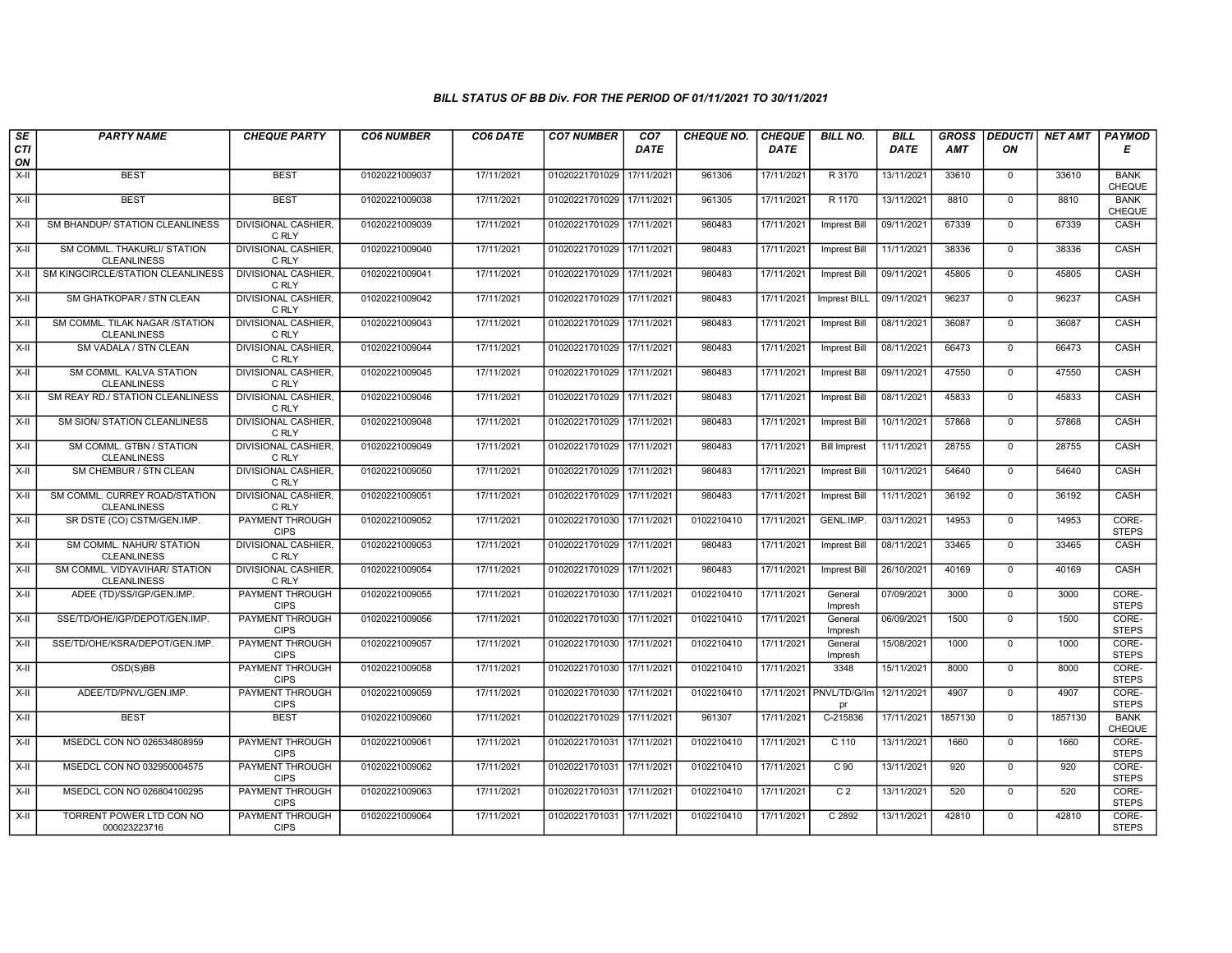| SE        | <b>PARTY NAME</b>                                         | <b>CHEQUE PARTY</b>                   | <b>CO6 NUMBER</b> | CO6 DATE   | <b>CO7 NUMBER</b>         | CO <sub>7</sub> | <b>CHEQUE NO.</b> | <b>CHEQUE</b> | <b>BILL NO.</b>      | <b>BILL</b> | <b>GROSS</b> |              | <b>DEDUCTI NET AMT</b> | <b>PAYMOD</b>         |
|-----------|-----------------------------------------------------------|---------------------------------------|-------------------|------------|---------------------------|-----------------|-------------------|---------------|----------------------|-------------|--------------|--------------|------------------------|-----------------------|
| CTI<br>ON |                                                           |                                       |                   |            |                           | <b>DATE</b>     |                   | <b>DATE</b>   |                      | <b>DATE</b> | <b>AMT</b>   | ON           |                        | Е                     |
| $X-H$     | MSEDCL CON NO 021510527302                                | <b>PAYMENT THROUGH</b><br><b>CIPS</b> | 01020221009065    | 17/11/2021 | 01020221701031            | 17/11/2021      | 0102210410        | 17/11/2021    | C 10077              | 13/11/2021  | 150640       | $\mathbf{0}$ | 150640                 | CORE-<br><b>STEPS</b> |
| $X-H$     | MSEDCL CON NO 027150002091                                | <b>PAYMENT THROUGH</b><br><b>CIPS</b> | 01020221009066    | 17/11/2021 | 01020221701031 17/11/2021 |                 | 0102210410        | 17/11/2021    | C 56                 | 13/11/2021  | 430          | $\mathbf 0$  | 430                    | CORE-<br><b>STEPS</b> |
| X-II      | MSEDCL CON NO 026530278661                                | PAYMENT THROUGH<br><b>CIPS</b>        | 01020221009067    | 17/11/2021 | 01020221701031            | 17/11/2021      | 0102210410        | 17/11/2021    | C AV                 | 13/11/2021  | 110          | $\mathbf 0$  | 110                    | CORE-<br><b>STEPS</b> |
| $X-II$    | MSEDCL CON NO 021540006731                                | PAYMENT THROUGH<br><b>CIPS</b>        | 01020221009068    | 17/11/2021 | 01020221701031            | 17/11/2021      | 0102210410        | 17/11/2021    | C 19047              | 13/11/2021  | 208090       | $\Omega$     | 208090                 | CORE-<br><b>STEPS</b> |
| $X-H$     | MSEDCL CON NO 020023029261                                | <b>PAYMENT THROUGH</b><br><b>CIPS</b> | 01020221009069    | 17/11/2021 | 01020221701031 17/11/2021 |                 | 0102210410        | 17/11/2021    | C 5136               | 13/11/2021  | 53480        | $\mathbf 0$  | 53480                  | CORE-<br><b>STEPS</b> |
| $X-H$     | ADANI ELECTRICITY MUMBAI LIMITED CA<br>NO 102728395       | <b>PAYMENT THROUGH</b><br><b>CIPS</b> | 01020221009070    | 17/11/2021 | 01020221701031 17/11/2021 |                 | 0102210410        | 17/11/2021    | C 19703              | 13/11/2021  | 142290       | $\Omega$     | 142290                 | CORE-<br><b>STEPS</b> |
| X-II      | TATA POWER CA NO 900000933841                             | PAYMENT THROUGH<br><b>CIPS</b>        | 01020221009071    | 17/11/2021 | 01020221701031            | 17/11/2021      | 0102210410        | 17/11/2021    | C 25425              | 13/11/2021  | 213393       | $\mathbf 0$  | 213393                 | CORE-<br><b>STEPS</b> |
| X-II      | MSEDCL CON NO 212492197472                                | PAYMENT THROUGH<br><b>CIPS</b>        | 01020221009072    | 17/11/2021 | 01020221701031 17/11/2021 |                 | 0102210410        | 17/11/2021    | C 17                 | 13/11/2021  | 470          | $\mathbf 0$  | 470                    | CORE-<br><b>STEPS</b> |
| X-II      | MSEDCL CON NO 029890000515                                | <b>PAYMENT THROUGH</b><br><b>CIPS</b> | 01020221009073    | 17/11/2021 | 01020221701031            | 17/11/2021      | 0102210410        | 17/11/2021    | C <sub>621</sub>     | 13/11/2021  | 4130         | $\mathbf 0$  | 4130                   | CORE-<br><b>STEPS</b> |
| $X-H$     | MSEDCL CON NO 026530155446                                | <b>PAYMENT THROUGH</b><br><b>CIPS</b> | 01020221009074    | 17/11/2021 | 01020221701031            | 17/11/2021      | 0102210410        | 17/11/2021    | C <sub>50</sub>      | 13/11/2021  | 1020         | $\mathbf 0$  | 1020                   | CORE-<br><b>STEPS</b> |
| X-II      | TORRENT POWER LTD CON NO<br>000020157003                  | PAYMENT THROUGH<br><b>CIPS</b>        | 01020221009075    | 17/11/2021 | 01020221701031            | 17/11/2021      | 0102210410        | 17/11/2021    | C 2703               | 13/11/2021  | 39940        | $\mathbf 0$  | 39940                  | CORE-<br><b>STEPS</b> |
| $X-II$    | TORRENT POWER LTD CON NO<br>000020375671                  | <b>PAYMENT THROUGH</b><br><b>CIPS</b> | 01020221009076    | 17/11/2021 | 01020221701031 17/11/2021 |                 | 0102210410        | 17/11/2021    | C <sub>2630</sub>    | 13/11/2021  | 38830        | $\Omega$     | 38830                  | CORE-<br><b>STEPS</b> |
| X-II      | TORRENT POWER LTD CON NO<br>000028433972                  | <b>PAYMENT THROUGH</b><br><b>CIPS</b> | 01020221009077    | 17/11/2021 | 01020221701031 17/11/2021 |                 | 0102210410        | 17/11/2021    | C 334                | 13/11/2021  | 3130         | $\mathbf 0$  | 3130                   | CORE-<br><b>STEPS</b> |
| $X-H$     | MSEDCL CON NO 031100000426                                | <b>PAYMENT THROUGH</b><br><b>CIPS</b> | 01020221009078    | 17/11/2021 | 01020221701031            | 17/11/2021      | 0102210410        | 17/11/2021    | C <sub>272</sub>     | 13/11/2021  | 2060         | $\mathbf{0}$ | 2060                   | CORE-<br><b>STEPS</b> |
| X-II      | MSEDCL CON NO 031760000119                                | PAYMENT THROUGH<br><b>CIPS</b>        | 01020221009079    | 17/11/2021 | 01020221701031 17/11/2021 |                 | 0102210410        | 17/11/2021    | C 157                | 13/11/2021  | 1320         | $\mathbf 0$  | 1320                   | CORE-<br><b>STEPS</b> |
| $X-II$    | APPLE STATIONERS & ZEROX                                  | <b>PAYMENT THROUGH</b><br><b>CIPS</b> | 01020221009080    | 17/11/2021 | 01020221701040            | 18/11/2021      | 0102210414        | 19/11/2021    | S0000948/21-<br>22   | 01/11/2021  | 3768.92      | 64.92        | 3704                   | CORE-<br><b>STEPS</b> |
| X-II      | <b>CAMEROX</b>                                            | <b>PAYMENT THROUGH</b><br><b>CIPS</b> | 01020221009081    | 17/11/2021 | 01020221701041            | 18/11/2021      | 0102210414        | 19/11/2021    | 22282                | 08/11/2021  | 4425         | 75           | 4350                   | CORE-<br><b>STEPS</b> |
| $X-H$     | <b>VEXIL BUSINESS PROCESS SERVICES</b><br>PRIVATE LIMITED | <b>PAYMENT THROUGH</b><br><b>CIPS</b> | 01020221009082    | 17/11/2021 | 01020221701044 19/11/2021 |                 | 0102210417        | 19/11/2021    | V/2381/2122/0<br>083 | 02/08/2021  | 207680       | 24922        | 182758                 | CORE-<br><b>STEPS</b> |
| $X-H$     | SUNDARAM POWER LAUNDRY                                    | PAYMENT THROUGH<br><b>CIPS</b>        | 01020221009092    | 17/11/2021 | 01020221701062 24/11/2021 |                 | 0102210423        | 24/11/2021    | 152643               | 28/09/2021  | 37050        | $\mathbf 0$  | 37050                  | CORE-<br><b>STEPS</b> |
| $X-H$     | VARAD FACILITIES MANAGEMENT<br><b>SERVICES</b>            | PAYMENT THROUGH<br><b>CIPS</b>        | 01020221009093    | 17/11/2021 | 01020221701039            | 18/11/2021      | 0102210414        | 19/11/2021    | 300704               | 12/11/2021  | 34356        | $\Omega$     | 34356                  | CORE-<br><b>STEPS</b> |
| $X-II$    | <b>VARAD FACILITIES MANAGEMENT</b><br><b>SERVICES</b>     | <b>PAYMENT THROUGH</b><br><b>CIPS</b> | 01020221009094    | 17/11/2021 | 01020221701039            | 18/11/2021      | 0102210414        | 19/11/2021    | 300705               | 12/11/2021  | 4122         | $\mathbf{0}$ | 4122                   | CORE-<br><b>STEPS</b> |
| X-II      | SAIDOOT EXPRESS SERVICE-THANE                             | <b>PAYMENT THROUGH</b><br><b>CIPS</b> | 01020221009096    | 18/11/2021 | 01020221701037            | 18/11/2021      | 0102210414        | 19/11/2021    | 143886               | 17/11/2021  | 100000       | $\mathbf 0$  | 100000                 | CORE-<br><b>STEPS</b> |
| X-II      | SR.CO. 12BN/RPSF/THK                                      | DIVISIONAL CASHIER.<br>C RLY          | 01020221009097    | 18/11/2021 | 01020221701033 18/11/2021 |                 | 980484            | 18/11/2021    | 784739               | 15/11/2021  | 3547         | $\mathbf 0$  | 3547                   | CASH                  |
| $X-II$    | CC D-COY/12BN/FUEL<br>IMPREST/MH05EM8297                  | <b>DIVISIONAL CASHIER,</b><br>C RLY   | 01020221009098    | 18/11/2021 | 01020221701033            | 18/11/2021      | 980484            | 18/11/2021    | 784737               | 15/11/2021  | 3105         | $\mathbf{0}$ | 3105                   | CASH                  |
| $X-II$    | CC E-COY/12BN/FUEL<br>IMPREST/MH05EM8298                  | <b>DIVISIONAL CASHIER.</b><br>C RLY   | 01020221009099    | 18/11/2021 | 01020221701033            | 18/11/2021      | 980484            | 18/11/2021    | 784735               | 15/11/2021  | 3397         | $\Omega$     | 3397                   | CASH                  |
| $X-H$     | CC C-COY/12BN/FUEL<br>IMPREST/MH05EM8296                  | <b>DIVISIONAL CASHIER,</b><br>C RLY   | 01020221009100    | 18/11/2021 | 01020221701033 18/11/2021 |                 | 980484            | 18/11/2021    | 784736               | 15/11/2021  | 1885         | $\mathbf 0$  | 1885                   | <b>CASH</b>           |
| X-II      | <b>SR DMM CSTM</b>                                        | DIVISIONAL CASHIER.<br>C RLY          | 01020221009101    | 18/11/2021 | 01020221701033 18/11/2021 |                 | 980484            | 18/11/2021    | 816918               | 17/11/2021  | 10000        | $\Omega$     | 10000                  | CASH                  |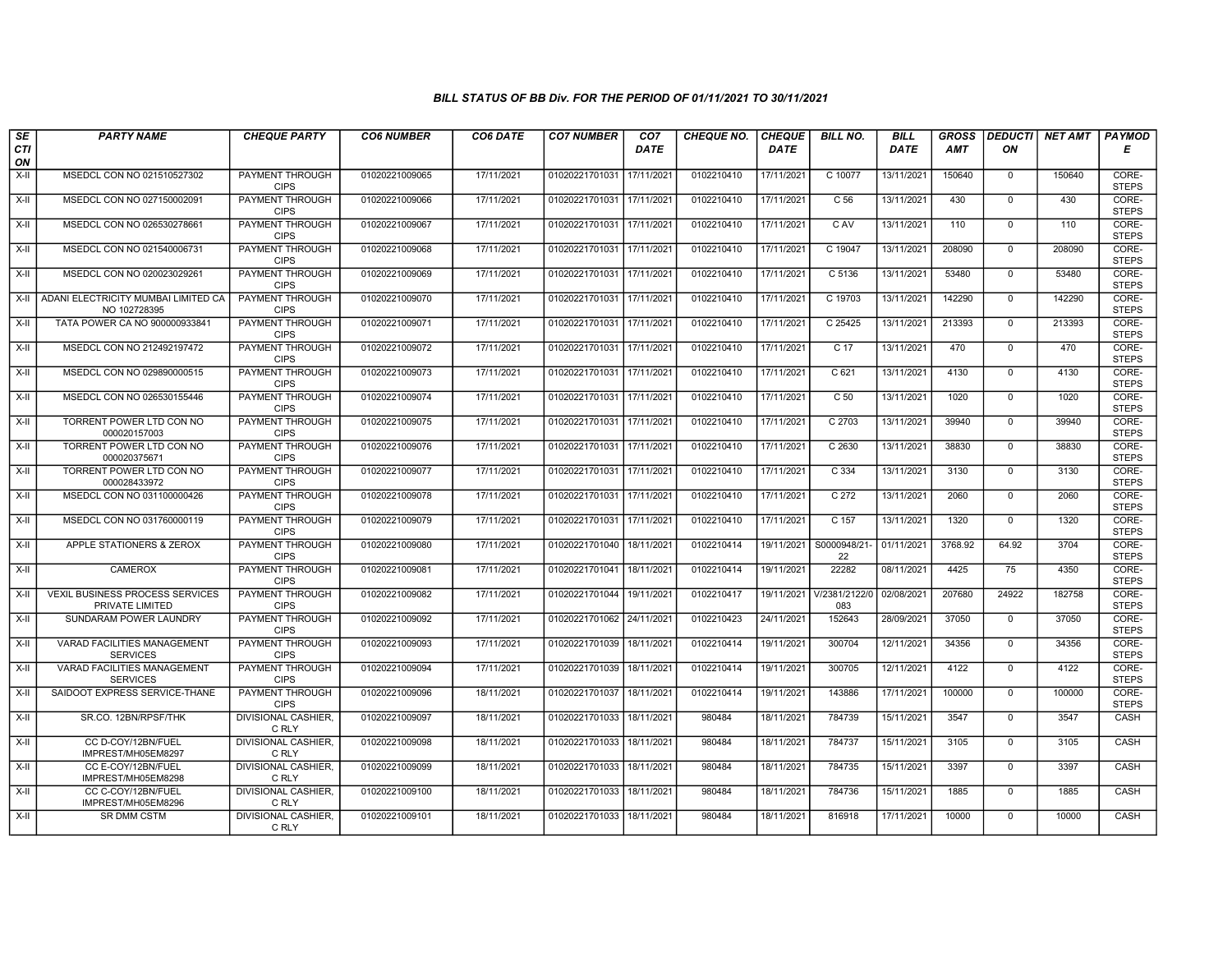| SE        | <b>PARTY NAME</b>                                     | <b>CHEQUE PARTY</b>                                      | <b>CO6 NUMBER</b> | CO6 DATE   | <b>CO7 NUMBER</b>         | CO <sub>7</sub> | <b>CHEQUE NO.</b> | <b>CHEQUE</b> | <b>BILL NO.</b>                      | <b>BILL</b> | <b>GROSS</b> | <b>DEDUCTI</b>                 | <b>NET AMT</b> | <b>PAYMOD</b>                |
|-----------|-------------------------------------------------------|----------------------------------------------------------|-------------------|------------|---------------------------|-----------------|-------------------|---------------|--------------------------------------|-------------|--------------|--------------------------------|----------------|------------------------------|
| CTI<br>ON |                                                       |                                                          |                   |            |                           | <b>DATE</b>     |                   | <b>DATE</b>   |                                      | <b>DATE</b> | <b>AMT</b>   | ON                             |                | Е                            |
| $X-H$     | <b>DEN LM (LAND)</b>                                  | <b>PAYMENT THROUGH</b><br><b>CIPS</b>                    | 01020221009102    | 18/11/2021 | 01020221701051            | 22/11/2021      | 0102210419        | 22/11/2021    | 0500124                              | 31/10/2021  | 11879        | $\overline{0}$                 | 11879          | CORE-<br><b>STEPS</b>        |
| $X-H$     | <b>STATION DIRECTOR LTT</b>                           | <b>PAYMENT THROUGH</b><br><b>CIPS</b>                    | 01020221009103    | 18/11/2021 | 01020221701036 18/11/2021 |                 | 0102210412        | 18/11/2021    | SD/LTT/BBov/<br>Nov1                 | 16/11/2021  | 57510        | $\overline{0}$                 | 57510          | CORE-<br><b>STEPS</b>        |
| X-II      | SSE(M)LTT                                             | <b>PAYMENT THROUGH</b><br><b>CIPS</b>                    | 01020221009104    | 18/11/2021 | 01020221701036            | 18/11/2021      | 0102210412        | 18/11/2021    | 07000070481                          | 06/10/2021  | 5000         | $\mathbf{0}$                   | 5000           | CORE-<br><b>STEPS</b>        |
| $X-II$    | SSE/EM/LNL GEN IMP                                    | PAYMENT THROUGH<br><b>CIPS</b>                           | 01020221009105    | 18/11/2021 | 01020221701036            | 18/11/2021      | 0102210412        | 18/11/2021    | <b>GEN IMP</b>                       | 01/11/2021  | 8225         | $\mathbf 0$                    | 8225           | CORE-<br><b>STEPS</b>        |
| $X-H$     | ADEN MANKHURD (FUEL IMP - 15000)                      | <b>PAYMENT THROUGH</b><br><b>CIPS</b>                    | 01020221009106    | 18/11/2021 | 01020221701036            | 18/11/2021      | 0102210412        | 18/11/2021    | BB/M/MNKD/I<br>mp                    | 03/11/2021  | 29939        | $\mathbf 0$                    | 29939          | CORE-<br><b>STEPS</b>        |
| X-II      | ADEN (WKS)BY(S) BABASAHEB<br>AMBEDKAR HOSPITAL BY     | <b>PAYMENT THROUGH</b><br><b>CIPS</b>                    | 01020221009107    | 18/11/2021 | 01020221701036            | 18/11/2021      | 0102210412        | 18/11/2021    | <b>IMPREST BILL</b>                  | 09/11/2021  | 30000        | $\overline{0}$                 | 30000          | CORE-<br><b>STEPS</b>        |
| X-II      | ADEN(W)BY S                                           | PAYMENT THROUGH<br><b>CIPS</b>                           | 01020221009108    | 18/11/2021 | 01020221701036 18/11/2021 |                 | 0102210412        |               | 18/11/2021 IMPREST BILL              | 02/11/2021  | 45000        | $\mathbf{0}$                   | 45000          | CORE-<br><b>STEPS</b>        |
| $X-H$     | ADEN(W)BY S                                           | <b>PAYMENT THROUGH</b><br><b>CIPS</b>                    | 01020221009109    | 18/11/2021 | 01020221701036            | 18/11/2021      | 0102210412        |               | 18/11/2021 GEN IMPREST               | 11/11/2021  | 45000        | $\overline{0}$                 | 45000          | CORE-<br><b>STEPS</b>        |
| $X-H$     | <b>SSE P/W THANE</b>                                  | <b>DIVISIONAL CASHIER,</b><br>C RLY                      | 01020221009110    | 18/11/2021 | 01020221701034            | 18/11/2021      | 980484            | 18/11/2021    | CE/068/21-22                         | 01/10/2021  | 24801        | $\mathbf 0$                    | 24801          | <b>CASH</b>                  |
| $X-H$     | <b>SSE P/W SION</b>                                   | <b>DIVISIONAL CASHIER</b><br>C RLY                       | 01020221009111    | 18/11/2021 | 01020221701034 18/11/2021 |                 | 980484            |               | 18/11/2021 GEN IMPREST 05/11/2021    |             | 24372        | $\mathbf{0}$                   | 24372          | CASH                         |
| X-II      | ADEN T BY (GEN IMP)                                   | PAYMENT THROUGH<br><b>CIPS</b>                           | 01020221009112    | 18/11/2021 | 01020221701036            | 18/11/2021      | 0102210412        | 18/11/2021    | General<br>imprest                   | 11/11/2021  | 11250        | $\mathbf 0$                    | 11250          | CORE-<br><b>STEPS</b>        |
| X-II      | <b>ADSTE TELE BY</b>                                  | PAYMENT THROUGH<br><b>CIPS</b><br><b>PAYMENT THROUGH</b> | 01020221009113    | 18/11/2021 | 01020221701035            | 18/11/2021      | 0102210412        | 18/11/2021    | GENL.IMP.                            | 15/11/2021  | 5000         | $\mathbf{0}$<br>$\overline{0}$ | 5000           | CORE-<br><b>STEPS</b>        |
| $X-II$    | <b>INSPECTOR RPF DSCR CSTM</b>                        | <b>CIPS</b>                                              | 01020221009114    | 18/11/2021 | 01020221701035 18/11/2021 |                 | 0102210412        |               | 18/11/2021 DS/MTN/GEN.I<br><b>MP</b> | 10/11/2021  | 2749         |                                | 2749           | CORE-<br><b>STEPS</b>        |
| $X-H$     | ADEN T TNA GEN IMP                                    | <b>DIVISIONAL CASHIER,</b><br>C RLY                      | 01020221009115    | 18/11/2021 | 01020221701034 18/11/2021 |                 | 980484            | 18/11/2021    | TNA/1303/Genl                        | 05/11/2021  | 9990         | $\overline{0}$                 | 9990           | CASH                         |
| X-II      | SSE/TD/OHE/AC/DI/GEN.IMP.                             | PAYMENT THROUGH<br><b>CIPS</b>                           | 01020221009116    | 18/11/2021 | 01020221701035            | 18/11/2021      | 0102210412        | 18/11/2021    | General<br>Imprest                   | 19/10/2021  | 1500         | $\Omega$                       | 1500           | CORE-<br><b>STEPS</b>        |
| X-II      | <b>MSEDCL</b>                                         | <b>MSEDCL</b>                                            | 01020221009117    | 18/11/2021 | 01020221701034            | 18/11/2021      | 961311            | 18/11/2021    | R-116                                | 16/11/2021  | 830          | $\mathbf 0$                    | 830            | <b>BANK</b><br><b>CHEQUE</b> |
| X-II      | INS.RPF TAPG VEH NO MH-01-CY-9336                     | <b>PAYMENT THROUGH</b><br><b>CIPS</b>                    | 01020221009118    | 18/11/2021 | 01020221701035            | 18/11/2021      | 0102210412        | 18/11/2021    | 123                                  | 08/11/2021  | 4000         | $\overline{0}$                 | 4000           | CORE-<br><b>STEPS</b>        |
| $X-H$     | <b>INSRPF KLMG</b>                                    | <b>PAYMENT THROUGH</b><br><b>CIPS</b>                    | 01020221009119    | 18/11/2021 | 01020221701035            | 18/11/2021      | 0102210412        | 18/11/2021    | 123                                  | 08/11/2021  | 5000         | $\overline{0}$                 | 5000           | CORE-<br><b>STEPS</b>        |
| X-II      | <b>INSPECTOR RPSF/D COY</b><br>12BN/RPSF/THK/GEN.IMP. | PAYMENT THROUGH<br><b>CIPS</b>                           | 01020221009120    | 18/11/2021 | 01020221701035            | 18/11/2021      | 0102210412        | 18/11/2021    | 720,219,220                          | 12/11/2021  | 1500         | $\mathbf 0$                    | 1500           | CORE-<br><b>STEPS</b>        |
| X-II      | <b>INSPECTOR RPSF/THK/BN</b><br>OFFICE/GEN.IMP.       | PAYMENT THROUGH<br><b>CIPS</b>                           | 01020221009121    | 18/11/2021 | 01020221701082 30/11/2021 |                 | 0102210436        | 30/11/2021    | 896,2145,3043                        | 12/11/2021  | 4940         | $\overline{0}$                 | 4940           | CORE-<br><b>STEPS</b>        |
| X-II      | ADANI ELECTRICITY MUMBAI LIMITED CA<br>NO 102692320   | PAYMENT THROUGH<br><b>CIPS</b>                           | 01020221009122    | 18/11/2021 | 01020221701036            | 18/11/2021      | 0102210412        | 18/11/2021    | C 3150                               | 13/11/2021  | 23030        | $\mathbf 0$                    | 23030          | CORE-<br><b>STEPS</b>        |
| $X-H$     | ADANI ELECTRICITY MUMBAI LIMITED CA<br>NO 101970537   | <b>PAYMENT THROUGH</b><br><b>CIPS</b>                    | 01020221009123    | 18/11/2021 | 01020221701036 18/11/2021 |                 | 0102210412        | 18/11/2021    | C 14528                              | 13/11/2021  | 110420       | $\mathbf 0$                    | 110420         | CORE-<br><b>STEPS</b>        |
| X-II      | ADEN (T) KYN/GEN.IMP.                                 | PAYMENT THROUGH<br><b>CIPS</b>                           | 01020221009124    | 18/11/2021 | 01020221701035            | 18/11/202       | 0102210412        | 18/11/2021    | DEP/K/21of 21- 10/11/2021<br>22      |             | 12225        | $\mathbf 0$                    | 12225          | CORE-<br><b>STEPS</b>        |
| $X-II$    | MSEDCL CON NO 181010001531                            | PAYMENT THROUGH<br><b>CIPS</b>                           | 01020221009125    | 18/11/2021 | 01020221701036            | 18/11/2021      | 0102210412        | 18/11/2021    | $C-1997$                             | 16/11/2021  | 12630        | $\Omega$                       | 12630          | CORE-<br><b>STEPS</b>        |
| X-II      | ADEN(TRACK)KYN                                        | PAYMENT THROUGH<br><b>CIPS</b>                           | 01020221009126    | 18/11/2021 | 01020221701035            | 18/11/2021      | 0102210412        | 18/11/2021    | DEP/K/22of 20- 12/11/2021<br>21      |             | 24782        | $\Omega$                       | 24782          | CORE-<br><b>STEPS</b>        |
| $X-H$     | SSE (C&W)NRL/GEN.IMP.                                 | <b>PAYMENT THROUGH</b><br><b>CIPS</b>                    | 01020221009127    | 18/11/2021 | 01020221701035 18/11/2021 |                 | 0102210412        | 18/11/2021    | <b>GEN IMP</b>                       | 14/10/2021  | 220          | $\overline{0}$                 | 220            | CORE-<br><b>STEPS</b>        |
| X-II      | MSEDCL CON NO 181010095772                            | <b>PAYMENT THROUGH</b><br><b>CIPS</b>                    | 01020221009128    | 18/11/2021 | 01020221701036 18/11/2021 |                 | 0102210412        | 18/11/2021    | $R-541$                              | 16/11/2021  | 6130         | $\mathbf 0$                    | 6130           | CORE-<br><b>STEPS</b>        |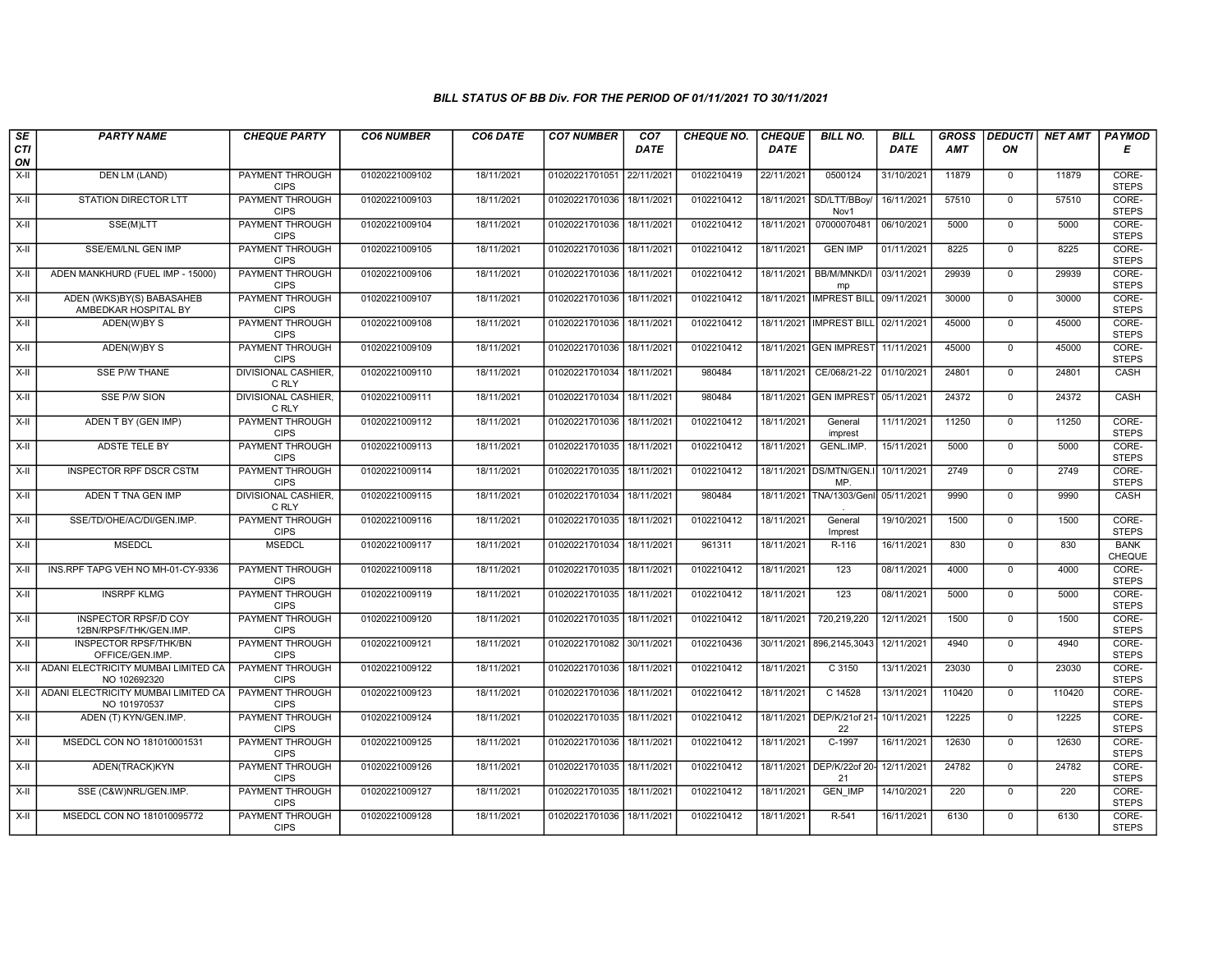| $\sqrt{SE}$ | <b>PARTY NAME</b>                 | <b>CHEQUE PARTY</b>                   | <b>CO6 NUMBER</b> | CO6 DATE   | <b>CO7 NUMBER</b>         | CO <sub>7</sub> | CHEQUE NO. | <b>CHEQUE</b> | <b>BILL NO.</b>                 | <b>BILL</b> | <b>GROSS</b> | <b>DEDUCTI</b> | <b>NET AMT</b> | <b>PAYMOD</b>         |
|-------------|-----------------------------------|---------------------------------------|-------------------|------------|---------------------------|-----------------|------------|---------------|---------------------------------|-------------|--------------|----------------|----------------|-----------------------|
| CTI<br>ON   |                                   |                                       |                   |            |                           | <b>DATE</b>     |            | <b>DATE</b>   |                                 | DATE        | <b>AMT</b>   | ΟN             |                | Е                     |
| $X-H$       | MSEDCL CON NO 181010091556        | PAYMENT THROUGH<br><b>CIPS</b>        | 01020221009129    | 18/11/2021 | 01020221701036            | 18/11/2021      | 0102210412 | 18/11/2021    | R-110                           | 16/11/2021  | 780          | $\overline{0}$ | 780            | CORE-<br><b>STEPS</b> |
| $X-H$       | MSEDCL CON NO 181010091581        | PAYMENT THROUGH<br><b>CIPS</b>        | 01020221009130    | 18/11/2021 | 01020221701036 18/11/2021 |                 | 0102210412 | 18/11/2021    | $R-21$                          | 16/11/2021  | 230          | $\overline{0}$ | 230            | CORE-<br><b>STEPS</b> |
| X-II        | DRM BB (GEN IMP)                  | PAYMENT THROUGH<br><b>CIPS</b>        | 01020221009131    | 18/11/2021 | 01020221701035 18/11/2021 |                 | 0102210412 | 18/11/2021    | 1997                            | 12/11/2021  | 7900         | $\mathbf 0$    | 7900           | CORE-<br><b>STEPS</b> |
| X-II        | MSEDCL CON NO 181010091572        | <b>PAYMENT THROUGH</b><br><b>CIPS</b> | 01020221009132    | 18/11/2021 | 01020221701036            | 18/11/2021      | 0102210412 | 18/11/2021    | $R-61$                          | 16/11/2021  | 470          | $\overline{0}$ | 470            | CORE-<br><b>STEPS</b> |
| X-II        | MSEDCL CON NO 052018045796        | <b>PAYMENT THROUGH</b><br><b>CIPS</b> | 01020221009133    | 18/11/2021 | 01020221701036            | 18/11/2021      | 0102210412 | 18/11/2021    | $C-1763$                        | 16/11/2021  | 11080        | $\mathbf 0$    | 11080          | CORE-<br><b>STEPS</b> |
| X-II        | MSEDCL CON NO 052013058954        | PAYMENT THROUGH<br><b>CIPS</b>        | 01020221009134    | 18/11/2021 | 01020221701036            | 18/11/2021      | 0102210412 | 18/11/2021    | $R-204$                         | 16/11/2021  | 1690         | $\overline{0}$ | 1690           | CORE-<br><b>STEPS</b> |
| X-II        | MSEDCL CON NO 052013058962        | PAYMENT THROUGH<br><b>CIPS</b>        | 01020221009135    | 18/11/2021 | 01020221701036            | 18/11/2021      | 0102210412 | 18/11/2021    | R-350                           | 16/11/2021  | 3300         | $\mathbf{0}$   | 3300           | CORE-<br><b>STEPS</b> |
| $X-H$       | MSEDCL CON NO 052013058946        | PAYMENT THROUGH<br><b>CIPS</b>        | 01020221009136    | 18/11/2021 | 01020221701036            | 18/11/2021      | 0102210412 | 18/11/2021    | R-34                            | 16/11/2021  | 310          | $\overline{0}$ | 310            | CORE-<br><b>STEPS</b> |
| X-II        | MSEDCL CON NO 052013059004        | PAYMENT THROUGH<br><b>CIPS</b>        | 01020221009137    | 18/11/2021 | 01020221701036            | 18/11/2021      | 0102210412 | 18/11/2021    | R-604                           | 16/11/2021  | 6910         | $\mathbf 0$    | 6910           | CORE-<br><b>STEPS</b> |
| $X-H$       | ARA ENGINEERING CO-MUMBAI         | <b>PAYMENT THROUGH</b><br><b>CIPS</b> | 01020221009138    | 18/11/2021 | 01020221701044 19/11/2021 |                 | 0102210417 | 19/11/2021    | $\overline{21S}$                | 14/09/2021  | 150874.8     | 5514.8         | 145360         | CORE-<br><b>STEPS</b> |
| X-II        | MSEDCL CON NO 028570890371        | PAYMENT THROUGH<br><b>CIPS</b>        | 01020221009139    | 18/11/2021 | 01020221701036            | 18/11/2021      | 0102210412 | 18/11/2021    | $C-0$                           | 16/11/2021  | 410          | $\mathbf{0}$   | 410            | CORE-<br><b>STEPS</b> |
| X-II        | MSEDCL CON NO 052018048698        | PAYMENT THROUGH<br><b>CIPS</b>        | 01020221009140    | 18/11/2021 | 01020221701036            | 18/11/2021      | 0102210412 | 18/11/2021    | C-2444                          | 16/11/2021  | 15390        | $\mathbf 0$    | 15390          | CORE-<br><b>STEPS</b> |
| $X-H$       | MSEDCL CON NO 052013058989        | <b>PAYMENT THROUGH</b><br><b>CIPS</b> | 01020221009141    | 18/11/2021 | 01020221701036            | 18/11/2021      | 0102210412 | 18/11/2021    | R-565                           | 16/11/2021  | 6280         | $\overline{0}$ | 6280           | CORE-<br><b>STEPS</b> |
| X-II        | SSE ROAD ART PNVL                 | <b>PAYMENT THROUGH</b><br><b>CIPS</b> | 01020221009142    | 18/11/2021 | 01020221701035            | 18/11/2021      | 0102210412 | 18/11/2021    | General Imp.                    | 21/10/2021  | 14947        | $\mathbf{0}$   | 14947          | CORE-<br><b>STEPS</b> |
| X-II        | MSEDCL CON NO 052018050676        | PAYMENT THROUGH<br><b>CIPS</b>        | 01020221009143    | 18/11/2021 | 01020221701036            | 18/11/2021      | 0102210412 | 18/11/2021    | $R-275$                         | 16/11/2021  | 2410         | $\Omega$       | 2410           | CORE-<br><b>STEPS</b> |
| X-II        | MSEDCL CON NO 000336846749        | PAYMENT THROUGH<br><b>CIPS</b>        | 01020221009144    | 18/11/2021 | 01020221701036            | 18/11/2021      | 0102210412 | 18/11/2021    | $C-541$                         | 16/11/2021  | 6190         | $\mathbf{0}$   | 6190           | CORE-<br><b>STEPS</b> |
| X-II        | SM AMBERNATH                      | PAYMENT THROUGH<br><b>CIPS</b>        | 01020221009145    | 18/11/2021 | 01020221701036            | 18/11/2021      | 0102210412 | 18/11/2021    | Imprest BIII                    | 05/11/2021  | 20500        | $\overline{0}$ | 20500          | CORE-<br><b>STEPS</b> |
| X-II        | <b>SM REAY ROAD</b>               | <b>PAYMENT THROUGH</b><br><b>CIPS</b> | 01020221009146    | 18/11/2021 | 01020221701036            | 18/11/2021      | 0102210412 | 18/11/2021    | Imprest Bill                    | 02/11/2021  | 2908         | $\overline{0}$ | 2908           | CORE-<br><b>STEPS</b> |
| X-II        | SSE (E/M) IGP/GEN.IMP.            | PAYMENT THROUGH<br><b>CIPS</b>        | 01020221009147    | 18/11/2021 | 01020221701038            | 18/11/2021      | 0102210414 | 19/11/2021    | Gen Imp                         | 14/11/2021  | 9994         | $\overline{0}$ | 9994           | CORE-<br><b>STEPS</b> |
| X-II        | SSE CSTM (COG)/GEN.IMP.           | PAYMENT THROUGH<br><b>CIPS</b>        | 01020221009148    | 18/11/2021 | 01020221701038            | 18/11/2021      | 0102210414 | 19/11/2021    | <b>BB.CSMT.M</b>                | 15/11/2021  | 19845        | $\Omega$       | 19845          | CORE-<br><b>STEPS</b> |
| X-II        | INS.RPF LNL VEH NO MH-01-CY-9318  | <b>PAYMENT THROUGH</b><br><b>CIPS</b> | 01020221009149    | 18/11/2021 | 01020221701038            | 18/11/2021      | 0102210414 | 19/11/2021    | <b>FUEL</b><br><b>IMPREST</b>   | 21/09/2021  | 3050         | $\mathbf{0}$   | 3050           | CORE-<br><b>STEPS</b> |
| X-II        | ADEN (W) KYN/GEN.IMP.             | PAYMENT THROUGH<br><b>CIPS</b>        | 01020221009150    | 18/11/2021 | 01020221701038 18/11/2021 |                 | 0102210414 | 19/11/2021    | DEP/I/12/21-22                  | 07/10/2021  | 10000        | $\Omega$       | 10000          | CORE-<br><b>STEPS</b> |
| X-II        | SR DME (D) KYN/GEN.IMP.           | PAYMENT THROUGH<br><b>CIPS</b>        | 01020221009151    | 18/11/2021 | 01020221701038            | 18/11/2021      | 0102210414 | 19/11/2021    | 865                             | 03/08/2021  | 9380         | $\mathbf 0$    | 9380           | CORE-<br><b>STEPS</b> |
| X-II        | SR DEE (TRS) SNPD/GEN.IMP.        | PAYMENT THROUGH<br><b>CIPS</b>        | 01020221009152    | 18/11/2021 | 01020221701038            | 18/11/2021      | 0102210414 |               | 19/11/2021 BB/AC/FX/TRS<br>/PRO | 15/11/2021  | 13773        | $\mathbf{0}$   | 13773          | CORE-<br><b>STEPS</b> |
| X-II        | SR DME FR OPTG                    | PAYMENT THROUGH<br><b>CIPS</b>        | 01020221009153    | 18/11/2021 | 01020221701038            | 18/11/2021      | 0102210414 | 19/11/2021    | 062                             | 12/08/2021  | 4858         | $\Omega$       | 4858           | CORE-<br><b>STEPS</b> |
| X-II        | CHIEF CONTROLLER CLA/GEN.IMP.     | <b>PAYMENT THROUGH</b><br><b>CIPS</b> | 01020221009154    | 18/11/2021 | 01020221701038            | 18/11/2021      | 0102210414 | 19/11/2021    | <b>GEN.IMP</b>                  | 31/10/2021  | 1900         | $\overline{0}$ | 1900           | CORE-<br><b>STEPS</b> |
| X-II        | INS.RPF KSRA VEH NO MH-01-CY-9326 | PAYMENT THROUGH<br><b>CIPS</b>        | 01020221009155    | 18/11/2021 | 01020221701038 18/11/2021 |                 | 0102210414 | 19/11/2021    | 123                             | 11/10/2021  | 3950         | $\mathbf{0}$   | 3950           | CORE-<br><b>STEPS</b> |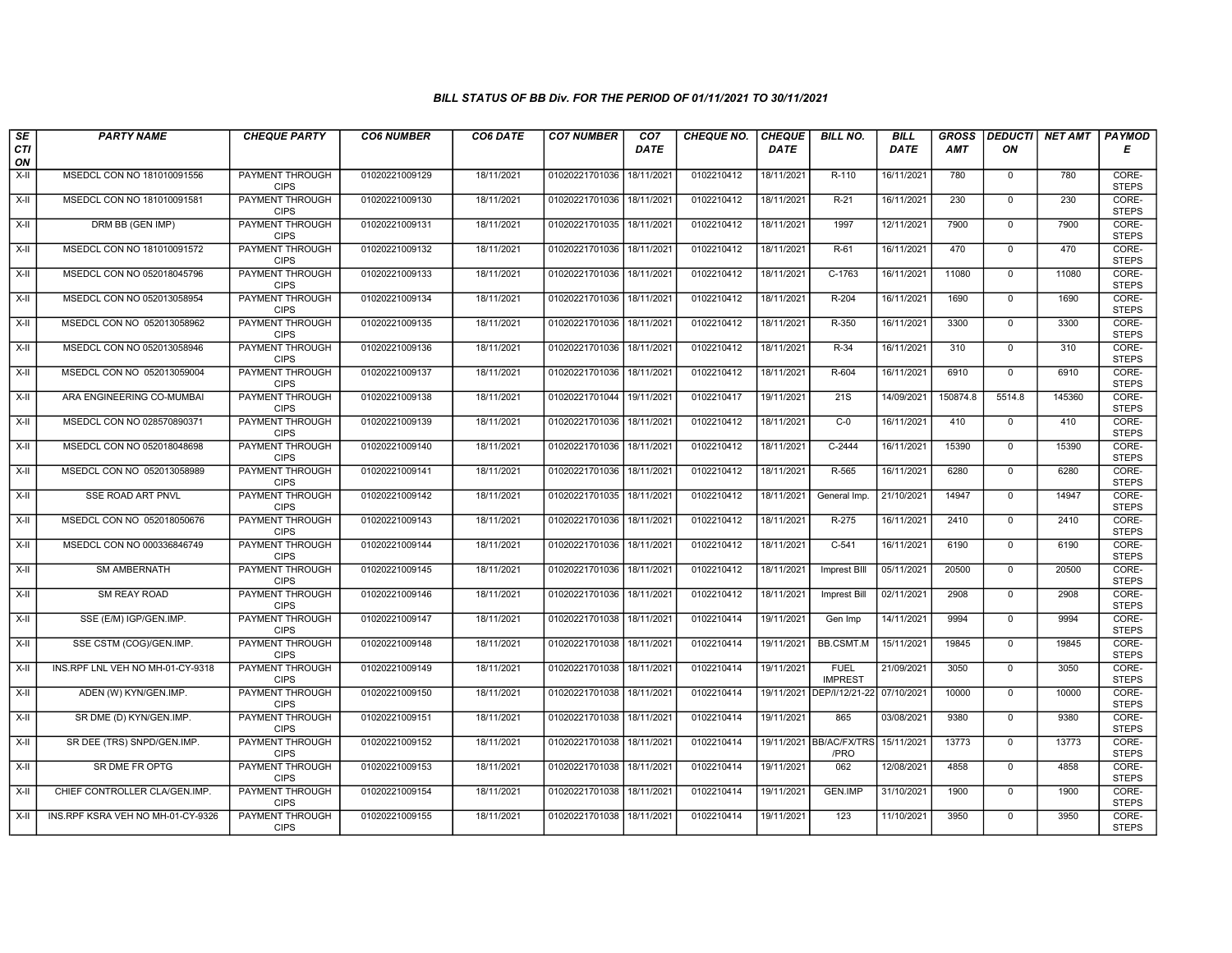| SE               | <b>PARTY NAME</b>                                   | <b>CHEQUE PARTY</b>                   | <b>CO6 NUMBER</b> | CO6 DATE   | <b>CO7 NUMBER</b>         | CO <sub>7</sub> | <b>CHEQUE NO.</b> | <b>CHEQUE</b> | <b>BILL NO.</b>                   | <b>BILL</b> | <b>GROSS</b> |                | DEDUCTI NET AMT | <b>PAYMOD</b>         |
|------------------|-----------------------------------------------------|---------------------------------------|-------------------|------------|---------------------------|-----------------|-------------------|---------------|-----------------------------------|-------------|--------------|----------------|-----------------|-----------------------|
| <b>CTI</b><br>ON |                                                     |                                       |                   |            |                           | <b>DATE</b>     |                   | <b>DATE</b>   |                                   | <b>DATE</b> | AMT          | ON             |                 | Е                     |
| X-II             | INS.RPF ASO VEH NO MH-01-CY-9317                    | <b>PAYMENT THROUGH</b><br><b>CIPS</b> | 01020221009156    | 18/11/2021 | 01020221701038            | 18/11/2021      | 0102210414        | 19/11/2021    | 123                               | 11/10/2021  | 3950         | $\mathbf 0$    | 3950            | CORE-<br><b>STEPS</b> |
| $X-H$            | SSE/TD/OHE/KYN/PSI/DEPOT/GEN.IMP.                   | PAYMENT THROUGH<br><b>CIPS</b>        | 01020221009157    | 18/11/2021 | 01020221701038 18/11/2021 |                 | 0102210414        | 19/11/2021    | LTD/KYN/118                       | 28/09/2021  | 994          | $\overline{0}$ | 994             | CORE-<br><b>STEPS</b> |
| $X-II$           | SR DPO FUEL IMP.                                    | PAYMENT THROUGH<br><b>CIPS</b>        | 01020221009158    | 18/11/2021 | 01020221701038            | 18/11/2021      | 0102210414        | 19/11/2021    | <b>BB/P/G/FUEL</b><br><b>IMPR</b> | 17/11/2021  | 5000         | $\mathbf 0$    | 5000            | CORE-<br><b>STEPS</b> |
| X-II             | INSPECTOR/RPF/THANA/PNVL/GEN.IMP.                   | PAYMENT THROUGH<br><b>CIPS</b>        | 01020221009159    | 18/11/2021 | 01020221701038            | 18/11/2021      | 0102210414        | 19/11/2021    | 01                                | 11/11/2021  | 2500         | $\mathsf{O}$   | 2500            | CORE-<br><b>STEPS</b> |
| $X-H$            | SR.EE(TRSO)TRIP SHED LNL/GEN.IMP.                   | <b>PAYMENT THROUGH</b><br><b>CIPS</b> | 01020221009160    | 18/11/2021 | 01020221701038            | 18/11/2021      | 0102210414        | 19/11/2021    | <b>GEN/IMP/08/2</b><br>021        | 31/08/2021  | 5000         | $\overline{0}$ | 5000            | CORE-<br><b>STEPS</b> |
| $X-H$            | SR.SSE(S&W)IGP/GEN.IMP                              | <b>PAYMENT THROUGH</b><br><b>CIPS</b> | 01020221009161    | 18/11/2021 | 01020221701038            | 18/11/2021      | 0102210414        | 19/11/2021    | ART 11/01                         | 13/11/2021  | 21400        | $\overline{0}$ | 21400           | CORE-<br><b>STEPS</b> |
| $X-II$           | SR DPO/GEN, IMP.                                    | <b>PAYMENT THROUGH</b><br><b>CIPS</b> | 01020221009162    | 18/11/2021 | 01020221701038            | 18/11/2021      | 0102210414        | 19/11/2021    | BB/P/G/Genl<br>Impe               | 17/11/2021  | 8990         | $\mathbf{0}$   | 8990            | CORE-<br><b>STEPS</b> |
| X-II             | ADEE TD SS KURLA                                    | <b>PAYMENT THROUGH</b><br><b>CIPS</b> | 01020221009163    | 18/11/2021 | 01020221701038 18/11/2021 |                 | 0102210414        | 19/11/2021    | 05                                | 28/10/2021  | 2965         | $\mathbf 0$    | 2965            | CORE-<br><b>STEPS</b> |
| X-II             | SSE/TD/OHE/DEPT/TNA/GEN.IMP.                        | <b>PAYMENT THROUGH</b><br><b>CIPS</b> | 01020221009164    | 18/11/2021 | 01020221701038            | 18/11/2021      | 0102210414        | 19/11/2021    | 04                                | 28/10/2021  | 1488         | $\mathbf 0$    | 1488            | CORE-<br><b>STEPS</b> |
| $X-H$            | <b>GRIP ENTERPRISES</b>                             | <b>PAYMENT THROUGH</b><br><b>CIPS</b> | 01020221009165    | 18/11/2021 | 01020221701062 24/11/2021 |                 | 0102210423        | 24/11/2021    | 281049                            | 13/11/2021  | 37300        | $\mathbf 0$    | 37300           | CORE-<br><b>STEPS</b> |
| X-II             | <b>GRIP ENTERPRISES</b>                             | PAYMENT THROUGH<br><b>CIPS</b>        | 01020221009166    | 18/11/2021 | 01020221701062            | 24/11/2021      | 0102210423        | 24/11/2021    | 281050                            | 13/11/2021  | 75641        | $\mathsf 0$    | 75641           | CORE-<br><b>STEPS</b> |
| $X-H$            | SM DIWA / STN CLEAN                                 | <b>DIVISIONAL CASHIER.</b><br>C RLY   | 01020221009167    | 19/11/2021 | 01020221701042            | 19/11/2021      | 980485            | 19/11/2021    | <b>Imprest Bill</b>               | 16/11/2021  | 82090        | $\mathbf{0}$   | 82090           | CASH                  |
| X-II             | SM MATUNGA/ STATION CLEANLINESS                     | <b>DIVISIONAL CASHIER,</b><br>C RLY   | 01020221009168    | 19/11/2021 | 01020221701042 19/11/2021 |                 | 980485            | 19/11/2021    | <b>Imprest Bill</b>               | 16/11/2021  | 36255        | $\mathbf 0$    | 36255           | CASH                  |
| $X-H$            | SM COMML. KOPAR/ STATION<br><b>CLEANLINESS</b>      | <b>DIVISIONAL CASHIER,</b><br>C RLY   | 01020221009169    | 19/11/2021 | 01020221701042            | 19/11/2021      | 980485            | 19/11/2021    | Imprest Bill                      | 12/11/2021  | 38340        | $\mathbf{0}$   | 38340           | <b>CASH</b>           |
| $X-H$            | <b>SM ASANGAON</b>                                  | <b>DIVISIONAL CASHIER,</b><br>C RLY   | 01020221009170    | 19/11/2021 | 01020221701042 19/11/2021 |                 | 980485            | 19/11/2021    | <b>Imprest Bill</b>               | 08/10/2021  | 13000        | $\mathbf{0}$   | 13000           | CASH                  |
| X-II             | ADEN (W) CSTM                                       | <b>DIVISIONAL CASHIER,</b><br>C RLY   | 01020221009171    | 19/11/2021 | 01020221701042            | 19/11/2021      | 980485            | 19/11/2021    | 610838                            | 18/11/2021  | 64884        | $\overline{0}$ | 64884           | CASH                  |
| $X-H$            | ADEN (W) CSTM                                       | <b>DIVISIONAL CASHIER.</b><br>C RLY   | 01020221009172    | 19/11/2021 | 01020221701042            | 19/11/2021      | 980485            | 19/11/2021    | 610839                            | 18/11/2021  | 200000       | $\mathbf 0$    | 200000          | CASH                  |
| X-II             | ADEN T TNA GEN IMP                                  | <b>DIVISIONAL CASHIER,</b><br>C RLY   | 01020221009173    | 19/11/2021 | 01020221701042 19/11/2021 |                 | 980485            | 19/11/2021    | TNA/1303/Genl                     | 17/11/2021  | 9999         | $\mathbf 0$    | 9999            | CASH                  |
| $X-II$           | SM MASJID/ STATION CLEANLINESS                      | <b>DIVISIONAL CASHIER.</b><br>C RLY   | 01020221009174    | 19/11/2021 | 01020221701042 19/11/2021 |                 | 980485            | 19/11/2021    | Imprest Bill                      | 23/10/2021  | 76924        | $\mathbf{0}$   | 76924           | CASH                  |
| $X-II$           | SM COMML. MUMBRA, STATION<br><b>CLEANLINESS</b>     | DIVISIONAL CASHIER,<br>C RLY          | 01020221009175    | 19/11/2021 | 01020221701042 19/11/2021 |                 | 980485            | 19/11/2021    | Imprest Bill                      | 08/11/2021  | 47550        | $\mathbf 0$    | 47550           | CASH                  |
| X-II             | ADANI ELECTRICITY MUMBAI LIMITED CA<br>NO 151173248 | <b>PAYMENT THROUGH</b><br><b>CIPS</b> | 01020221009176    | 19/11/2021 | 01020221701043            | 19/11/2021      | 0102210415        | 19/11/2021    | C 7943                            | 13/11/2021  | 57700        | $\overline{0}$ | 57700           | CORE-<br><b>STEPS</b> |
| X-II             | ADANI ELECTRICITY MUMBAI LIMITED CA<br>NO 151084756 | <b>PAYMENT THROUGH</b><br><b>CIPS</b> | 01020221009177    | 19/11/2021 | 01020221701043            | 19/11/2021      | 0102210415        | 19/11/2021    | C 6908                            | 13/11/2021  | 51140        | $\mathbf 0$    | 51140           | CORE-<br><b>STEPS</b> |
| X-II             | MSEDCL CON NO 032710003652                          | PAYMENT THROUGH<br><b>CIPS</b>        | 01020221009178    | 19/11/2021 | 01020221701043            | 19/11/2021      | 0102210415        | 19/11/2021    | $C-132$                           | 17/11/2021  | 1430         | $\mathbf 0$    | 1430            | CORE-<br><b>STEPS</b> |
| $X-H$            | <b>SM MONKEY HILL</b>                               | PAYMENT THROUGH<br><b>CIPS</b>        | 01020221009179    | 19/11/2021 | 01020221701043            | 19/11/2021      | 0102210415        | 19/11/2021    | <b>Imprest Bill</b>               | 01/11/2021  | 4964         | $\mathbf{0}$   | 4964            | CORE-<br><b>STEPS</b> |
| $X-H$            | SM.PEN/GEN.IMP.                                     | PAYMENT THROUGH<br><b>CIPS</b>        | 01020221009180    | 19/11/2021 | 01020221701043 19/11/2021 |                 | 0102210415        | 19/11/2021    | Imprest Bill                      | 08/11/2021  | 6450         | $\mathbf 0$    | 6450            | CORE-<br><b>STEPS</b> |
| X-II             | <b>SM PEN</b>                                       | <b>PAYMENT THROUGH</b><br><b>CIPS</b> | 01020221009181    | 19/11/2021 | 01020221701043            | 19/11/2021      | 0102210415        | 19/11/2021    | Imprest Bill                      | 03/11/2021  | 15394        | $\mathbf 0$    | 15394           | CORE-<br><b>STEPS</b> |
| $X-H$            | <b>SM KAMAN ROAD</b>                                | <b>PAYMENT THROUGH</b><br><b>CIPS</b> | 01020221009182    | 19/11/2021 | 01020221701043 19/11/2021 |                 | 0102210415        | 19/11/2021    | <b>Imprest Bill</b>               | 08/11/2021  | 7000         | $\mathbf 0$    | 7000            | CORE-<br><b>STEPS</b> |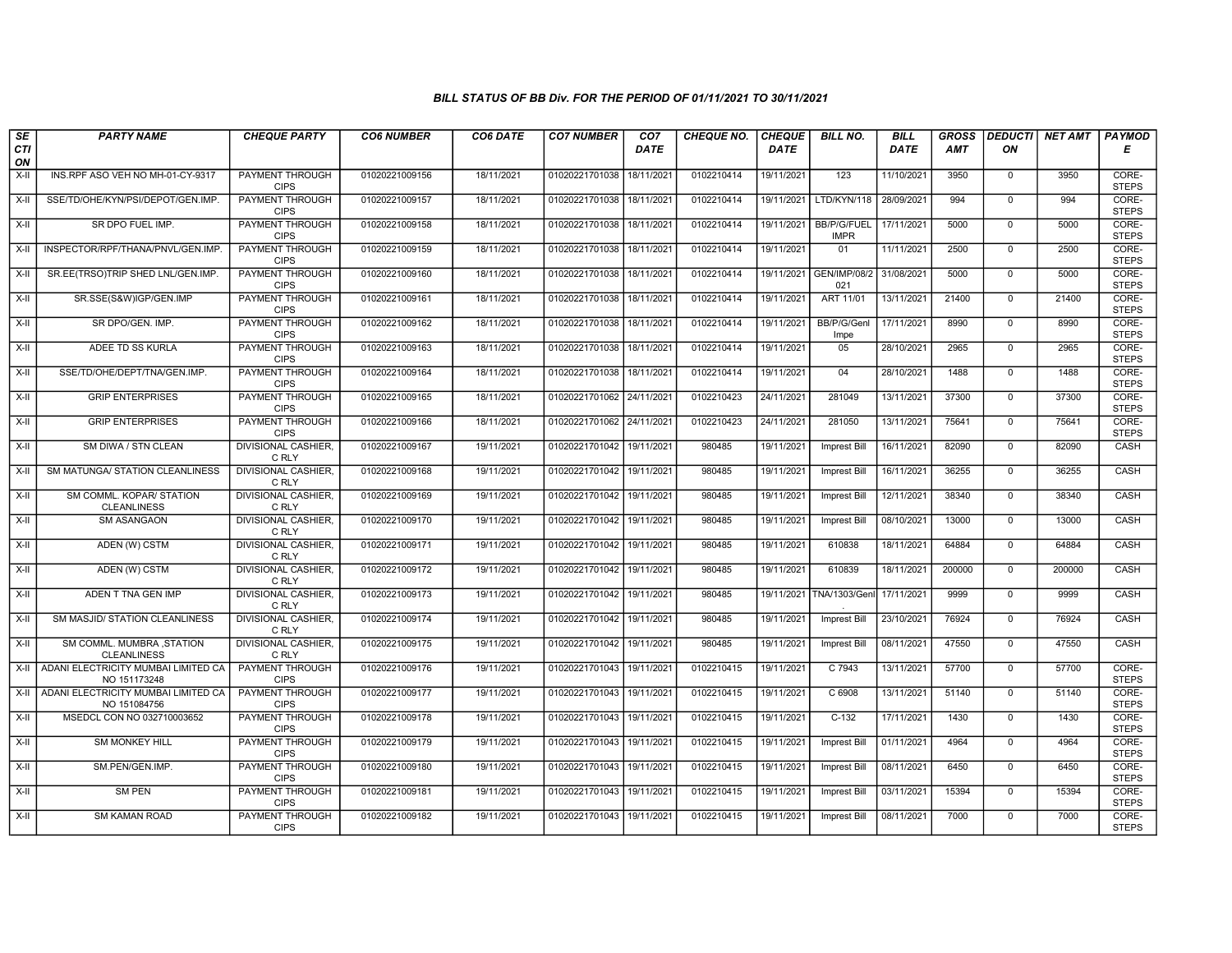| SE        | <b>PARTY NAME</b>                             | <b>CHEQUE PARTY</b>                   | <b>CO6 NUMBER</b> | CO6 DATE   | <b>CO7 NUMBER</b>         | CO <sub>7</sub> | <b>CHEQUE NO.</b> | <b>CHEQUE</b> | <b>BILL NO.</b>         | <b>BILL</b> | <b>GROSS</b> |                | DEDUCTI NET AMT | <b>PAYMOD</b>         |
|-----------|-----------------------------------------------|---------------------------------------|-------------------|------------|---------------------------|-----------------|-------------------|---------------|-------------------------|-------------|--------------|----------------|-----------------|-----------------------|
| CTI<br>ON |                                               |                                       |                   |            |                           | <b>DATE</b>     |                   | <b>DATE</b>   |                         | <b>DATE</b> | AMT          | ON             |                 | Е                     |
| $X-H$     | <b>SM NAGOTHANE</b>                           | <b>PAYMENT THROUGH</b><br><b>CIPS</b> | 01020221009183    | 19/11/2021 | 01020221701043            | 19/11/2021      | 0102210415        | 19/11/2021    | <b>Imprest Bill</b>     | 03/11/2021  | 10248        | $\mathbf 0$    | 10248           | CORE-<br><b>STEPS</b> |
| $X-H$     | <b>SM KURLA</b>                               | <b>PAYMENT THROUGH</b><br><b>CIPS</b> | 01020221009184    | 19/11/2021 | 01020221701043 19/11/2021 |                 | 0102210415        | 19/11/2021    | <b>Imprest Bill</b>     | 02/11/2021  | 7566         | $\mathbf{0}$   | 7566            | CORE-<br><b>STEPS</b> |
| X-II      | <b>SM THAKURWADI</b>                          | PAYMENT THROUGH<br><b>CIPS</b>        | 01020221009185    | 19/11/2021 | 01020221701043 19/11/2021 |                 | 0102210415        | 19/11/2021    | Impres Bill             | 03/11/2021  | 5000         | $\mathbf 0$    | 5000            | CORE-<br><b>STEPS</b> |
| $X-II$    | <b>SM CHAUK</b>                               | PAYMENT THROUGH<br><b>CIPS</b>        | 01020221009186    | 19/11/2021 | 01020221701043 19/11/2021 |                 | 0102210415        | 19/11/2021    | Imprest Bill            | 02/11/2021  | 6835         | $\mathbf{0}$   | 6835            | CORE-<br><b>STEPS</b> |
| $X-H$     | <b>SM DAPOLI</b>                              | <b>PAYMENT THROUGH</b><br><b>CIPS</b> | 01020221009187    | 19/11/2021 | 01020221701043 19/11/2021 |                 | 0102210415        | 19/11/2021    | <b>Imprest Bill</b>     | 03/11/2021  | 6729         | $\mathbf 0$    | 6729            | CORE-<br><b>STEPS</b> |
| $X-H$     | <b>SM BYCULLA</b>                             | <b>PAYMENT THROUGH</b><br><b>CIPS</b> | 01020221009188    | 19/11/2021 | 01020221701043            | 19/11/2021      | 0102210415        | 19/11/2021    | <b>Imprest Bill</b>     | 03/11/2021  | 3906         | $\Omega$       | 3906            | CORE-<br><b>STEPS</b> |
| X-II      | SM AMAN LODGE                                 | PAYMENT THROUGH<br><b>CIPS</b>        | 01020221009189    | 19/11/2021 | 01020221701043 19/11/2021 |                 | 0102210415        | 19/11/2021    | <b>Imprest Bill</b>     | 03/11/2021  | 7500         | $\mathbf{0}$   | 7500            | CORE-<br><b>STEPS</b> |
| $X-H$     | <b>SM MATHERAN</b>                            | PAYMENT THROUGH<br><b>CIPS</b>        | 01020221009190    | 19/11/2021 | 01020221701043 19/11/2021 |                 | 0102210415        | 19/11/2021    | IMPREST BILL 01/11/2021 |             | 20768        | $\overline{0}$ | 20768           | CORE-<br><b>STEPS</b> |
| $X-H$     | <b>SM NERAL</b>                               | <b>PAYMENT THROUGH</b><br><b>CIPS</b> | 01020221009191    | 19/11/2021 | 01020221701043 19/11/2021 |                 | 0102210415        | 19/11/2021    | <b>Imprest Bill</b>     | 03/11/2021  | 20500        | $\mathbf{0}$   | 20500           | CORE-<br><b>STEPS</b> |
| $X-H$     | <b>SM MULUND</b>                              | <b>PAYMENT THROUGH</b><br><b>CIPS</b> | 01020221009192    | 19/11/2021 | 01020221701043 19/11/2021 |                 | 0102210415        | 19/11/2021    | Imprest Bill            | 08/11/2021  | 615          | $\mathbf 0$    | 615             | CORE-<br><b>STEPS</b> |
| X-II      | <b>SM TITWALA</b>                             | PAYMENT THROUGH<br><b>CIPS</b>        | 01020221009193    | 19/11/2021 | 01020221701043            | 19/11/2021      | 0102210415        | 19/11/2021    | <b>Imprest Bill</b>     | 02/11/2021  | 39744        | $\mathbf 0$    | 39744           | CORE-<br><b>STEPS</b> |
| X-II      | <b>SM DOMBIVLI</b>                            | PAYMENT THROUGH<br><b>CIPS</b>        | 01020221009194    | 19/11/2021 | 01020221701043 19/11/2021 |                 | 0102210415        | 19/11/2021    | <b>Imprest Bill</b>     | 02/11/2021  | 10000        | $\mathbf 0$    | 10000           | CORE-<br><b>STEPS</b> |
| $X-H$     | <b>SM JITE</b>                                | <b>PAYMENT THROUGH</b><br><b>CIPS</b> | 01020221009195    | 19/11/2021 | 01020221701043 19/11/2021 |                 | 0102210415        | 19/11/2021    | <b>Imprest Bill</b>     | 01/11/2021  | 17000        | $\mathbf 0$    | 17000           | CORE-<br><b>STEPS</b> |
| $X-H$     | <b>SM SOMATNE</b>                             | <b>PAYMENT THROUGH</b><br><b>CIPS</b> | 01020221009196    | 19/11/2021 | 01020221701043 19/11/2021 |                 | 0102210415        | 19/11/2021    | <b>Imprest Bill</b>     | 02/11/2021  | 7000         | $\mathbf{0}$   | 7000            | CORE-<br><b>STEPS</b> |
| X-II      | SM BHIWANDI ROAD                              | <b>PAYMENT THROUGH</b><br><b>CIPS</b> | 01020221009197    | 19/11/2021 | 01020221701043            | 19/11/2021      | 0102210415        | 19/11/2021    | <b>Imprest Bill</b>     | 02/11/2021  | 15500        | $\mathbf 0$    | 15500           | CORE-<br><b>STEPS</b> |
| X-II      | <b>SM TALOJA</b>                              | PAYMENT THROUGH<br><b>CIPS</b>        | 01020221009198    | 19/11/2021 | 01020221701043 19/11/2021 |                 | 0102210415        | 19/11/2021    | Imprest Bill            | 08/11/2021  | 15505        | $\mathbf 0$    | 15505           | CORE-<br><b>STEPS</b> |
| X-II      | <b>SM NILJE</b>                               | <b>PAYMENT THROUGH</b><br><b>CIPS</b> | 01020221009199    | 19/11/2021 | 01020221701043 19/11/2021 |                 | 0102210415        | 19/11/2021    | Imprest Bill            | 08/11/2021  | 16996        | 0              | 16996           | CORE-<br><b>STEPS</b> |
| X-II      | AREA TRAINING CENTER KYN /GEN.IMP             | <b>PAYMENT THROUGH</b><br><b>CIPS</b> | 01020221009200    | 19/11/2021 | 01020221701043            | 19/11/2021      | 0102210415        | 19/11/2021    | Imprest Bill            | 08/11/2021  | 1500         | $\mathbf 0$    | 1500            | CORE-<br><b>STEPS</b> |
| X-II      | RANJANA ENTERPRISES-NAVIMUMBAI                | <b>PAYMENT THROUGH</b><br><b>CIPS</b> | 01020221009201    | 19/11/2021 | 01020221701050 22/11/2021 |                 | 0102210421        | 23/11/2021    | 143944                  | 19/11/2021  | 549500       | $\mathbf 0$    | 549500          | CORE-<br><b>STEPS</b> |
| X-II      | SHIVAM ENTERPRISES-KALYAN                     | PAYMENT THROUGH<br><b>CIPS</b>        | 01020221009202    | 19/11/2021 | 01020221701061 24/11/2021 |                 | 0102210425        | 25/11/2021    | 284918                  | 11/11/2021  | 21710        | $\overline{0}$ | 21710           | CORE-<br><b>STEPS</b> |
| X-II      | <b>BPCL E CMS</b>                             | <b>PAYMENT THROUGH</b><br><b>CIPS</b> | 01020221009203    | 19/11/2021 | 01020221701045 19/11/2021 |                 | 0102210415        | 19/11/2021    | 103/34                  | 16/11/2021  | 763390       | $\mathbf 0$    | 763390          | CORE-<br><b>STEPS</b> |
| X-II      | <b>BPCL E CMS</b>                             | <b>PAYMENT THROUGH</b><br><b>CIPS</b> | 01020221009204    | 19/11/2021 | 01020221701046 19/11/2021 |                 | 0102210415        | 19/11/2021    | 103/34                  | 16/11/2021  | 800368       | $\mathbf{0}$   | 800368          | CORE-<br><b>STEPS</b> |
| $X-H$     | BITS AND BYTES NETWORKING<br><b>SOLUTIONS</b> | PAYMENT THROUGH<br><b>CIPS</b>        | 01020221009205    | 19/11/2021 | 01020221701062 24/11/2021 |                 | 0102210423        | 24/11/2021    | 273145                  | 15/11/2021  | 13450        | $\mathbf 0$    | 13450           | CORE-<br><b>STEPS</b> |
| X-II      | BITS AND BYTES NETWORKING<br><b>SOLUTIONS</b> | PAYMENT THROUGH<br><b>CIPS</b>        | 01020221009206    | 19/11/2021 | 01020221701062 24/11/2021 |                 | 0102210423        | 24/11/2021    | 273147                  | 15/11/2021  | 13450        | $\Omega$       | 13450           | CORE-<br><b>STEPS</b> |
| $X-H$     | SAHYADRI ENTERPRISES                          | PAYMENT THROUGH<br><b>CIPS</b>        | 01020221009207    | 19/11/2021 | 01020221701062 24/11/2021 |                 | 0102210423        | 24/11/2021    | 273143                  | 02/11/2021  | 44820        | $\mathbf 0$    | 44820           | CORE-<br><b>STEPS</b> |
| $X-H$     | SHESHDHAR SINGH AND COMPANY-<br><b>MUMBAI</b> | PAYMENT THROUGH<br><b>CIPS</b>        | 01020221009208    | 22/11/2021 | 01020221701050 22/11/2021 |                 | 0102210421        | 23/11/2021    | 143946                  | 19/11/2021  | 46300        | 0              | 46300           | CORE-<br><b>STEPS</b> |
| X-II      | KUNAL ENTERPRISES-THANE                       | PAYMENT THROUGH<br><b>CIPS</b>        | 01020221009209    | 22/11/2021 | 01020221701050 22/11/2021 |                 | 0102210421        | 23/11/2021    | 143947                  | 19/11/2021  | 10000        | $\mathbf 0$    | 10000           | CORE-<br><b>STEPS</b> |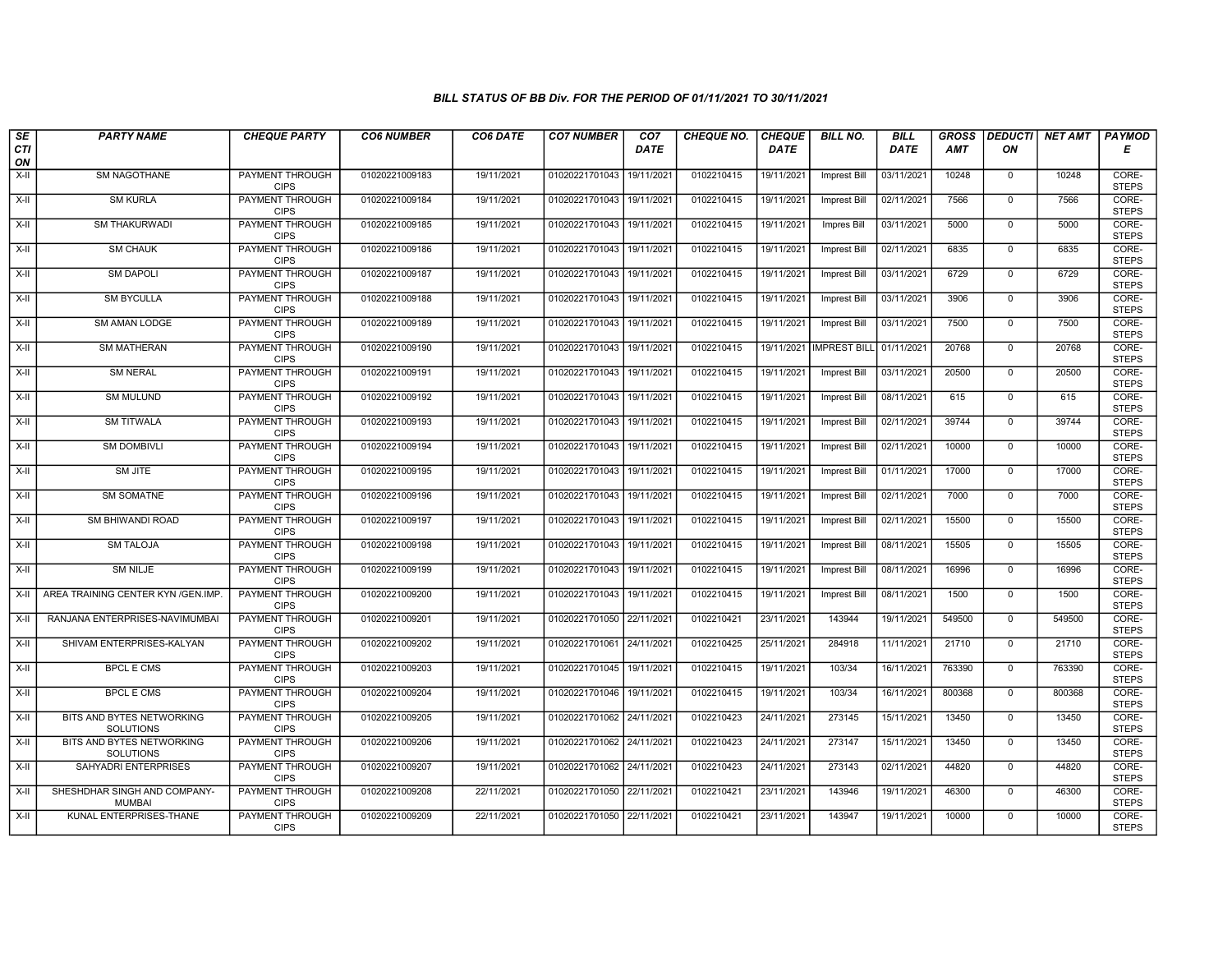| SE                 | <b>PARTY NAME</b>                                    | <b>CHEQUE PARTY</b>                   | <b>CO6 NUMBER</b> | CO6 DATE   | <b>CO7 NUMBER</b>         | CO <sub>7</sub> | <b>CHEQUE NO.</b> | <b>CHEQUE</b> | <b>BILL NO.</b>                        | <b>BILL</b> | <b>GROSS</b> |                | DEDUCTI NET AMT | <b>PAYMOD</b>         |
|--------------------|------------------------------------------------------|---------------------------------------|-------------------|------------|---------------------------|-----------------|-------------------|---------------|----------------------------------------|-------------|--------------|----------------|-----------------|-----------------------|
| <b>CTI</b><br>ON   |                                                      |                                       |                   |            |                           | <b>DATE</b>     |                   | <b>DATE</b>   |                                        | <b>DATE</b> | AMT          | ON             |                 | Е                     |
| $X-H$              | VATSHAL ENTERPRISES-THANE                            | <b>PAYMENT THROUGH</b><br><b>CIPS</b> | 01020221009210    | 22/11/2021 | 01020221701050 22/11/2021 |                 | 0102210421        | 23/11/2021    | 143959                                 | 19/11/2021  | 54900        | $\mathbf{0}$   | 54900           | CORE-<br><b>STEPS</b> |
| $X-H$              | RANJANA ENTERPRISES-NAVIMUMBAI                       | <b>PAYMENT THROUGH</b><br><b>CIPS</b> | 01020221009211    | 22/11/2021 | 01020221701050 22/11/2021 |                 | 0102210421        | 23/11/2021    | 143964                                 | 19/11/2021  | 25000        | $\mathbf{0}$   | 25000           | CORE-<br><b>STEPS</b> |
| X-II               | RANJANA ENTERPRISES-NAVIMUMBAI                       | PAYMENT THROUGH<br><b>CIPS</b>        | 01020221009212    | 22/11/2021 | 01020221701050 22/11/2021 |                 | 0102210421        | 23/11/2021    | 143965                                 | 19/11/2021  | 142200       | $\mathbf 0$    | 142200          | CORE-<br><b>STEPS</b> |
| X-II               | SHIVAKANT ENTERPRISES-MUMBAI                         | <b>PAYMENT THROUGH</b><br><b>CIPS</b> | 01020221009213    | 22/11/2021 | 01020221701050            | 22/11/2021      | 0102210421        | 23/11/2021    | 143966                                 | 19/11/2021  | 29500        | $\mathbf 0$    | 29500           | CORE-<br><b>STEPS</b> |
| $X-H$              | LODIRAM POWER LAUNDRY-MUMBAI                         | <b>PAYMENT THROUGH</b><br><b>CIPS</b> | 01020221009214    | 22/11/2021 | 01020221701050 22/11/2021 |                 | 0102210421        | 23/11/2021    | 143967                                 | 19/11/2021  | 29500        | $\mathbf 0$    | 29500           | CORE-<br><b>STEPS</b> |
| $X-H$              | DEEPAK AND SONS-THANE                                | <b>PAYMENT THROUGH</b><br><b>CIPS</b> | 01020221009215    | 22/11/2021 | 01020221701050 22/11/2021 |                 | 0102210421        | 23/11/2021    | 143968                                 | 19/11/2021  | 29500        | $\Omega$       | 29500           | CORE-<br><b>STEPS</b> |
| X-II               | SSE (M) THANE                                        | <b>DIVISIONAL CASHIER,</b><br>C RLY   | 01020221009217    | 22/11/2021 | 01020221701048 22/11/2021 |                 | 980487            | 22/11/2021    | 13271                                  | 22/10/2021  | 2000         | $\mathbf 0$    | 2000            | CASH                  |
| $X-H$              | ABHISHEK CLEANERS-THANE                              | PAYMENT THROUGH<br><b>CIPS</b>        | 01020221009218    | 22/11/2021 | 01020221701050 22/11/2021 |                 | 0102210421        | 23/11/2021    | 143970                                 | 19/11/2021  | 29500        | $\overline{0}$ | 29500           | CORE-<br><b>STEPS</b> |
| X-II               | SSE(M)TNA                                            | <b>DIVISIONAL CASHIER,</b><br>C RLY   | 01020221009219    | 22/11/2021 | 01020221701048 22/11/2021 |                 | 980487            | 22/11/2021    | 0222/2021-22                           | 31/10/2021  | 5000         | $\mathbf{0}$   | 5000            | CASH                  |
| $\overline{x}$ -II | <b>CYM KALAMBOLI</b>                                 | <b>DIVISIONAL CASHIER,</b><br>C RLY   | 01020221009220    | 22/11/2021 | 01020221701048 22/11/2021 |                 | 980487            | 22/11/2021    | <b>Imprest Bill</b>                    | 08/11/2021  | 24000        | $\overline{0}$ | 24000           | CASH                  |
| X-II               | SM COMML. KANJUR MARG/ STATION<br><b>CLEANLINESS</b> | <b>DIVISIONAL CASHIER,</b><br>C RLY   | 01020221009221    | 22/11/2021 | 01020221701048 22/11/2021 |                 | 980487            | 22/11/2021    | <b>Immprest Bill</b>                   | 07/11/2021  | 28755        | $\mathbf 0$    | 28755           | CASH                  |
| X-II               | <b>CMS KYN</b>                                       | <b>DIVISIONAL CASHIER,</b><br>C RLY   | 01020221009222    | 22/11/2021 | 01020221701047 22/11/2021 |                 | 980487            | 22/11/2021    | 473514                                 | 17/11/2021  | 39999        | $\mathbf 0$    | 39999           | CASH                  |
| $X-H$              | SM VADALA ROAD                                       | <b>DIVISIONAL CASHIER,</b><br>C RLY   | 01020221009223    | 22/11/2021 | 01020221701048 22/11/2021 |                 | 980487            | 22/11/2021    | <b>Imprest Bill</b>                    | 02/11/2021  | 2604         | $\overline{0}$ | 2604            | CASH                  |
| X-II               | ADMO LNL(GEN. IMP Rs.3000/-)                         | <b>PAYMENT THROUGH</b><br><b>CIPS</b> | 01020221009224    | 22/11/2021 | 01020221701049            | 22/11/2021      | 0102210419        | 22/11/2021    | <b>ADMO LNL GI</b><br>NOV <sub>1</sub> | 17/11/2021  | 910          | $\mathbf{0}$   | 910             | CORE-<br><b>STEPS</b> |
| $X-H$              | <b>SM MATUNGA</b>                                    | PAYMENT THROUGH<br><b>CIPS</b>        | 01020221009225    | 22/11/2021 | 01020221701051 22/11/2021 |                 | 0102210419        | 22/11/2021    | Imprest Bill                           | 01/11/2021  | 1099         | $\Omega$       | 1099            | CORE-<br><b>STEPS</b> |
| X-II               | CYM TROMBAT YARD                                     | <b>PAYMENT THROUGH</b><br><b>CIPS</b> | 01020221009226    | 22/11/2021 | 01020221701051 22/11/2021 |                 | 0102210419        | 22/11/2021    | Imprest Bill                           | 11/11/2021  | 5000         | $\mathbf{0}$   | 5000            | CORE-<br><b>STEPS</b> |
| X-II               | <b>CYM CST YARD</b>                                  | PAYMENT THROUGH<br><b>CIPS</b>        | 01020221009227    | 22/11/2021 | 01020221701051 22/11/2021 |                 | 0102210419        | 22/11/2021    | <b>Imprest Bill</b>                    | 11/11/2021  | 7387         | $\mathbf 0$    | 7387            | CORE-<br><b>STEPS</b> |
| $X-H$              | <b>SM PANVEL</b>                                     | <b>PAYMENT THROUGH</b><br><b>CIPS</b> | 01020221009228    | 22/11/2021 | 01020221701051 22/11/2021 |                 | 0102210419        | 22/11/2021    | <b>Imprest Bill</b>                    | 04/11/2021  | 17635        | $\mathbf 0$    | 17635           | CORE-<br><b>STEPS</b> |
| $X-II$             | <b>SM GHATKOPAR</b>                                  | PAYMENT THROUGH<br><b>CIPS</b>        | 01020221009229    | 22/11/2021 | 01020221701051 22/11/2021 |                 | 0102210419        | 22/11/2021    | Imprest Bill                           | 09/11/2021  | 3723         | $\mathbf 0$    | 3723            | CORE-<br><b>STEPS</b> |
| X-II               | <b>SM BHANDUP</b>                                    | PAYMENT THROUGH<br><b>CIPS</b>        | 01020221009230    | 22/11/2021 | 01020221701051 22/11/2021 |                 | 0102210419        | 22/11/2021    | <b>Imprest Bill</b>                    | 09/11/2021  | 1274         | $\overline{0}$ | 1274            | CORE-<br><b>STEPS</b> |
| $X-II$             | <b>SM KINGCIRCLE</b>                                 | <b>DIVISIONAL CASHIER,</b><br>C RLY   | 01020221009231    | 22/11/2021 | 01020221701048 22/11/2021 |                 | 980487            | 22/11/2021    | Imprest Bill                           | 09/11/2021  | 2517         | $\mathbf 0$    | 2517            | CASH                  |
| X-II               | <b>SM KOPARKHAIRANE</b>                              | PAYMENT THROUGH<br><b>CIPS</b>        | 01020221009232    | 22/11/2021 | 01020221701051 22/11/2021 |                 | 0102210419        | 22/11/2021    | <b>Imprest Bill</b>                    | 09/11/2021  | 4345         | $\Omega$       | 4345            | CORE-<br><b>STEPS</b> |
| $X-II$             | <b>SS KHOPOLI</b>                                    | PAYMENT THROUGH<br><b>CIPS</b>        | 01020221009233    | 22/11/2021 | 01020221701051            | 22/11/2021      | 0102210419        | 22/11/2021    | <b>Imprest Bill</b>                    | 10/11/2021  | 23898        | $\mathbf 0$    | 23898           | CORE-<br><b>STEPS</b> |
| $X-II$             | <b>SM KHADAVLI</b>                                   | PAYMENT THROUGH<br><b>CIPS</b>        | 01020221009234    | 22/11/2021 | 01020221701051 22/11/2021 |                 | 0102210419        | 22/11/2021    | Imprest Bill                           | 10/11/2021  | 16000        | $\Omega$       | 16000           | CORE-<br><b>STEPS</b> |
| X-II               | SR SM (GAZ) CSTM                                     | PAYMENT THROUGH<br><b>CIPS</b>        | 01020221009235    | 22/11/2021 | 01020221701051 22/11/2021 |                 | 0102210419        | 22/11/2021    | box boy<br>imprest                     | 17/11/2021  | 57510        | $\mathbf 0$    | 57510           | CORE-<br><b>STEPS</b> |
| $X-H$              | MSEDCL CON NO 033050003031                           | PAYMENT THROUGH<br><b>CIPS</b>        | 01020221009236    | 22/11/2021 | 01020221701051 22/11/2021 |                 | 0102210419        | 22/11/2021    | $C-1371$                               | 18/11/2021  | 8780         | $\mathsf{O}$   | 8780            | CORE-<br><b>STEPS</b> |
| X-II               | MSEDCL CON NO 000334227324                           | <b>PAYMENT THROUGH</b><br><b>CIPS</b> | 01020221009237    | 22/11/2021 | 01020221701051 22/11/2021 |                 | 0102210419        | 22/11/2021    | $C-5000$                               | 18/11/2021  | 27590        | $\mathbf 0$    | 27590           | CORE-<br><b>STEPS</b> |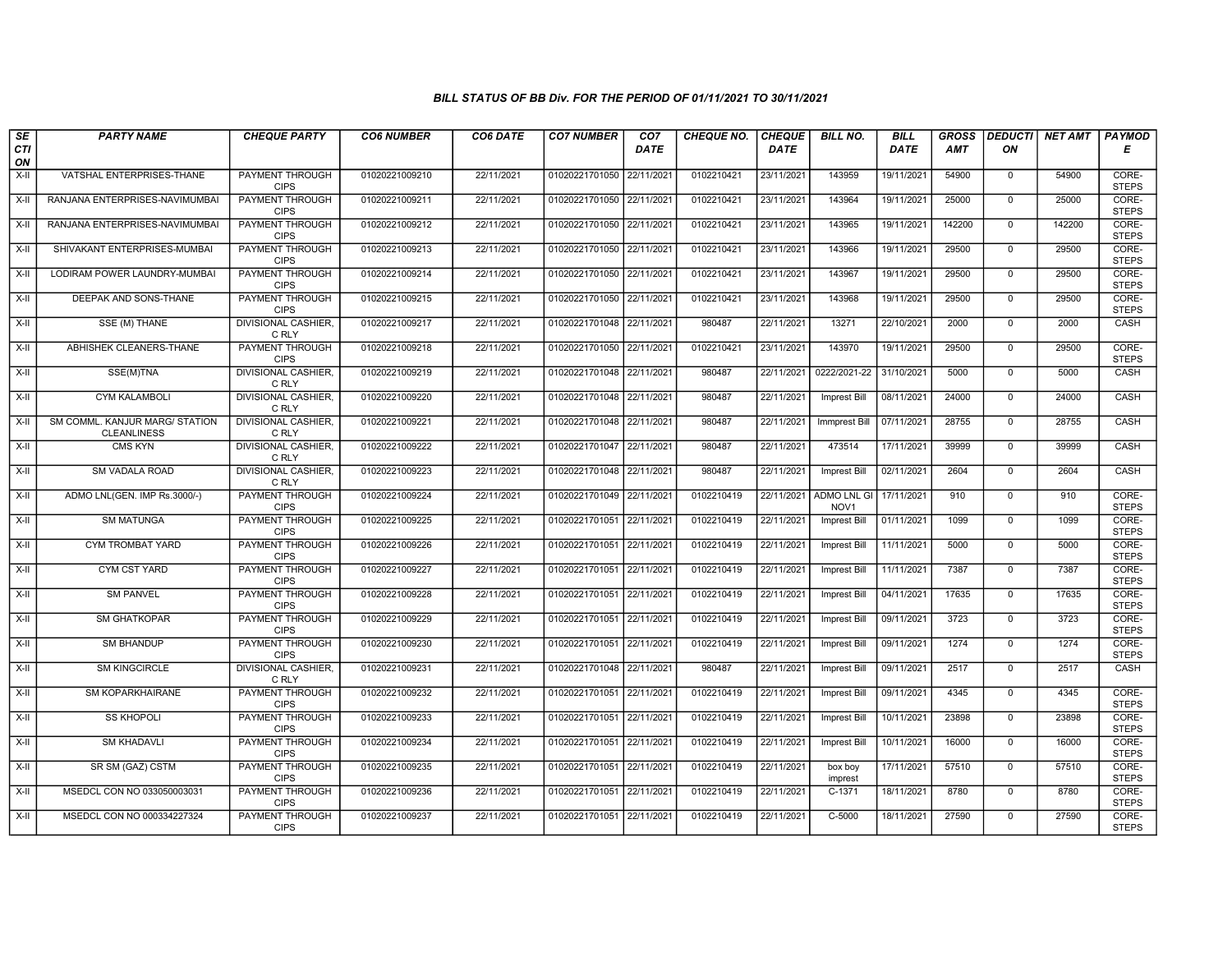| SE        | <b>PARTY NAME</b>             | <b>CHEQUE PARTY</b>                   | <b>CO6 NUMBER</b> | CO6 DATE   | <b>CO7 NUMBER</b>         | CO <sub>7</sub> | <b>CHEQUE NO.</b> | <b>CHEQUE</b> | <b>BILL NO.</b>                    | <b>BILL</b> | <b>GROSS</b> | <b>DEDUCTI</b> | NET AMT | <b>PAYMOD</b>         |
|-----------|-------------------------------|---------------------------------------|-------------------|------------|---------------------------|-----------------|-------------------|---------------|------------------------------------|-------------|--------------|----------------|---------|-----------------------|
| CTI<br>ON |                               |                                       |                   |            |                           | <b>DATE</b>     |                   | <b>DATE</b>   |                                    | <b>DATE</b> | AMT          | ON             |         | Е                     |
| $X-H$     | MSEDCL CON NO 030680225423    | <b>PAYMENT THROUGH</b><br><b>CIPS</b> | 01020221009238    | 22/11/2021 | 01020221701051 22/11/2021 |                 | 0102210419        | 22/11/2021    | $C-993$                            | 18/11/2021  | 16020        | $\mathbf{0}$   | 16020   | CORE-<br><b>STEPS</b> |
| X-II      | MSEDCL CON NO 000093216687    | PAYMENT THROUGH<br><b>CIPS</b>        | 01020221009239    | 22/11/2021 | 01020221701051 22/11/2021 |                 | 0102210419        | 22/11/2021    | $C-1382$                           | 17/11/2021  | 8990         | $\mathbf{0}$   | 8990    | CORE-<br><b>STEPS</b> |
| X-II      | MSEDCL CON NO 000488902601    | PAYMENT THROUGH<br><b>CIPS</b>        | 01020221009240    | 22/11/2021 | 01020221701051            | 22/11/2021      | 0102210419        | 22/11/2021    | C-10000                            | 18/11/2021  | 82830        | $\mathbf 0$    | 82830   | CORE-<br><b>STEPS</b> |
| $X-H$     | MSEDCL CON NO 028700162593    | PAYMENT THROUGH<br><b>CIPS</b>        | 01020221009241    | 22/11/2021 | 01020221701051 22/11/2021 |                 | 0102210419        | 22/11/2021    | $C-0$                              | 18/11/2021  | 4960         | $\overline{0}$ | 4960    | CORE-<br><b>STEPS</b> |
| X-II      | MSEDCL CON NO 036480001162    | <b>PAYMENT THROUGH</b><br><b>CIPS</b> | 01020221009242    | 22/11/2021 | 01020221701051 22/11/2021 |                 | 0102210419        | 22/11/2021    | $C-2279$                           | 18/11/2021  | 24260        | $\mathbf 0$    | 24260   | CORE-<br><b>STEPS</b> |
| X-II      | MSEDCL CON NO 028510604166    | <b>PAYMENT THROUGH</b><br><b>CIPS</b> | 01020221009243    | 22/11/2021 | 01020221701051 22/11/2021 |                 | 0102210419        | 22/11/2021    | $C-3955$                           | 18/11/2021  | 68820        | $\Omega$       | 68820   | CORE-<br><b>STEPS</b> |
| X-II      | MSEDCL CON NO 025570002204    | PAYMENT THROUGH<br><b>CIPS</b>        | 01020221009244    | 22/11/2021 | 01020221701051 22/11/2021 |                 | 0102210419        | 22/11/2021    | C-10000                            | 18/11/2021  | 87250        | $\mathbf{0}$   | 87250   | CORE-<br><b>STEPS</b> |
| X-II      | <b>VINDHYA INFOTECH</b>       | <b>PAYMENT THROUGH</b><br><b>CIPS</b> | 01020221009245    | 22/11/2021 | 01020221701049 22/11/2021 |                 | 0102210419        | 22/11/2021    | 28/2021-22                         | 12/10/2021  | 14140        | 240            | 13900   | CORE-<br><b>STEPS</b> |
| X-II      | <b>SR DCM</b>                 | PAYMENT THROUGH<br><b>CIPS</b>        | 01020221009246    | 22/11/2021 | 01020221701051 22/11/2021 |                 | 0102210419        | 22/11/2021    | <b>BBCOSDFUEL</b><br><b>IMPRES</b> | 18/11/2021  | 16000        | $\mathbf 0$    | 16000   | CORE-<br><b>STEPS</b> |
| X-II      | TATA POWER CA NO 900000892987 | <b>PAYMENT THROUGH</b><br><b>CIPS</b> | 01020221009247    | 22/11/2021 | 01020221701051 22/11/2021 |                 | 0102210419        | 22/11/2021    | $R-39$                             | 18/11/2021  | 260          | $\overline{0}$ | 260     | CORE-<br><b>STEPS</b> |
| X-II      | TATA POWER CA NO 900000892985 | PAYMENT THROUGH<br><b>CIPS</b>        | 01020221009248    | 22/11/2021 | 01020221701051 22/11/2021 |                 | 0102210419        | 22/11/2021    | R-30                               | 18/11/2021  | 221          | $\mathbf{0}$   | 221     | CORE-<br><b>STEPS</b> |
| X-II      | TATA POWER CA NO 900000892984 | <b>PAYMENT THROUGH</b><br><b>CIPS</b> | 01020221009249    | 22/11/2021 | 01020221701051 22/11/2021 |                 | 0102210419        | 22/11/2021    | $R-44$                             | 18/11/2021  | 284          | $\Omega$       | 284     | CORE-<br><b>STEPS</b> |
| X-II      | TATA POWER CA NO 900000892983 | <b>PAYMENT THROUGH</b><br><b>CIPS</b> | 01020221009250    | 22/11/2021 | 01020221701051 22/11/2021 |                 | 0102210419        | 22/11/2021    | $R-51$                             | 18/11/2021  | 314          | $\mathbf 0$    | 314     | CORE-<br><b>STEPS</b> |
| X-II      | TATA POWER CA NO 900000892986 | <b>PAYMENT THROUGH</b><br><b>CIPS</b> | 01020221009251    | 22/11/2021 | 01020221701051 22/11/2021 |                 | 0102210419        | 22/11/2021    | $R-33$                             | 18/11/2021  | 235          | $\overline{0}$ | 235     | CORE-<br><b>STEPS</b> |
| X-II      | MSEDCL CON NO 000010269067    | PAYMENT THROUGH<br><b>CIPS</b>        | 01020221009252    | 22/11/2021 | 01020221701051 22/11/2021 |                 | 0102210419        | 22/11/2021    | C-3546                             | 17/11/2021  | 27110        | $\mathbf{0}$   | 27110   | CORE-<br><b>STEPS</b> |
| X-II      | MSEDCL CON NO 700000859232    | PAYMENT THROUGH<br><b>CIPS</b>        | 01020221009253    | 22/11/2021 | 01020221701051 22/11/2021 |                 | 0102210419        | 22/11/2021    | R-22121                            | 17/11/2021  | 334010       | $\Omega$       | 334010  | CORE-<br><b>STEPS</b> |
| X-II      | MSEDCL CON NO 000090212516    | PAYMENT THROUGH<br><b>CIPS</b>        | 01020221009254    | 22/11/2021 | 01020221701051 22/11/2021 |                 | 0102210419        | 22/11/2021    | R-95                               | 17/11/2021  | 660          | $\mathbf{0}$   | 660     | CORE-<br><b>STEPS</b> |
| $X-H$     | MSEDCL CON NO 000050014851    | <b>PAYMENT THROUGH</b><br><b>CIPS</b> | 01020221009255    | 22/11/2021 | 01020221701051 22/11/2021 |                 | 0102210419        | 22/11/2021    | $C-7435$                           | 17/11/2021  | 77540        | $\overline{0}$ | 77540   | CORE-<br><b>STEPS</b> |
| X-II      | MSEDCL CON NO 052013059012    | PAYMENT THROUGH<br><b>CIPS</b>        | 01020221009256    | 22/11/2021 | 01020221701051 22/11/2021 |                 | 0102210419        | 22/11/2021    | R-829                              | 17/11/2021  | 20310        | $\mathbf{0}$   | 20310   | CORE-<br><b>STEPS</b> |
| X-II      | MSEDCL CON NO 000010269059    | PAYMENT THROUGH<br><b>CIPS</b>        | 01020221009257    | 22/11/2021 | 01020221701051 22/11/2021 |                 | 0102210419        | 22/11/2021    | $R-0$                              | 17/11/2021  | 540          | $\Omega$       | 540     | CORE-<br><b>STEPS</b> |
| X-II      | MSEDCL CON NO 000010404746    | PAYMENT THROUGH<br><b>CIPS</b>        | 01020221009258    | 22/11/2021 | 01020221701051 22/11/2021 |                 | 0102210419        | 22/11/2021    | $C-1048$                           | 17/11/2021  | 6920         | $\mathbf{0}$   | 6920    | CORE-<br><b>STEPS</b> |
| X-II      | MSEDCL CON NO 000090212265    | PAYMENT THROUGH<br><b>CIPS</b>        | 01020221009259    | 22/11/2021 | 01020221701051 22/11/2021 |                 | 0102210419        | 22/11/2021    | $R-50$                             | 17/11/2021  | 410          | $\mathbf{0}$   | 410     | CORE-<br><b>STEPS</b> |
| X-II      | MSEDCL CON NO 033080001784    | PAYMENT THROUGH<br><b>CIPS</b>        | 01020221009260    | 22/11/2021 | 01020221701051            | 22/11/2021      | 0102210419        | 22/11/2021    | $C-147$                            | 17/11/2021  | 1260         | $\mathbf{0}$   | 1260    | CORE-<br><b>STEPS</b> |
| $X-H$     | MSEDCL CON NO 000360066517    | PAYMENT THROUGH<br><b>CIPS</b>        | 01020221009261    | 22/11/2021 | 01020221701051 22/11/2021 |                 | 0102210419        | 22/11/2021    | $R-45$                             | 17/11/2021  | 380          | $\mathbf{0}$   | 380     | CORE-<br><b>STEPS</b> |
| X-II      | MSEDCL CON NO 000290141681    | PAYMENT THROUGH<br><b>CIPS</b>        | 01020221009262    | 22/11/2021 | 01020221701051 22/11/2021 |                 | 0102210419        | 22/11/2021    | R-2441                             | 17/11/2021  | 36170        | $\Omega$       | 36170   | CORE-<br><b>STEPS</b> |
| X-II      | <b>MSEDCL</b>                 | <b>PAYMENT THROUGH</b><br><b>CIPS</b> | 01020221009263    | 22/11/2021 | 01020221701051 22/11/2021 |                 | 0102210419        | 22/11/2021    | R-74,127,82                        | 17/11/2021  | 2090         | $\overline{0}$ | 2090    | CORE-<br><b>STEPS</b> |
| X-II      | KHUSHBOO KRITI SANGHAVI       | PAYMENT THROUGH<br><b>CIPS</b>        | 01020221009264    | 22/11/2021 | 01020221701050 22/11/2021 |                 | 0102210421        | 23/11/2021    | 282491                             | 08/10/2021  | 5000         | $\mathbf{0}$   | 5000    | CORE-<br><b>STEPS</b> |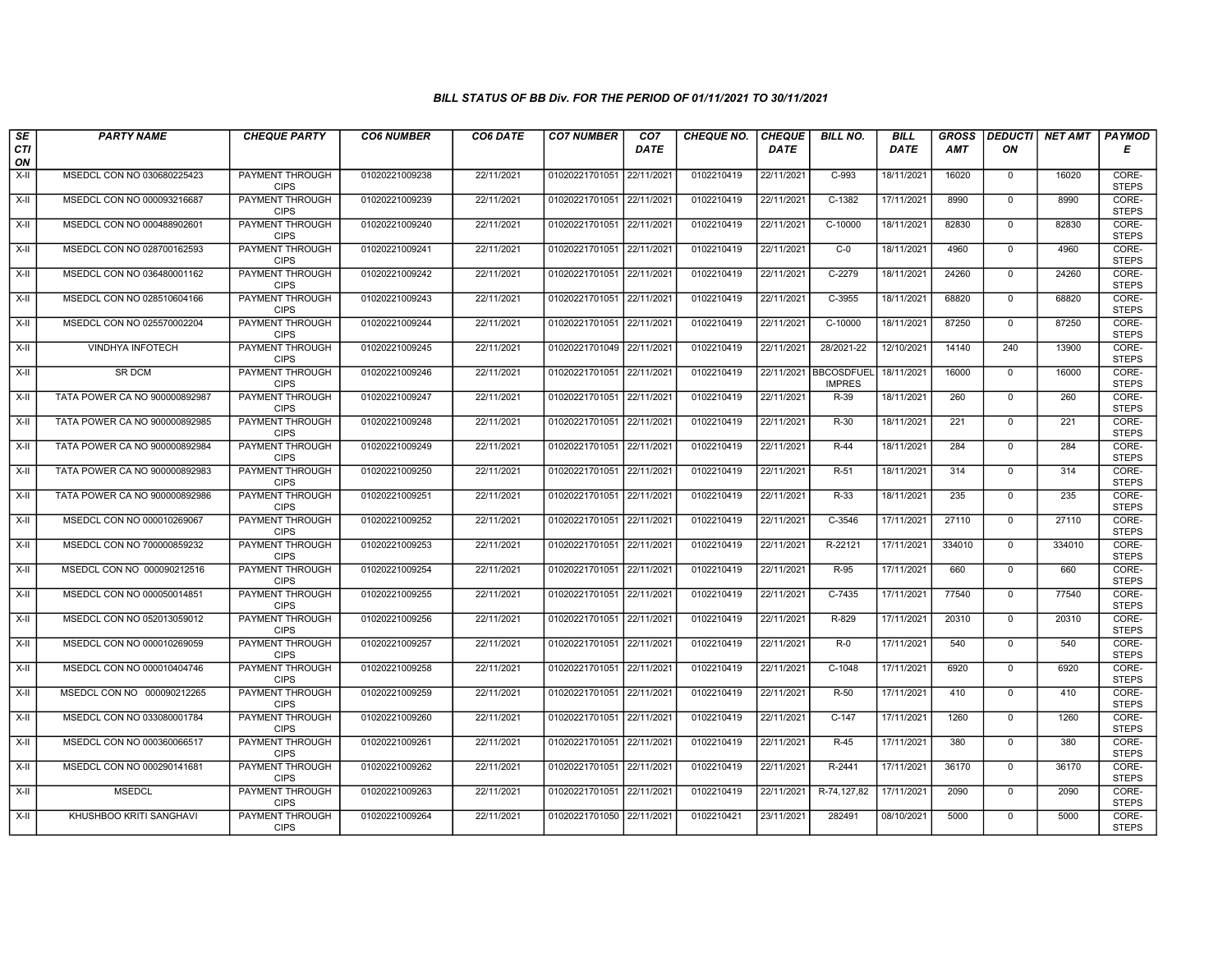| SE        | <b>PARTY NAME</b>                                              | <b>CHEQUE PARTY</b>                   | <b>CO6 NUMBER</b> | CO6 DATE   | <b>CO7 NUMBER</b>         | CO <sub>7</sub> | <b>CHEQUE NO.</b> | <b>CHEQUE</b> | <b>BILL NO.</b>                            | <b>BILL</b> | <b>GROSS</b>    | <b>DEDUCTI</b> | <b>NET AMT</b>  | <b>PAYMOD</b>         |
|-----------|----------------------------------------------------------------|---------------------------------------|-------------------|------------|---------------------------|-----------------|-------------------|---------------|--------------------------------------------|-------------|-----------------|----------------|-----------------|-----------------------|
| CTI<br>ON |                                                                |                                       |                   |            |                           | <b>DATE</b>     |                   | <b>DATE</b>   |                                            | <b>DATE</b> | <b>AMT</b>      | ON             |                 | Е                     |
| $X-H$     | NAZRIN BANO MANSOORI ALI AHMED<br><b>MANSOORI</b>              | <b>PAYMENT THROUGH</b><br><b>CIPS</b> | 01020221009265    | 22/11/2021 | 01020221701050            | 22/11/2021      | 0102210421        | 23/11/2021    | 282461                                     | 04/01/2021  | 10003           | $\overline{0}$ | 10003           | CORE-<br><b>STEPS</b> |
| $X-H$     | KHUSHBOO KRITI SANGHAVI                                        | <b>PAYMENT THROUGH</b><br><b>CIPS</b> | 01020221009266    | 22/11/2021 | 01020221701050 22/11/2021 |                 | 0102210421        | 23/11/2021    | 282492                                     | 08/10/2021  | 11490           | $\overline{0}$ | 11490           | CORE-<br><b>STEPS</b> |
| X-II      | ASSOCIATED ENGINEERS                                           | <b>PAYMENT THROUGH</b><br><b>CIPS</b> | 01020221009267    | 22/11/2021 | 01020221701062            | 24/11/2021      | 0102210423        | 24/11/2021    | PO No.296192                               | 17/11/2021  | 195880          | $\mathbf{0}$   | 195880          | CORE-<br><b>STEPS</b> |
| $X-II$    | <b>ASSOCIATED ENGINEERS</b>                                    | PAYMENT THROUGH<br><b>CIPS</b>        | 01020221009268    | 22/11/2021 | 01020221701062 24/11/2021 |                 | 0102210423        | 24/11/2021    | PO No.296193                               | 17/11/2021  | 158860          | $\overline{0}$ | 158860          | CORE-<br><b>STEPS</b> |
| $X-H$     | AIRTEL RELATIONSHIP NO 1019398251                              | <b>PAYMENT THROUGH</b><br><b>CIPS</b> | 01020221009269    | 22/11/2021 | 01020221701052 22/11/2021 |                 | 0102210421        |               | 23/11/2021 BM222710092 21/09/2021<br>03264 |             | 51              | $\mathbf 0$    | 51              | CORE-<br><b>STEPS</b> |
| $X-II$    | AIRTEL RELATIONSHIP NO 1019398251                              | <b>PAYMENT THROUGH</b><br><b>CIPS</b> | 01020221009270    | 22/11/2021 | 01020221701052 22/11/2021 |                 | 0102210421        | 23/11/2021    | BM222710108 21/10/2021<br>46981            |             | $\overline{26}$ | $\overline{0}$ | $\overline{26}$ | CORE-<br><b>STEPS</b> |
| $X-II$    | SHREE LAKHAN G CONSTRUCTION PVT<br>LTD DELHI                   | PAYMENT THROUGH<br><b>CIPS</b>        | 01020221009271    | 22/11/2021 | 01020221701061 24/11/2021 |                 | 0102210425        | 25/11/2021    | TNA/21-22/16                               | 31/07/2021  | 329999.86       | 28284.86       | 301715          | CORE-<br><b>STEPS</b> |
| $X-II$    | KGN ENTERPRISES 49B-1 GR.FLOOR,<br>SHOP NO.03 KURLA (W) MUMBAI | <b>PAYMENT THROUGH</b><br><b>CIPS</b> | 01020221009272    | 23/11/2021 | 01020221701054 23/11/2021 |                 | 0102210421        | 23/11/2021    | 02381                                      | 30/09/2021  | 94558           | 11347          | 83211           | CORE-<br><b>STEPS</b> |
| $X-H$     | RASHTRIYA CHEMICALS AND<br>FERTILIZERS LTD. (CHEMBUR)          | <b>PAYMENT THROUGH</b><br><b>CIPS</b> | 01020221009273    | 23/11/2021 | 01020221701057            | 23/11/2021      | 0102210423        | 24/11/2021    | 257458                                     | 22/11/2021  | 928757          | $\mathbf 0$    | 928757          | CORE-<br><b>STEPS</b> |
| $X-H$     | <b>SM KHANDALA</b>                                             | <b>PAYMENT THROUGH</b><br><b>CIPS</b> | 01020221009274    | 23/11/2021 | 01020221701054 23/11/2021 |                 | 0102210421        | 23/11/2021    | <b>Imprest Bill</b>                        | 21/10/2021  | 17000           | $\mathbf{0}$   | 17000           | CORE-<br><b>STEPS</b> |
| X-II      | THE TATA POWER COMPANY LTD                                     | THE TATA POWER<br><b>COMPANY LTD</b>  | 01020221009275    | 23/11/2021 | 01020221701053 23/11/2021 |                 | 961315            | 23/11/2021    | R-125, 122, 144                            | 17/11/2021  | 2454            | $\mathbf 0$    | 2454            | <b>BANK</b><br>CHEQUE |
| $X-H$     | <b>BEST</b>                                                    | <b>BEST</b>                           | 01020221009277    | 23/11/2021 | 01020221701053 23/11/2021 |                 | 961313            | 23/11/2021    | C-31417                                    | 17/11/2021  | 288280          | $\mathbf{0}$   | 288280          | <b>BANK</b><br>CHEQUE |
| $X-H$     | <b>BEST</b>                                                    | <b>BEST</b>                           | 01020221009278    | 23/11/2021 | 01020221701053 23/11/2021 |                 | 961312            | 23/11/2021    | R-1715                                     | 17/11/2021  | 30790           | $\overline{0}$ | 30790           | <b>BANK</b><br>CHEQUE |
| $X-H$     | <b>MSEDCL</b>                                                  | <b>MSEDCL</b>                         | 01020221009279    | 23/11/2021 | 01020221701053 23/11/2021 |                 | 961314            | 23/11/2021    | $R-28$                                     | 17/11/2021  | 280             | $\overline{0}$ | 280             | <b>BANK</b><br>CHEQUE |
| X-II      | CC C-COY/12BN/BBR-WM-TLR-<br><b>COB/IMPREST</b>                | <b>DIVISIONAL CASHIER.</b><br>C RLY   | 01020221009280    | 23/11/2021 | 01020221701063 25/11/2021 |                 | 980491            | 25/11/2021    | 32854, 32855,<br>53                        | 15/11/2021  | 1973            | $\Omega$       | 1973            | CASH                  |
| X-II      | CC E-COY/12BN/BBR-WM-TLR-<br>COB/IMPREST                       | DIVISIONAL CASHIER,<br>C RLY          | 01020221009281    | 23/11/2021 | 01020221701058 23/11/2021 |                 | 980489            | 23/11/2021    | 491,302                                    | 16/11/2021  | 1955            | $\mathbf 0$    | 1955            | CASH                  |
| X-II      | <b>STATION DIRECTOR CSMT</b>                                   | <b>PAYMENT THROUGH</b><br><b>CIPS</b> | 01020221009282    | 23/11/2021 | 01020221701054 23/11/2021 |                 | 0102210421        | 23/11/2021    | General<br>imprest                         | 17/11/2021  | 25000           | $\mathbf 0$    | 25000           | CORE-<br><b>STEPS</b> |
| $X-H$     | ASSOCIATED INDUSTRIAL CORPORATION<br><b>KOLKATA</b>            | PAYMENT THROUGH<br><b>CIPS</b>        | 01020221009283    | 23/11/2021 | 01020221701061            | 24/11/2021      | 0102210425        | 25/11/2021    | 399822                                     | 08/11/2021  | 6720            | $\overline{0}$ | 6720            | CORE-<br><b>STEPS</b> |
| $X-H$     | JE C&W/(SPARME)/PANVEL                                         | <b>DIVISIONAL CASHIER,</b><br>C RLY   | 01020221009284    | 23/11/2021 | 01020221701058 23/11/2021 |                 | 980489            | 23/11/2021    | General Imp                                | 24/10/2021  | 9939            | $\mathbf 0$    | 9939            | CASH                  |
| X-II      | CC C-COY/12BN/BBR-WM-TLR-<br>COB/IMPREST                       | <b>DIVISIONAL CASHIER.</b><br>C RLY   | 01020221009285    | 23/11/2021 | 01020221701058 23/11/2021 |                 | 980489            | 23/11/2021    | 784717                                     | 07/10/2021  | 2000            | $\overline{0}$ | 2000            | CASH                  |
| X-II      | INS.RPF BHIWANDI VEH NO MH-01-CY-<br>9315                      | DIVISIONAL CASHIER,<br>C RLY          | 01020221009286    | 23/11/2021 | 01020221701058 23/11/2021 |                 | 980489            | 23/11/2021    | <b>FUEL</b><br><b>IMPREST</b>              | 17/10/2021  | 4000            | $\mathbf 0$    | 4000            | CASH                  |
| $X-H$     | <b>SSE P/W TURBHE</b>                                          | <b>PAYMENT THROUGH</b><br><b>CIPS</b> | 01020221009287    | 23/11/2021 | 01020221701054 23/11/2021 |                 | 0102210421        | 23/11/2021    | 00103                                      | 03/06/2021  | 19191           | $\Omega$       | 19191           | CORE-<br><b>STEPS</b> |
| X-II      | SSE/TD/OHE/LNL/DEPOT/GEN.IMP.                                  | <b>DIVISIONAL CASHIER</b><br>C RLY    | 01020221009288    | 23/11/2021 | 01020221701058 23/11/2021 |                 | 980489            | 23/11/2021    | <b>GEN.IMP.111</b>                         | 01/11/2021  | 3000            | $\mathbf{0}$   | 3000            | CASH                  |
| $X-H$     | SSE/TD/OHE/KJT/DEPOT/GEN.IMP.                                  | <b>DIVISIONAL CASHIER.</b><br>C RLY   | 01020221009289    | 23/11/2021 | 01020221701058 23/11/2021 |                 | 980489            | 23/11/2021    | <b>GEN.IMP.488</b>                         | 01/10/2021  | 2998            | $\Omega$       | 2998            | CASH                  |
| $X-II$    | SR DCM/VEHICLE IMP.                                            | PAYMENT THROUGH<br><b>CIPS</b>        | 01020221009292    | 23/11/2021 | 01020221701054 23/11/2021 |                 | 0102210421        | 23/11/2021    | bbchosvehicle2<br>$\overline{1}$           | 01/11/2021  | 1500            | $\Omega$       | 1500            | CORE-<br><b>STEPS</b> |
| $X-H$     | <b>CYM WB MZN</b>                                              | <b>PAYMENT THROUGH</b><br><b>CIPS</b> | 01020221009293    | 23/11/2021 | 01020221701054 23/11/2021 |                 | 0102210421        | 23/11/2021    | <b>STN IMP</b>                             | 17/11/2021  | 6787            | $\overline{0}$ | 6787            | CORE-<br><b>STEPS</b> |
| X-II      | <b>SM KHARDI</b>                                               | <b>PAYMENT THROUGH</b><br><b>CIPS</b> | 01020221009294    | 23/11/2021 | 01020221701054 23/11/2021 |                 | 0102210421        | 23/11/2021    | <b>Imprest Bill</b>                        | 31/10/2021  | 2033            | $\Omega$       | 2033            | CORE-<br><b>STEPS</b> |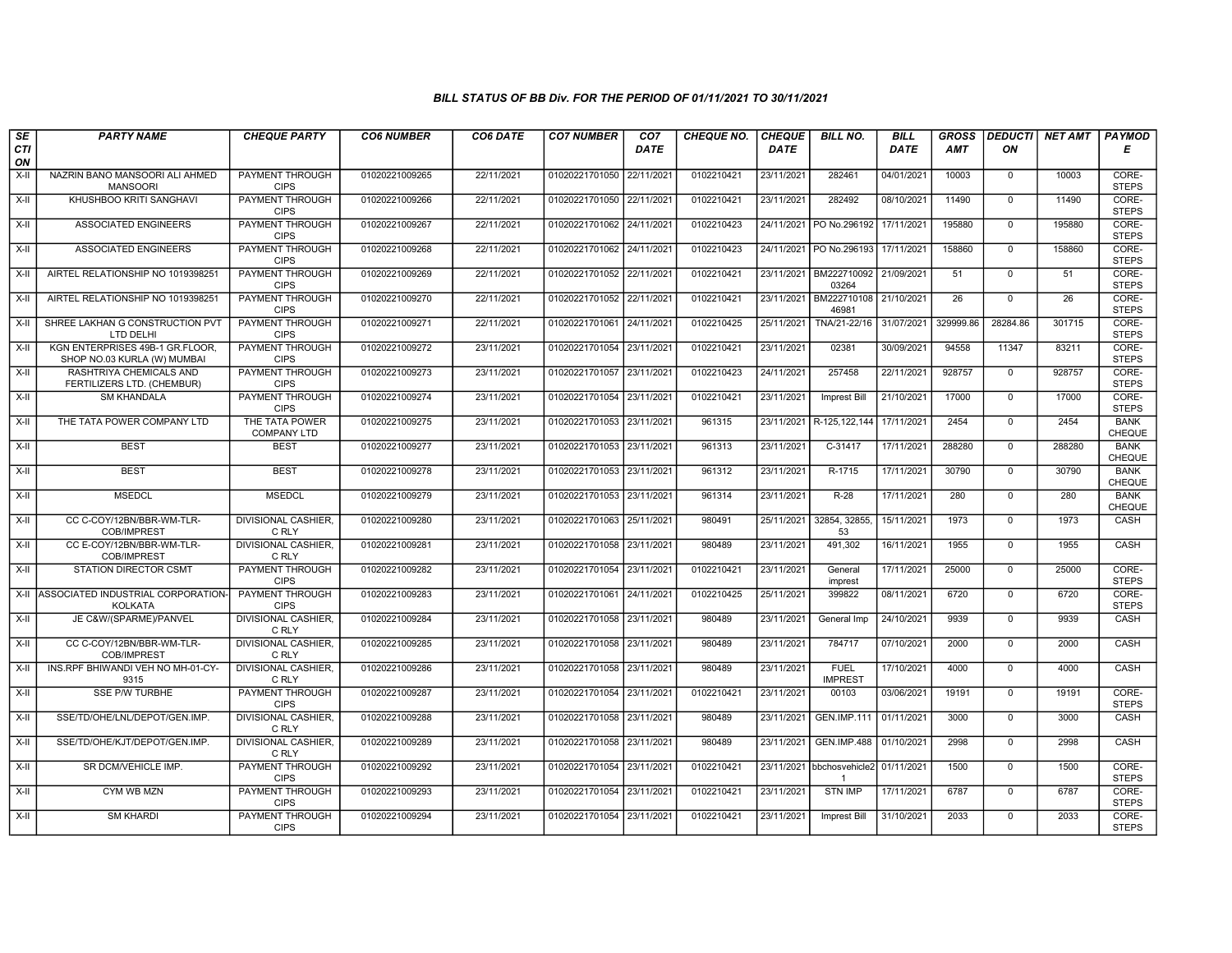| SE        | <b>PARTY NAME</b>                                        | <b>CHEQUE PARTY</b>                   | <b>CO6 NUMBER</b> | CO6 DATE   | <b>CO7 NUMBER</b>         | CO <sub>7</sub> | <b>CHEQUE NO.</b> | <b>CHEQUE</b> | <b>BILL NO.</b>                  | <b>BILL</b> | <b>GROSS</b> | <b>DEDUCTI</b> | NET AMT | <b>PAYMOD</b>                |
|-----------|----------------------------------------------------------|---------------------------------------|-------------------|------------|---------------------------|-----------------|-------------------|---------------|----------------------------------|-------------|--------------|----------------|---------|------------------------------|
| CTI<br>ON |                                                          |                                       |                   |            |                           | <b>DATE</b>     |                   | <b>DATE</b>   |                                  | <b>DATE</b> | <b>AMT</b>   | ON             |         | Е                            |
| $X-H$     | MSEDCL CON NO 800000170328                               | <b>PAYMENT THROUGH</b><br><b>CIPS</b> | 01020221009298    | 23/11/2021 | 01020221701054 23/11/2021 |                 | 0102210421        | 23/11/2021    | C-14331                          | 17/11/2021  | 135910       | $\overline{0}$ | 135910  | CORE-<br><b>STEPS</b>        |
| X-II      | MSEDCL CON NO 033090006296                               | PAYMENT THROUGH<br><b>CIPS</b>        | 01020221009299    | 23/11/2021 | 01020221701054 23/11/2021 |                 | 0102210421        | 23/11/2021    | $C-120$                          | 17/11/2021  | 1100         | $\mathbf 0$    | 1100    | CORE-<br><b>STEPS</b>        |
| X-II      | <b>CYM KALYAN YARD</b>                                   | PAYMENT THROUGH<br><b>CIPS</b>        | 01020221009300    | 23/11/2021 | 01020221701054 23/11/2021 |                 | 0102210421        | 23/11/2021    | <b>Imprest Bill</b>              | 08/11/2021  | 6265         | $\mathbf 0$    | 6265    | CORE-<br><b>STEPS</b>        |
| $X-H$     | <b>SM VASIND</b>                                         | PAYMENT THROUGH<br><b>CIPS</b>        | 01020221009301    | 23/11/2021 | 01020221701054 23/11/2021 |                 | 0102210421        | 23/11/2021    | Imprest Bill                     | 10/11/2021  | 14159        | $\overline{0}$ | 14159   | CORE-<br><b>STEPS</b>        |
| $X-H$     | <b>SM SION</b>                                           | <b>DIVISIONAL CASHIER,</b><br>C RLY   | 01020221009302    | 23/11/2021 | 01020221701053 23/11/2021 |                 | 980489            | 23/11/2021    | Imprest Bill                     | 10/11/2021  | 2490         | $\overline{0}$ | 2490    | CASH                         |
|           | X-II ADANI ELECTRICITY MUMBAI LIMITED CA<br>NO 200000079 | <b>PAYMENT THROUGH</b><br><b>CIPS</b> | 01020221009303    | 23/11/2021 | 01020221701055 23/11/2021 |                 | 0102210421        | 23/11/2021    | $C + R 4624$                     | 23/11/2020  | 36070        | $\overline{0}$ | 36070   | CORE-<br><b>STEPS</b>        |
| X-II      | ADANI ELECTRICITY MUMBAI LIMITED CA<br>NO 200000043      | PAYMENT THROUGH<br><b>CIPS</b>        | 01020221009304    | 23/11/2021 | 01020221701055 23/11/2021 |                 | 0102210421        | 23/11/2021    | R+c 12165                        | 23/11/2021  | 87440        | $\mathbf 0$    | 87440   | CORE-<br><b>STEPS</b>        |
| X-II      | ADEN (W) KYN/GEN.IMP.                                    | <b>PAYMENT THROUGH</b><br><b>CIPS</b> | 01020221009305    | 23/11/2021 | 01020221701067 25/11/2021 |                 | 0102210425        | 25/11/2021    | DEP/J/49/21-<br>22               | 19/10/2021  | 9998         | $\overline{0}$ | 9998    | CORE-<br><b>STEPS</b>        |
| X-II      | ADANI ELECTRICITY MUMBAI LIMITED CA<br>NO 370001903      | PAYMENT THROUGH<br><b>CIPS</b>        | 01020221009306    | 23/11/2021 | 01020221701055 23/11/2021 |                 | 0102210421        | 23/11/2021    | R 19831                          | 23/11/2020  | 158420       | $\mathbf 0$    | 158420  | CORE-<br><b>STEPS</b>        |
| $X-H$     | PRABHAV ELECTRONICS                                      | <b>PAYMENT THROUGH</b><br><b>CIPS</b> | 01020221009307    | 23/11/2021 | 01020221701056 23/11/2021 |                 | 0102210421        |               | 23/11/2021 PO No. 274128         | 13/09/2021  | 9360         | $\overline{0}$ | 9360    | CORE-<br><b>STEPS</b>        |
| X-II      | SR DEE (TD) KYN/GEN.IMP.                                 | PAYMENT THROUGH<br><b>CIPS</b>        | 01020221009308    | 23/11/2021 | 01020221701067 25/11/2021 |                 | 0102210425        | 25/11/2021    | <b>GEN. IMP</b>                  | 16/11/2021  | 5000         | $\mathbf 0$    | 5000    | CORE-<br><b>STEPS</b>        |
| $X-H$     | ADEE (TD)/SS/KYN                                         | PAYMENT THROUGH<br><b>CIPS</b>        | 01020221009309    | 23/11/2021 | 01020221701067 25/11/2021 |                 | 0102210425        | 25/11/2021    | GEN. IMP                         | 16/11/2021  | 3000         | $\overline{0}$ | 3000    | CORE-<br><b>STEPS</b>        |
| X-II      | SSE(M)DADAR                                              | <b>PAYMENT THROUGH</b><br><b>CIPS</b> | 01020221009310    | 23/11/2021 | 01020221701067 25/11/2021 |                 | 0102210425        | 25/11/2021    | GL-IMP                           | 22/11/2021  | 5000         | $\mathbf{0}$   | 5000    | CORE-<br><b>STEPS</b>        |
| $X-H$     | SSE/TD/OHE/CSTM/GEN.IMP.                                 | <b>PAYMENT THROUGH</b><br><b>CIPS</b> | 01020221009311    | 23/11/2021 | 01020221701067 25/11/2021 |                 | 0102210425        | 25/11/2021    | <b>GENERAL</b><br><b>IMPREST</b> | 25/10/2021  | 1500         | $\overline{0}$ | 1500    | CORE-<br><b>STEPS</b>        |
| X-II      | SR DSTE WKS CSTM                                         | PAYMENT THROUGH<br><b>CIPS</b>        | 01020221009312    | 23/11/2021 | 01020221701067 25/11/2021 |                 | 0102210425        | 25/11/2021    | GENL.IMP.                        | 15/11/2021  | 3000         | $\mathbf 0$    | 3000    | CORE-<br><b>STEPS</b>        |
| X-II      | SR DSTE (CO) CSTM/GEN.IMP.                               | <b>PAYMENT THROUGH</b><br><b>CIPS</b> | 01020221009314    | 23/11/2021 | 01020221701067 25/11/2021 |                 | 0102210425        | 25/11/2021    | GENL.IMP.                        | 17/11/2021  | 15000        | $\overline{0}$ | 15000   | CORE-<br><b>STEPS</b>        |
| X-II      | ADEN (NE) KYN/GEN.IMP.                                   | <b>PAYMENT THROUGH</b><br><b>CIPS</b> | 01020221009315    | 23/11/2021 | 01020221701067 25/11/2021 |                 | 0102210425        | 25/11/2021    | BB/NE/KYN/G/<br><b>IMP</b>       | 08/11/2021  | 3500         | $\overline{0}$ | 3500    | CORE-<br><b>STEPS</b>        |
| $X-H$     | SR DSTE (N) CSTM/FUEL.IMP.                               | <b>PAYMENT THROUGH</b><br><b>CIPS</b> | 01020221009316    | 23/11/2021 | 01020221701067 25/11/2021 |                 | 0102210425        | 25/11/2021    | FUEL.IMP.                        | 01/11/2021  | 12000        | $\overline{0}$ | 12000   | CORE-<br><b>STEPS</b>        |
| X-II      | ROHAN MACHINERY SPARES-Kalyan                            | PAYMENT THROUGH<br><b>CIPS</b>        | 01020221009317    | 24/11/2021 | 01020221701061 24/11/2021 |                 | 0102210425        | 25/11/2021    | RMS/015/21-<br>212               | 25/09/2021  | 126572       | 8474           | 118098  | CORE-<br><b>STEPS</b>        |
| X-II      | <b>MSEDCL</b>                                            | <b>MSEDCL</b>                         | 01020221009318    | 24/11/2021 | 01020221701059 24/11/2021 |                 | 961321            | 24/11/2021    | R-145,96,53                      | 20/11/2021  | 2700         | $\Omega$       | 2700    | <b>BANK</b><br>CHEQUE        |
| X-II      | <b>MSEDCL</b>                                            | <b>MSEDCL</b>                         | 01020221009319    | 24/11/2021 | 01020221701059 24/11/2021 |                 | 961318            | 24/11/2021    | R-15, 74                         | 22/11/2021  | 1180         | $\overline{0}$ | 1180    | <b>BANK</b><br>CHEQUE        |
| X-II      | THE TATA POWER COMPANY LTD                               | THE TATA POWER<br><b>COMPANY LTD</b>  | 01020221009320    | 24/11/2021 | 01020221701059 24/11/2021 |                 | 961323            |               | 24/11/2021 R156,224,155,<br>107  | 17/11/2021  | 4100         | $\overline{0}$ | 4100    | <b>BANK</b><br>CHEQUE        |
| X-II      | <b>BEST</b>                                              | <b>BEST</b>                           | 01020221009321    | 24/11/2021 | 01020221701059 24/11/2021 |                 | 961316            | 24/11/2021    | $C-60$                           | 19/11/2021  | 790          | $\mathbf 0$    | 790     | <b>BANK</b><br>CHEQUE        |
| X-II      | <b>BEST</b>                                              | <b>BEST</b>                           | 01020221009322    | 24/11/2021 | 01020221701059 24/11/2021 |                 | 961317            | 24/11/2021    | R-2976                           | 19/11/2021  | 34170        | $\mathbf{0}$   | 34170   | <b>BANK</b><br>CHEQUE        |
| X-II      | <b>MSEDCL</b>                                            | <b>MSEDCL</b>                         | 01020221009323    | 24/11/2021 | 01020221701059 24/11/2021 |                 | 961319            | 24/11/2021    | R-89,64,28                       | 22/11/2021  | 1990         | $\overline{0}$ | 1990    | <b>BANK</b><br>CHEQUE        |
| $X-H$     | SR DSTE (CO) CSTM/FUEL.IMP.                              | <b>PAYMENT THROUGH</b><br><b>CIPS</b> | 01020221009324    | 24/11/2021 | 01020221701067 25/11/2021 |                 | 0102210425        | 25/11/2021    | FUEL.IMP.                        | 12/11/2021  | 13000        | $\overline{0}$ | 13000   | CORE-<br><b>STEPS</b>        |
| X-II      | <b>MSEDCL</b>                                            | <b>MSEDCL</b>                         | 01020221009325    | 24/11/2021 | 01020221701059 24/11/2021 |                 | 961322            | 24/11/2021    | R-91,279,88                      | 22/11/2021  | 3790         | $\mathbf{0}$   | 3790    | <b>BANK</b><br><b>CHEQUE</b> |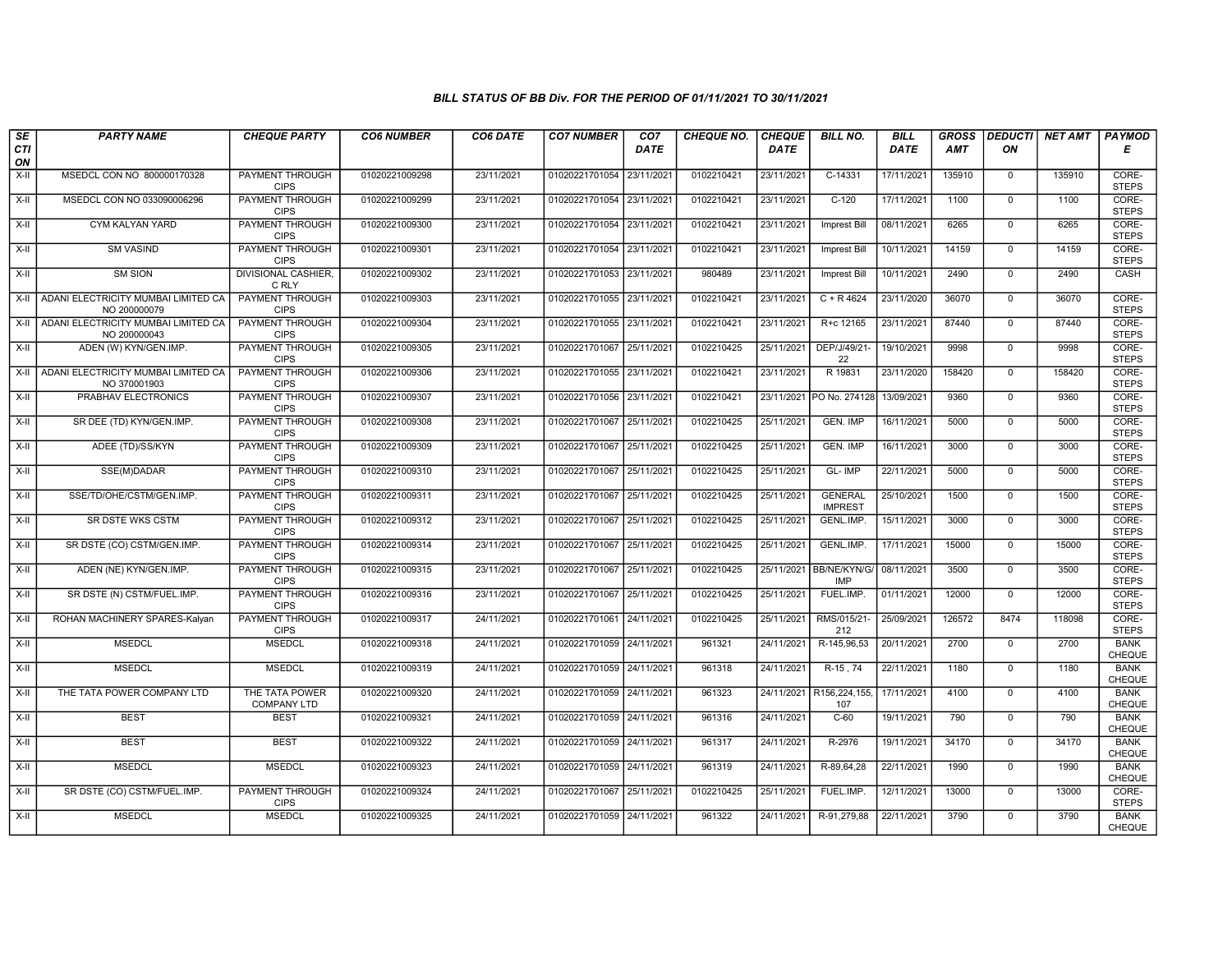| SE        | <b>PARTY NAME</b>                 | <b>CHEQUE PARTY</b>                   | <b>CO6 NUMBER</b> | CO6 DATE   | <b>CO7 NUMBER</b>         | CO <sub>7</sub> | <b>CHEQUE NO.</b> | <b>CHEQUE</b> | <b>BILL NO.</b>                      | <b>BILL</b> | <b>GROSS</b> | <b>DEDUCTI</b> | NET AMT | <b>PAYMOD</b>         |
|-----------|-----------------------------------|---------------------------------------|-------------------|------------|---------------------------|-----------------|-------------------|---------------|--------------------------------------|-------------|--------------|----------------|---------|-----------------------|
| CTI<br>ON |                                   |                                       |                   |            |                           | <b>DATE</b>     |                   | DATE          |                                      | <b>DATE</b> | AMT          | ON             |         | Е                     |
| $X-H$     | <b>MSEDCL</b>                     | <b>MSEDCL</b>                         | 01020221009326    | 24/11/2021 | 01020221701059            | 24/11/2021      | 961320            | 24/11/2021    | R-3,175,4                            | 22/11/2021  | 2170         | $\overline{0}$ | 2170    | <b>BANK</b><br>CHEQUE |
| $X-H$     | SM SEWRI/ STATION CLEANLINESS     | <b>DIVISIONAL CASHIER,</b><br>C RLY   | 01020221009327    | 24/11/2021 | 01020221701059 24/11/2021 |                 | 980490            | 24/11/2021    | <b>Imprest Bill</b>                  | 23/11/2021  | 45840        | $\overline{0}$ | 45840   | CASH                  |
| X-II      | SM MANKHURD / STN CLEAN           | DIVISIONAL CASHIER<br>C RLY           | 01020221009328    | 24/11/2021 | 01020221701059            | 24/11/2021      | 980490            | 24/11/2021    | <b>Imprest Bill</b>                  | 08/11/2021  | 76578        | $\mathbf 0$    | 76578   | CASH                  |
| $X-II$    | SR DCM BB                         | DIVISIONAL CASHIER,<br>C RLY          | 01020221009330    | 24/11/2021 | 01020221701059 24/11/2021 |                 | 980490            | 24/11/2021    | 271399                               | 23/11/2021  | 12000        | $\mathbf 0$    | 12000   | CASH                  |
| $X-H$     | INSPECTOR RPSF THK E-COY/GEN.IMP. | <b>PAYMENT THROUGH</b><br><b>CIPS</b> | 01020221009331    | 24/11/2021 | 01020221701067 25/11/2021 |                 | 0102210425        | 25/11/2021    | 856,1203                             | 16/11/2021  | 1500         | $\overline{0}$ | 1500    | CORE-<br><b>STEPS</b> |
| $X-H$     | SSE (C&W) KLMG/GEN.IMP.           | <b>PAYMENT THROUGH</b><br><b>CIPS</b> | 01020221009332    | 24/11/2021 | 01020221701067 25/11/2021 |                 | 0102210425        | 25/11/2021    | <b>GEN IMP</b>                       | 18/11/2021  | 3938         | $\overline{0}$ | 3938    | CORE-<br><b>STEPS</b> |
| X-II      | INSPECTOR RPF/KYN/GEN.IMP.        | <b>PAYMENT THROUGH</b><br><b>CIPS</b> | 01020221009333    | 24/11/2021 | 01020221701067 25/11/2021 |                 | 0102210425        | 25/11/2021    | <b>GENERAL</b><br><b>IMPREST</b>     | 09/11/2021  | 3750         | $\mathbf{0}$   | 3750    | CORE-<br><b>STEPS</b> |
| $X-H$     | ADEE (M) KYN/GEN.IMP.             | <b>PAYMENT THROUGH</b><br><b>CIPS</b> | 01020221009334    | 24/11/2021 | 01020221701067            | 25/11/2021      | 0102210425        | 25/11/2021    | 12345                                | 31/10/2021  | 7000         | $\overline{0}$ | 7000    | CORE-<br><b>STEPS</b> |
| X-II      | INSPECTOR/RPF/THANA/PNVL/GEN.IMP. | <b>PAYMENT THROUGH</b><br><b>CIPS</b> | 01020221009335    | 24/11/2021 | 01020221701067            | 25/11/2021      | 0102210425        | 25/11/2021    | 01                                   | 11/11/2021  | 2500         | $\overline{0}$ | 2500    | CORE-<br><b>STEPS</b> |
| $X-H$     | SR DOM/GEN.IMP.                   | <b>PAYMENT THROUGH</b><br><b>CIPS</b> | 01020221009336    | 24/11/2021 | 01020221701067 25/11/2021 |                 | 0102210425        | 25/11/2021    | <b>GEN IMP</b>                       | 16/11/2021  | 5836         | $\overline{0}$ | 5836    | CORE-<br><b>STEPS</b> |
| X-II      | DSTE/KYN/GEN.IMP.                 | PAYMENT THROUGH<br><b>CIPS</b>        | 01020221009337    | 24/11/2021 | 01020221701067 25/11/2021 |                 | 0102210425        | 25/11/2021    | 08                                   | 02/11/2021  | 6811         | $\mathbf{0}$   | 6811    | CORE-<br><b>STEPS</b> |
| X-II      | ADSTE NE KYN                      | <b>PAYMENT THROUGH</b><br><b>CIPS</b> | 01020221009338    | 24/11/2021 | 01020221701067 25/11/2021 |                 | 0102210425        | 25/11/2021    | 05                                   | 02/11/2021  | 4684         | $\mathbf 0$    | 4684    | CORE-<br><b>STEPS</b> |
| $X-H$     | DSTE (N) KYN CLENING IMP.         | <b>PAYMENT THROUGH</b><br><b>CIPS</b> | 01020221009339    | 24/11/2021 | 01020221701067 25/11/2021 |                 | 0102210425        | 25/11/2021    | 02                                   | 02/11/2021  | 6000         | $\overline{0}$ | 6000    | CORE-<br><b>STEPS</b> |
| $X-H$     | SSE P/W PNVL (E)                  | <b>PAYMENT THROUGH</b><br><b>CIPS</b> | 01020221009340    | 24/11/2021 | 01020221701060 24/11/2021 |                 | 0102210423        | 24/11/2021    | <b>GEN IMP BILL</b>                  | 30/10/2021  | 25000        | $\overline{0}$ | 25000   | CORE-<br><b>STEPS</b> |
| X-II      | <b>SM LONAVALA</b>                | PAYMENT THROUGH<br><b>CIPS</b>        | 01020221009341    | 24/11/2021 | 01020221701060 24/11/2021 |                 | 0102210423        | 24/11/2021    | <b>Imprest Bill</b>                  | 15/11/2021  | 4427         | $\Omega$       | 4427    | CORE-<br><b>STEPS</b> |
| X-II      | SR DFM CSTM (GEN IMP)             | <b>PAYMENT THROUGH</b><br><b>CIPS</b> | 01020221009342    | 24/11/2021 | 01020221701060 24/11/2021 |                 | 0102210423        | 24/11/2021    | 8986                                 | 28/10/2021  | 14938        | $\mathbf{0}$   | 14938   | CORE-<br><b>STEPS</b> |
| $X-H$     | <b>SS VITHALWADI</b>              | <b>PAYMENT THROUGH</b><br><b>CIPS</b> | 01020221009343    | 24/11/2021 | 01020221701060 24/11/2021 |                 | 0102210423        | 24/11/2021    | <b>IMPREST</b><br>CASH               | 13/11/2021  | 36120        | $\overline{0}$ | 36120   | CORE-<br><b>STEPS</b> |
| $X-H$     | <b>SS AMBIVLI</b>                 | <b>PAYMENT THROUGH</b><br><b>CIPS</b> | 01020221009344    | 24/11/2021 | 01020221701060 24/11/2021 |                 | 0102210423        | 24/11/2021    | <b>IMPREST</b><br>CASH               | 11/11/2021  | 31920        | $\overline{0}$ | 31920   | CORE-<br><b>STEPS</b> |
| $X-H$     | ADEN HORT CSTM                    | PAYMENT THROUGH<br><b>CIPS</b>        | 01020221009345    | 24/11/2021 | 01020221701060 24/11/2021 |                 | 0102210423        |               | 24/11/2021 ADEN[HORT]C<br><b>SMT</b> | 15/11/2021  | 19890        | $\mathbf 0$    | 19890   | CORE-<br><b>STEPS</b> |
| X-II      | SSE P/W IGATPURI                  | PAYMENT THROUGH<br><b>CIPS</b>        | 01020221009347    | 24/11/2021 | 01020221701060 24/11/2021 |                 | 0102210423        | 24/11/2021    | 194                                  | 02/08/2021  | 24769        | $\overline{0}$ | 24769   | CORE-<br><b>STEPS</b> |
| $X-H$     | SSE P/W PEN                       | <b>PAYMENT THROUGH</b><br><b>CIPS</b> | 01020221009348    | 24/11/2021 | 01020221701060 24/11/2021 |                 | 0102210423        | 24/11/2021    | PWI/PEN/GEN<br>/IMP                  | 15/11/2021  | 16306        | $\mathbf 0$    | 16306   | CORE-<br><b>STEPS</b> |
| X-II      | SSE (M) CSMT                      | <b>PAYMENT THROUGH</b><br><b>CIPS</b> | 01020221009349    | 24/11/2021 | 01020221701060 24/11/2021 |                 | 0102210423        | 24/11/2021    | <b>GENERAL</b><br><b>IMPREST</b>     | 12/11/2021  | 14000        | $\mathbf{0}$   | 14000   | CORE-<br><b>STEPS</b> |
| X-II      | <b>SM ATGAON</b>                  | PAYMENT THROUGH<br><b>CIPS</b>        | 01020221009350    | 24/11/2021 | 01020221701060 24/11/2021 |                 | 0102210423        | 24/11/2021    | Imprest Bill                         | 05/11/2021  | 9356         | $\mathbf 0$    | 9356    | CORE-<br><b>STEPS</b> |
| $X-H$     | <b>SM KALYAN</b>                  | PAYMENT THROUGH<br><b>CIPS</b>        | 01020221009351    | 24/11/2021 | 01020221701060            | 24/11/2021      | 0102210423        | 24/11/2021    | <b>Imprest Bill</b>                  | 08/11/2021  | 4643         | $\mathbf{0}$   | 4643    | CORE-<br><b>STEPS</b> |
| $X-H$     | <b>SM KASARA</b>                  | <b>PAYMENT THROUGH</b><br><b>CIPS</b> | 01020221009352    | 24/11/2021 | 01020221701060 24/11/2021 |                 | 0102210423        | 24/11/2021    | <b>IMprst Bill</b>                   | 09/11/2021  | 30500        | $\mathbf 0$    | 30500   | CORE-<br><b>STEPS</b> |
| $X-H$     | <b>SM IGATPURI</b>                | <b>PAYMENT THROUGH</b><br><b>CIPS</b> | 01020221009353    | 24/11/2021 | 01020221701060 24/11/2021 |                 | 0102210423        | 24/11/2021    | <b>Imprest Bill</b>                  | 29/10/2021  | 38430        | $\overline{0}$ | 38430   | CORE-<br><b>STEPS</b> |
| X-II      | TATA POWER CA NO 900000892988     | <b>PAYMENT THROUGH</b><br><b>CIPS</b> | 01020221009354    | 24/11/2021 | 01020221701060 24/11/2021 |                 | 0102210423        | 24/11/2021    | $R-43$                               | 18/11/2021  | 278          | $\mathbf{0}$   | 278     | CORE-<br><b>STEPS</b> |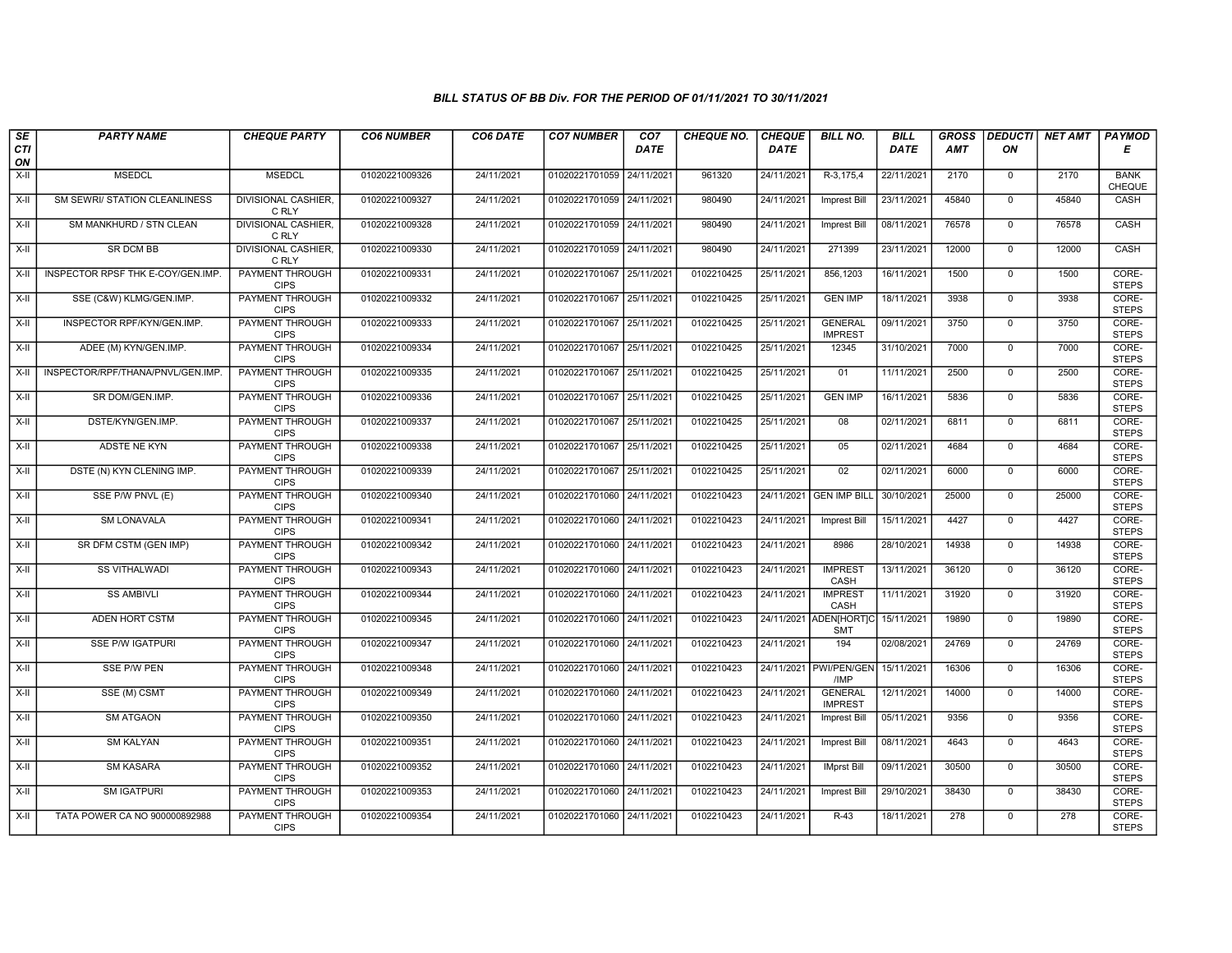| $\sqrt{SE}$ | <b>PARTY NAME</b>             | <b>CHEQUE PARTY</b>                   | <b>CO6 NUMBER</b> | CO6 DATE   | <b>CO7 NUMBER</b>         | CO <sub>7</sub> | <b>CHEQUE NO.</b> | <b>CHEQUE</b> | <b>BILL NO.</b> | <b>BILL</b> | <b>GROSS</b> | <b>DEDUCTI</b> | <b>NET AMT</b> | <b>PAYMOD</b>         |
|-------------|-------------------------------|---------------------------------------|-------------------|------------|---------------------------|-----------------|-------------------|---------------|-----------------|-------------|--------------|----------------|----------------|-----------------------|
| CTI<br>ON   |                               |                                       |                   |            |                           | <b>DATE</b>     |                   | <b>DATE</b>   |                 | <b>DATE</b> | <b>AMT</b>   | ΟN             |                | Е                     |
| $X-H$       | TATA POWER CA NO 900000892989 | PAYMENT THROUGH<br><b>CIPS</b>        | 01020221009355    | 24/11/2021 | 01020221701060 24/11/2021 |                 | 0102210423        | 24/11/2021    | $R-33$          | 18/11/2021  | 235          | $\overline{0}$ | 235            | CORE-<br><b>STEPS</b> |
| X-II        | TATA POWER CA NO 900000892978 | PAYMENT THROUGH<br><b>CIPS</b>        | 01020221009356    | 24/11/2021 | 01020221701060 24/11/2021 |                 | 0102210423        | 24/11/2021    | $R-122$         | 18/11/2021  | 742          | $\overline{0}$ | 742            | CORE-<br><b>STEPS</b> |
| X-II        | MSEDCL CON NO 800000009195    | PAYMENT THROUGH<br><b>CIPS</b>        | 01020221009357    | 24/11/2021 | 01020221701060 24/11/2021 |                 | 0102210423        | 24/11/2021    | $C-842$         | 22/11/2021  | 9300         | $\mathbf{0}$   | 9300           | CORE-<br><b>STEPS</b> |
| X-II        | MSEDCL CON NO 052013052875    | PAYMENT THROUGH<br><b>CIPS</b>        | 01020221009358    | 24/11/2021 | 01020221701060 24/11/2021 |                 | 0102210423        | 24/11/2021    | $R-0$           | 19/11/2021  | 50           | $\mathbf{0}$   | 50             | CORE-<br><b>STEPS</b> |
| X-II        | MSEDCL CON NO 020010204161    | PAYMENT THROUGH<br><b>CIPS</b>        | 01020221009359    | 24/11/2021 | 01020221701060 24/11/2021 |                 | 0102210423        | 24/11/2021    | R-1238          | 19/11/2021  | 14790        | $\mathbf{0}$   | 14790          | CORE-<br><b>STEPS</b> |
| X-II        | MSEDCL CON NO 181010095802    | <b>PAYMENT THROUGH</b><br><b>CIPS</b> | 01020221009360    | 24/11/2021 | 01020221701060 24/11/2021 |                 | 0102210423        | 24/11/2021    | R-1408          | 18/11/2021  | 19470        | $\Omega$       | 19470          | CORE-<br><b>STEPS</b> |
| X-II        | MSEDCL CON NO 181010095829    | PAYMENT THROUGH<br><b>CIPS</b>        | 01020221009361    | 24/11/2021 | 01020221701060 24/11/2021 |                 | 0102210423        | 24/11/2021    | R-787           | 18/11/2021  | 10080        | $\mathbf{0}$   | 10080          | CORE-<br><b>STEPS</b> |
| $X-H$       | MSEDCL CON NO 020210331183    | PAYMENT THROUGH<br><b>CIPS</b>        | 01020221009362    | 24/11/2021 | 01020221701060 24/11/2021 |                 | 0102210423        | 24/11/2021    | $C-338$         | 19/11/2021  | 2920         | $\overline{0}$ | 2920           | CORE-<br><b>STEPS</b> |
| X-II        | MSEDCL CON NO 021920731306    | <b>PAYMENT THROUGH</b><br><b>CIPS</b> | 01020221009363    | 24/11/2021 | 01020221701060 24/11/2021 |                 | 0102210423        | 24/11/2021    | $R-142$         | 19/11/2021  | 1120         | $\mathbf{0}$   | 1120           | CORE-<br><b>STEPS</b> |
| $X-H$       | MSEDCL CON NO 026521034628    | PAYMENT THROUGH<br><b>CIPS</b>        | 01020221009364    | 24/11/2021 | 01020221701060 24/11/2021 |                 | 0102210423        | 24/11/2021    | R-200           | 19/11/2021  | 1690         | $\overline{0}$ | 1690           | CORE-<br><b>STEPS</b> |
| X-II        | MSEDCL CON NO 026521022361    | PAYMENT THROUGH<br><b>CIPS</b>        | 01020221009365    | 24/11/2021 | 01020221701060            | 24/11/2021      | 0102210423        | 24/11/2021    | R-211           | 19/11/2021  | 1810         | $\mathbf{0}$   | 1810           | CORE-<br><b>STEPS</b> |
| X-II        | MSEDCL CON NO 181010095799    | PAYMENT THROUGH<br><b>CIPS</b>        | 01020221009366    | 24/11/2021 | 01020221701060 24/11/2021 |                 | 0102210423        | 24/11/2021    | R-1524          | 19/11/2021  | 21260        | $\mathbf 0$    | 21260          | CORE-<br><b>STEPS</b> |
| $X-H$       | MSEDCL CON NO 181010095811    | <b>PAYMENT THROUGH</b><br><b>CIPS</b> | 01020221009367    | 24/11/2021 | 01020221701060 24/11/2021 |                 | 0102210423        | 24/11/2021    | R-2336          | 19/11/2021  | 67800        | $\overline{0}$ | 67800          | CORE-<br><b>STEPS</b> |
| X-II        | MSEDCL CON NO 032510040456    | <b>PAYMENT THROUGH</b><br><b>CIPS</b> | 01020221009368    | 24/11/2021 | 01020221701060 24/11/2021 |                 | 0102210423        | 24/11/2021    | $R-89$          | 19/11/2021  | 610          | $\mathbf{0}$   | 610            | CORE-<br><b>STEPS</b> |
| X-II        | MSEDCL CON NO 032510040405    | PAYMENT THROUGH<br><b>CIPS</b>        | 01020221009369    | 24/11/2021 | 01020221701060 24/11/2021 |                 | 0102210423        | 24/11/2021    | R-259           | 19/11/2021  | 2270         | $\Omega$       | 2270           | CORE-<br><b>STEPS</b> |
| X-II        | MSEDCL CON NO 028510523344    | PAYMENT THROUGH<br><b>CIPS</b>        | 01020221009370    | 24/11/2021 | 01020221701060 24/11/2021 |                 | 0102210423        | 24/11/2021    | R-231           | 19/11/2021  | 2280         | $\mathbf{0}$   | 2280           | CORE-<br><b>STEPS</b> |
| X-II        | MSEDCL CON NO 033010000781    | PAYMENT THROUGH<br><b>CIPS</b>        | 01020221009371    | 24/11/2021 | 01020221701060 24/11/2021 |                 | 0102210423        | 24/11/2021    | $C-125$         | 19/11/2021  | 1130         | $\mathbf{0}$   | 1130           | CORE-<br><b>STEPS</b> |
| X-II        | MSEDCL CON NO 052018048728    | PAYMENT THROUGH<br><b>CIPS</b>        | 01020221009372    | 24/11/2021 | 01020221701060 24/11/2021 |                 | 0102210423        | 24/11/2021    | $C-48$          | 19/11/2021  | 670          | $\overline{0}$ | 670            | CORE-<br><b>STEPS</b> |
| X-II        | MSEDCL CON NO 320290349235    | PAYMENT THROUGH<br><b>CIPS</b>        | 01020221009373    | 24/11/2021 | 01020221701060 24/11/2021 |                 | 0102210423        | 24/11/2021    | $C-740$         | 19/11/2021  | 6000         | $\mathbf{0}$   | 6000           | CORE-<br><b>STEPS</b> |
| X-II        | MSEDCL CON NO 800000260670    | PAYMENT THROUGH<br><b>CIPS</b>        | 01020221009374    | 24/11/2021 | 01020221701060 24/11/2021 |                 | 0102210423        | 24/11/2021    | C-7295          | 19/11/2021  | 65700        | $\overline{0}$ | 65700          | CORE-<br><b>STEPS</b> |
| X-II        | MSEDCL CON NO 033011000661    | PAYMENT THROUGH<br><b>CIPS</b>        | 01020221009375    | 24/11/2021 | 01020221701060 24/11/2021 |                 | 0102210423        | 24/11/2021    | $C-92$          | 19/11/2021  | 930          | $\mathbf{0}$   | 930            | CORE-<br><b>STEPS</b> |
| X-II        | MSEDCL CON NO 030942112251    | PAYMENT THROUGH<br><b>CIPS</b>        | 01020221009376    | 24/11/2021 | 01020221701060 24/11/2021 |                 | 0102210423        | 24/11/2021    | R-5625          | 19/11/2021  | 88220        | $\Omega$       | 88220          | CORE-<br><b>STEPS</b> |
| X-II        | MSEDCL CON NO 700000240178    | PAYMENT THROUGH<br><b>CIPS</b>        | 01020221009377    | 24/11/2021 | 01020221701060            | 24/11/2021      | 0102210423        | 24/11/2021    | C-14264         | 19/11/2021  | 129420       | $\mathbf{0}$   | 129420         | CORE-<br><b>STEPS</b> |
| X-II        | MSEDCL CON NO 029700177724    | PAYMENT THROUGH<br><b>CIPS</b>        | 01020221009378    | 24/11/2021 | 01020221701060            | 24/11/2021      | 0102210423        | 24/11/2021    | $C-0$           | 19/11/2021  | 410          | $\Omega$       | 410            | CORE-<br><b>STEPS</b> |
| X-II        | MSEDCL CON NO 181010016040    | PAYMENT THROUGH<br><b>CIPS</b>        | 01020221009379    | 24/11/2021 | 01020221701060 24/11/2021 |                 | 0102210423        | 24/11/2021    | $I-1756$        | 19/11/2021  | 24500        | $\Omega$       | 24500          | CORE-<br><b>STEPS</b> |
| X-II        | MSEDCL CON NO 700000851274    | <b>PAYMENT THROUGH</b><br><b>CIPS</b> | 01020221009380    | 24/11/2021 | 01020221701060 24/11/2021 |                 | 0102210423        | 24/11/2021    | $C-20191$       | 19/11/2021  | 364860       | $\overline{0}$ | 364860         | CORE-<br><b>STEPS</b> |
| X-II        | MSEDCL CON NO 026511007797    | PAYMENT THROUGH<br><b>CIPS</b>        | 01020221009381    | 24/11/2021 | 01020221701060 24/11/2021 |                 | 0102210423        | 24/11/2021    | $C-1127$        | 19/11/2021  | 12260        | $\mathbf{0}$   | 12260          | CORE-<br><b>STEPS</b> |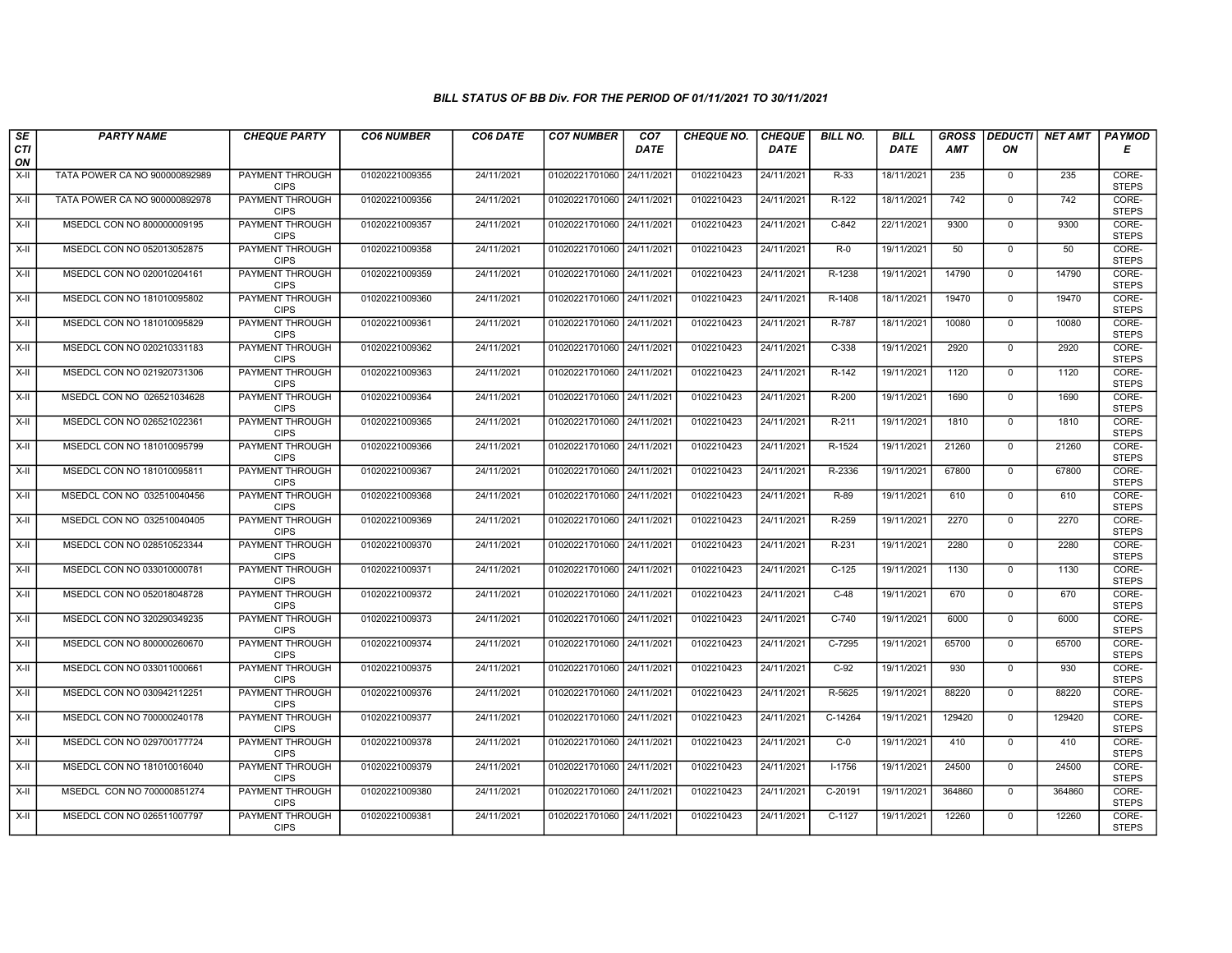| SE<br>CTI | <b>PARTY NAME</b>                                    | <b>CHEQUE PARTY</b>                   | <b>CO6 NUMBER</b> | CO6 DATE   | <b>CO7 NUMBER</b>         | CO <sub>7</sub><br><b>DATE</b> | <b>CHEQUE NO.</b> | <b>CHEQUE</b><br><b>DATE</b> | <b>BILL NO.</b>                | <b>BILL</b><br><b>DATE</b> | <b>GROSS</b><br><b>AMT</b> | <b>DEDUCTI</b><br>ON | <b>NET AMT</b> | <b>PAYMOD</b><br>Е           |
|-----------|------------------------------------------------------|---------------------------------------|-------------------|------------|---------------------------|--------------------------------|-------------------|------------------------------|--------------------------------|----------------------------|----------------------------|----------------------|----------------|------------------------------|
| ON        |                                                      |                                       |                   |            |                           |                                |                   |                              |                                |                            |                            |                      |                |                              |
| $X-H$     | INDIAN RAILWAY CATERING AND<br>TOURISM CORPORATION   | <b>PAYMENT THROUGH</b><br><b>CIPS</b> | 01020221009382    | 24/11/2021 | 01020221701070 25/11/2021 |                                | 0102210425        |                              | 25/11/2021 DRC/19000865<br>43  | 13/10/2021                 | 40012                      | $\mathbf 0$          | 40012          | CORE-<br><b>STEPS</b>        |
| X-II      | INDIAN RAILWAY CATERING AND<br>TOURISM CORPORATION   | PAYMENT THROUGH<br><b>CIPS</b>        | 01020221009383    | 24/11/2021 | 01020221701070 25/11/2021 |                                | 0102210425        |                              | 25/11/2021 DRC/19000865<br>65  | 13/10/2021                 | 30303                      | $\overline{0}$       | 30303          | CORE-<br><b>STEPS</b>        |
| X-II      | <b>HIRAVATI ENTERPRISES</b>                          | PAYMENT THROUGH<br><b>CIPS</b>        | 01020221009384    | 24/11/2021 | 01020221701076 26/11/2021 |                                | 0102210429        | 26/11/2021                   | 249313                         | 22/11/2021                 | 200220                     | $\mathbf 0$          | 200220         | CORE-<br><b>STEPS</b>        |
| $X-II$    | SM COMML. COTTON GREEN/STATION<br><b>CLEANLINESS</b> | DIVISIONAL CASHIER.<br>C RLY          | 01020221009385    | 25/11/2021 | 01020221701065 25/11/2021 |                                | 980491            | 25/11/2021                   | Imprest Bill                   | 19/11/2021                 | 34300                      | $\overline{0}$       | 34300          | CASH                         |
| $X-H$     | SM BHANDUP/ STATION CLEANLINESS                      | <b>DIVISIONAL CASHIER.</b><br>C RLY   | 01020221009386    | 25/11/2021 | 01020221701065 25/11/2021 |                                | 980491            | 25/11/2021                   | Imprest Bill                   | 23/11/2021                 | 67200                      | $\overline{0}$       | 67200          | <b>CASH</b>                  |
| X-II      | SM PAREL/ STATION CLEANLINESS                        | <b>DIVISIONAL CASHIER.</b><br>C RLY   | 01020221009387    | 25/11/2021 | 01020221701065 25/11/2021 |                                | 980491            | 25/11/2021                   | <b>Imprest Bill</b>            | 18/11/2021                 | 61344                      | $\overline{0}$       | 61344          | <b>CASH</b>                  |
| $X-H$     | SM COMML. GOVANDI/STATION<br><b>CLEANLINESS</b>      | <b>DIVISIONAL CASHIER.</b><br>C RLY   | 01020221009388    | 25/11/2021 | 01020221701065 25/11/2021 |                                | 980491            | 25/11/2021                   | <b>Imprest Bill</b>            | 22/11/2021                 | 44033                      | $\mathbf{0}$         | 44033          | CASH                         |
| X-II      | SM VIKHROLI/ STATION CLEANLINESS                     | DIVISIONAL CASHIER.<br>C RLY          | 01020221009389    | 25/11/2021 | 01020221701065 25/11/2021 |                                | 980491            | 25/11/2021                   | Imprest Bill                   | 23/11/2021                 | 66187                      | $\mathbf 0$          | 66187          | CASH                         |
| $X-II$    | SM COMML, VIDYAVIHAR/ STATION<br><b>CLEANLINESS</b>  | <b>DIVISIONAL CASHIER.</b><br>C RLY   | 01020221009390    | 25/11/2021 | 01020221701065 25/11/2021 |                                | 980491            | 25/11/2021                   | Imprest Bill                   | 10/11/2021                 | 38340                      | $\overline{0}$       | 38340          | CASH                         |
| X-II      | SM SANDHURUST ROAD/ STATION<br><b>CLEANLINESS</b>    | <b>DIVISIONAL CASHIER.</b><br>C RLY   | 01020221009391    | 25/11/2021 | 01020221701065 25/11/2021 |                                | 980491            |                              | 25/11/2021 IMPREST BILL        | 22/11/2021                 | 65010                      | $\mathbf 0$          | 65010          | CASH                         |
| X-II      | SM BYCULLA/ STATION CLEANLINESS                      | <b>DIVISIONAL CASHIER,</b><br>C RLY   | 01020221009392    | 25/11/2021 | 01020221701065 25/11/2021 |                                | 980491            | 25/11/2021                   | Imprest Bill                   | 23/11/2021                 | 86675                      | $\mathsf 0$          | 86675          | CASH                         |
| X-II      | ADEN (NE) KYN/FUEL.IMP.                              | <b>DIVISIONAL CASHIER.</b><br>C RLY   | 01020221009393    | 25/11/2021 | 01020221701063 25/11/2021 |                                | 980491            |                              | 25/11/2021 BB.N.KYN.Petr<br>ol | 15/11/2021                 | 34518                      | $\overline{0}$       | 34518          | CASH                         |
| X-II      | SM MULUND/ STATION CLEANLINESS                       | <b>DIVISIONAL CASHIER.</b><br>C RLY   | 01020221009394    | 25/11/2021 | 01020221701065 25/11/2021 |                                | 980491            | 25/11/2021                   | <b>Imprest Bill</b>            | 23/11/2021                 | 76680                      | $\mathbf 0$          | 76680          | CASH                         |
| X-II      | INS.RPF BHIWANDI VEH NO MH-01-CY-<br>9315            | <b>DIVISIONAL CASHIER.</b><br>C RLY   | 01020221009395    | 25/11/2021 | 01020221701063 25/11/2021 |                                | 980491            | 25/11/2021                   | <b>FUEL</b><br><b>IMPREST</b>  | 17/10/2021                 | 4000                       | $\overline{0}$       | 4000           | <b>CASH</b>                  |
| X-II      | THE DIRECTOR G.P.O. MUMBAI                           | THE DIRECTOR G.P.O.<br><b>MUMBAI</b>  | 01020221009396    | 25/11/2021 | 01020221701063 25/11/2021 |                                | 961324            | 25/11/2021                   | 755037                         | 22/10/2021                 | 5000                       | $\mathbf 0$          | 5000           | <b>BANK</b><br><b>CHEQUE</b> |
| X-II      | SR DEE (TD) KYN                                      | <b>DIVISIONAL CASHIER.</b><br>C RLY   | 01020221009397    | 25/11/2021 | 01020221701063 25/11/2021 |                                | 980491            | 25/11/2021                   | 748851                         | 23/11/2021                 | 500                        | $\overline{0}$       | 500            | CASH                         |
| X-II      | <b>DPO CSTM</b>                                      | <b>DIVISIONAL CASHIER.</b><br>C RLY   | 01020221009398    | 25/11/2021 | 01020221701063 25/11/2021 |                                | 980491            | 25/11/2021                   | P O 750738                     | 23/11/2021                 | 1000                       | $\mathbf 0$          | 1000           | CASH                         |
| X-II      | <b>SSE P/W THANE</b>                                 | <b>DIVISIONAL CASHIER.</b><br>C RLY   | 01020221009399    | 25/11/2021 | 01020221701064 25/11/2021 |                                | 980491            | 25/11/2021                   | CE/082/21-22                   | 02/11/2021                 | 24845                      | $\mathbf 0$          | 24845          | CASH                         |
| X-II      | <b>M/S TESTING ENGINEERS &amp; ASSOCIATES</b>        | PAYMENT THROUGH<br><b>CIPS</b>        | 01020221009400    | 25/11/2021 | 01020221701066 25/11/2021 |                                | 0102210425        | 25/11/2021                   | TEA/21-22/038                  | 10/09/2021                 | 53665                      | 3793                 | 49872          | CORE-<br><b>STEPS</b>        |
| X-II      | SR.CO. 12BN/RPSF/THK                                 | <b>DIVISIONAL CASHIER.</b><br>C RLY   | 01020221009401    | 25/11/2021 | 01020221701063 25/11/2021 |                                | 980491            | 25/11/2021                   | 784741                         | 20/11/2021                 | 24000                      | $\mathbf 0$          | 24000          | CASH                         |
| X-II      | CNC CURREY ROAD                                      | <b>DIVISIONAL CASHIER.</b><br>C RLY   | 01020221009402    | 25/11/2021 | 01020221701064 25/11/2021 |                                | 980491            | 25/11/2021                   | <b>IMPREST</b><br>CASH         | 16/11/2021                 | 9675                       | $\overline{0}$       | 9675           | <b>CASH</b>                  |
| X-II      | SR. DSTE (CO)                                        | <b>DIVISIONAL CASHIER.</b><br>C RLY   | 01020221009404    | 25/11/2021 | 01020221701063 25/11/2021 |                                | 980491            | 25/11/2021                   | 555067                         | 23/11/2021                 | 15000                      | $\mathbf 0$          | 15000          | CASH                         |
| X-II      | SSE/TD/OHE/IGP/PSI/DEPOT/GEN.IMP                     | DIVISIONAL CASHIER.<br>C RLY          | 01020221009405    | 25/11/2021 | 01020221701063 25/11/2021 |                                | 980491            | 25/11/2021                   | Gen Imprest                    | 01/11/2021                 | 950                        | $\mathbf 0$          | 950            | CASH                         |
| X-II      | <b>SM BADLAPUR</b>                                   | PAYMENT THROUGH<br><b>CIPS</b>        | 01020221009406    | 25/11/2021 | 01020221701068 25/11/2021 |                                | 0102210425        |                              | 25/11/2021 IMPREST BILI        | 05/11/2021                 | 20000                      | $\mathbf{0}$         | 20000          | CORE-<br><b>STEPS</b>        |
| X-II      | SSE(BRIDGE)BY                                        | <b>DIVISIONAL CASHIER,</b><br>C RLY   | 01020221009407    | 25/11/2021 | 01020221701064 25/11/2021 |                                | 980491            | 25/11/2021                   | Voucher                        | 01/08/2021                 | 9887                       | $\mathbf{0}$         | 9887           | CASH                         |
| X-II      | SSE(BRIDGE)THK                                       | <b>DIVISIONAL CASHIER.</b><br>C RLY   | 01020221009408    | 25/11/2021 | 01020221701064 25/11/2021 |                                | 980491            | 25/11/2021                   | Voucher                        | 06/11/2021                 | 9987                       | $\overline{0}$       | 9987           | CASH                         |
| X-II      | <b>SM KALVA</b>                                      | PAYMENT THROUGH<br><b>CIPS</b>        | 01020221009409    | 25/11/2021 | 01020221701068 25/11/2021 |                                | 0102210425        | 25/11/2021                   | <b>IMPREST</b><br>CASH         | 16/09/2021                 | 104                        | $\mathbf{0}$         | 104            | CORE-<br><b>STEPS</b>        |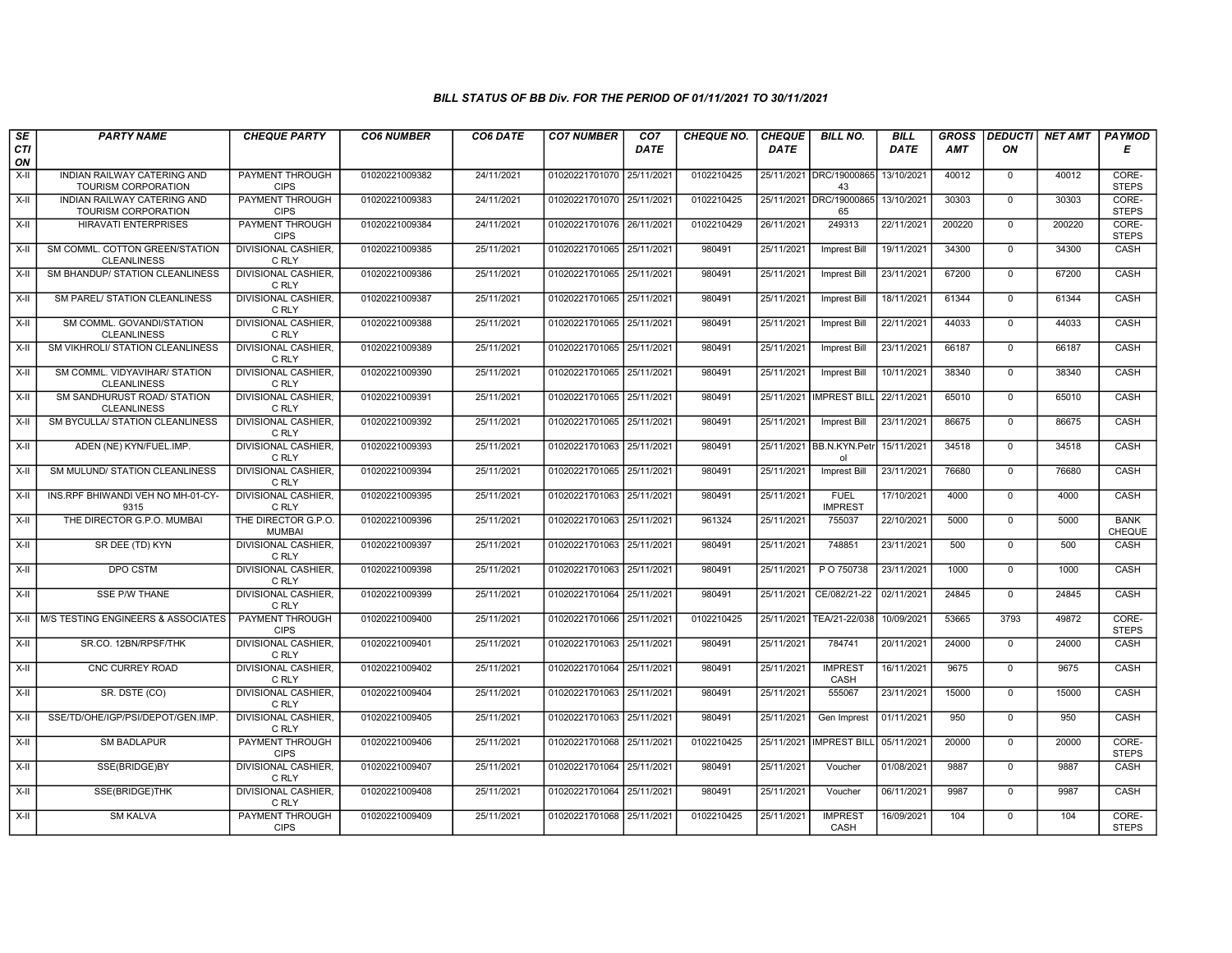| SE        | <b>PARTY NAME</b>                                     | <b>CHEQUE PARTY</b>                   | <b>CO6 NUMBER</b> | CO6 DATE   | <b>CO7 NUMBER</b>         | CO <sub>7</sub> | CHEQUE NO. | <b>CHEQUE</b> | <b>BILL NO.</b>                 | <b>BILL</b> | <b>GROSS</b> |                | DEDUCTI NET AMT | <b>PAYMOD</b>         |
|-----------|-------------------------------------------------------|---------------------------------------|-------------------|------------|---------------------------|-----------------|------------|---------------|---------------------------------|-------------|--------------|----------------|-----------------|-----------------------|
| CTI<br>ON |                                                       |                                       |                   |            |                           | <b>DATE</b>     |            | DATE          |                                 | DATE        | AMT          | ON             |                 | Е                     |
| $X-H$     | <b>SM KALVA</b>                                       | <b>PAYMENT THROUGH</b><br><b>CIPS</b> | 01020221009410    | 25/11/2021 | 01020221701068 25/11/2021 |                 | 0102210425 | 25/11/2021    | <b>IMPREST</b><br>CASH          | 16/09/2021  | 311          | $\overline{0}$ | 311             | CORE-<br><b>STEPS</b> |
| X-II      | <b>SSE P/W NRL</b>                                    | <b>PAYMENT THROUGH</b><br><b>CIPS</b> | 01020221009411    | 25/11/2021 | 01020221701068 25/11/2021 |                 | 0102210425 | 25/11/2021    | <b>SAFETY</b><br><b>IMPREST</b> | 19/11/2021  | 24349        | $\mathbf{0}$   | 24349           | CORE-<br><b>STEPS</b> |
| X-II      | SSE P/W NERAL -MAE                                    | <b>PAYMENT THROUGH</b><br><b>CIPS</b> | 01020221009412    | 25/11/2021 | 01020221701068 25/11/2021 |                 | 0102210425 | 25/11/2021    | <b>SAFETY</b><br><b>IMPREST</b> | 19/11/2021  | 24510        | $\mathsf 0$    | 24510           | CORE-<br><b>STEPS</b> |
| $X-II$    | <b>SS UMBARMALI</b>                                   | PAYMENT THROUGH<br><b>CIPS</b>        | 01020221009414    | 25/11/2021 | 01020221701068 25/11/2021 |                 | 0102210425 | 25/11/2021    | <b>Imprest Bill</b>             | 09/11/2021  | 4800         | $\overline{0}$ | 4800            | CORE-<br><b>STEPS</b> |
| $X-H$     | <b>SM IGATPURI</b>                                    | <b>PAYMENT THROUGH</b><br><b>CIPS</b> | 01020221009415    | 25/11/2021 | 01020221701068 25/11/2021 |                 | 0102210425 | 25/11/2021    | Imprest Bill                    | 01/11/2021  | 8378         | $\mathbf 0$    | 8378            | CORE-<br><b>STEPS</b> |
| $X-H$     | <b>SM VANGANI</b>                                     | <b>PAYMENT THROUGH</b><br><b>CIPS</b> | 01020221009416    | 25/11/2021 | 01020221701068 25/11/2021 |                 | 0102210425 | 25/11/2021    | Imprest Bill                    | 02/11/2021  | 18841        | $\mathbf{0}$   | 18841           | CORE-<br><b>STEPS</b> |
| X-II      | SM BHIVPURI ROAD                                      | PAYMENT THROUGH<br><b>CIPS</b>        | 01020221009417    | 25/11/2021 | 01020221701068 25/11/2021 |                 | 0102210425 | 25/11/2021    | Imprest Bill                    | 10/11/2021  | 9460         | $\mathbf{0}$   | 9460            | CORE-<br><b>STEPS</b> |
| X-II      | SM TVSG RCF THAL                                      | <b>PAYMENT THROUGH</b><br><b>CIPS</b> | 01020221009418    | 25/11/2021 | 01020221701068 25/11/2021 |                 | 0102210425 | 25/11/2021    | STN IMP.                        | 16/11/2021  | 5115         | $\overline{0}$ | 5115            | CORE-<br><b>STEPS</b> |
| X-II      | <b>SM KHARBAV</b>                                     | <b>PAYMENT THROUGH</b><br><b>CIPS</b> | 01020221009419    | 25/11/2021 | 01020221701068 25/11/2021 |                 | 0102210425 | 25/11/2021    | Imprest Bill                    | 16/11/2021  | 7000         | $\mathbf{0}$   | 7000            | CORE-<br><b>STEPS</b> |
| $X-H$     | <b>INSPECTOR RPSF/THK/BN</b><br>OFFICE/GEN.IMP.       | <b>PAYMENT THROUGH</b><br><b>CIPS</b> | 01020221009420    | 25/11/2021 | 01020221701069 25/11/2021 |                 | 0102210425 | 25/11/2021    | 12BN/RPSF/14<br>13/7            | 29/10/2021  | 4880         | $\overline{0}$ | 4880            | CORE-<br><b>STEPS</b> |
| X-II      | SR DEE (TD) CSTM/GEN.IMP.                             | PAYMENT THROUGH<br><b>CIPS</b>        | 01020221009421    | 25/11/2021 | 01020221701069 25/11/2021 |                 | 0102210425 | 25/11/2021    | <b>GEN IMP</b>                  | 18/11/2021  | 6500         | $\mathbf 0$    | 6500            | CORE-<br><b>STEPS</b> |
| $X-II$    | ADRM BB (DIESEL IMP)                                  | PAYMENT THROUGH<br><b>CIPS</b>        | 01020221009422    | 25/11/2021 | 01020221701069 25/11/2021 |                 | 0102210425 | 25/11/2021    | 10942                           | 11/11/2021  | 8000         | $\overline{0}$ | 8000            | CORE-<br><b>STEPS</b> |
| $X-H$     | DRM BB (PETROL IMP)                                   | <b>PAYMENT THROUGH</b><br><b>CIPS</b> | 01020221009423    | 25/11/2021 | 01020221701069 25/11/2021 |                 | 0102210425 | 25/11/2021    | 35721                           | 04/11/2021  | 10000        | $\mathbf 0$    | 10000           | CORE-<br><b>STEPS</b> |
| $X-H$     | SR DEE/TRSO/CSTM/GEN.IMP.                             | <b>PAYMENT THROUGH</b><br><b>CIPS</b> | 01020221009424    | 25/11/2021 | 01020221701069 25/11/2021 |                 | 0102210425 | 25/11/2021    | 5/21                            | 17/11/2021  | 24544        | $\overline{0}$ | 24544           | CORE-<br><b>STEPS</b> |
| X-II      | SR DEE (TRS) KYN/VEHICL.IMP.                          | PAYMENT THROUGH<br><b>CIPS</b>        | 01020221009425    | 25/11/2021 | 01020221701069 25/11/2021 |                 | 0102210425 | 25/11/2021    | GEN. IMP.                       | 09/11/2021  | 24918        | $\mathbf{0}$   | 24918           | CORE-<br><b>STEPS</b> |
| X-II      | SR DEE (TRS) KYN/ART.IMP.                             | <b>PAYMENT THROUGH</b><br><b>CIPS</b> | 01020221009426    | 25/11/2021 | 01020221701069 25/11/2021 |                 | 0102210425 | 25/11/2021    | GEN. IMP.                       | 09/11/2021  | 24610        | $\overline{0}$ | 24610           | CORE-<br><b>STEPS</b> |
| $X-II$    | SR CDO LTT /MISS                                      | <b>PAYMENT THROUGH</b><br><b>CIPS</b> | 01020221009427    | 25/11/2021 | 01020221701069 25/11/2021 |                 | 0102210425 | 25/11/2021    | <b>SR CDO IMP</b><br>Nov-1      | 18/11/2021  | 74912        | $\overline{0}$ | 74912           | CORE-<br><b>STEPS</b> |
| $X-H$     | INSPECTOR RPF/NGSM/GEN.IMP.                           | <b>PAYMENT THROUGH</b><br><b>CIPS</b> | 01020221009428    | 25/11/2021 | 01020221701069 25/11/2021 |                 | 0102210425 | 25/11/2021    | gen.imp                         | 12/11/2021  | 2500         | $\overline{0}$ | 2500            | CORE-<br><b>STEPS</b> |
| X-II      | <b>VELOCITY SERVICES</b>                              | PAYMENT THROUGH<br><b>CIPS</b>        | 01020221009429    | 25/11/2021 | 01020221701075 26/11/2021 |                 | 0102210429 | 26/11/2021    | 282366                          | 25/11/2021  | 532877       | $\mathbf{0}$   | 532877          | CORE-<br><b>STEPS</b> |
| X-II      | <b>VELOCITY SERVICES</b>                              | PAYMENT THROUGH<br><b>CIPS</b>        | 01020221009430    | 25/11/2021 | 01020221701075 26/11/2021 |                 | 0102210429 | 26/11/2021    | 282365                          | 25/11/2021  | 100000       | $\mathsf 0$    | 100000          | CORE-<br><b>STEPS</b> |
| X-II      | SM COMML. DOCKYARD RD./ STATION<br><b>CLEANLINESS</b> | <b>DIVISIONAL CASHIER,</b><br>C RLY   | 01020221009431    | 26/11/2021 | 01020221701071 26/11/2021 |                 | 980495     | 26/11/2021    | <b>STN CLEAN</b>                | 17/11/2021  | 45764        | $\mathbf{0}$   | 45764           | CASH                  |
| X-II      | ADEN (W) CSTM                                         | <b>DIVISIONAL CASHIER,</b><br>C RLY   | 01020221009432    | 26/11/2021 | 01020221701071 26/11/2021 |                 | 980495     | 26/11/2021    | 610841                          | 19/11/2021  | 182205       | $\mathbf 0$    | 182205          | <b>CASH</b>           |
| X-II      | APO L AND W                                           | <b>DIVISIONAL CASHIER</b><br>C RLY    | 01020221009433    | 26/11/2021 | 01020221701072 26/11/2021 |                 | 980495     | 26/11/2021    | 750700                          | 23/11/2021  | 25609        | $\mathbf 0$    | 25609           | CASH                  |
| $X-H$     | SSE(M/PUMP)WADIBUNDER                                 | DIVISIONAL CASHIER,<br>C RLY          | 01020221009434    | 26/11/2021 | 01020221701071            | 26/11/2021      | 980495     | 26/11/2021    | 3622,276,1954                   | 07/10/2021  | 15000        | $\mathbf{0}$   | 15000           | CASH                  |
| $X-H$     | APO L AND W                                           | <b>DIVISIONAL CASHIER,</b><br>C RLY   | 01020221009435    | 26/11/2021 | 01020221701072 26/11/2021 |                 | 980495     | 26/11/2021    | 750698                          | 22/11/2021  | 20000        | $\overline{0}$ | 20000           | CASH                  |
| $X-H$     | APO L AND W                                           | <b>DIVISIONAL CASHIER,</b><br>C RLY   | 01020221009436    | 26/11/2021 | 01020221701072 26/11/2021 |                 | 980495     | 26/11/2021    | 750699                          | 22/11/2021  | 10000        | $\overline{0}$ | 10000           | CASH                  |
| X-II      | ADSTE/SE/KYN                                          | DIVISIONAL CASHIER,<br>C RLY          | 01020221009437    | 26/11/2021 | 01020221701072 26/11/2021 |                 | 980495     | 26/11/2021    | 05                              | 02/11/2021  | 2901         | $\mathbf{0}$   | 2901            | CASH                  |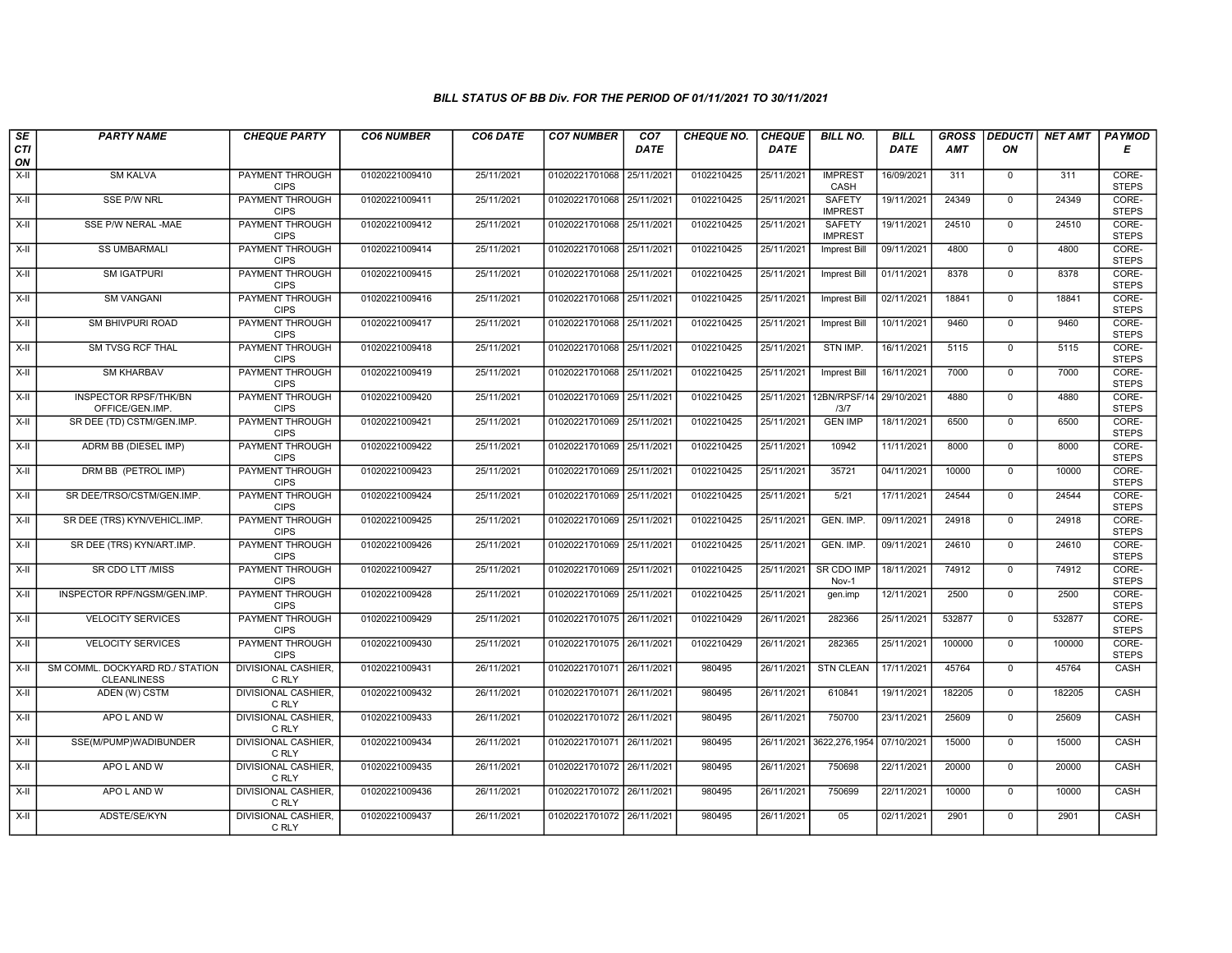| SE               | <b>PARTY NAME</b>                        | <b>CHEQUE PARTY</b>                   | <b>CO6 NUMBER</b> | CO6 DATE   | <b>CO7 NUMBER</b>         | CO <sub>7</sub> | <b>CHEQUE NO.</b> | <b>CHEQUE</b> | <b>BILL NO.</b>                  | <b>BILL</b> | <b>GROSS</b> | <b>DEDUCTI</b> | NET AMT | <b>PAYMOD</b>         |
|------------------|------------------------------------------|---------------------------------------|-------------------|------------|---------------------------|-----------------|-------------------|---------------|----------------------------------|-------------|--------------|----------------|---------|-----------------------|
| <b>CTI</b><br>ON |                                          |                                       |                   |            |                           | <b>DATE</b>     |                   | <b>DATE</b>   |                                  | <b>DATE</b> | <b>AMT</b>   | ΟN             |         | Е                     |
| $X-H$            | <b>DSL LOBBY NRL</b>                     | <b>DIVISIONAL CASHIER,</b><br>C RLY   | 01020221009438    | 26/11/2021 | 01020221701072 26/11/2021 |                 | 980495            | 26/11/2021    | <b>GEN.IMP</b>                   | 31/10/2021  | 2000         | $\mathbf 0$    | 2000    | CASH                  |
| $X-H$            | SSE/TRS/IGP/GEN.IMP.                     | <b>PAYMENT THROUGH</b><br><b>CIPS</b> | 01020221009439    | 26/11/2021 | 01020221701073 26/11/2021 |                 | 0102210428        | 26/11/2021    | 4739                             | 23/10/2021  | 4739         | $\mathbf{0}$   | 4739    | CORE-<br><b>STEPS</b> |
| $X-II$           | SSE (M) CSMT                             | PAYMENT THROUGH<br><b>CIPS</b>        | 01020221009440    | 26/11/2021 | 01020221701073 26/11/2021 |                 | 0102210428        | 26/11/2021    | <b>GENERAL</b><br><b>IMPREST</b> | 19/11/2021  | 14000        | $\mathbf 0$    | 14000   | CORE-<br><b>STEPS</b> |
| X-II             | ADEN M IGP                               | PAYMENT THROUGH<br><b>CIPS</b>        | 01020221009441    | 26/11/2021 | 01020221701073 26/11/2021 |                 | 0102210428        | 26/11/2021    | pet/cr/20-<br>21/114             | 08/11/2021  | 18000        | $\Omega$       | 18000   | CORE-<br><b>STEPS</b> |
| $X-H$            | TATA POWER CA NO 900000940463            | <b>PAYMENT THROUGH</b><br><b>CIPS</b> | 01020221009442    | 26/11/2021 | 01020221701073 26/11/2021 |                 | 0102210428        | 26/11/2021    | R-196                            | 19/11/2021  | 1482         | $\overline{0}$ | 1482    | CORE-<br><b>STEPS</b> |
| X-II             | TATA POWER CA NO 900000893049            | <b>PAYMENT THROUGH</b><br><b>CIPS</b> | 01020221009443    | 26/11/2021 | 01020221701073 26/11/2021 |                 | 0102210428        | 26/11/2021    | R-1330                           | 18/11/2021  | 14569        | $\mathbf{0}$   | 14569   | CORE-<br><b>STEPS</b> |
| X-II             | TATA POWER CA NO 900000892970            | PAYMENT THROUGH<br><b>CIPS</b>        | 01020221009444    | 26/11/2021 | 01020221701073 26/11/2021 |                 | 0102210428        | 26/11/2021    | R-222                            | 18/11/2021  | 1472         | $\mathbf{0}$   | 1472    | CORE-<br><b>STEPS</b> |
| $X-H$            | TATA POWER CA NO 900000892975            | <b>PAYMENT THROUGH</b><br><b>CIPS</b> | 01020221009445    | 26/11/2021 | 01020221701073 26/11/2021 |                 | 0102210428        | 26/11/2021    | $R-175$                          | 18/11/2021  | 1136         | $\mathbf 0$    | 1136    | CORE-<br><b>STEPS</b> |
| X-II             | TATA POWER CA NO 900000892974            | <b>PAYMENT THROUGH</b><br><b>CIPS</b> | 01020221009446    | 26/11/2021 | 01020221701073 26/11/2021 |                 | 0102210428        | 26/11/2021    | R-197                            | 18/11/2021  | 1288         | $\mathbf 0$    | 1288    | CORE-<br><b>STEPS</b> |
| $X-H$            | TATA POWER CA NO 900000892962            | <b>PAYMENT THROUGH</b><br><b>CIPS</b> | 01020221009447    | 26/11/2021 | 01020221701073 26/11/2021 |                 | 0102210428        | 26/11/2021    | R-314                            | 18/11/2021  | 2220         | $\overline{0}$ | 2220    | CORE-<br><b>STEPS</b> |
| X-II             | TATA POWER CA NO.900000892963            | PAYMENT THROUGH<br><b>CIPS</b>        | 01020221009448    | 26/11/2021 | 01020221701073 26/11/2021 |                 | 0102210428        | 26/11/2021    | R-427                            | 18/11/2021  | 3510         | $\mathbf{0}$   | 3510    | CORE-<br><b>STEPS</b> |
| $X-H$            | TATA POWER CA NO 900000940492            | PAYMENT THROUGH<br><b>CIPS</b>        | 01020221009449    | 26/11/2021 | 01020221701073 26/11/2021 |                 | 0102210428        | 26/11/2021    | $R-173$                          | 19/11/2021  | 1304         | $\overline{0}$ | 1304    | CORE-<br><b>STEPS</b> |
| X-II             | TATA POWER CA NO 900000893050            | <b>PAYMENT THROUGH</b><br><b>CIPS</b> | 01020221009450    | 26/11/2021 | 01020221701073 26/11/2021 |                 | 0102210428        | 26/11/2021    | R-340                            | 18/11/2021  | 3199         | $\mathbf 0$    | 3199    | CORE-<br><b>STEPS</b> |
| X-II             | TATA POWER CA NO 900000892660            | <b>PAYMENT THROUGH</b><br><b>CIPS</b> | 01020221009451    | 26/11/2021 | 01020221701073 26/11/2021 |                 | 0102210428        | 26/11/2021    | $R-97$                           | 18/11/2021  | 521          | $\overline{0}$ | 521     | CORE-<br><b>STEPS</b> |
| $X-H$            | TATA POWER CA NO 900000892976            | PAYMENT THROUGH<br><b>CIPS</b>        | 01020221009452    | 26/11/2021 | 01020221701073 26/11/2021 |                 | 0102210428        | 26/11/2021    | R-136                            | 18/11/2021  | 846          | $\mathbf{0}$   | 846     | CORE-<br><b>STEPS</b> |
| X-II             | TATA POWER CA NO 900000892077            | <b>PAYMENT THROUGH</b><br><b>CIPS</b> | 01020221009453    | 26/11/2021 | 01020221701073 26/11/2021 |                 | 0102210428        | 26/11/2021    | R-79                             | 18/11/2021  | 439          | $\overline{0}$ | 439     | CORE-<br><b>STEPS</b> |
| X-II             | MSEDCL CON NO 000090141422               | <b>PAYMENT THROUGH</b><br><b>CIPS</b> | 01020221009454    | 26/11/2021 | 01020221701073 26/11/2021 |                 | 0102210428        | 26/11/2021    | R-118                            | 22/11/2021  | 860          | $\mathbf{0}$   | 860     | CORE-<br><b>STEPS</b> |
| $X-H$            | MSEDCL CON NO 000090140922               | <b>PAYMENT THROUGH</b><br><b>CIPS</b> | 01020221009455    | 26/11/2021 | 01020221701073 26/11/2021 |                 | 0102210428        | 26/11/2021    | R-1286                           | 22/11/2021  | 17650        | $\overline{0}$ | 17650   | CORE-<br><b>STEPS</b> |
| X-II             | MOMAI MATA WATER SUPPLIERS               | PAYMENT THROUGH<br><b>CIPS</b>        | 01020221009456    | 26/11/2021 | 01020221701076 26/11/2021 |                 | 0102210429        | 26/11/2021    | 290604                           | 24/11/2021  | 45020        | $\mathbf 0$    | 45020   | CORE-<br><b>STEPS</b> |
| X-II             | MSEDCL CON NO 000090588281               | PAYMENT THROUGH<br><b>CIPS</b>        | 01020221009457    | 26/11/2021 | 01020221701073 26/11/2021 |                 | 0102210428        | 26/11/2021    | R-86                             | 22/11/2021  | 610          | $\Omega$       | 610     | CORE-<br><b>STEPS</b> |
| $X-H$            | MSEDCL CON NO 000090588290               | PAYMENT THROUGH<br><b>CIPS</b>        | 01020221009458    | 26/11/2021 | 01020221701073 26/11/2021 |                 | 0102210428        | 26/11/2021    | R-297                            | 22/11/2021  | 2670         | $\mathbf{0}$   | 2670    | CORE-<br><b>STEPS</b> |
| X-II             | MSEDCL CON NO 027060000153               | <b>PAYMENT THROUGH</b><br><b>CIPS</b> | 01020221009459    | 26/11/2021 | 01020221701073 26/11/2021 |                 | 0102210428        | 26/11/2021    | $C-1087$                         | 16/11/2021  | 6940         | $\mathbf{0}$   | 6940    | CORE-<br><b>STEPS</b> |
| X-II             | MSEDCL CON NO 181010414924               | PAYMENT THROUGH<br><b>CIPS</b>        | 01020221009460    | 26/11/2021 | 01020221701073 26/11/2021 |                 | 0102210428        | 26/11/2021    | $R-24$                           | 16/11/2021  | 250          | $\mathbf 0$    | 250     | CORE-<br><b>STEPS</b> |
| $X-II$           | MSEDCL CON NO 026770001853               | PAYMENT THROUGH<br><b>CIPS</b>        | 01020221009461    | 26/11/2021 | 01020221701073 26/11/2021 |                 | 0102210428        | 26/11/2021    | C <sub>54</sub>                  | 13/11/2021  | 370          | $\mathbf{0}$   | 370     | CORE-<br><b>STEPS</b> |
| $X-H$            | SSE (M) IGATPURI                         | PAYMENT THROUGH<br><b>CIPS</b>        | 01020221009462    | 26/11/2021 | 01020221701073 26/11/2021 |                 | 0102210428        | 26/11/2021    | <b>IMP.FUEL</b>                  | 24/11/2021  | 31000        | $\Omega$       | 31000   | CORE-<br><b>STEPS</b> |
| $X-H$            | CC B-COY/12BN/BBR-WM-TLR-<br>COB/IMPREST | <b>DIVISIONAL CASHIER,</b><br>C RLY   | 01020221009464    | 26/11/2021 | 01020221701077 29/11/2021 |                 | 980496            | 29/11/2021    | P0012                            | 25/11/2021  | 1950         | $\overline{0}$ | 1950    | CASH                  |
| $X-H$            | <b>BPCL E CMS</b>                        | <b>PAYMENT THROUGH</b><br><b>CIPS</b> | 01020221009465    | 26/11/2021 | 01020221701074 26/11/2021 |                 | 0102210428        | 26/11/2021    | 103/40                           | 23/11/2021  | 798622       | $\mathbf{0}$   | 798622  | CORE-<br><b>STEPS</b> |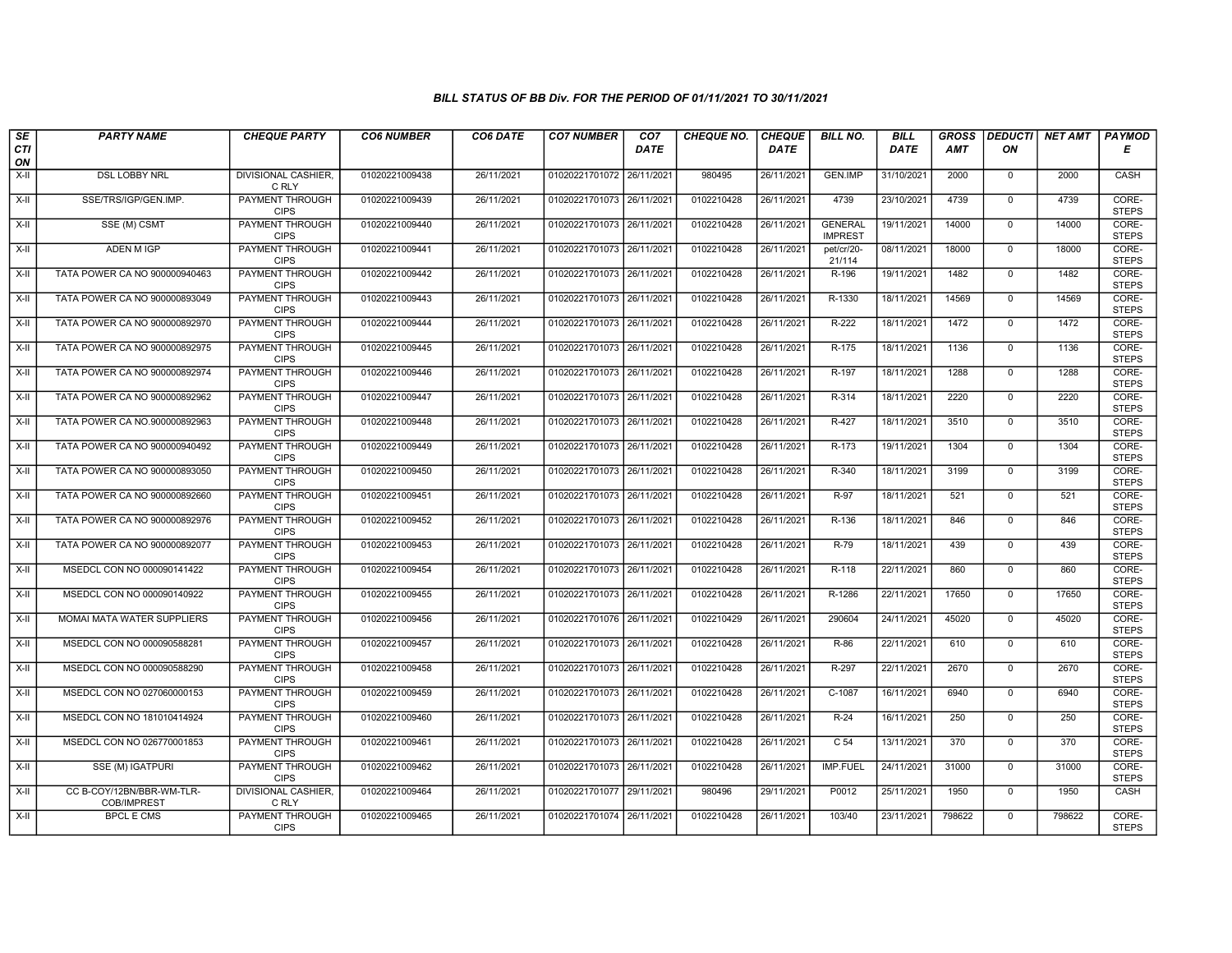| SE<br><b>CTI</b> | <b>PARTY NAME</b>                                     | <b>CHEQUE PARTY</b>                   | <b>CO6 NUMBER</b> | CO6 DATE   | <b>CO7 NUMBER</b>         | CO <sub>7</sub><br><b>DATE</b> | <b>CHEQUE NO.</b> | <b>CHEQUE</b><br><b>DATE</b> | <b>BILL NO.</b>                  | <b>BILL</b><br>DATE | <b>GROSS</b><br><b>AMT</b> | <b>DEDUCTI</b><br>ON | NET AMT | PAYMOD<br>Е           |
|------------------|-------------------------------------------------------|---------------------------------------|-------------------|------------|---------------------------|--------------------------------|-------------------|------------------------------|----------------------------------|---------------------|----------------------------|----------------------|---------|-----------------------|
| ON               |                                                       |                                       |                   |            |                           |                                |                   |                              |                                  |                     |                            |                      |         |                       |
| $X-H$            | SR DSC /RPF/CSTM                                      | DIVISIONAL CASHIER,<br>C RLY          | 01020221009466    | 29/11/2021 | 01020221701077            | 29/11/2021                     | 980496            | 29/11/2021                   | PO NO.34387                      | 14/10/2021          | 5000                       | $\mathbf 0$          | 5000    | CASH                  |
| $X-H$            | <b>SR DSC /RPF/CSTM</b>                               | <b>DIVISIONAL CASHIER,</b><br>C RLY   | 01020221009467    | 29/11/2021 | 01020221701077 29/11/2021 |                                | 980496            | 29/11/2021                   | PO NO.34388                      | 14/10/2021          | 10000                      | $\overline{0}$       | 10000   | CASH                  |
| $X-II$           | SR DSC /RPF/CSTM                                      | DIVISIONAL CASHIER,<br>C RLY          | 01020221009468    | 29/11/2021 | 01020221701077 29/11/2021 |                                | 980496            | 29/11/2021                   | PO NO.34393                      | 23/11/2021          | 15000                      | $\mathbf 0$          | 15000   | CASH                  |
| $X-H$            | SR DSC /RPF/CSTM                                      | DIVISIONAL CASHIER,<br>C RLY          | 01020221009469    | 29/11/2021 | 01020221701077 29/11/2021 |                                | 980496            | 29/11/2021                   | PO NO.34391                      | 16/11/2021          | 15125                      | $\overline{0}$       | 15125   | CASH                  |
| $X-H$            | MSEDCL CON NO 181010414916                            | <b>PAYMENT THROUGH</b><br><b>CIPS</b> | 01020221009470    | 29/11/2021 | 01020221701078 29/11/2021 |                                | 0102210431        | 29/11/2021                   | $R-32$                           | 16/11/2021          | 290                        | $\overline{0}$       | 290     | CORE-<br><b>STEPS</b> |
| $X-H$            | MSEDCL CON NO 000314246373                            | <b>PAYMENT THROUGH</b><br><b>CIPS</b> | 01020221009471    | 29/11/2021 | 01020221701078 29/11/2021 |                                | 0102210431        | 29/11/2021                   | $C-0$                            | 16/11/2021          | 340                        | $\overline{0}$       | 340     | CORE-<br><b>STEPS</b> |
| X-II             | MSEDCL CON NO 036064025036                            | PAYMENT THROUGH<br><b>CIPS</b>        | 01020221009472    | 29/11/2021 | 01020221701078 29/11/2021 |                                | 0102210431        | 29/11/2021                   | $C-188$                          | 16/11/2021          | 1270                       | $\mathbf{0}$         | 1270    | CORE-<br><b>STEPS</b> |
| X-II             | MSEDCL CON NO 036064025044                            | <b>PAYMENT THROUGH</b><br><b>CIPS</b> | 01020221009473    | 29/11/2021 | 01020221701078 29/11/2021 |                                | 0102210431        | 29/11/2021                   | $C-480$                          | 16/11/2021          | 4520                       | $\mathbf 0$          | 4520    | CORE-<br><b>STEPS</b> |
| $X-H$            | MSEDCL CON NO 028510523352                            | <b>PAYMENT THROUGH</b><br><b>CIPS</b> | 01020221009474    | 29/11/2021 | 01020221701078 29/11/2021 |                                | 0102210431        | 29/11/2021                   | $R-87$                           | 16/11/2021          | 620                        | $\mathbf 0$          | 620     | CORE-<br><b>STEPS</b> |
| $X-H$            | MSEDCL CON NO 030940150431                            | <b>PAYMENT THROUGH</b><br><b>CIPS</b> | 01020221009475    | 29/11/2021 | 01020221701078 29/11/2021 |                                | 0102210431        | 29/11/2021                   | $C-61$                           | 16/11/2021          | 740                        | $\overline{0}$       | 740     | CORE-<br><b>STEPS</b> |
| X-II             | MSEDCL CON NO 027060322266                            | PAYMENT THROUGH<br><b>CIPS</b>        | 01020221009476    | 29/11/2021 | 01020221701078 29/11/2021 |                                | 0102210431        | 29/11/2021                   | $R-50$                           | 16/11/2021          | 390                        | $\mathsf 0$          | 390     | CORE-<br><b>STEPS</b> |
| $X-H$            | MSEDCL CON NO 052013059021                            | PAYMENT THROUGH<br><b>CIPS</b>        | 01020221009477    | 29/11/2021 | 01020221701078 29/11/2021 |                                | 0102210431        | 29/11/2021                   | R-323                            | 16/11/2021          | 2980                       | $\overline{0}$       | 2980    | CORE-<br><b>STEPS</b> |
| X-II             | MSEDCL CON NO 052010007046                            | <b>PAYMENT THROUGH</b><br><b>CIPS</b> | 01020221009478    | 29/11/2021 | 01020221701078 29/11/2021 |                                | 0102210431        | 29/11/2021                   | $C-287$                          | 16/11/2021          | 2120                       | $\mathbf 0$          | 2120    | CORE-<br><b>STEPS</b> |
| $X-H$            | MSEDCL CON NO 052010007062                            | <b>PAYMENT THROUGH</b><br><b>CIPS</b> | 01020221009479    | 29/11/2021 | 01020221701078 29/11/2021 |                                | 0102210431        | 29/11/2021                   | $C-410$                          | 16/11/2021          | 2890                       | $\overline{0}$       | 2890    | CORE-<br><b>STEPS</b> |
| X-II             | MSEDCL CON NO 181010091564                            | PAYMENT THROUGH<br><b>CIPS</b>        | 01020221009480    | 29/11/2021 | 01020221701078 29/11/2021 |                                | 0102210431        | 29/11/2021                   | $R-47$                           | 16/11/2021          | 380                        | $\mathbf 0$          | 380     | CORE-<br><b>STEPS</b> |
| X-II             | MSEDCL CON NO 000290091659                            | PAYMENT THROUGH<br><b>CIPS</b>        | 01020221009481    | 29/11/2021 | 01020221701078 29/11/2021 |                                | 0102210431        | 29/11/2021                   | R-3639                           | 16/11/2021          | 54010                      | $\overline{0}$       | 54010   | CORE-<br><b>STEPS</b> |
| $X-H$            | SSE TM KYN ATRT GHAT SECTION                          | <b>PAYMENT THROUGH</b><br><b>CIPS</b> | 01020221009482    | 29/11/2021 | 01020221701078 29/11/2021 |                                | 0102210431        | 29/11/2021                   | <b>TTM GEN IMP</b>               | 25/11/2021          | 49041                      | $\overline{0}$       | 49041   | CORE-<br><b>STEPS</b> |
| X-II             | SR DEE(G)CSTM (GEN IMP)                               | PAYMENT THROUGH<br><b>CIPS</b>        | 01020221009483    | 29/11/2021 | 01020221701078 29/11/2021 |                                | 0102210431        | 29/11/2021                   | General<br>Imprest               | 23/11/2021          | 7000                       | $\mathbf 0$          | 7000    | CORE-<br><b>STEPS</b> |
| X-II             | DRM(W)CSTM GEN IMP                                    | <b>PAYMENT THROUGH</b><br><b>CIPS</b> | 01020221009484    | 29/11/2021 | 01020221701078 29/11/2021 |                                | 0102210431        | 29/11/2021                   | <b>GENERAL</b><br><b>IMPREST</b> | 22/11/2021          | 15000                      | $\mathbf 0$          | 15000   | CORE-<br><b>STEPS</b> |
| $X-H$            | SSE (M) LTT                                           | PAYMENT THROUGH<br><b>CIPS</b>        | 01020221009485    | 29/11/2021 | 01020221701078 29/11/2021 |                                | 0102210431        | 29/11/2021                   | 07000070481                      | 23/11/2021          | 2000                       | $\mathbf 0$          | 2000    | CORE-<br><b>STEPS</b> |
| $X-H$            | ADEE TL CSTM (GEN IMP - 7000)                         | <b>PAYMENT THROUGH</b><br><b>CIPS</b> | 01020221009486    | 29/11/2021 | 01020221701078 29/11/2021 |                                | 0102210431        | 29/11/2021                   | General<br>imprest               | 31/10/2021          | 5250                       | $\overline{0}$       | 5250    | CORE-<br><b>STEPS</b> |
| $X-H$            | SSE/AC/STY/CSTM                                       | <b>PAYMENT THROUGH</b><br><b>CIPS</b> | 01020221009487    | 29/11/2021 | 01020221701078 29/11/2021 |                                | 0102210431        | 29/11/2021                   | <b>GEN IMPREST</b>               | 10/11/2021          | 10000                      | $\mathbf 0$          | 10000   | CORE-<br><b>STEPS</b> |
| X-II             | CNC SHELU                                             | PAYMENT THROUGH<br><b>CIPS</b>        | 01020221009488    | 29/11/2021 | 01020221701078 29/11/2021 |                                | 0102210431        | 29/11/2021                   | <b>IMPREST</b><br>CASH           | 12/11/2021          | 24264                      | $\mathbf 0$          | 24264   | CORE-<br><b>STEPS</b> |
| $X-H$            | DRM W CSTM TRACK MACHINE                              | <b>PAYMENT THROUGH</b><br><b>CIPS</b> | 01020221009489    | 29/11/2021 | 01020221701078 29/11/2021 |                                | 0102210431        | 29/11/2021                   | <b>TTM GEN IMP</b>               | 22/11/2021          | 39981                      | $\mathbf{0}$         | 39981   | CORE-<br><b>STEPS</b> |
| $X-H$            | ADEN N LNL (GEN IMP-15000)                            | <b>PAYMENT THROUGH</b><br><b>CIPS</b> | 01020221009490    | 29/11/2021 | 01020221701078 29/11/2021 |                                | 0102210431        | 29/11/2021                   | BB/M/LNL/G.I<br>MP               | 16/11/2021          | 14932                      | $\mathbf 0$          | 14932   | CORE-<br><b>STEPS</b> |
| $X-H$            | SSE/TD/OHE/DI/FUEL.IMP.                               | <b>PAYMENT THROUGH</b><br><b>CIPS</b> | 01020221009491    | 29/11/2021 | 01020221701082 30/11/2021 |                                | 0102210436        | 30/11/2021                   | Diesel Imprest                   | 01/11/2021          | 5000                       | $\mathbf{0}$         | 5000    | CORE-<br><b>STEPS</b> |
| X-II             | <b>INSPECTOR RPSF/A COY</b><br>12BN/RPSF/THK/GEN.IMP. | <b>PAYMENT THROUGH</b><br><b>CIPS</b> | 01020221009492    | 29/11/2021 | 01020221701082 30/11/2021 |                                | 0102210436        | 30/11/2021                   | 1329                             | 19/11/2021          | 1500                       | $\mathbf 0$          | 1500    | CORE-<br><b>STEPS</b> |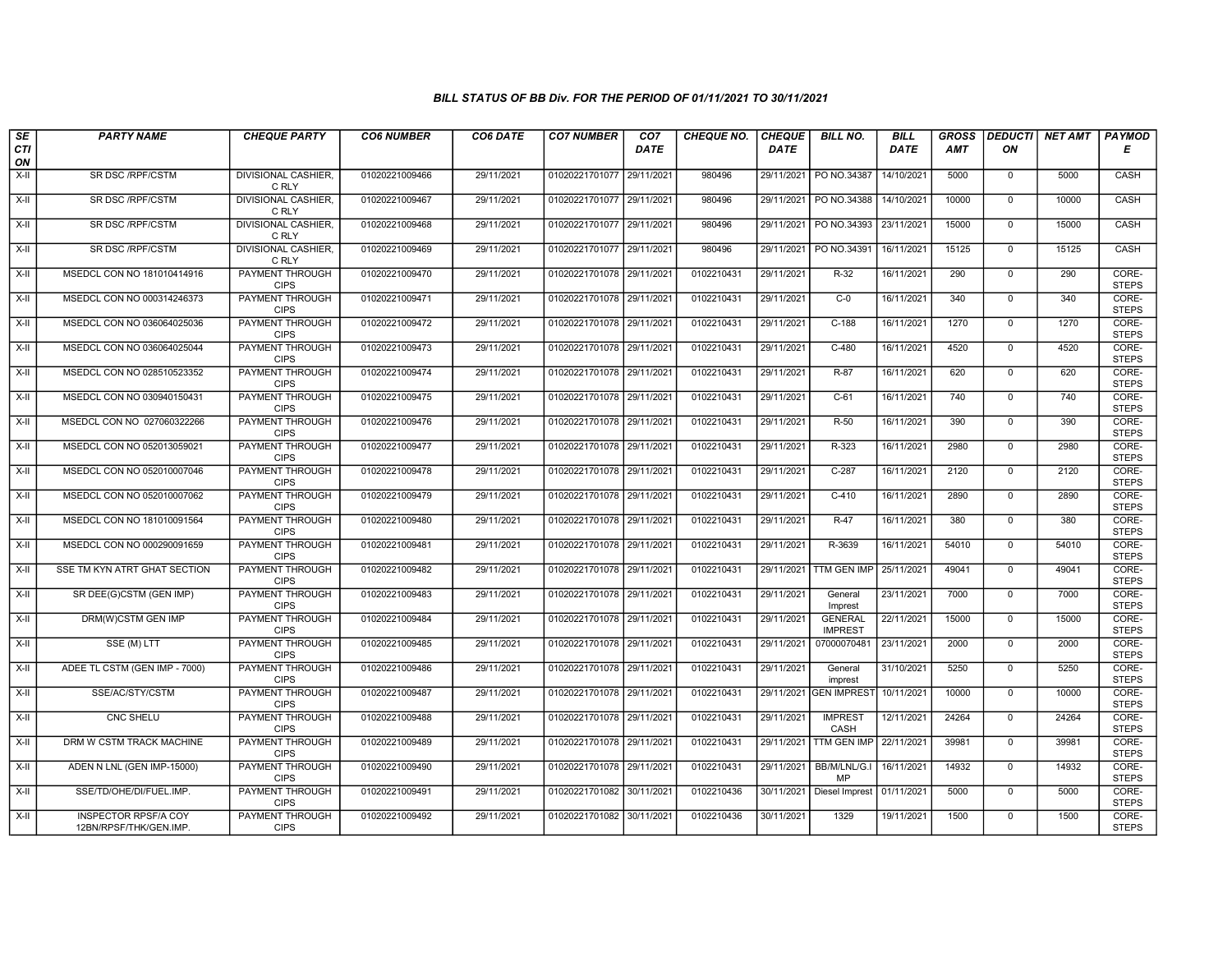| SE        | <b>PARTY NAME</b>                 | <b>CHEQUE PARTY</b>                   | <b>CO6 NUMBER</b> | CO6 DATE   | <b>CO7 NUMBER</b>         | CO <sub>7</sub> | <b>CHEQUE NO.</b> | <b>CHEQUE</b> | <b>BILL NO.</b>                  | <b>BILL</b> | <b>GROSS</b> |              | DEDUCTI NET AMT | <b>PAYMOD</b>                |
|-----------|-----------------------------------|---------------------------------------|-------------------|------------|---------------------------|-----------------|-------------------|---------------|----------------------------------|-------------|--------------|--------------|-----------------|------------------------------|
| CTI<br>ON |                                   |                                       |                   |            |                           | DATE            |                   | <b>DATE</b>   |                                  | DATE        | <b>AMT</b>   | ON           |                 | Е                            |
| $X-H$     | SSE/TD/OHE/KYN/PSI/DEPOT/GEN.IMP. | <b>PAYMENT THROUGH</b><br><b>CIPS</b> | 01020221009493    | 29/11/2021 | 01020221701082 30/11/2021 |                 | 0102210436        | 30/11/2021    | LTD/KYN/118                      | 20/10/2021  | 1000         | $\mathsf{O}$ | 1000            | CORE-<br><b>STEPS</b>        |
| X-II      | INSPECTOR RPF MATUNGA BARRACK     | <b>PAYMENT THROUGH</b><br><b>CIPS</b> | 01020221009494    | 29/11/2021 | 01020221701082 30/11/2021 |                 | 0102210436        |               | 30/11/2021 GEN.IMP.MTN<br>.BARR  | 17/11/2021  | 9949         | $\mathbf 0$  | 9949            | CORE-<br><b>STEPS</b>        |
| X-II      | ADME /HQ/CSTM/GEN.IMP.            | <b>PAYMENT THROUGH</b><br><b>CIPS</b> | 01020221009495    | 29/11/2021 | 01020221701082 30/11/2021 |                 | 0102210436        | 30/11/2021    | 039                              | 24/10/2021  | 4000         | $\Omega$     | 4000            | CORE-<br><b>STEPS</b>        |
| X-II      | SR DME D CLA                      | PAYMENT THROUGH<br><b>CIPS</b>        | 01020221009496    | 29/11/2021 | 01020221701082 30/11/202  |                 | 0102210436        | 30/11/2021    | Gen. Imp.                        | 17/11/2021  | 7183         | $\mathbf 0$  | 7183            | CORE-<br><b>STEPS</b>        |
| X-II      | INSPECTOR/RPF/VDLR/GEN.IMP.       | <b>PAYMENT THROUGH</b><br><b>CIPS</b> | 01020221009497    | 29/11/2021 | 01020221701082 30/11/2021 |                 | 0102210436        | 30/11/2021    | 8103                             | 03/08/2021  | 5000         | $\Omega$     | 5000            | CORE-<br><b>STEPS</b>        |
| X-II      | SSE/TD/OHE/CSTM/GEN.IMP.          | <b>PAYMENT THROUGH</b><br><b>CIPS</b> | 01020221009498    | 29/11/2021 | 01020221701082 30/11/2021 |                 | 0102210436        | 30/11/2021    | <b>GENERAL</b><br><b>IMPREST</b> | 25/11/2021  | 1500         | $\mathbf 0$  | 1500            | CORE-<br><b>STEPS</b>        |
| $X-H$     | ADEE/TL/AC/LTT (GEN IMP)          | PAYMENT THROUGH<br><b>CIPS</b>        | 01020221009499    | 29/11/2021 | 01020221701082            | 30/11/202       | 0102210436        | 30/11/2021    | general imprest                  | 20/11/2021  | 34653        | $\mathbf 0$  | 34653           | CORE-<br><b>STEPS</b>        |
| X-II      | SSE/TD/OHE/CLA/SOUTH/GEN.IMP.     | <b>PAYMENT THROUGH</b><br><b>CIPS</b> | 01020221009502    | 29/11/2021 | 01020221701082            | 30/11/2021      | 0102210436        | 30/11/2021    | <b>GEN. IMP</b>                  | 23/11/2021  | 1470         | $\mathbf 0$  | 1470            | CORE-<br><b>STEPS</b>        |
| X-II      | SR DEE (TRS O) CSTM/GEN.IMP.      | PAYMENT THROUGH<br><b>CIPS</b>        | 01020221009503    | 29/11/2021 | 01020221701082 30/11/2021 |                 | 0102210436        | 30/11/2021    | 12345                            | 22/11/2021  | 4995         | $\Omega$     | 4995            | CORE-<br><b>STEPS</b>        |
| X-II      | CHIEF CONTROLLER CSTM/GEN.IMP.    | <b>PAYMENT THROUGH</b><br><b>CIPS</b> | 01020221009504    | 29/11/2021 | 01020221701082 30/11/2021 |                 | 0102210436        | 30/11/2021    | chc imprest                      | 24/11/2021  | 2000         | $\mathbf 0$  | 2000            | CORE-<br><b>STEPS</b>        |
| X-II      | INSPECTOR/RPF/THANA/PNVL/GEN.IMP. | PAYMENT THROUGH<br><b>CIPS</b>        | 01020221009505    | 29/11/2021 | 01020221701082 30/11/2021 |                 | 0102210436        | 30/11/2021    | 01                               | 11/11/2021  | 3750         | $\Omega$     | 3750            | CORE-<br><b>STEPS</b>        |
| X-II      | ADEN (W) KYN/GEN.IMP.             | PAYMENT THROUGH<br><b>CIPS</b>        | 01020221009506    | 29/11/2021 | 01020221701082 30/11/2021 |                 | 0102210436        | 30/11/2021    | dep/j/51/21-22                   | 21/10/2021  | 10000        | $\mathbf{0}$ | 10000           | CORE-<br><b>STEPS</b>        |
| X-II      | SSE/TD/OHE/LNL/PSI/DEPOT/GEN.IMP. | <b>PAYMENT THROUGH</b><br><b>CIPS</b> | 01020221009507    | 29/11/2021 | 01020221701082 30/11/2021 |                 | 0102210436        | 30/11/2021    | 6515                             | 05/10/2021  | 1000         | $\Omega$     | 1000            | CORE-<br><b>STEPS</b>        |
| X-II      | SSE/PSI/SION/GEN.IMP.             | <b>PAYMENT THROUGH</b><br><b>CIPS</b> | 01020221009508    | 29/11/2021 | 01020221701082            | 30/11/202       | 0102210436        | 30/11/2021    | 04                               | 22/11/2021  | 1500         | $\mathbf 0$  | 1500            | CORE-<br><b>STEPS</b>        |
| X-II      | <b>BPCL E CMS</b>                 | PAYMENT THROUGH<br><b>CIPS</b>        | 01020221009511    | 30/11/2021 | 01020221701079 30/11/2021 |                 | 0102210434        | 30/11/2021    | 103/42                           | 26/11/2021  | 800624       | $\Omega$     | 800624          | CORE-<br><b>STEPS</b>        |
| X-II      | <b>MSEDCL</b>                     | <b>MSEDCL</b>                         | 01020221009512    | 30/11/2021 | 01020221701080 30/11/2021 |                 | 961330            | 01/12/2021    | $C-42$                           | 25/11/2021  | 380          | $\mathbf 0$  | 380             | <b>BANK</b><br><b>CHEQUE</b> |
| X-II      | MSEDCL CON NO 028510648848        | <b>PAYMENT THROUGH</b><br><b>CIPS</b> | 01020221009513    | 30/11/2021 | 01020221701081 30/11/2021 |                 | 0102210436        | 30/11/2021    | $R-75$                           | 25/11/2021  | 540          | $\mathbf{0}$ | 540             | CORE-<br><b>STEPS</b>        |
| X-II      | MSEDCL CON NO 029880002889        | <b>PAYMENT THROUGH</b><br><b>CIPS</b> | 01020221009514    | 30/11/2021 | 01020221701081 30/11/2021 |                 | 0102210436        | 30/11/2021    | $C-99$                           | 25/11/2021  | 970          | $\mathbf 0$  | 970             | CORE-<br><b>STEPS</b>        |
| X-II      | SSE/EM/WB                         | PAYMENT THROUGH<br><b>CIPS</b>        | 01020221009516    | 30/11/2021 | 01020221701081 30/11/2021 |                 | 0102210436        | 30/11/2021    | 580,581,00165<br>6               | 25/10/2021  | 7000         | $\mathbf{0}$ | 7000            | CORE-<br><b>STEPS</b>        |
| X-II      | SSE/EM/WB                         | PAYMENT THROUGH<br><b>CIPS</b>        | 01020221009517    | 30/11/2021 | 01020221701081 30/11/202  |                 | 0102210436        | 30/11/2021    | 001771,001770                    | 03/11/2021  | 7000         | $\mathbf{0}$ | 7000            | CORE-<br><b>STEPS</b>        |
| X-II      | <b>SM THANE</b>                   | <b>PAYMENT THROUGH</b><br><b>CIPS</b> | 01020221009518    | 30/11/2021 | 01020221701081 30/11/2021 |                 | 0102210436        | 30/11/2021    | <b>STN IMP</b>                   | 01/10/2021  | 12000        | $\mathbf{0}$ | 12000           | CORE-<br><b>STEPS</b>        |
| X-II      | SSE (M) AMBARNATH                 | <b>DIVISIONAL CASHIER,</b><br>C RLY   | 01020221009519    | 30/11/2021 | 01020221701080 30/11/2021 |                 | 980497            | 01/12/2021    | 12345                            | 27/11/2021  | 50000        | $\mathbf{0}$ | 50000           | CASH                         |
| X-II      | <b>GOKUL AUTO WORKS</b>           | PAYMENT THROUGH<br><b>CIPS</b>        | 01020221009520    | 30/11/2021 | 01020221701083 30/11/2021 |                 | 0102210436        | 30/11/2021    | 240                              | 19/11/2021  | 31950        | 542          | 31408           | CORE-<br><b>STEPS</b>        |
| X-II      | MSEDCL CON NO 028560000814        | PAYMENT THROUGH<br><b>CIPS</b>        | 01020221009523    | 30/11/2021 | 01020221701084            | 30/11/2021      | 0102210436        | 30/11/2021    | C-6000                           | 24/11/2021  | 36270        | $\mathbf{0}$ | 36270           | CORE-<br><b>STEPS</b>        |
| X-II      | MSEDCL CON NO 029840002886        | PAYMENT THROUGH<br><b>CIPS</b>        | 01020221009524    | 30/11/2021 | 01020221701084 30/11/2021 |                 | 0102210436        | 30/11/2021    | $C-102$                          | 24/11/2021  | 990          | $\Omega$     | 990             | CORE-<br><b>STEPS</b>        |
| X-II      | MSEDCL CON NO 032710003661        | <b>PAYMENT THROUGH</b><br><b>CIPS</b> | 01020221009525    | 30/11/2021 | 01020221701084 30/11/2021 |                 | 0102210436        | 30/11/2021    | $C-85$                           | 24/11/2021  | 890          | $\mathbf{0}$ | 890             | CORE-<br><b>STEPS</b>        |
| X-II      | MSEDCL CON NO 028510649186        | <b>PAYMENT THROUGH</b><br><b>CIPS</b> | 01020221009526    | 30/11/2021 | 01020221701084 30/11/2021 |                 | 0102210436        | 30/11/2021    | $R-76$                           | 24/11/2021  | 550          | $\mathbf 0$  | 550             | CORE-<br><b>STEPS</b>        |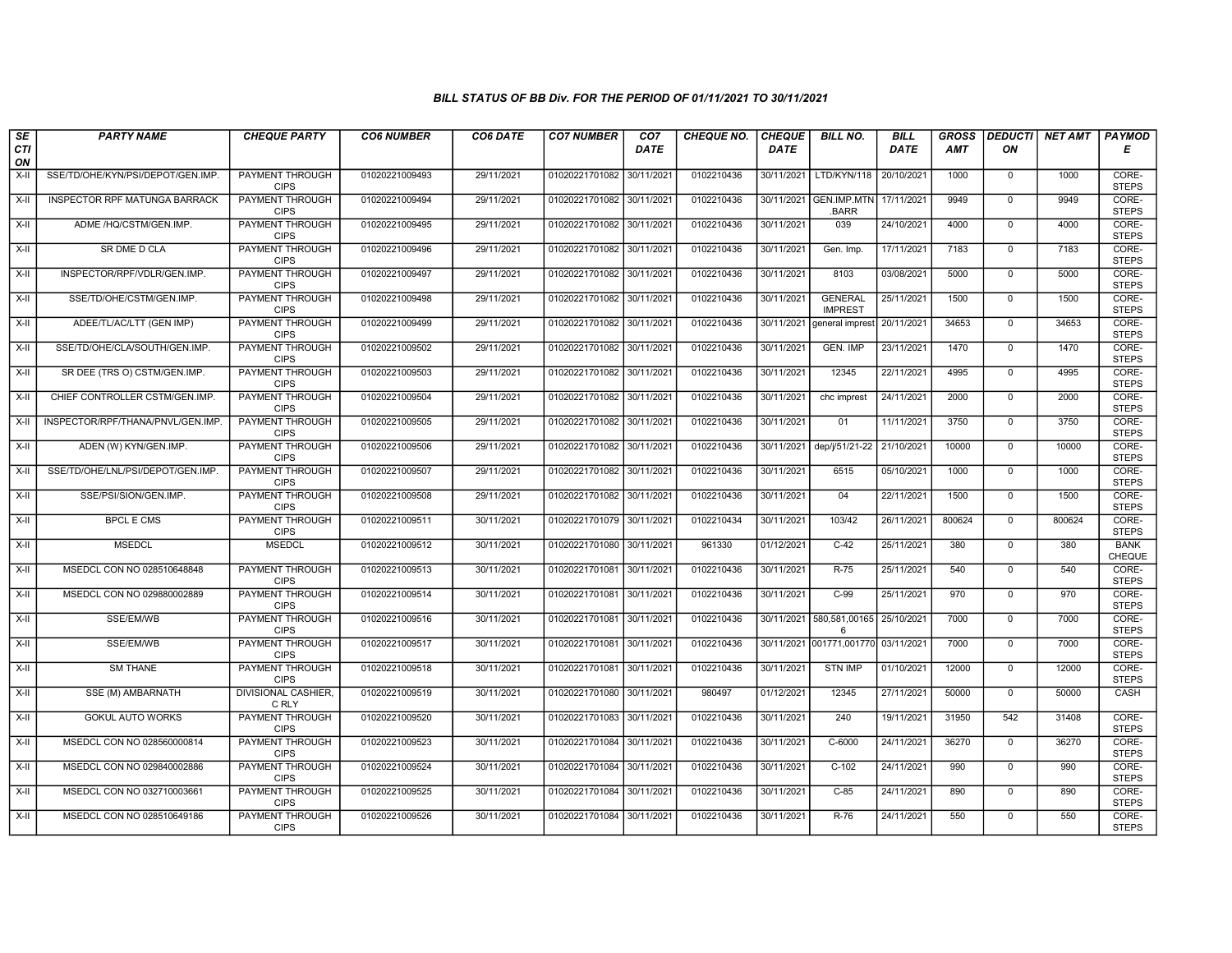| SE                         | <b>PARTY NAME</b>                                              | <b>CHEQUE PARTY</b>                   | <b>CO6 NUMBER</b> | CO6 DATE   | <b>CO7 NUMBER</b>         | CO <sub>7</sub> | <b>CHEQUE NO.</b> | <b>CHEQUE</b> | <b>BILL NO.</b>           | <b>BILL</b> | <b>GROSS</b> |              | <b>DEDUCTI NET AMT</b> | <b>PAYMOD</b>         |
|----------------------------|----------------------------------------------------------------|---------------------------------------|-------------------|------------|---------------------------|-----------------|-------------------|---------------|---------------------------|-------------|--------------|--------------|------------------------|-----------------------|
| <b>CTI</b><br>ON           |                                                                |                                       |                   |            |                           | <b>DATE</b>     |                   | <b>DATE</b>   |                           | <b>DATE</b> | <b>AMT</b>   | ON           |                        | Е                     |
| $X-H$                      | MSEDCL CON NO 052013058938                                     | PAYMENT THROUGH<br><b>CIPS</b>        | 01020221009527    | 30/11/2021 | 01020221701084 30/11/2021 |                 | 0102210436        | 30/11/2021    | $R-50$                    | 23/11/2021  | 400          | $\mathbf 0$  | 400                    | CORE-<br><b>STEPS</b> |
| $X-H$                      | MSEDCL CON NO 320250000965                                     | <b>PAYMENT THROUGH</b><br><b>CIPS</b> | 01020221009528    | 30/11/2021 | 01020221701084 30/11/2021 |                 | 0102210436        | 30/11/2021    | $C-371$                   | 23/11/2021  | 3230         | $\mathbf 0$  | 3230                   | CORE-<br><b>STEPS</b> |
| X-II                       | MSEDCL CON NO 031480000725                                     | PAYMENT THROUGH<br><b>CIPS</b>        | 01020221009529    | 30/11/2021 | 01020221701084 30/11/2021 |                 | 0102210436        | 30/11/2021    | $C-211$                   | 23/11/2021  | 1650         | $\mathbf 0$  | 1650                   | CORE-<br><b>STEPS</b> |
| X-II                       | ADEN N LNL (FUEL IMP -9000)                                    | PAYMENT THROUGH<br><b>CIPS</b>        | 01020221009530    | 30/11/2021 | 01020221701084            | 30/11/2021      | 0102210436        | 30/11/2021    | BB/M/LNL/D.P              | 13/11/2021  | 19500        | $\mathbf{0}$ | 19500                  | CORE-<br><b>STEPS</b> |
| $X-H$                      | MSEDCL CON NO 025652006119                                     | <b>PAYMENT THROUGH</b><br><b>CIPS</b> | 01020221009531    | 30/11/2021 | 01020221701084 30/11/2021 |                 | 0102210436        | 30/11/2021    | $C-95$                    | 25/11/2021  | 1500         | $\mathbf 0$  | 1500                   | CORE-<br><b>STEPS</b> |
| X-II                       | MSEDCL CON NO 032590005079                                     | PAYMENT THROUGH<br><b>CIPS</b>        | 01020221009532    | 30/11/2021 | 01020221701084            | 30/11/2021      | 0102210436        | 30/11/2021    | C-2002                    | 25/11/2021  | 12550        | $\Omega$     | 12550                  | CORE-<br><b>STEPS</b> |
| X-II                       | MSEDCL CON NO 028512531379                                     | <b>PAYMENT THROUGH</b><br><b>CIPS</b> | 01020221009533    | 30/11/2021 | 01020221701084            | 30/11/2021      | 0102210436        | 30/11/2021    | R-1088                    | 25/11/2021  | 14490        | $\mathbf{0}$ | 14490                  | CORE-<br><b>STEPS</b> |
| $X-H$                      | <b>ADMO PNVL</b>                                               | <b>DIVISIONAL CASHIER.</b><br>C RLY   | 01020221009534    | 30/11/2021 | 01020221701087 01/12/2021 |                 | 980497            | 01/12/2021    | 00                        | 20/11/2021  | 2230         | $\mathbf 0$  | 2230                   | CASH                  |
| X-II                       | INS.RPF BHIWANDI VEH NO MH-01-CY-<br>9315                      | DIVISIONAL CASHIER,<br>C RLY          | 01020221009545    | 30/11/2021 | 01020221701086 01/12/2021 |                 | 980497            | 01/12/2021    | Fuel IMP.                 | 13/11/2021  | 3900         | $\mathbf{0}$ | 3900                   | CASH                  |
| $\overline{x}$ -II         | APO L AND W                                                    | <b>DIVISIONAL CASHIER.</b><br>C RLY   | 01020221009547    | 30/11/2021 | 01020221701086 01/12/2021 |                 | 980497            | 01/12/2021    | 811714                    | 29/11/2021  | 2000         | $\mathbf 0$  | 2000                   | CASH                  |
| X-II                       | SR DME (D) KYN                                                 | DIVISIONAL CASHIER,<br>C RLY          | 01020221009548    | 30/11/2021 | 01020221701086 01/12/2021 |                 | 980497            | 01/12/2021    | 770112                    | 30/11/2021  | 10000        | $\mathbf{0}$ | 10000                  | CASH                  |
| <b>SBN</b><br>S            | PARK AND COMPANY-MUMBAI                                        | PAYMENT THROUGH<br><b>CIPS</b>        | 01020421001633    | 01/11/2021 | 01020421700159 02/11/2021 |                 | 0102210383        | 02/11/2021    | GOV03/21-22               | 16/04/2021  | 49510        | $\Omega$     | 49510                  | CORE-<br><b>STEPS</b> |
| <b>SBN</b><br>S            | PAT AND COMPANY-MUMBAI                                         | <b>PAYMENT THROUGH</b><br><b>CIPS</b> | 01020421001634    | 01/11/2021 | 01020421700159 02/11/2021 |                 | 0102210383        | 02/11/2021    | 004                       | 11/10/2021  | 196540       | $\mathbf 0$  | 196540                 | CORE-<br><b>STEPS</b> |
| <b>SBN</b><br>$\mathsf S$  | PAT AND COMPANY-MUMBAI                                         | <b>PAYMENT THROUGH</b><br><b>CIPS</b> | 01020421001637    | 01/11/2021 | 01020421700159 02/11/2021 |                 | 0102210383        | 02/11/2021    | 006                       | 11/10/2021  | 114412       | $\Omega$     | 114412                 | CORE-<br><b>STEPS</b> |
| <b>SBN</b><br>S            | PAT AND COMPANY-MUMBAI                                         | PAYMENT THROUGH<br><b>CIPS</b>        | 01020421001638    | 01/11/2021 | 01020421700159 02/11/2021 |                 | 0102210383        | 02/11/2021    | 005                       | 11/10/2021  | 136006       | $\Omega$     | 136006                 | CORE-<br><b>STEPS</b> |
| <b>SBN</b><br>S            | SHREE SAI ENTERPRISES-MUMBAI                                   | <b>PAYMENT THROUGH</b><br><b>CIPS</b> | 01020421001639    | 01/11/2021 | 01020421700159 02/11/2021 |                 | 0102210383        | 02/11/2021    | 48                        | 22/10/2021  | 65856        | $\Omega$     | 65856                  | CORE-<br><b>STEPS</b> |
| <b>SBN</b><br>S            | SHREE SAI ENTERPRISES-MUMBAI                                   | PAYMENT THROUGH<br><b>CIPS</b>        | 01020421001640    | 01/11/2021 | 01020421700159 02/11/2021 |                 | 0102210383        | 02/11/2021    | 46                        | 19/10/2021  | 108000       | $\mathbf 0$  | 108000                 | CORE-<br><b>STEPS</b> |
| <b>SBN</b><br>S            | MONISHA TRADING CORPORATION-<br><b>MUMBAI</b>                  | <b>PAYMENT THROUGH</b><br><b>CIPS</b> | 01020421001641    | 02/11/2021 | 01020421700165 17/11/2021 |                 | 0102210410        | 17/11/2021    | MT/159                    | 01/09/2021  | 18561        | $\mathbf 0$  | 18561                  | CORE-<br><b>STEPS</b> |
| <b>SBN</b><br>S            | FRAUSCHER SENSOR TECHNOLOGY<br>INDIA PRIVATE LIMITED-BANGALORE | <b>PAYMENT THROUGH</b><br><b>CIPS</b> | 01020421001642    | 02/11/2021 | 01020421700168            | 19/11/2021      | 0102210417        | 19/11/2021    | <b>FS/M/20-</b><br>21/021 | 11/07/2020  | 201017.49    | 0.49         | 201017                 | CORE-<br><b>STEPS</b> |
| SBN<br>S                   | <b>GENERAL AUTO ELECTRIC</b><br>CORPORATION-MUMBAI             | PAYMENT THROUGH<br><b>CIPS</b>        | 01020421001644    | 02/11/2021 | 01020421700166            | 17/11/2021      | 0102210412        | 18/11/2021    | $C-20-226$                | 31/03/2021  | 103250       | 88           | 103162                 | CORE-<br><b>STEPS</b> |
| <b>SBN</b><br>S            | CENTURY INDUSTRIAL PRODUCTS PVT<br>LTD-HOOGLY                  | <b>PAYMENT THROUGH</b><br><b>CIPS</b> | 01020421001646    | 02/11/2021 | 01020421700166            | 17/11/2021      | 0102210412        | 18/11/2021    | CIPPL/20-<br>21/0585      | 17/02/2020  | 26880        | $\mathbf 0$  | 26880                  | CORE-<br><b>STEPS</b> |
| <b>SBN</b><br>S            | <b>KAYBEE AGENCIES-MUMBAI</b>                                  | PAYMENT THROUGH<br><b>CIPS</b>        | 01020421001647    | 02/11/2021 | 01020421700160 03/11/2021 |                 | 0102210386        | 03/11/2021    | 212205                    | 01/07/2021  | 19012        | $\mathbf 0$  | 19012                  | CORE-<br><b>STEPS</b> |
| <b>SBN</b><br>S            | EKTA ENGINEERS-DELHI                                           | PAYMENT THROUGH<br><b>CIPS</b>        | 01020421001648    | 02/11/2021 | 01020421700160            | 03/11/2021      | 0102210386        | 03/11/2021    | SI/E2/CR/SSE<br>S/K       | 11/06/2021  | 231870       | $\mathbf 0$  | 231870                 | CORE-<br><b>STEPS</b> |
| <b>SBN</b><br>S            | YASH ENTERPRISES-THANE                                         | PAYMENT THROUGH<br><b>CIPS</b>        | 01020421001649    | 02/11/2021 | 01020421700160 03/11/2021 |                 | 0102210386        | 03/11/2021    | YE215/0232                | 04/08/2021  | 167513       | 8376         | 159137                 | CORE-<br><b>STEPS</b> |
| <b>SBN</b><br>S            | <b>COMM TECH COMMERCIAL</b><br>CORPORATION-MUMBAI              | PAYMENT THROUGH<br><b>CIPS</b>        | 01020421001652    | 02/11/2021 | 01020421700163            | 16/11/2021      | 0102210408        | 17/11/2021    | 717                       | 24/05/2021  | 39766        | 34           | 39732                  | CORE-<br><b>STEPS</b> |
| <b>SBN</b><br><sub>S</sub> | CENTURY INDUSTRIAL PRODUCTS PVT<br>LTD-HOOGLY                  | <b>PAYMENT THROUGH</b><br><b>CIPS</b> | 01020421001653    | 02/11/2021 | 01020421700163            | 16/11/2021      | 0102210408        | 17/11/2021    | CIPPL/20-<br>21/585A      | 17/02/2021  | 26880        | $\mathbf 0$  | 26880                  | CORE-<br><b>STEPS</b> |
| <b>SBN</b><br>S            | RAUNAQUEENTERPRISES - ALLAHABAD                                | PAYMENT THROUGH<br><b>CIPS</b>        | 01020421001654    | 03/11/2021 | 01020421700163            | 16/11/2021      | 0102210408        | 17/11/2021    | FY21-22/002               | 16/07/2021  | 191750       | $\mathbf 0$  | 191750                 | CORE-<br><b>STEPS</b> |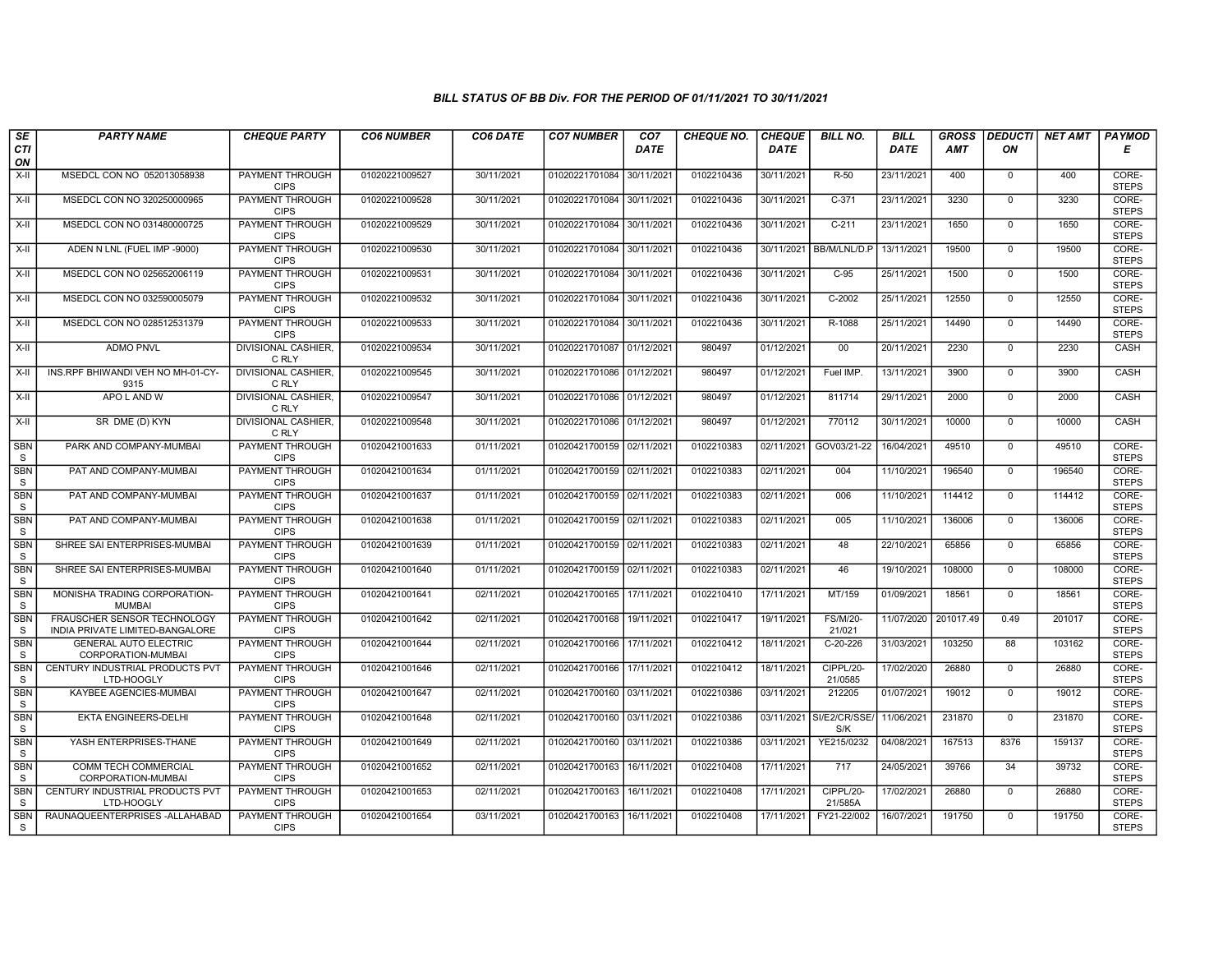| SE                         | <b>PARTY NAME</b>                                           | <b>CHEQUE PARTY</b>                   | <b>CO6 NUMBER</b> | CO6 DATE   | <b>CO7 NUMBER</b>         | CO <sub>7</sub> | <b>CHEQUE NO.</b> | <b>CHEQUE</b> | <b>BILL NO.</b>                 | <b>BILL</b> | <b>GROSS</b> |                | <b>DEDUCTI NET AMT</b> | <b>PAYMOD</b>         |
|----------------------------|-------------------------------------------------------------|---------------------------------------|-------------------|------------|---------------------------|-----------------|-------------------|---------------|---------------------------------|-------------|--------------|----------------|------------------------|-----------------------|
| CTI<br>ON                  |                                                             |                                       |                   |            |                           | <b>DATE</b>     |                   | <b>DATE</b>   |                                 | <b>DATE</b> | <b>AMT</b>   | ON             |                        | Е                     |
| <b>SBN</b><br>S            | CHEM-VERSE CONSULTANTS (INDIA) PVT.<br>LTD-MUMBAI           | <b>PAYMENT THROUGH</b><br><b>CIPS</b> | 01020421001655    | 03/11/2021 | 01020421700163            | 16/11/2021      | 0102210408        | 17/11/2021    | 2021-22/0139                    | 10/05/2021  | 28320        | $\mathbf{0}$   | 28320                  | CORE-<br><b>STEPS</b> |
| <b>SBN</b><br>$\mathbf S$  | S M TRADE LINK-NEW DELHI                                    | PAYMENT THROUGH<br><b>CIPS</b>        | 01020421001656    | 03/11/2021 | 01020421700168 19/11/2021 |                 | 0102210417        |               | 19/11/2021 SMT/001/21-22        | 24/04/2021  | 204092.8     | 0.8            | 204092                 | CORE-<br><b>STEPS</b> |
| SBN<br>S                   | <b>GALAXY ENTERPRISES-PUNE</b>                              | PAYMENT THROUGH<br><b>CIPS</b>        | 01020421001657    | 03/11/2021 | 01020421700163            | 16/11/2021      | 0102210408        | 17/11/2021    | Gal/21-22/015                   | 12/07/2021  | 123782       | $\mathbf 0$    | 123782                 | CORE-<br><b>STEPS</b> |
| <b>SBN</b><br>S            | DWARKESH AGENCIES-Mumbai                                    | <b>PAYMENT THROUGH</b><br><b>CIPS</b> | 01020421001658    | 03/11/2021 | 01020421700162            | 16/11/2021      | 0102210407        | 16/11/2021    | 1857                            | 01/09/2021  | 227976       | 22991          | 204985                 | CORE-<br><b>STEPS</b> |
| <b>SBN</b><br>S            | H.P.ENTERPRISES-MUMBAI                                      | <b>PAYMENT THROUGH</b><br><b>CIPS</b> | 01020421001659    | 03/11/2021 | 01020421700163 16/11/2021 |                 | 0102210408        | 17/11/2021    | 2021-22/0031                    | 14/07/2021  | 84960        | $\mathbf 0$    | 84960                  | CORE-<br><b>STEPS</b> |
| <b>SBN</b><br><sub>S</sub> | MAHAVIR ENTERPRISES-JABALPUR                                | <b>PAYMENT THROUGH</b><br><b>CIPS</b> | 01020421001660    | 08/11/2021 | 01020421700162            | 16/11/2021      | 0102210407        | 16/11/2021    | 006                             | 06/05/2021  | 131829.6     | 0.6            | 131829                 | CORE-<br><b>STEPS</b> |
| <b>SBN</b><br>S            | KUNDAN INDUSTRIES-MUMBAI                                    | PAYMENT THROUGH<br><b>CIPS</b>        | 01020421001661    | 08/11/2021 | 01020421700162 16/11/2021 |                 | 0102210407        | 16/11/2021    | 012/21-22                       | 02/07/2021  | 15930        | $\mathbf{0}$   | 15930                  | CORE-<br><b>STEPS</b> |
| <b>SBN</b><br>S            | MULTISPAN CONTROL INSTRUMENTS<br>PRIVATE LIMITED-AHMEDABAD  | <b>PAYMENT THROUGH</b><br><b>CIPS</b> | 01020421001662    | 08/11/2021 | 01020421700163 16/11/2021 |                 | 0102210408        |               | 17/11/2021 MCIPL/2122/03<br>690 | 20/07/2021  | 115050       | $\overline{0}$ | 115050                 | CORE-<br><b>STEPS</b> |
| <b>SBN</b><br><sub>S</sub> | MULTISPAN CONTROL INSTRUMENTS<br>PRIVATE LIMITED-AHMEDABAD  | <b>PAYMENT THROUGH</b><br><b>CIPS</b> | 01020421001663    | 08/11/2021 | 01020421700163 16/11/2021 |                 | 0102210408        |               | 17/11/2021 MCIPL/2122/03<br>689 | 20/07/2021  | 106200       | $\mathbf 0$    | 106200                 | CORE-<br><b>STEPS</b> |
| <b>SBN</b><br>S            | KAYBEE AGENCIES-MUMBAI                                      | <b>PAYMENT THROUGH</b><br><b>CIPS</b> | 01020421001664    | 08/11/2021 | 01020421700163 16/11/2021 |                 | 0102210408        | 17/11/2021    | 212204                          | 01/07/2021  | 18172        | $\mathbf 0$    | 18172                  | CORE-<br><b>STEPS</b> |
| <b>SBN</b><br>S            | TRACKWAY-.INDORE                                            | PAYMENT THROUGH<br><b>CIPS</b>        | 01020421001665    | 08/11/2021 | 01020421700162            | 16/11/2021      | 0102210407        | 16/11/2021    | TW/083/-2021<br>22              | 23/06/2021  | 40494        | $\mathbf{0}$   | 40494                  | CORE-<br><b>STEPS</b> |
| <b>SBN</b><br>S            | RUBAKO PLASTIC WORKS-MUMBAI                                 | <b>PAYMENT THROUGH</b><br><b>CIPS</b> | 01020421001666    | 09/11/2021 | 01020421700163            | 16/11/2021      | 0102210408        | 17/11/2021    | 2059/20-21                      | 27/03/2021  | 102681       | 6674           | 96007                  | CORE-<br><b>STEPS</b> |
| <b>SBN</b><br>${\tt S}$    | <b>SAFETY PLUS ENGG</b>                                     | <b>PAYMENT THROUGH</b><br><b>CIPS</b> | 01020421001667    | 09/11/2021 | 01020421700162            | 16/11/2021      | 0102210407        | 16/11/2021    | 896/21-22                       | 15/09/2021  | 155000       | $\mathbf 0$    | 155000                 | CORE-<br><b>STEPS</b> |
| <b>SBN</b><br>S            | JAI BAJRANG BALI ENTERPRISES                                | <b>PAYMENT THROUGH</b><br><b>CIPS</b> | 01020421001668    | 09/11/2021 | 01020421700162 16/11/2021 |                 | 0102210407        | 16/11/2021    | 1483                            | 02/10/2021  | 23756        | $\mathbf{0}$   | 23756                  | CORE-<br><b>STEPS</b> |
| SBN<br>S                   | <b>INDER INDUSTRIES-JALANDHAR</b>                           | PAYMENT THROUGH<br><b>CIPS</b>        | 01020421001669    | 09/11/2021 | 01020421700163            | 16/11/2021      | 0102210408        | 17/11/2021    | T/21-22/642                     | 26/05/2021  | 17640        | $\Omega$       | 17640                  | CORE-<br><b>STEPS</b> |
| <b>SBN</b><br>S            | TECHNO ENGINEERING SOLUTION                                 | PAYMENT THROUGH<br><b>CIPS</b>        | 01020421001671    | 09/11/2021 | 01020421700170 24/11/2021 |                 | 0102210425        | 25/11/2021    | 147                             | 17/08/2021  | 59800        | $\mathbf{0}$   | 59800                  | CORE-<br><b>STEPS</b> |
| <b>SBN</b><br>S            | M/s. Bhumi Enterprises- Haryana                             | <b>PAYMENT THROUGH</b><br><b>CIPS</b> | 01020421001672    | 09/11/2021 | 01020421700168            | 19/11/2021      | 0102210417        | 19/11/2021    | 306                             | 14/07/2021  | 232800       | $\mathbf 0$    | 232800                 | CORE-<br><b>STEPS</b> |
| <b>SBN</b><br>S            | A K TRADER-MUMBAI                                           | <b>PAYMENT THROUGH</b><br><b>CIPS</b> | 01020421001673    | 11/11/2021 | 01020421700161            | 15/11/2021      | 0102210407        | 16/11/2021    | 16                              | 18/10/2021  | 103040       | $\mathbf 0$    | 103040                 | CORE-<br><b>STEPS</b> |
| <b>SBN</b><br>S            | A K TRADER-MUMBAI                                           | <b>PAYMENT THROUGH</b><br><b>CIPS</b> | 01020421001674    | 11/11/2021 | 01020421700161 15/11/2021 |                 | 0102210407        | 16/11/2021    | 18                              | 22/10/2021  | 142800       | $\mathbf 0$    | 142800                 | CORE-<br><b>STEPS</b> |
| SBN<br>${\tt S}$           | A K TRADER-MUMBAI                                           | <b>PAYMENT THROUGH</b><br><b>CIPS</b> | 01020421001675    | 11/11/2021 | 01020421700161 15/11/2021 |                 | 0102210407        | 16/11/2021    | 17                              | 21/10/2021  | 17024        | $\mathbf 0$    | 17024                  | CORE-<br><b>STEPS</b> |
| <b>SBN</b><br><sub>S</sub> | A K TRADER-MUMBAI                                           | <b>PAYMENT THROUGH</b><br><b>CIPS</b> | 01020421001676    | 11/11/2021 | 01020421700161            | 15/11/2021      | 0102210407        | 16/11/2021    | 19                              | 30/10/2021  | 52416        | $\mathbf{0}$   | 52416                  | CORE-<br><b>STEPS</b> |
| <b>SBN</b><br>S            | BOMBARDIER TRANSPORTATION INDIA<br>PRIVATE LIMITED-Vadodara | <b>PAYMENT THROUGH</b><br><b>CIPS</b> | 01020421001678    | 11/11/2021 | 01020421700161 15/11/2021 |                 | 0102210407        | 16/11/2021    | GJ2020620015<br>Α               | 28/12/2020  | 223938       | 3986           | 219952                 | CORE-<br><b>STEPS</b> |
| <b>SBN</b><br><sub>S</sub> | TEJAS ENTERPRISES-THANE                                     | PAYMENT THROUGH<br><b>CIPS</b>        | 01020421001679    | 11/11/2021 | 01020421700163            | 16/11/2021      | 0102210408        | 17/11/2021    | 09/CR/21-22                     | 24/05/2021  | 198240       | 168            | 198072                 | CORE-<br><b>STEPS</b> |
| <b>SBN</b><br>S            | SAMARTH ENTERPRISES-MUMBAI                                  | <b>PAYMENT THROUGH</b><br><b>CIPS</b> | 01020421001680    | 11/11/2021 | 01020421700161            | 15/11/2021      | 0102210407        | 16/11/2021    | SE/2366/21-22                   | 02/08/2021  | 39140.6      | 979.6          | 38161                  | CORE-<br><b>STEPS</b> |
| <b>SBN</b><br><sub>S</sub> | ORIENTAL INSULATORS-FARIDABAD                               | <b>PAYMENT THROUGH</b><br><b>CIPS</b> | 01020421001681    | 11/11/2021 | 01020421700161 15/11/2021 |                 | 0102210407        | 16/11/2021    | OI/21-22/76                     | 08/10/2021  | 125788       | 107            | 125681                 | CORE-<br><b>STEPS</b> |
| <b>SBN</b><br><sub>S</sub> | MEDHA SERVO DRIVES PRIVATE LIMITED-<br><b>HYDERABAD</b>     | <b>PAYMENT THROUGH</b><br><b>CIPS</b> | 01020421001682    | 11/11/2021 | 01020421700163 16/11/2021 |                 | 0102210408        | 17/11/2021    | MSS20211013<br>84               | 29/09/2021  | 583982       | 10393          | 573589                 | CORE-<br><b>STEPS</b> |
| <b>SBN</b><br><sub>S</sub> | SUPREMO METAL INDUSTRIES-THANE                              | PAYMENT THROUGH<br><b>CIPS</b>        | 01020421001683    | 11/11/2021 | 01020421700163 16/11/2021 |                 | 0102210408        | 17/11/2021    | 158                             | 24/07/2021  | 45236.8      | 0.8            | 45236                  | CORE-<br><b>STEPS</b> |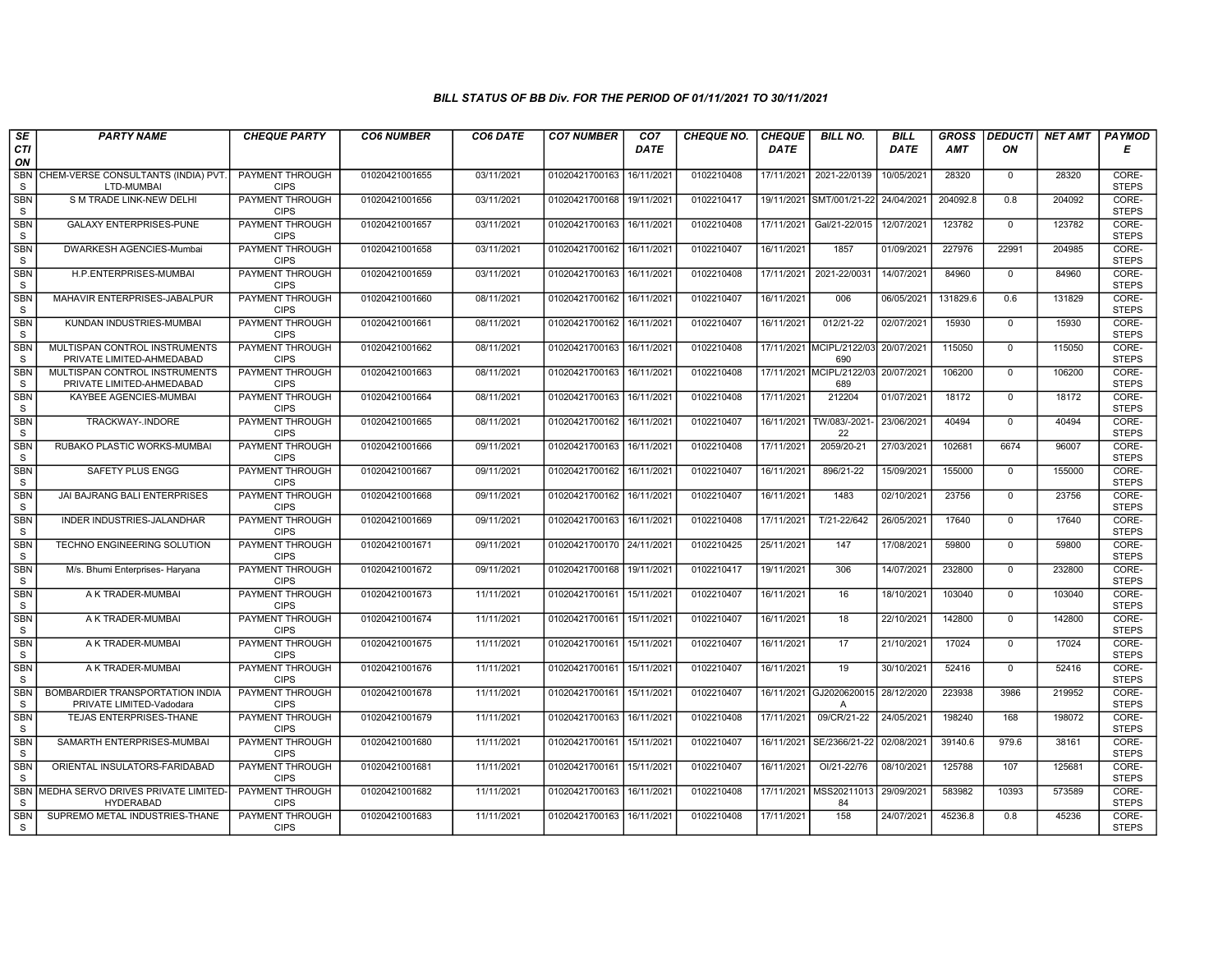| SE                         | <b>PARTY NAME</b>                                                | <b>CHEQUE PARTY</b>                   | <b>CO6 NUMBER</b> | CO6 DATE   | <b>CO7 NUMBER</b>           | CO <sub>7</sub>        | <b>CHEQUE NO.</b> | <b>CHEQUE</b> | <b>BILL NO.</b>                           | <b>BILL</b> | <b>GROSS</b> | <b>DEDUCTI</b> | <b>NET AMT</b> | <b>PAYMOD</b>         |
|----------------------------|------------------------------------------------------------------|---------------------------------------|-------------------|------------|-----------------------------|------------------------|-------------------|---------------|-------------------------------------------|-------------|--------------|----------------|----------------|-----------------------|
| CTI<br>ON                  |                                                                  |                                       |                   |            |                             | <b>DATE</b>            |                   | <b>DATE</b>   |                                           | <b>DATE</b> | <b>AMT</b>   | ON             |                | Е                     |
| <b>SBN</b><br>S            | THE KOHINOOR TARPAULIN INDUSTRIES-<br><b>KOLHAPUR</b>            | <b>PAYMENT THROUGH</b><br><b>CIPS</b> | 01020421001684    | 11/11/2021 | 01020421700161              | 15/11/2021             | 0102210407        | 16/11/2021    | 1724                                      | 09/08/2021  | 196000       | $\mathbf{0}$   | 196000         | CORE-<br><b>STEPS</b> |
| <b>SBN</b><br><sub>S</sub> | AMARA RAJA POWER SYSTEMS LTD.-<br><b>TIRUPATHI</b>               | <b>PAYMENT THROUGH</b><br><b>CIPS</b> | 01020421001685    | 11/11/2021 | 01020421700164              | 16/11/2021             | 0102210408        | 17/11/2021    | 17SER000611<br>$\overline{A}$             | 12/09/2020  | 106200       | 1890           | 104310         | CORE-<br><b>STEPS</b> |
| <b>SBN</b><br>S            | APOLLO INDUSTRIAL CORPORATION-<br>VASAI (E)-THANE-VASAI (E)-THAN | PAYMENT THROUGH<br><b>CIPS</b>        | 01020421001686    | 12/11/2021 | 01020421700163              | 16/11/202              | 0102210408        | 17/11/2021    | SVN/19-<br>20/041A                        | 09/09/2020  | 33600        | 32             | 33568          | CORE-<br><b>STEPS</b> |
| <b>SBN</b><br>S            | SETON ELECTRICAL PRODUCTS-MUMBAI                                 | PAYMENT THROUGH<br><b>CIPS</b>        | 01020421001687    | 12/11/2021 | 01020421700163              | 16/11/202              | 0102210408        | 17/11/2021    | 031/21-22                                 | 21/09/2021  | 53100        | $\mathbf 0$    | 53100          | CORE-<br><b>STEPS</b> |
| <b>SBN</b><br><sub>S</sub> | SETON ELECTRICAL PRODUCTS-MUMBAI                                 | <b>PAYMENT THROUGH</b><br><b>CIPS</b> | 01020421001688    | 12/11/2021 | 01020421700163              | 16/11/2021             | 0102210408        | 17/11/2021    | 033/21-22                                 | 21/09/2021  | 131334       | $\mathbf 0$    | 131334         | CORE-<br><b>STEPS</b> |
| <b>SBN</b><br>S            | RAVI ENTERPRISES-VARANASI                                        | <b>PAYMENT THROUGH</b><br><b>CIPS</b> | 01020421001689    | 12/11/2021 | 01020421700163              | 16/11/2021             | 0102210408        | 17/11/2021    | 09A                                       | 18/12/2020  | 2100         | $\Omega$       | 2100           | CORE-<br><b>STEPS</b> |
| <b>SBN</b><br>S            | MINAKSHI HYDRAULIC SYSTEM PRIVATE<br>LIMITED-THANE               | PAYMENT THROUGH<br><b>CIPS</b>        | 01020421001690    | 12/11/2021 | 01020421700163              | 16/11/2021             | 0102210408        | 17/11/2021    | 428                                       | 23/08/2021  | 72576        | $\mathbf 0$    | 72576          | CORE-<br><b>STEPS</b> |
| <b>SBN</b><br>S            | ADD LAUNDRY CONCEPTS PRIVATE<br>LIMITED-MUMBAI                   | PAYMENT THROUGH<br><b>CIPS</b>        | 01020421001691    | 12/11/2021 | 01020421700163              | 16/11/2021             | 0102210408        | 17/11/2021    | 2122/SP/009                               | 28/07/2021  | 88140        | $\overline{0}$ | 88140          | CORE-<br><b>STEPS</b> |
| <b>SBN</b><br><sub>S</sub> | SETON ELECTRICAL PRODUCTS-MUMBA                                  | <b>PAYMENT THROUGH</b><br><b>CIPS</b> | 01020421001692    | 12/11/2021 | 01020421700163              | 16/11/202              | 0102210408        | 17/11/2021    | 032/21-22                                 | 21/09/2021  | 129328       | $\mathbf 0$    | 129328         | CORE-<br><b>STEPS</b> |
| <b>SBN</b><br>S            | SETON ELECTRICAL PRODUCTS-MUMBAI                                 | <b>PAYMENT THROUGH</b><br><b>CIPS</b> | 01020421001693    | 12/11/2021 | 01020421700163   16/11/2021 |                        | 0102210408        | 17/11/2021    | 034/21-22                                 | 21/09/2021  | 95580        | 0              | 95580          | CORE-<br><b>STEPS</b> |
| SBN<br>S                   | R.K.SALES CORPORATION-MUMBAI                                     | PAYMENT THROUGH<br><b>CIPS</b>        | 01020421001695    | 12/11/2021 | 01020421700163              | 16/11/2021             | 0102210408        | 17/11/2021    | 37                                        | 24/07/2021  | 193255       | 164            | 193091         | CORE-<br><b>STEPS</b> |
| <b>SBN</b><br>S            | DHYAN ENTERPRISE-BHUJ                                            | PAYMENT THROUGH<br><b>CIPS</b>        | 01020421001696    | 12/11/2021 | 01020421700162              | 16/11/2021             | 0102210407        | 16/11/2021    | GEM/21<br>22/129                          | 11/08/2021  | 481246       | 8157           | 473089         | CORE-<br><b>STEPS</b> |
| <b>SBN</b><br>S            | <b>ICON INFOTECH PRIVATE LIMITED-</b><br><b>MUMBAI</b>           | PAYMENT THROUGH<br><b>CIPS</b>        | 01020421001698    | 12/11/2021 | 01020421700161              | 15/11/2021             | 0102210407        | 16/11/2021    | 46                                        | 22/07/2021  | 493350       | 8780           | 484570         | CORE-<br><b>STEPS</b> |
| <b>SBN</b><br>S            | <b>UNION TRADING</b>                                             | <b>PAYMENT THROUGH</b><br><b>CIPS</b> | 01020421001699    | 12/11/2021 | 01020421700166 17/11/2021   |                        | 0102210412        | 18/11/2021    | 10                                        | 21/04/2021  | 63720        | $\mathbf 0$    | 63720          | CORE-<br><b>STEPS</b> |
| SBN<br>S                   | <b>ELMACK ENGG SERVICES PRIVATE</b><br>LIMITED                   | PAYMENT THROUGH<br><b>CIPS</b>        | 01020421001702    | 12/11/2021 | 01020421700168              | 19/11/2021             | 0102210417        |               | 19/11/2021 GKSMUM2122-<br>0590            | 09/08/2021  | 180048       | $\Omega$       | 180048         | CORE-<br><b>STEPS</b> |
| <b>SBN</b><br><sub>S</sub> | ELMACK ENGG SERVICES PRIVATE<br>LIMITED                          | PAYMENT THROUGH<br><b>CIPS</b>        | 01020421001703    | 12/11/2021 | 01020421700168              | 19/11/2021             | 0102210417        | 19/11/2021    | GKSMUM2122- 08/09/2021<br>0754            |             | 65472        | $\mathbf 0$    | 65472          | CORE-<br><b>STEPS</b> |
| <b>SBN</b><br>S            | SHREE GANESH ENTERPRISES-MUMBAI                                  | <b>PAYMENT THROUGH</b><br><b>CIPS</b> | 01020421001705    | 15/11/2021 | 01020421700163              | 16/11/2021             | 0102210408        | 17/11/2021    | <b>SGE-11</b>                             | 09/09/2021  | 82600        | $\mathbf{0}$   | 82600          | CORE-<br><b>STEPS</b> |
| <b>SBN</b><br>S            | MA KALI INDUSTRIES-HOWRAH                                        | <b>PAYMENT THROUGH</b><br><b>CIPS</b> | 01020421001707    | 15/11/2021 | 01020421700163              | 16/11/2021             | 0102210408        | 17/11/2021    | 32/21-22                                  | 26/08/2021  | 136640       | $\mathbf{0}$   | 136640         | CORE-<br><b>STEPS</b> |
| <b>SBN</b><br>S            | S.D.ENGINEERS-SILVASSA                                           | PAYMENT THROUGH<br><b>CIPS</b>        | 01020421001708    | 15/11/2021 | 01020421700163              | 16/11/2021             | 0102210408        |               | 17/11/2021 SDEPG/013/21- 06/10/2021<br>22 |             | 273646       | 4871           | 268775         | CORE-<br><b>STEPS</b> |
| <b>SBN</b><br>$\mathsf S$  | SHRI SAI ENTERPRISES-JALGAON                                     | PAYMENT THROUGH<br><b>CIPS</b>        | 01020421001710    | 15/11/2021 | 01020421700165 17/11/2021   |                        | 0102210410        | 17/11/2021    | 70                                        | 23/08/2021  | 52451        | $\mathbf{0}$   | 52451          | CORE-<br><b>STEPS</b> |
| <b>SBN</b><br>S            | AL AQMAR HYDRAULICS PRIVATE LIMITED-<br>SECUNDERABAD             | <b>PAYMENT THROUGH</b><br><b>CIPS</b> | 01020421001711    | 15/11/2021 | 01020421700163              | 16/11/2021             | 0102210408        | 17/11/2021    | 786/1837/18-<br>19                        | 13/09/2021  | 23887.5      | 0.5            | 23887          | CORE-<br><b>STEPS</b> |
| <b>SBN</b><br>S            | ZETTA CONNECT PRIVATE LIMITED-<br><b>GHAZIABAD</b>               | <b>PAYMENT THROUGH</b><br><b>CIPS</b> | 01020421001712    | 15/11/2021 | 01020421700165 17/11/2021   |                        | 0102210410        | 17/11/2021    | ZCPL/2021-<br>22/004                      | 10/05/2021  | 200305       | $\Omega$       | 200305         | CORE-<br><b>STEPS</b> |
| <b>SBN</b><br><sub>S</sub> | <b>GOLKONDA ENGINEERING ENTERPRISES</b><br>LIMITED-SECUNDERABAD  | PAYMENT THROUGH<br><b>CIPS</b>        | 01020421001713    | 15/11/2021 | 01020421700167              | 17/11/202 <sup>-</sup> | 0102210412        | 18/11/2021    | 469/2021-22                               | 11/10/2021  | 15368915     | 273516         | 15095399       | CORE-<br><b>STEPS</b> |
| <b>SBN</b><br>S            | KIRLOSKAR PNEUMATIC COMPANY<br>LIMITED.-PUNE                     | <b>PAYMENT THROUGH</b><br><b>CIPS</b> | 01020421001714    | 16/11/2021 | 01020421700166              | 17/11/2021             | 0102210412        | 18/11/2021    | 33602000137                               | 13/09/2021  | 156184       | 139            | 156045         | CORE-<br><b>STEPS</b> |
| SBN<br>S                   | POLYTECH RUBBER PRODUCT-KOLKATA                                  | PAYMENT THROUGH<br><b>CIPS</b>        | 01020421001715    | 16/11/2021 | 01020421700165 17/11/202    |                        | 0102210410        |               | 17/11/2021 PRP/087/21-25                  | 11/09/2021  | 20832        | $\Omega$       | 20832          | CORE-<br><b>STEPS</b> |
| <b>SBN</b><br>S            | UNITED ENGINEERING WORKS-RATLAM                                  | <b>PAYMENT THROUGH</b><br><b>CIPS</b> | 01020421001717    | 16/11/2021 | 01020421700165 17/11/2021   |                        | 0102210410        | 17/11/2021    | 75                                        | 12/03/2020  | 202470.3     | 0.3            | 202470         | CORE-<br><b>STEPS</b> |
| <b>SBN</b><br>S            | ASSOCIATED RUBBER INDUSTRIES-<br><b>HOWRAH</b>                   | PAYMENT THROUGH<br><b>CIPS</b>        | 01020421001718    | 16/11/2021 | 01020421700166 17/11/2021   |                        | 0102210412        | 18/11/2021    | ARI-028/21-22                             | 06/09/2021  | 2100         | $\mathbf 0$    | 2100           | CORE-<br><b>STEPS</b> |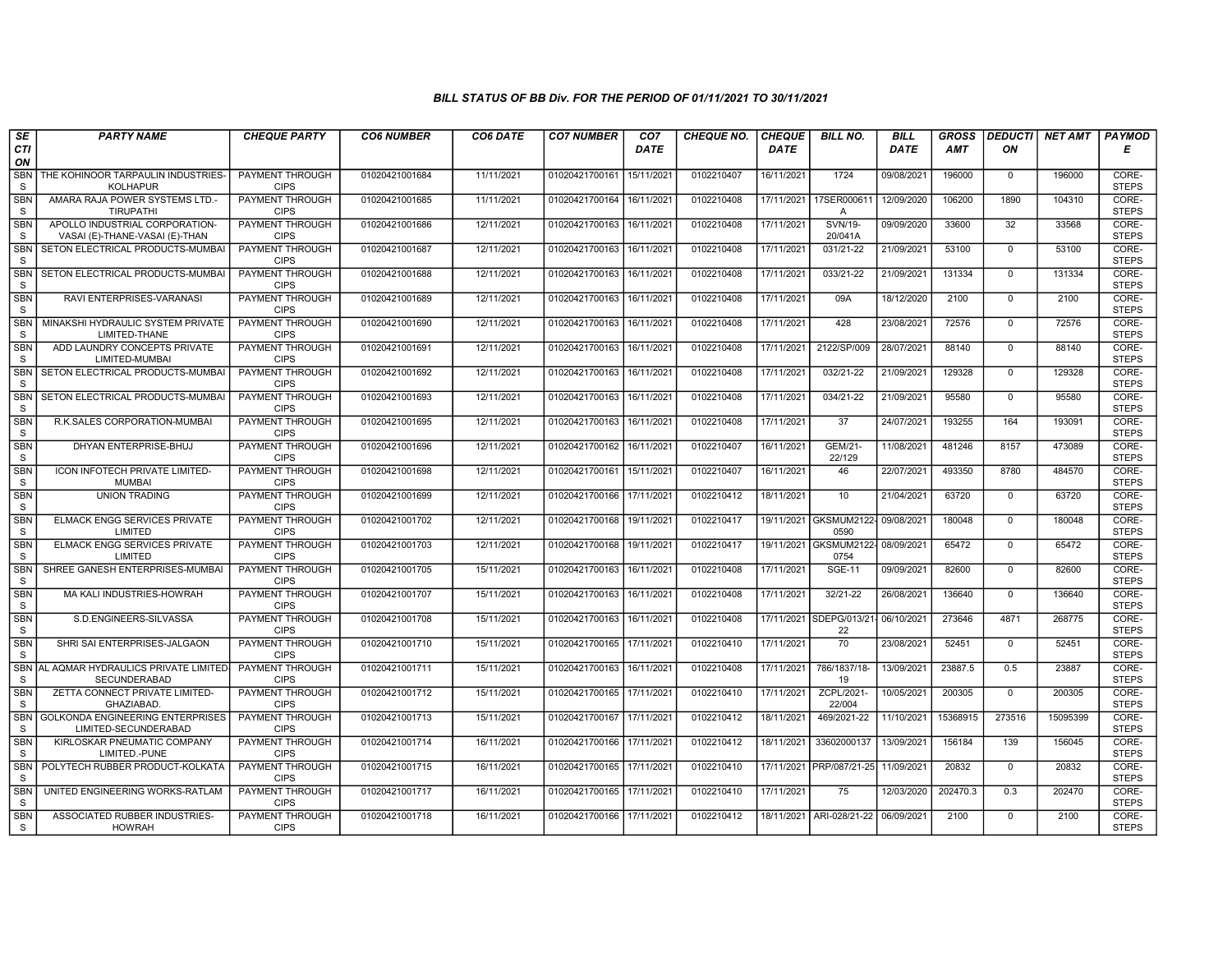| SE                         | <b>PARTY NAME</b>                                       | <b>CHEQUE PARTY</b>                   | <b>CO6 NUMBER</b> | CO6 DATE   | <b>CO7 NUMBER</b>         | CO <sub>7</sub> | CHEQUE NO. | <b>CHEQUE</b> | <b>BILL NO.</b>          | <b>BILL</b> | <b>GROSS</b> | <b>DEDUCTI</b> | NET AMT | <b>PAYMOD</b>         |
|----------------------------|---------------------------------------------------------|---------------------------------------|-------------------|------------|---------------------------|-----------------|------------|---------------|--------------------------|-------------|--------------|----------------|---------|-----------------------|
| CTI<br>ON                  |                                                         |                                       |                   |            |                           | <b>DATE</b>     |            | <b>DATE</b>   |                          | DATE        | AMT          | ON             |         | Е                     |
| <b>SBN</b><br>S            | TRINITY HOUSE (INDIA) PVT. LTD.-MUMBAI                  | <b>PAYMENT THROUGH</b><br><b>CIPS</b> | 01020421001719    | 16/11/2021 | 01020421700166            | 17/11/2021      | 0102210412 | 18/11/2021    | 228/21/KYN               | 02/09/2021  | 60603.67     | 51.67          | 60552   | CORE-<br><b>STEPS</b> |
| <b>SBN</b><br><sub>S</sub> | TRINITY HOUSE (INDIA) PVT. LTD.-MUMBAI                  | <b>PAYMENT THROUGH</b><br><b>CIPS</b> | 01020421001720    | 16/11/2021 | 01020421700166 17/11/2021 |                 | 0102210412 | 18/11/2021    | 229/21/KYN               | 02/09/2021  | 40323        | 34             | 40289   | CORE-<br><b>STEPS</b> |
| <b>SBN</b><br>S            | ZETTA CONNECT PRIVATE LIMITED-<br><b>GHAZIABAD</b>      | PAYMENT THROUGH<br><b>CIPS</b>        | 01020421001721    | 16/11/2021 | 01020421700165 17/11/2021 |                 | 0102210410 | 17/11/2021    | ZCPL/2020-<br>21/042     | 31/03/2021  | 136644       | $\mathbf 0$    | 136644  | CORE-<br><b>STEPS</b> |
| <b>SBN</b><br>S            | STELLAS INTERTRADERS-BANGALORE                          | PAYMENT THROUGH<br><b>CIPS</b>        | 01020421001722    | 16/11/2021 | 01020421700165 17/11/2021 |                 | 0102210410 | 17/11/2021    | 27468                    | 31/07/2021  | 26550        | 929            | 25621   | CORE-<br><b>STEPS</b> |
| <b>SBN</b><br><sub>S</sub> | MEDHA SERVO DRIVES PRIVATE LIMITED-<br><b>HYDERABAD</b> | <b>PAYMENT THROUGH</b><br><b>CIPS</b> | 01020421001723    | 16/11/2021 | 01020421700165 17/11/2021 |                 | 0102210410 | 17/11/2021    | MSS20211011<br>91        | 06/09/2021  | 20862        | 18             | 20844   | CORE-<br><b>STEPS</b> |
| <b>SBN</b><br>S            | <b>BALAJI INDUSTRIES-KOLKATA</b>                        | <b>PAYMENT THROUGH</b><br><b>CIPS</b> | 01020421001724    | 16/11/2021 | 01020421700165 17/11/2021 |                 | 0102210410 | 17/11/2021    | BI/21-22/29              | 26/08/2021  | 11210        | 280            | 10930   | CORE-<br><b>STEPS</b> |
| <b>SBN</b><br>S            | TRINITY HOUSE (INDIA) PVT. LTD.-MUMBA                   | PAYMENT THROUGH<br><b>CIPS</b>        | 01020421001725    | 16/11/2021 | 01020421700165 17/11/2021 |                 | 0102210410 | 17/11/2021    | 235/21/KYN               | 02/09/2021  | 149053.84    | 126.84         | 148927  | CORE-<br><b>STEPS</b> |
| <b>SBN</b><br>S            | UNIQUE SOLUTION ENTERPRISES-DELHI                       | <b>PAYMENT THROUGH</b><br><b>CIPS</b> | 01020421001726    | 16/11/2021 | 01020421700166 17/11/2021 |                 | 0102210412 | 18/11/2021    | UNIQUE/21-<br>22/038     | 03/08/2021  | 203715       | $\overline{0}$ | 203715  | CORE-<br><b>STEPS</b> |
| <b>SBN</b><br>S            | SETH TRADERS-MUMBAI                                     | <b>PAYMENT THROUGH</b><br><b>CIPS</b> | 01020421001727    | 16/11/2021 | 01020421700168            | 19/11/2021      | 0102210417 | 19/11/2021    | ST/21-22/105             | 24/09/2021  | 28560        | 26             | 28534   | CORE-<br><b>STEPS</b> |
| <b>SBN</b><br>S            | JAVIMNS-KOLKATA                                         | <b>PAYMENT THROUGH</b><br><b>CIPS</b> | 01020421001728    | 16/11/2021 | 01020421700166 17/11/2021 |                 | 0102210412 | 18/11/2021    | TI/058/21-22             | 06/09/2021  | 132160       | $\mathbf 0$    | 132160  | CORE-<br><b>STEPS</b> |
| <b>SBN</b><br>S            | A K TRADER-MUMBAI                                       | PAYMENT THROUGH<br><b>CIPS</b>        | 01020421001729    | 16/11/2021 | 01020421700168            | 19/11/2021      | 0102210417 | 19/11/2021    | 12                       | 07/10/2021  | 106200       | $\mathbf{0}$   | 106200  | CORE-<br><b>STEPS</b> |
| <b>SBN</b><br>S            | MICO GASKET-PATIALA                                     | PAYMENT THROUGH<br><b>CIPS</b>        | 01020421001731    | 17/11/2021 | 01020421700168            | 19/11/2021      | 0102210417 | 19/11/2021    | MG/107                   | 13/10/2021  | 5044.5       | 0.5            | 5044    | CORE-<br><b>STEPS</b> |
| <b>SBN</b><br>S            | MITTAL INDUSTRIES-MUMBAI                                | <b>PAYMENT THROUGH</b><br><b>CIPS</b> | 01020421001732    | 17/11/2021 | 01020421700168            | 19/11/2021      | 0102210417 | 19/11/2021    | 02                       | 12/04/2021  | 232460       | $\overline{0}$ | 232460  | CORE-<br><b>STEPS</b> |
| <b>SBN</b><br>S            | MULTI TECHNO SERVICES-GURGAON                           | <b>PAYMENT THROUGH</b><br><b>CIPS</b> | 01020421001733    | 17/11/2021 | 01020421700168            | 19/11/2021      | 0102210417 | 19/11/2021    | 092                      | 08/10/2021  | 478105.6     | 7844.6         | 470261  | CORE-<br><b>STEPS</b> |
| SBN<br>S                   | V M ENTERPRISES                                         | PAYMENT THROUGH<br><b>CIPS</b>        | 01020421001734    | 17/11/2021 | 01020421700168            | 19/11/2021      | 0102210417 |               | 19/11/2021 F-168/2021-22 | 25/09/2021  | 23600        | $\mathbf 0$    | 23600   | CORE-<br><b>STEPS</b> |
| <b>SBN</b><br>S            | UNITED INDIA ENTERPRISES-MUMBAI                         | PAYMENT THROUGH<br><b>CIPS</b>        | 01020421001735    | 17/11/2021 | 01020421700168            | 19/11/2021      | 0102210417 | 19/11/2021    | UIE-34/20-21             | 15/09/2021  | 17995        | $\mathbf{0}$   | 17995   | CORE-<br><b>STEPS</b> |
| <b>SBN</b><br>S            | HK POWER TECH PRIVATE LIMITED                           | <b>PAYMENT THROUGH</b><br><b>CIPS</b> | 01020421001737    | 17/11/2021 | 01020421700170 24/11/2021 |                 | 0102210425 | 25/11/2021    | 18                       | 26/08/2021  | 127625       | $\mathbf 0$    | 127625  | CORE-<br><b>STEPS</b> |
| <b>SBN</b><br>S            | HEXA COMMUNICATIONS PRIVATE<br>LIMITED-MUMBAI           | <b>PAYMENT THROUGH</b><br><b>CIPS</b> | 01020421001738    | 17/11/2021 | 01020421700168            | 19/11/2021      | 0102210417 | 19/11/2021    | <b>HEXA/037/21</b><br>22 | 31/05/2021  | 118000       | $\mathbf 0$    | 118000  | CORE-<br><b>STEPS</b> |
| <b>SBN</b><br>S            | RIDDHI SIDDHI ENTERPRISES-JAIPUR                        | PAYMENT THROUGH<br><b>CIPS</b>        | 01020421001741    | 18/11/2021 | 01020421700169 22/11/2021 |                 | 0102210419 | 22/11/2021    | <b>RSE/156</b>           | 01/02/2021  | 934220       | 16627          | 917593  | CORE-<br><b>STEPS</b> |
| <b>SBN</b><br>$\mathsf S$  | SETHIYA ENTERPRISES-JABALPUR                            | PAYMENT THROUGH<br><b>CIPS</b>        | 01020421001742    | 18/11/2021 | 01020421700169 22/11/2021 |                 | 0102210419 | 22/11/2021    | SE/21-22/08              | 02/06/2021  | 428164       | 7646           | 420518  | CORE-<br><b>STEPS</b> |
| <b>SBN</b><br>S            | HBL POWER SYSTEMS LTD-HYDERABAD                         | PAYMENT THROUGH<br><b>CIPS</b>        | 01020421001743    | 19/11/2021 | 01020421700170 24/11/2021 |                 | 0102210425 | 25/11/2021    | 362113100099             | 31/08/2021  | 59000        | 2180           | 56820   | CORE-<br><b>STEPS</b> |
| <b>SBN</b><br>S            | RASHBEHARI GHOSE-KOLKATA                                | <b>PAYMENT THROUGH</b><br><b>CIPS</b> | 01020421001744    | 19/11/2021 | 01020421700168 19/11/2021 |                 | 0102210417 | 19/11/2021    | GST/19/21-22             | 12/07/2021  | 348040       | 6526           | 341514  | CORE-<br><b>STEPS</b> |
| SBN<br>S                   | ROYAL MACHINE TOOLS-NEW DELHI                           | PAYMENT THROUGH<br><b>CIPS</b>        | 01020421001745    | 19/11/2021 | 01020421700168            | 19/11/2021      | 0102210417 | 19/11/2021    | <b>RMT/068A</b>          | 26/03/2021  | 61685        | $\mathbf 0$    | 61685   | CORE-<br><b>STEPS</b> |
| <b>SBN</b><br>S            | S. BACHUBHAI, AND SONS,-MUMBAI                          | PAYMENT THROUGH<br><b>CIPS</b>        | 01020421001746    | 19/11/2021 | 01020421700168            | 19/11/2021      | 0102210417 | 19/11/2021    | SBS/42/21-22             | 21/09/2021  | 17002        | 16             | 16986   | CORE-<br><b>STEPS</b> |
| SBN<br>S                   | <b>BALAJI ELECTRONICS-PASCHIM</b><br><b>MIDNAPUR</b>    | PAYMENT THROUGH<br><b>CIPS</b>        | 01020421001749    | 19/11/2021 | 01020421700169 22/11/2021 |                 | 0102210419 | 22/11/2021    | 0552                     | 29/05/2020  | 67496        | $\mathbf{0}$   | 67496   | CORE-<br><b>STEPS</b> |
| <b>SBN</b><br>S            | SHREE SAI ENTERPRISES-MUMBAI                            | <b>PAYMENT THROUGH</b><br><b>CIPS</b> | 01020421001750    | 19/11/2021 | 01020421700169 22/11/2021 |                 | 0102210419 | 22/11/2021    | 56                       | 10/11/2021  | 240720       | 204            | 240516  | CORE-<br><b>STEPS</b> |
| <b>SBN</b><br>S            | OM ENTERPRISES-THANE                                    | PAYMENT THROUGH<br><b>CIPS</b>        | 01020421001751    | 19/11/2021 | 01020421700169 22/11/2021 |                 | 0102210419 | 22/11/2021    | OM-107                   | 05/11/2021  | 59584        | $\mathbf 0$    | 59584   | CORE-<br><b>STEPS</b> |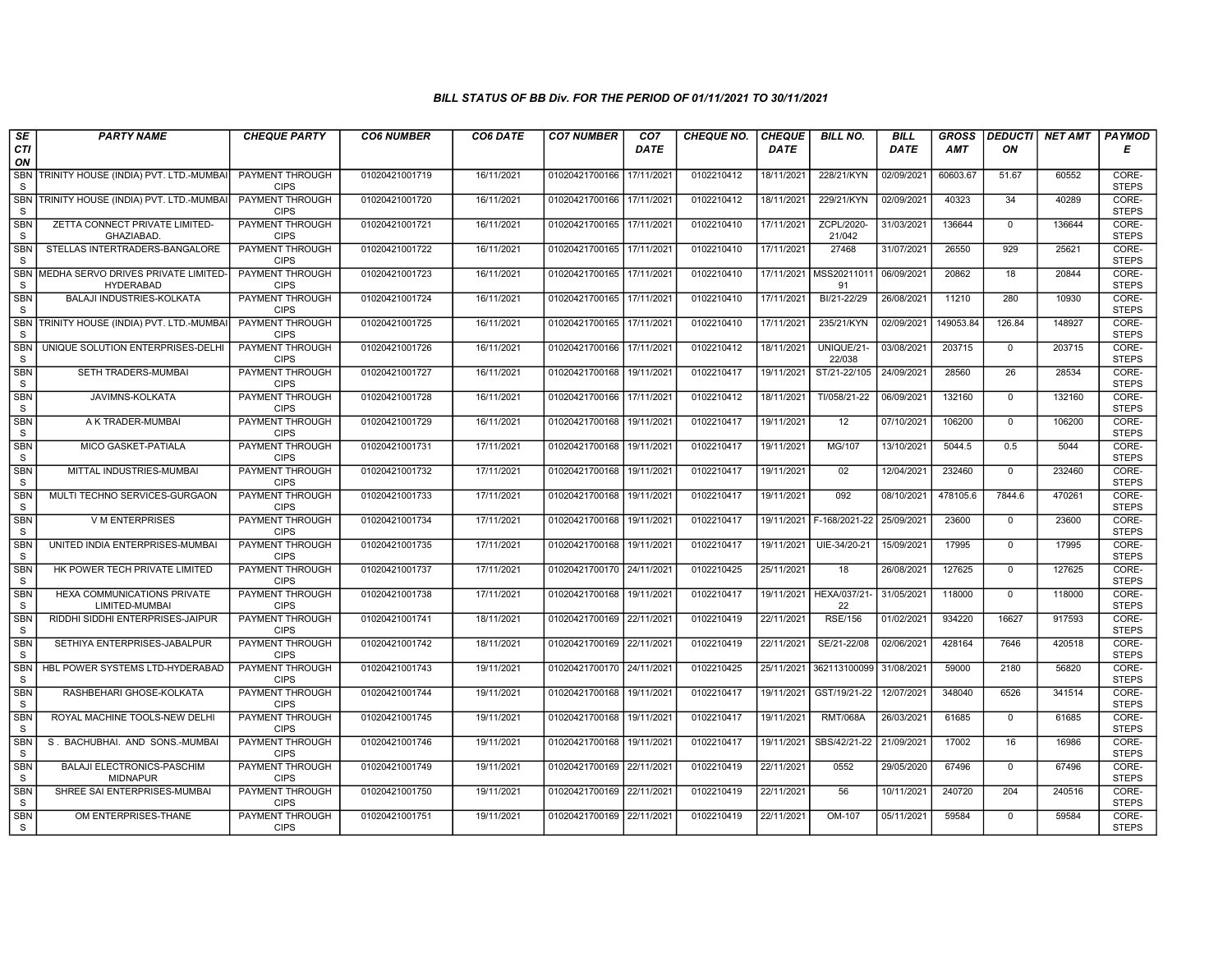| <b>CTI</b><br><b>DATE</b><br>DATE<br><b>DATE</b><br><b>AMT</b><br>ON<br>ON<br><b>SBN</b><br>15/11/2021<br>SAM RUTHI INDUSTRIES-MUMBAI<br>PAYMENT THROUGH<br>01020421001752<br>19/11/2021<br>01020421700169 22/11/2021<br>0102210419<br>22/11/2021<br>SRI/21/1<br>234584<br>$\Omega$<br>S<br><b>CIPS</b><br><b>SBN</b><br>SAM RUTHI INDUSTRIES-MUMBAI<br>PAYMENT THROUGH<br>01020421001753<br>01020421700169 22/11/2021<br>0102210419<br>22/11/2021<br>SRI/21/2<br>15/11/2021<br>247776<br>19/11/2021<br>$\Omega$<br>S<br><b>CIPS</b><br><b>SBN</b><br>SHREE ENTERPRISES-PALGHAR.<br>PAYMENT THROUGH<br>19/11/2021<br>01020421700170 24/11/202<br>25/11/2021<br>S030<br>12/11/2021<br>87796.8<br>01020421001754<br>0102210425<br>0.8<br>S<br><b>CIPS</b><br><b>SBN</b><br>RADHA MEDITECH-MUMBAI<br>22/11/2021<br>01020421700169 22/11/2021<br>RM21-22/230<br>22/10/2021<br>46500<br>42<br>PAYMENT THROUGH<br>01020421001757<br>0102210419<br>22/11/2021<br>S<br><b>CIPS</b><br><b>SBN</b><br>LUBGRAF SYNOILS PVT LTD-AHMEDABAD<br>01020421001758<br>22/11/2021<br>01020421700169 22/11/2021<br>22/11/2021<br>G0796<br>06/07/2021<br>10767.5<br>PAYMENT THROUGH<br>0102210419<br>0.5<br><sub>S</sub><br><b>CIPS</b><br><b>SBN</b><br>NEW AGE VENTURE-BANAGLORE<br>PAYMENT THROUGH<br>22/11/2021<br>01020421700170 24/11/2021<br>0102210425<br>25/11/2021<br>47<br>15/12/2020<br>38984.96<br>0.96<br>01020421001759<br>S<br><b>CIPS</b><br><b>SBN</b><br>AADINATH PERIPHERALS AND<br>PAYMENT THROUGH<br>23/11/2021<br>01020421700170 24/11/2021<br>25/11/2021<br><b>GEMC/21-</b><br>28/09/2021<br>490004<br>01020421001762<br>0102210425<br>8306<br>S<br>22/196<br><b>CIPS</b><br>CONSUMABLES-MUMBAI<br><b>SBN</b><br>01020421001764<br>01020421700170 24/11/2021<br>25/11/2021<br>AVG/2021<br>30/08/2021<br>37350<br>33<br>AVG INDUSTRIES<br>PAYMENT THROUGH<br>23/11/2021<br>0102210425<br>S<br><b>CIPS</b><br>22/60 |                                  |
|---------------------------------------------------------------------------------------------------------------------------------------------------------------------------------------------------------------------------------------------------------------------------------------------------------------------------------------------------------------------------------------------------------------------------------------------------------------------------------------------------------------------------------------------------------------------------------------------------------------------------------------------------------------------------------------------------------------------------------------------------------------------------------------------------------------------------------------------------------------------------------------------------------------------------------------------------------------------------------------------------------------------------------------------------------------------------------------------------------------------------------------------------------------------------------------------------------------------------------------------------------------------------------------------------------------------------------------------------------------------------------------------------------------------------------------------------------------------------------------------------------------------------------------------------------------------------------------------------------------------------------------------------------------------------------------------------------------------------------------------------------------------------------------------------------------------------------------------------------------------------------------------------------------------|----------------------------------|
|                                                                                                                                                                                                                                                                                                                                                                                                                                                                                                                                                                                                                                                                                                                                                                                                                                                                                                                                                                                                                                                                                                                                                                                                                                                                                                                                                                                                                                                                                                                                                                                                                                                                                                                                                                                                                                                                                                                     |                                  |
|                                                                                                                                                                                                                                                                                                                                                                                                                                                                                                                                                                                                                                                                                                                                                                                                                                                                                                                                                                                                                                                                                                                                                                                                                                                                                                                                                                                                                                                                                                                                                                                                                                                                                                                                                                                                                                                                                                                     |                                  |
|                                                                                                                                                                                                                                                                                                                                                                                                                                                                                                                                                                                                                                                                                                                                                                                                                                                                                                                                                                                                                                                                                                                                                                                                                                                                                                                                                                                                                                                                                                                                                                                                                                                                                                                                                                                                                                                                                                                     | CORE-<br>234584<br><b>STEPS</b>  |
|                                                                                                                                                                                                                                                                                                                                                                                                                                                                                                                                                                                                                                                                                                                                                                                                                                                                                                                                                                                                                                                                                                                                                                                                                                                                                                                                                                                                                                                                                                                                                                                                                                                                                                                                                                                                                                                                                                                     | CORE-<br>247776                  |
|                                                                                                                                                                                                                                                                                                                                                                                                                                                                                                                                                                                                                                                                                                                                                                                                                                                                                                                                                                                                                                                                                                                                                                                                                                                                                                                                                                                                                                                                                                                                                                                                                                                                                                                                                                                                                                                                                                                     | <b>STEPS</b>                     |
|                                                                                                                                                                                                                                                                                                                                                                                                                                                                                                                                                                                                                                                                                                                                                                                                                                                                                                                                                                                                                                                                                                                                                                                                                                                                                                                                                                                                                                                                                                                                                                                                                                                                                                                                                                                                                                                                                                                     | CORE-<br>87796                   |
|                                                                                                                                                                                                                                                                                                                                                                                                                                                                                                                                                                                                                                                                                                                                                                                                                                                                                                                                                                                                                                                                                                                                                                                                                                                                                                                                                                                                                                                                                                                                                                                                                                                                                                                                                                                                                                                                                                                     | <b>STEPS</b>                     |
|                                                                                                                                                                                                                                                                                                                                                                                                                                                                                                                                                                                                                                                                                                                                                                                                                                                                                                                                                                                                                                                                                                                                                                                                                                                                                                                                                                                                                                                                                                                                                                                                                                                                                                                                                                                                                                                                                                                     | CORE-<br>46458<br><b>STEPS</b>   |
|                                                                                                                                                                                                                                                                                                                                                                                                                                                                                                                                                                                                                                                                                                                                                                                                                                                                                                                                                                                                                                                                                                                                                                                                                                                                                                                                                                                                                                                                                                                                                                                                                                                                                                                                                                                                                                                                                                                     | 10767<br>CORE-                   |
|                                                                                                                                                                                                                                                                                                                                                                                                                                                                                                                                                                                                                                                                                                                                                                                                                                                                                                                                                                                                                                                                                                                                                                                                                                                                                                                                                                                                                                                                                                                                                                                                                                                                                                                                                                                                                                                                                                                     | <b>STEPS</b>                     |
|                                                                                                                                                                                                                                                                                                                                                                                                                                                                                                                                                                                                                                                                                                                                                                                                                                                                                                                                                                                                                                                                                                                                                                                                                                                                                                                                                                                                                                                                                                                                                                                                                                                                                                                                                                                                                                                                                                                     | CORE-<br>38984<br><b>STEPS</b>   |
|                                                                                                                                                                                                                                                                                                                                                                                                                                                                                                                                                                                                                                                                                                                                                                                                                                                                                                                                                                                                                                                                                                                                                                                                                                                                                                                                                                                                                                                                                                                                                                                                                                                                                                                                                                                                                                                                                                                     | CORE-<br>481698                  |
|                                                                                                                                                                                                                                                                                                                                                                                                                                                                                                                                                                                                                                                                                                                                                                                                                                                                                                                                                                                                                                                                                                                                                                                                                                                                                                                                                                                                                                                                                                                                                                                                                                                                                                                                                                                                                                                                                                                     | <b>STEPS</b>                     |
|                                                                                                                                                                                                                                                                                                                                                                                                                                                                                                                                                                                                                                                                                                                                                                                                                                                                                                                                                                                                                                                                                                                                                                                                                                                                                                                                                                                                                                                                                                                                                                                                                                                                                                                                                                                                                                                                                                                     | CORE-<br>37317<br><b>STEPS</b>   |
| <b>SBN</b><br>23/11/2021<br>25/11/2021<br>04/09/2021<br>14160<br>JYOTI ENTERPRISES-ROORKEE<br><b>PAYMENT THROUGH</b><br>01020421001767<br>01020421700170 24/11/2021<br>0102210425<br>05/JE/21-<br>$\Omega$                                                                                                                                                                                                                                                                                                                                                                                                                                                                                                                                                                                                                                                                                                                                                                                                                                                                                                                                                                                                                                                                                                                                                                                                                                                                                                                                                                                                                                                                                                                                                                                                                                                                                                          | CORE-<br>14160                   |
| S<br>22/259<br><b>CIPS</b>                                                                                                                                                                                                                                                                                                                                                                                                                                                                                                                                                                                                                                                                                                                                                                                                                                                                                                                                                                                                                                                                                                                                                                                                                                                                                                                                                                                                                                                                                                                                                                                                                                                                                                                                                                                                                                                                                          | <b>STEPS</b>                     |
| <b>SBN</b><br>THE INDIA THERMIT CORPORATION<br>PAYMENT THROUGH<br>01020421001768<br>01020421700171 25/11/2021<br>0102210425<br>25/11/2021<br>KAN/2021/718<br>28/08/2021<br>3300696<br>58741<br>24/11/2021<br>S<br>LIMITED-KANPUR<br><b>CIPS</b>                                                                                                                                                                                                                                                                                                                                                                                                                                                                                                                                                                                                                                                                                                                                                                                                                                                                                                                                                                                                                                                                                                                                                                                                                                                                                                                                                                                                                                                                                                                                                                                                                                                                     | CORE-<br>3241955<br><b>STEPS</b> |
| 10/08/2021<br><b>SBN</b><br>THE INDIA THERMIT CORPORATION<br>PAYMENT THROUGH<br>24/11/2021<br>01020421700171 25/11/2021<br>0102210425<br>25/11/2021<br>kan/2021/623<br>3300696<br>58741<br>01020421001769<br>S<br>LIMITED-KANPUR<br><b>CIPS</b>                                                                                                                                                                                                                                                                                                                                                                                                                                                                                                                                                                                                                                                                                                                                                                                                                                                                                                                                                                                                                                                                                                                                                                                                                                                                                                                                                                                                                                                                                                                                                                                                                                                                     | CORE-<br>3241955<br><b>STEPS</b> |
| <b>SBN</b><br>01020421700172 25/11/2021<br>25/11/2021<br>763<br>10/09/2021<br>397424<br>24620<br>MAHA MAI ENGINEERS-FARIDABAD<br><b>PAYMENT THROUGH</b><br>01020421001772<br>25/11/2021<br>0102210425<br>S<br><b>CIPS</b>                                                                                                                                                                                                                                                                                                                                                                                                                                                                                                                                                                                                                                                                                                                                                                                                                                                                                                                                                                                                                                                                                                                                                                                                                                                                                                                                                                                                                                                                                                                                                                                                                                                                                           | CORE-<br>372804<br><b>STEPS</b>  |
| <b>SBN</b><br>25/11/2021<br>GOV-07/21-22<br>07/05/2021<br>1595336<br>PARK AND COMPANY-MUMBAI<br>PAYMENT THROUGH<br>01020421001773<br>25/11/2021<br>01020421700172 25/11/2021<br>0102210425<br>27040                                                                                                                                                                                                                                                                                                                                                                                                                                                                                                                                                                                                                                                                                                                                                                                                                                                                                                                                                                                                                                                                                                                                                                                                                                                                                                                                                                                                                                                                                                                                                                                                                                                                                                                 | CORE-<br>1568296                 |
| S<br><b>CIPS</b>                                                                                                                                                                                                                                                                                                                                                                                                                                                                                                                                                                                                                                                                                                                                                                                                                                                                                                                                                                                                                                                                                                                                                                                                                                                                                                                                                                                                                                                                                                                                                                                                                                                                                                                                                                                                                                                                                                    | <b>STEPS</b>                     |
| <b>SBN</b><br>01020421700173 26/11/2021<br>PE/21-22/2823<br>15/05/2021<br>207208<br>176<br>POWER EQUIPMENTS-BHOPAL<br><b>PAYMENT THROUGH</b><br>01020421001775<br>26/11/2021<br>0102210428<br>26/11/2021<br>S<br><b>CIPS</b>                                                                                                                                                                                                                                                                                                                                                                                                                                                                                                                                                                                                                                                                                                                                                                                                                                                                                                                                                                                                                                                                                                                                                                                                                                                                                                                                                                                                                                                                                                                                                                                                                                                                                        | CORE-<br>207032<br><b>STEPS</b>  |